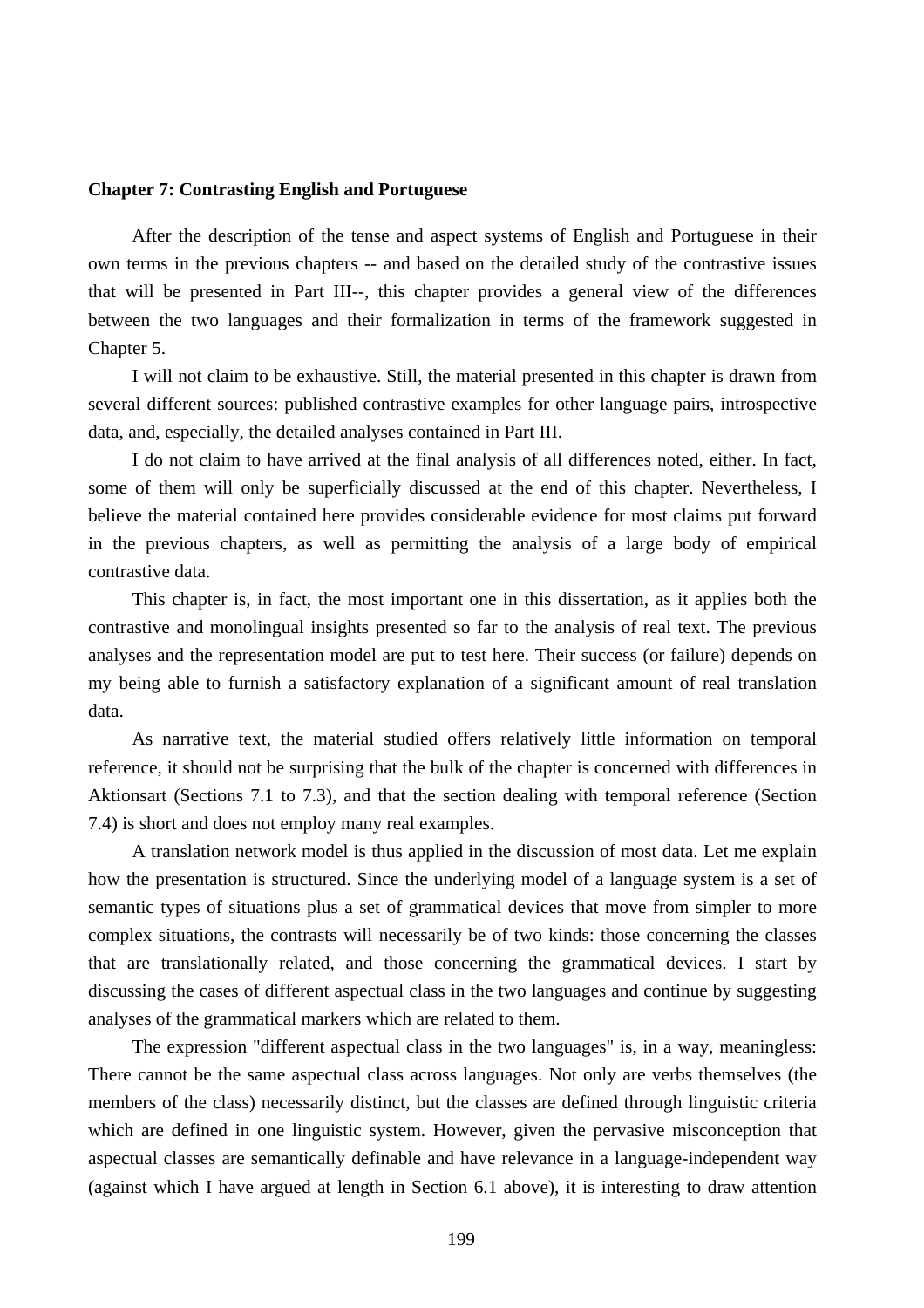both to translationally related verbs which have significantly different aspectual properties and to the different behaviour of seemingly corresponding classes as a whole.

In addition, I have found it convenient to distinguish between those contrasts which stem from the source language being vague relative to a distinction required by the target language, discussed in Section 7.1, and those which originate in the source language transmitting in compact form information that cannot be similarly packaged in the target language, presented in Section 7.2. Section 7.3 contains the complete translation networks, together with a revision of the descriptive model inspired by the empirical data.

### **7.1 Vagueness as a source of contrasts**

Before engaging in the description of differences, I should note that the concept of vagueness, or of "cutting the pie in different places", can only be described in contrast with another system, where something is specified, or "cut", in a different way.

So, some of the properties that I will be discussing here may well be irrelevant for each particular language, but they will indeed prove relevant when translation is involved.

Nevertheless, some degree of overlapping between the previous chapters, depicting each monolingual system, and the present chapter is inevitable. Instead of systematically pointing back to the previous chapters, I have opted to repeat some of the information already provided (albeit in a different form and with different weight) in order to make this chapter relatively selfcontained.

### **7.1.1 Portuguese Aquisições**

One of my earliest findings concerning differences between English and Portuguese (see Santos (1991a)) was the observation that there is a class of verbs in Portuguese which is translationally related to two different verbs in English: cf. *conhecer* ('meet' and 'know'), *saber* ('learn' and 'know'), *perceber* ('realize' and 'understand'), *lembrar* ('remember' and 'recall').

The lexical content of these verbs stands for the inception of a property and its permanence, which are commonly signalled by tense choice between Perfeito and Imperfeito, respectively. They are also monolingually distinguished by several other properties, detailed in Santos (1991a) and also described in Section 6.4.1. Basically, they share features of states and of events. They are felicitously used in Presente and Imperfeito (without connotations of habituality or performativity) just like ordinary states (cf. *lembro-me muito bem dele*, 'I remember him perfectly'), and they are also used in Perfeito as ordinary punctual events (cf. *Às 9 lembrou-se de que tinha de ir buscar o chapéu*, 'At 9 he remembered he had to fetch his hat'). But, contrary to states or events, the sequence of the two perspectives is not infelicitous, cf. *Ele lembrou-se do nome. Ainda se lembra.* ('He recalled the name. He still remembers it.') or *Ele conheceu-a. Ele conhece-a.* ('He met her. He knows her.').

In Santos (1995a), I suggested that verbs of this class might cause difficulties for translation into English, in that there would be cases where English must choose while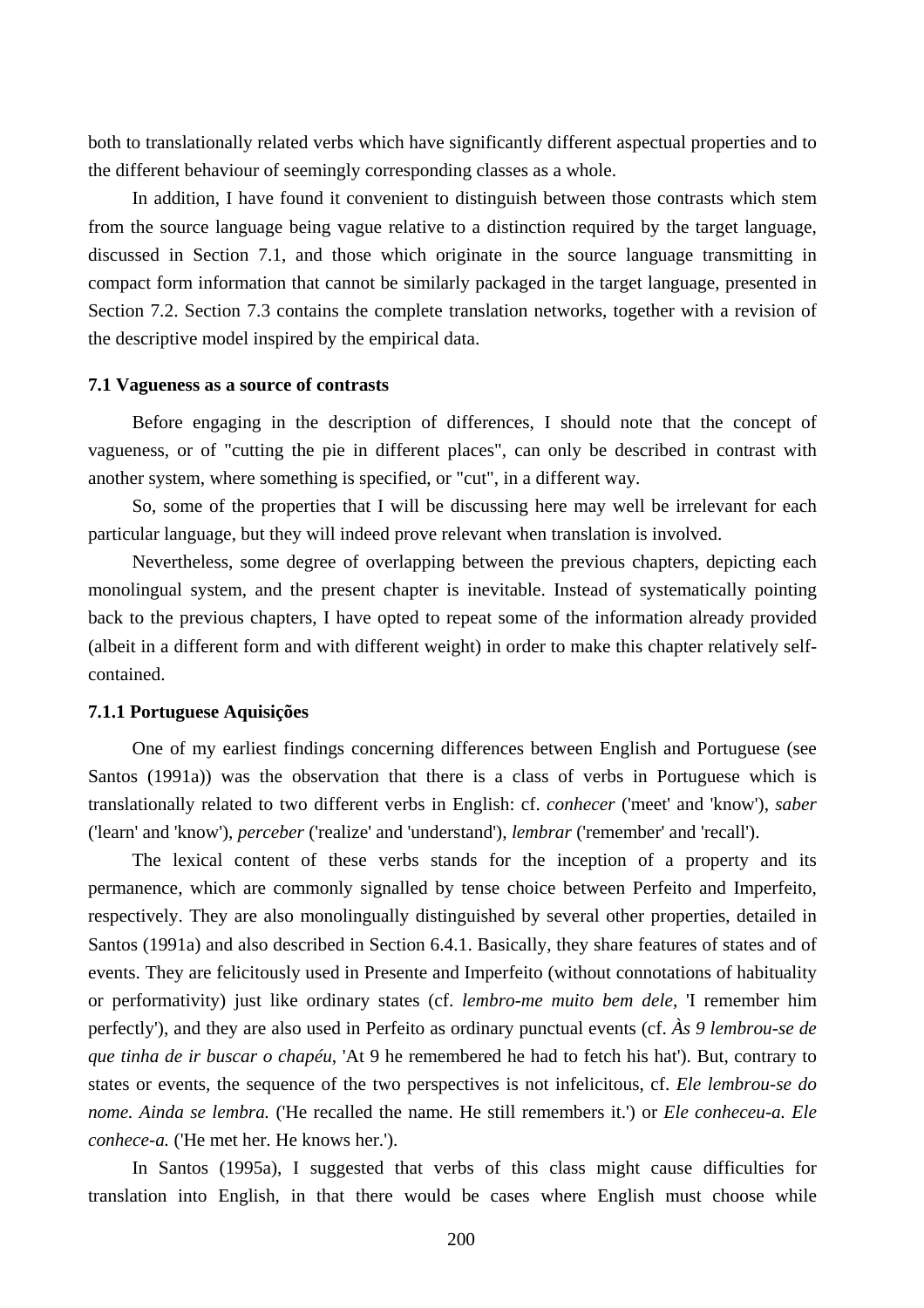Portuguese is vague. There, I presented the following invented example: *Conhecer uma pessoa como ele é sempre uma aventura*, which could be rendered in English as *Meeting* (or *knowing*) *a person like him is always exciting*.

## **7.1.1.1 Aquisições with Mais que perfeito**

In the corpus, this vagueness can be seen most clearly when the source text is in Mais que perfeito (which I claim preserves the vagueness), and the English translator has to choose between the inceptive or stative interpretation of *conhecer*:1

> *deitado virtuosamente à porta da casa de um seu neto (neto do velho que ele conhecera ao instalar-se na árvore)*

> *lying virtuously at the door of the house belonging to one of its grandsons (grandson of the old man the genie had met when he moved into the tree)*  'lying virtuously at the door of the house of a grandson of his (grandson of the old man he had known at the time he had settled in the tree)'

> *Muitas vezes ouvia os habitantes da aldeia (que ele já conhecera como antepassados deles mesmos ou de animais que lhes circulavam ao pé) he heard near him the villagers (whom he knew as their own ancestors or as animals that gathered around them)*

> 'Many times he heard the inhabitants of the village (whom he had already met as their own ancestors or of animals that circulated near them)'

This contrasts with the next examples:

*Marco Semprónio recordou os imperadores que a todos tinha conhecido de perto Marcus Sempronius reflected on the emperors he had known intimately*  'M.S. remembered the emperors, all of whom he had known intimately'

*O Castanheira desaparecera, só depois se soubera que tinha morrido. Castanheira had disappeared, only afterwards was it learned that he had died.*  'Castanheira had disappeared, only afterwards was it known that he had died'

In the first example, the adverbial *de perto* ('intimately') clearly indicates that it is the stative perspective that is meant here, while the following instance of *saber* in Mais que perfeito can be interpreted as describing an event because of *depois* ('afterwards'). Still, the translation using *know* seems acceptable as well, possibly because "afterwards" is a fairly vague temporal referent.

## **7.1.1.2 Aquisições with Imperfeito**

 $\overline{a}$ 

In the following example with *saber* ('know' and 'learn'), even though the verb is in Imperfeito and indicates thus clearly that the stative meaning is intended, the translator has chosen a pluperfect formulation, probably due to the presence of *já*, which, as noted in Section 6.7 above, introduces a reference time, and indicates that the beginning of the state clearly precedes it. (Incidentally, the translator's choice of *long* is a free addition.)

*à espera de esquecer que a carne era sempre igual, e os gestos do amor tão* 

<sup>&</sup>lt;sup>1</sup> In this section, my own translation offers the alternative English rendering.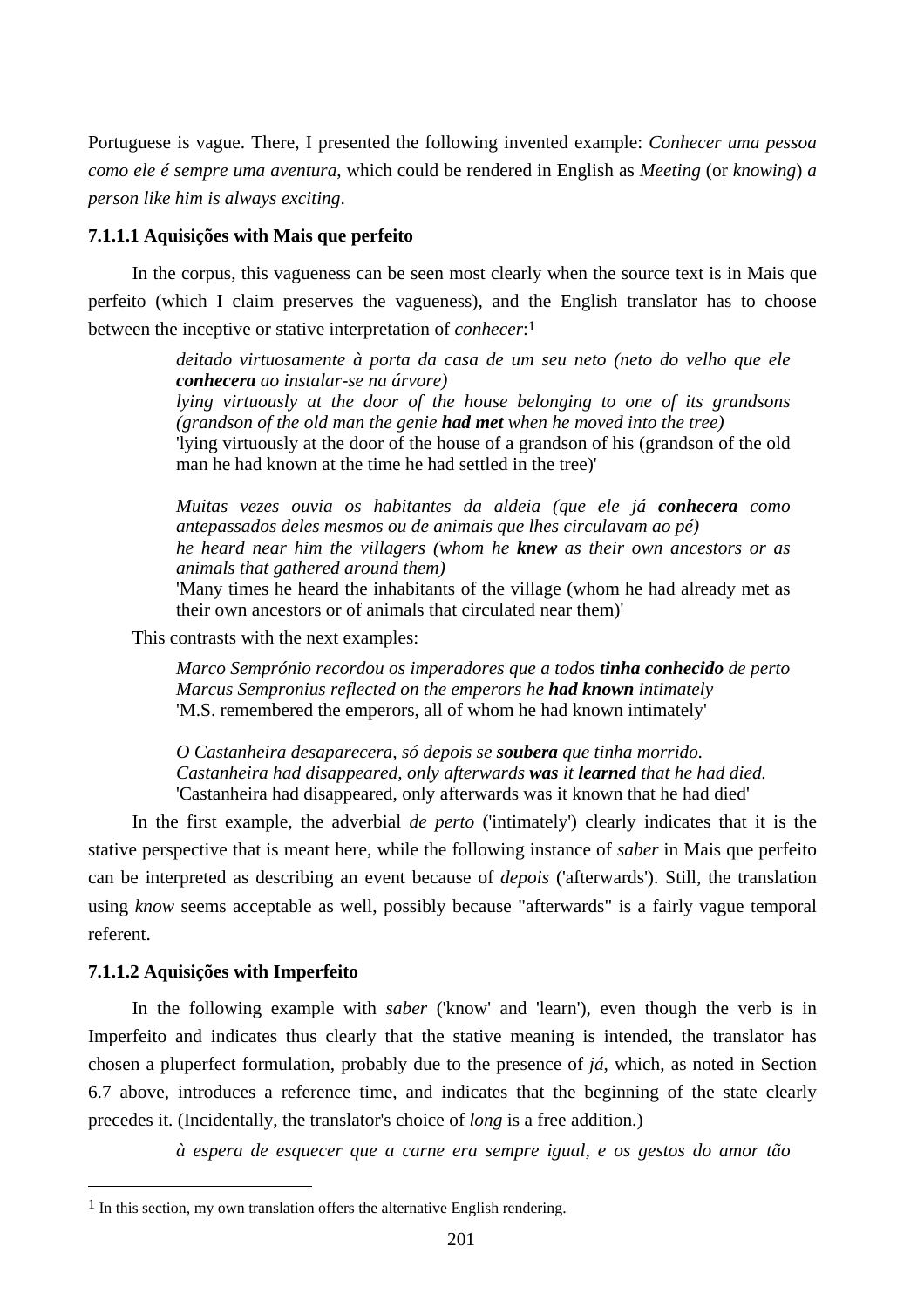*poucos que os sabia já de cor. waiting to forget that flesh was always the same and the gestures of love so few that he had long known them by heart*  'waiting to forget that the flesh was always equal, and the love gestures so few that he knew them already by heart'

Many Aquisições in their stative sense describe an attitude or intention rather than a physical event, even though the corresponding event sense may occur as a physical act, for example as in *conhecer* ('know', 'meet'), and even more clearly in *prometer* ('be promising' and 'promise'). This last verb illustrates a case where English has no corresponding lexicalization of the stative sense, incidentally a very frequent situation with Aquisições. Then, the translator is forced to use means other than lexical to render it. The pluperfect is a good candidate because it expresses both an event and its resulting property:

> *Depois, em verdade, a aldeia não crescera tanto quanto, naquela época, prometia*

> *Afterwards, in fact, the village had not grown as much as it had promised at that time*

'Then, in fact, the village had not grown as much as it, at that time, promised'

*sustos com que, em criança, a minha família planeava a eliminação sistemática e higiénica dos meus terrores do escuro* 

*fears with which, as a child, my family had planned the systematic and hygienic elimination of my terror of the dark* 

'fears with which, as a child, my family planned the systematic and hygienic elimination of my terrors of the dark'

The two English translations convey, respectively, an event of promise followed by a state where the promise held, and an event of planning followed by a state where the plan was put to practice. This is not what is conveyed in the Portuguese original, though, where a homogeneous description of a promising state and of an intention are stated, and asserted to hold at "that time" and "his childhood".

Not all Aquisições in Portuguese pose problems for translation into English, however. In some cases, the vagueness can be lexically preserved. This happens with verbs like *cercar* ('surround') or *rodear* ('circle'), which can denote the inception of a position, in Perfeito, or the position itself, in Imperfeito.

In the following examples, Imperfeito describes a clear position, and, even though English does not formally mark the state vs. the event, misinterpretation does not arise:

> *o manto se pegava nos espinhos da roseira que a envolvia. caught his mantle on some thorns of the rosebush that encircled it.*  'the mantle was catching in the thorns of the rosebush which encircled it (a statue)'

*entre as potentes raízes que se alteavam como muralhas sombrias, among the powerful roots that rose like shadowy walls*  'among the strong roots that rose like shadowy fortress walls'

In the next example, on the contrary, English marks the position through the progressive: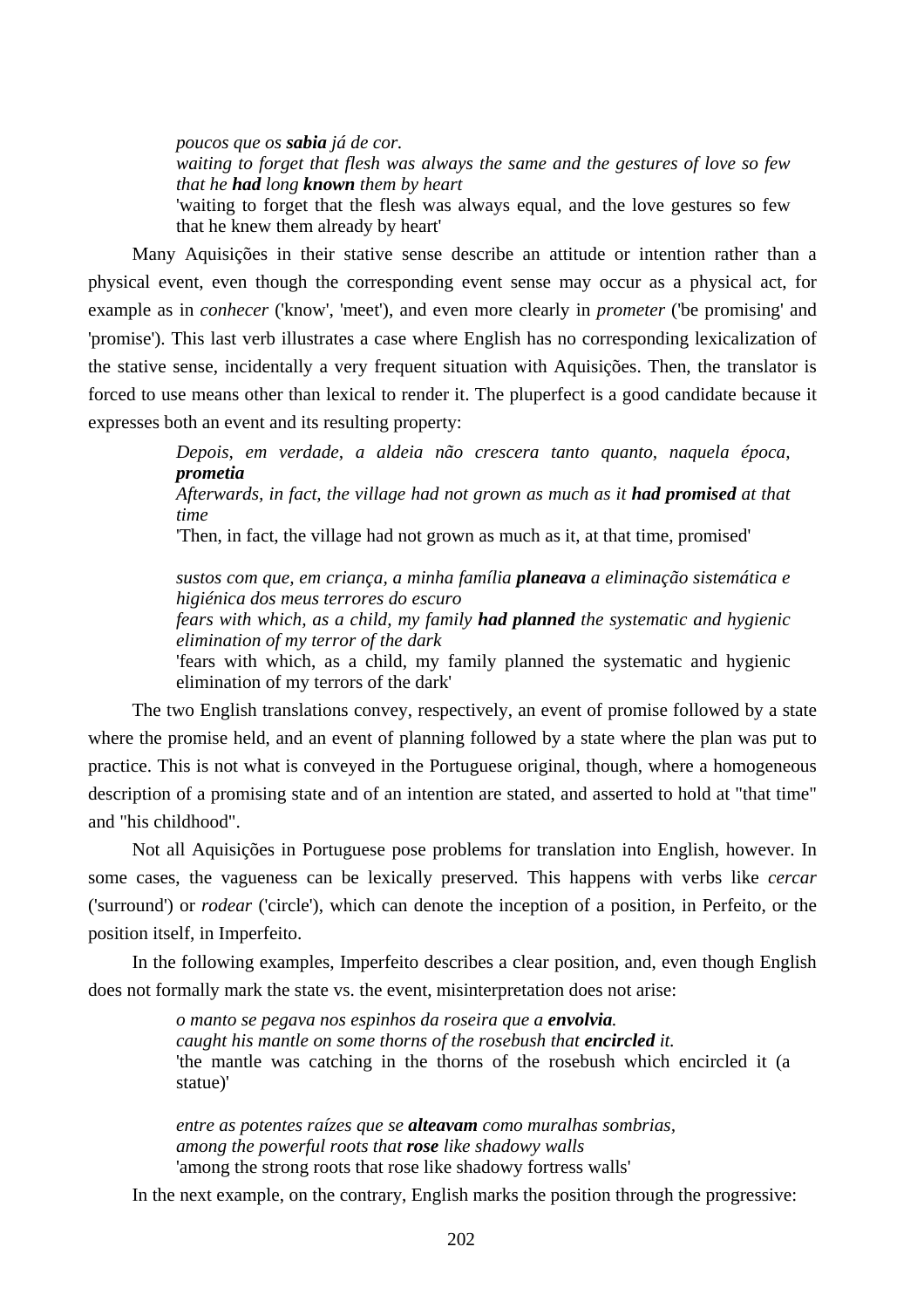*Recolheu sobre o seio a mão que pendia para fora do catre She drew to her bosom the hand that was hanging over the cot*  'She put over her bosom the hand which hang out of the cot'

Another possibility is to express in English only the result state using a past participle, thus preferring a passive rather than an active formulation:

> *O rosto dele [...] era um rosto de velho, que os cabelos brancos coroavam revoltos His face [...] was that of an old man, wreathed in dishevelled white hair*  'it was an old man's face, which the white hair crowned ruffled'

## **7.1.1.3 Aquisições with Perfeito**

Even though the Mudança described in Perfeito is in general easier to convey in English, I note (cf. Section 6.4.1) that, for an Aquisição, tense alone is not a sufficient indicator to determine the interpretation, in which case one could actually talk about defective verbs instead (i.e., one could argue for the existence of one verb *lembrar*-1 which only accepted Perfeito, and a verb *lembrar*-2 which only accepted Imperfeito, and had homonymous forms in Presente and Infinitivo, for example). One finds clear inceptive meanings in Imperfeito (habitual): *Ele lembrava-se de repente mas depois tornava-se a esquecer* ('He would suddenly remember only to forget again') as well as stative meanings in Perfeito *Ele lembrou-se da expressão dela anos a fio* ('He remembered that expression of hers for many years').

Therefore, a Perfeito of an Aquisição can be vague between inception or the expression of a delimited stretch of a state, as the following example shows:

> *Apeteceu-lhe estar no café a encarar o Pinheiro Couto He wished he were in the café to confront Pinheiro Couto*  'He felt like being in the café facing Pinheiro Couto'

where Perfeito can be equally well interpreted as the beginning of a "feeling like" state, or as a delimitation, for a short time, of such a state, which can be seen by the perfectly fine addition of *por uns momentos* ('for a moment') after *apeteceu-lhe*.

English allows both interpretations, and, in fact, it allows yet another one which does not belong to the source meaning, the one corresponding to the Imperfeito formulation: the English sentence may display a period of wishing seen from the inside, but the Portuguese one cannot.

In the translation network, the vagueness of Aquisições and the possible strategies for their translation are shown in Figure 7.1.

# Figure 7.1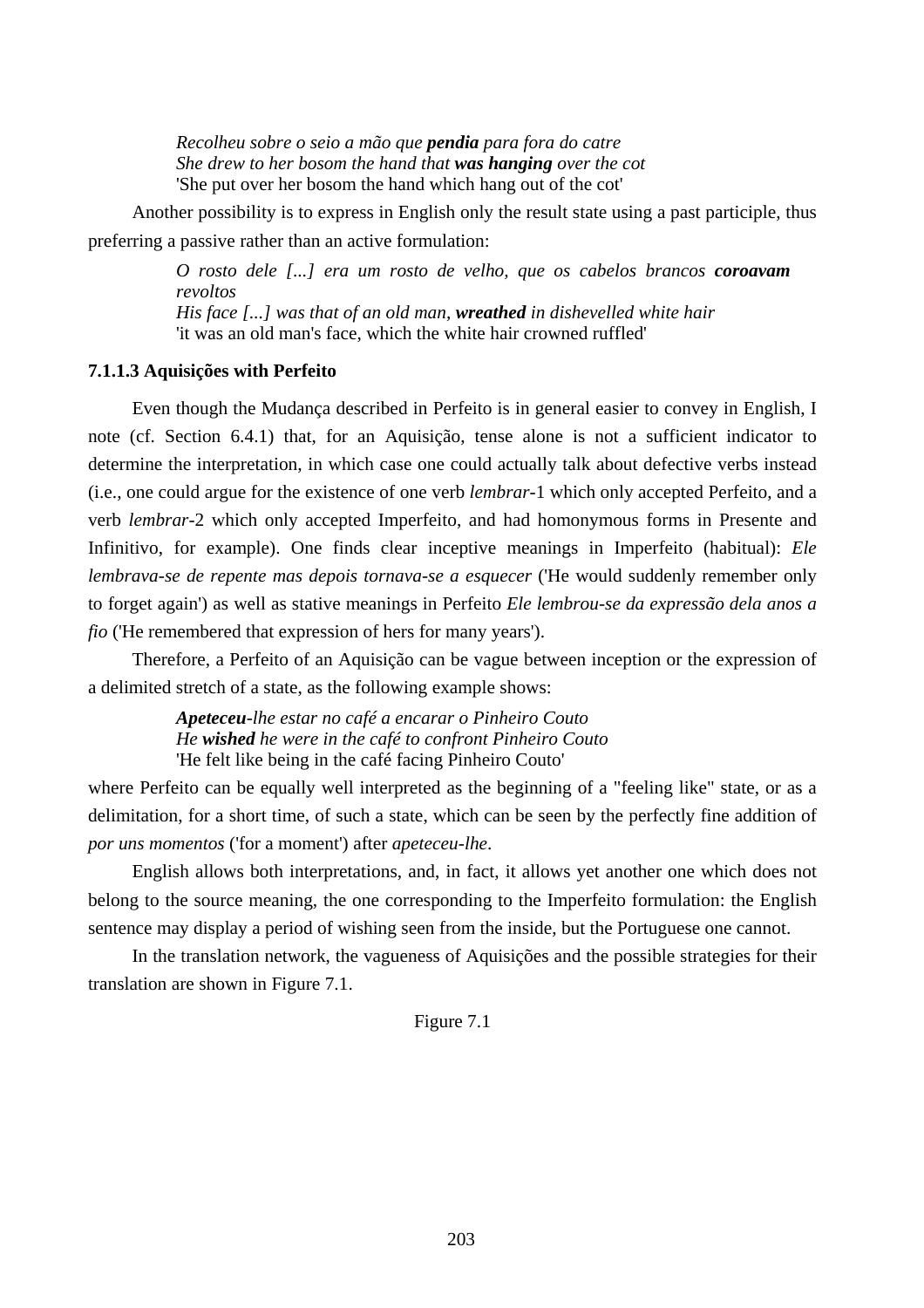

## **7.1.2 English acquisitions**

The phenomenon of vagueness between inception or development, but with different verbs altogether, seems to be pertinent when translating from English into Portuguese as well. Indeed, it turned out to be even more pervasive. (I note that, at least for some verbs, this problem has been mentioned by Vendler (1967) himself, Dowty (1979) and Heinämäki (1984), to mention just a few.) I will distinguish between the case of verbs vague between a state and their inception, which I call acquisitions, and those where the same vagueness is at stake, but concerning activities (their duration or inception).2 I will discuss the latter in Section 7.1.3.

## **7.1.2.1 Main "stative" verbs**

 $\overline{a}$ 

The most striking case of acquisitions in English is *be*, and to a lesser extent *have*, even though several positional verbs, like *stand* (*up*, *back*, etc.), *sit down*, *lie down*, are also vague between the bringing about or the mere statement of a particular position.

I start by displaying a translation pair where the statement of the position is chosen by the translator, although I would prefer the action:3

 $2$  In fact, it might be analysable as the same phenomenon in English. The separation is, obviously, motivated by the purposes of contrast with Portuguese: The two cases are different because of the sharp separation between (the translation into Portuguese of English) states and activities.

<sup>3</sup> Some may feel that this particular example is a mistranslation, i.e., the sentence could not be interpreted in English as the statement of position. Still, the reason for this choice (or misunderstanding), made by the Portuguese translator, is obviously related to the fact that these verbs are vague in some cases, at least from a Portuguese point of view.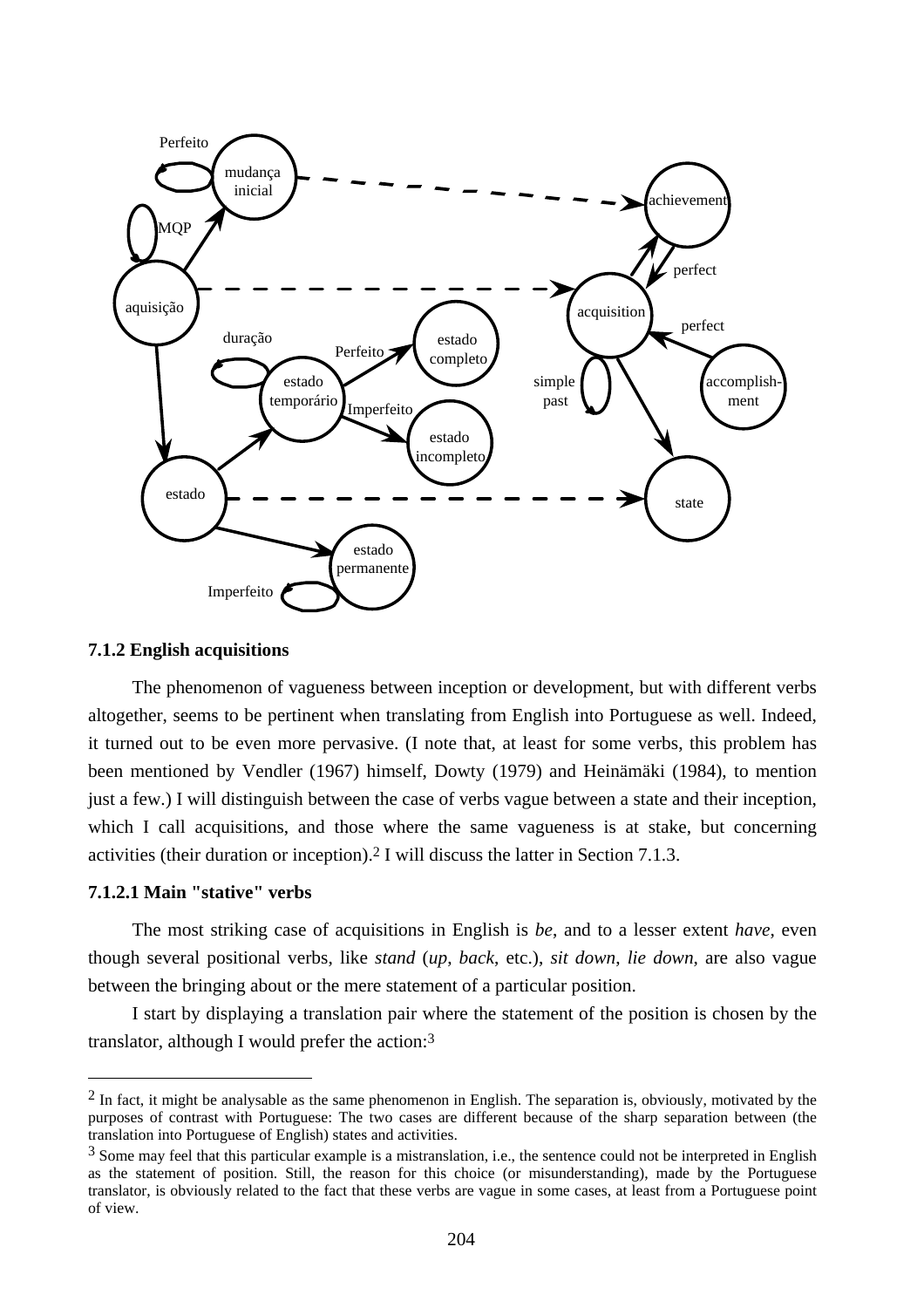*After a while they lay down together on the sleeping mat Momentos depois, estavam estendidos, lado a lado, na esteira.* 'Moments after, they were lying, side by side, on the mat.'

Before I proceed to describe the relevance of this factor for translation into Portuguese, let me note that this vagueness is not only noticeable in connection with translation. Rather, researchers concerned with the formalization of narrative progression, in monolingual analyses of English, have noted it before, as is demonstrated by Couper-Kuhlen's discussion of the sentence *He sat straight up in his chair, staring at the bottle*, namely: "the event <he sit straight up in his chair> is open to two different temporal interpretations, depending on whether we treat it as an activity with no clear initial or ending point [...] or an Accomplishment with a clear beginning point" (Couper-Kuhlen, 1987:15). And Caenepeel, discussing a sentence with *sat* as main verb, states even more bluntly, that there are "verbs which are, in principle, ambiguous between a state and an event interpretation" (Caenepeel, 1989:85).

This difference between English and Portuguese is very conspicuous with sentences involving *be* or *have* as main verb. In the following examples, the Portuguese translation renders the inception with a punctual event:4

> *Now uncertainty was in Kino A dúvida apoderou-se de Kino* 'Doubt took over Kino'

*But Kino was in motion. Mas Kino começou a mexer-se.* 'But Kino started to move'

 $\overline{a}$ 

*And she was silent, for his voice was command. Ela calou-se, porque a voz dele era uma ordem.*  'She stopped talking, because his voice was an order'

*Then, snarling, Kino had it, had it in his fingers, rubbing it to a paste in his hands. Então Kino soltou um grito e agarrou-o, agarrou-o com os dedos, esborrachou-o nas mãos.* 'Then Kino gave a shout and caught it, caught it with his fingers, rubbed it in the hands'

It is true that one could argue that the English state has been coerced into a punctual event by the narrative context (and this would imply that the translation was exact as far as aspectual class was concerned), but I do not think this analysis holds true. I believe it is undeniable that the state mentioned holds: it was not coerced into something else than a state, at least.

Another (preferable) analysis would be to claim coercion into a special kind of state with initial bounds and a place in the narrative structure, taking up Caenepeel's (1989) proposal of

<sup>4</sup> Lauri Carlson pointed out that the next three examples are stylistically marked, reminding cinematographic effects which could well be typical of Steinbeck and not of English in general. The first two, in addition, involve locative metaphors. Still, I believe that the existence of these, albeit marked, examples corroborates my hypothesis.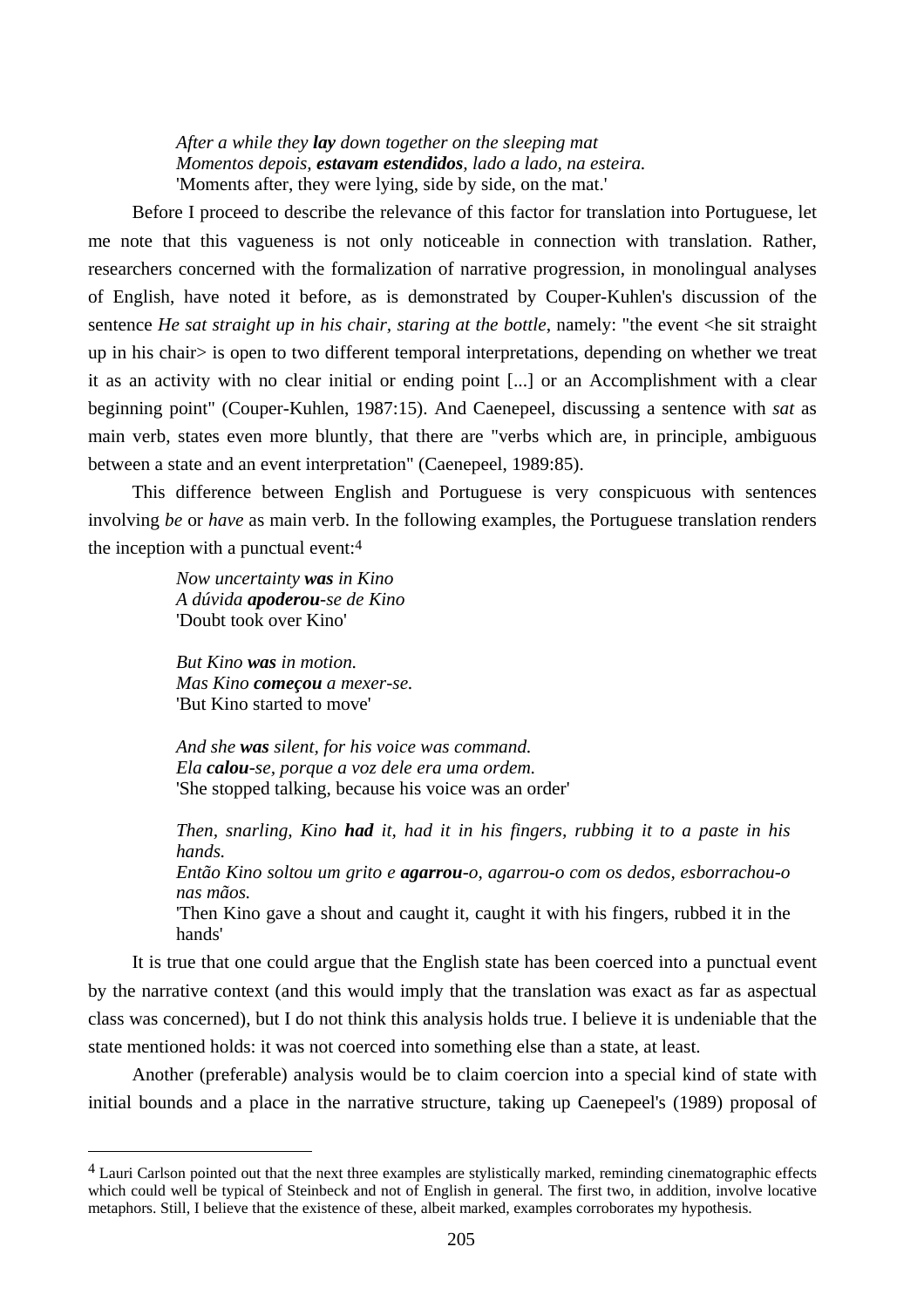contingent states. In fact, it has been suggested that some states behave like events in narrative because they display perception (or perspective): Couper-Kuhlen suggests that *perceived states acquire a ti, that is they are event like in their behaviour* (Couper-Kuhlen, 1989:26) and Caenepeel (1989) talks about coercion into the class of contingent states. The kind of examples presented by these researchers is actually commonly found in my corpus. Not surprisingly, they give rise to a rather consistent introduction of perception or psychological verbs in the translation:

> *Kino held the great pearl in his hand, and it was warm and alive in his hand. Kino apertou a pérola na mão e sentiu-a quente e viva.*  'Kino tightened the pearl in the hand, and felt it warm and alive'

*He looked then for weakness in her face, for fear or irresolution, and there was none. Ele procurou então no rosto da mulher fraqueza, medo ou irresolução. Nada disso achou.*  'He searched then in his wife's face for weakness, fear or irresolution. Nothing of that sort did he find.'

*He looked into its surface and it was gray and ulcerous. Mirou-lhe a superfície e achou-a cinzenta e ulcerada.*  'He glanced at the surface and found it gray and ulcerous.'

This seems to support an analysis involving coercion brought about by a context involving a perceiving agent in a preceding, conjoined sentence. As suggested by Caenepeel and Couper-Kuhlen, the context would add an initial bound to an otherwise pure state.

I suggest a different analysis, though: That English statives are vague between the state and its inception.5 The reason has to do with the first group of examples, where there are no coercion clues available. In fact, the previous set of examples could not be expressed with a perception or perspective verb without a completely arbitrary decision on the part of the translator, for example *Juana saw that Kino was in motion* or *Kino saw that Juana had the baby in her arms* (addition underlined).

One could, it is true, suggest that the two groups correspond to different phenomena altogether, but it would be difficult to maintain such an analysis in view of the fact that the second group of sentences could as well be meant as depictive and not strictly perceived by the character who is interpreted as perceiving it. For instance, in the last example, was it Kino who found the pearl grey, or was it grey to everybody at the time he looked into it? On the other hand, while proposing an analysis in terms of coercion, Caenepeel also suggests a uniform analysis of stative sentences; according to her, every stative sentence (in a narrative context) in English can be identified with (some sort of) perspective.

But if every stative sentence in narrative discourse indicates perspective (and, in

 $\overline{a}$ 

<sup>&</sup>lt;sup>5</sup> This has, unfortunately, the unpleasant consequence that the word "stative" is no longer applicable to verbs in English, which I called acquisitions instead. In the model I am proposing, it applies only to interpretations of these verbs in context.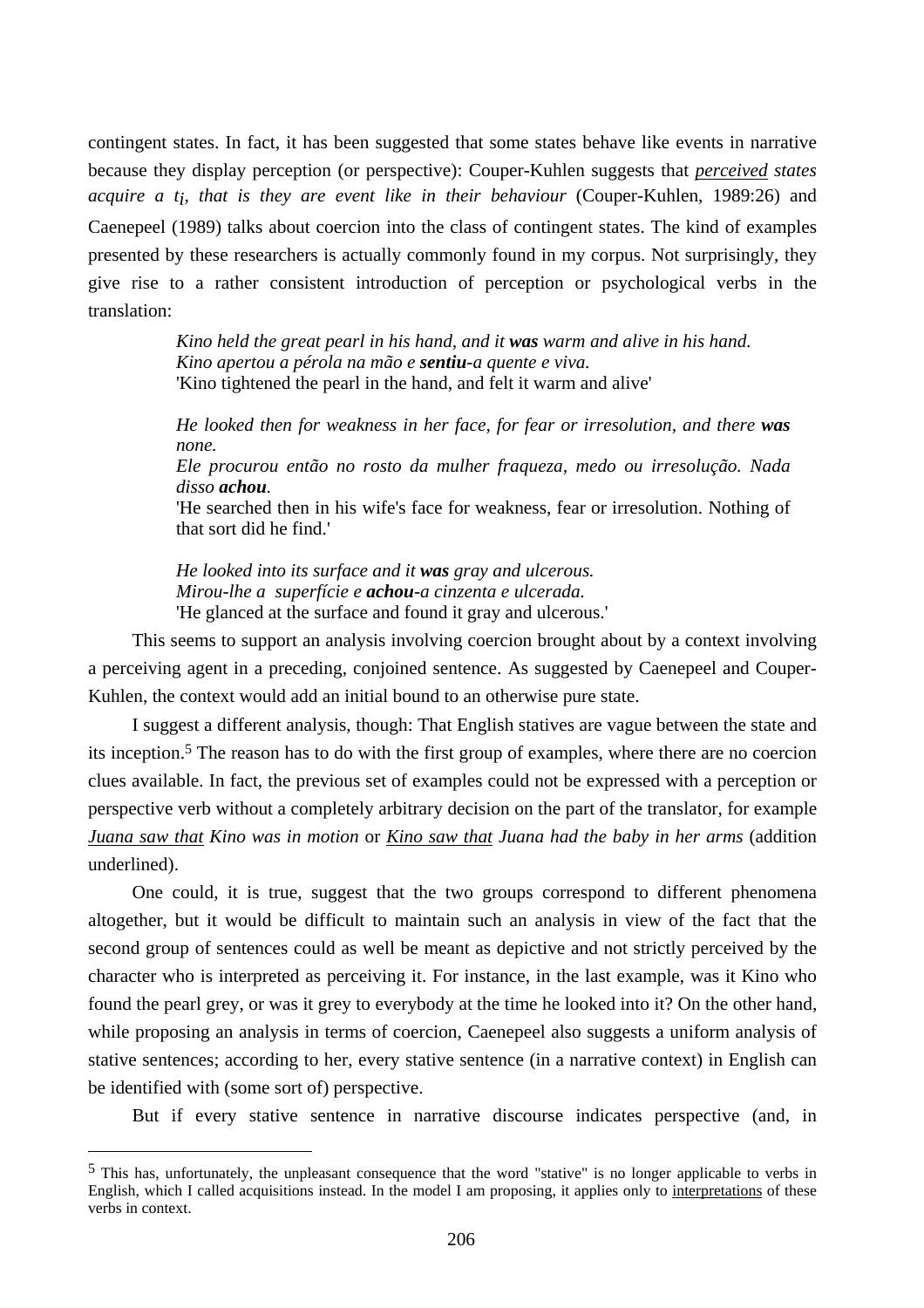Caenepeel's terms, is therefore coerced into a different aspectual class), then it seems more appropriate to consider it an intrinsic property of that aspectual class, as I suggest.

Note, incidentally, that this standpoint disposes of one of the most puzzling problems for discourse processing of English in the 80's, namely the treatment of discourse such as *John closed the door and switched off the light. It was pitch dark around him.*, discussed at least in Partee (1984), Dowty (1986), and Nerbonne (1986). Instead of providing ad-hoc rules for the interpretation of states in narrative discourse, one can simply note that this is a typical use of an English acquisition, of which both a change of state and the holding of the state itself can be derived.

This does not mean that this vagueness is available in every possible context. In some cases a more specific interpretation can be formulated and expressed already in the source language. In others, however, it is up to the translator (the person who has to interpret the English text in order to render it in Portuguese) to decide. To show this, I present the following two translations of English sentences:

> *But Juana had the baby in her arms now. Mas Joana já tinha o filho nos braços.* 'But Juana already had the son in her arms'

*But Kino was in motion. Mas Kino começou a mexer-se.* 'But Kino started to move'

 $\overline{a}$ 

Finally, I note also that Moens (1987:82) explicitly says that "for some states, [...] an inchoative reading is easier to come by, as in *When Harry came in, I knew the answer.*" Now, since obviously the other interpretation (I already knew the answer) is at least as plausible, it seems that even statives for which there is a lexical counterpart (in this case, *learn*) are possible to interpret as inceptive. This adds to my claim on the intrinsic vagueness of all English statives.6

Figure 7.2 presents an account of these situations in the translation network. Note that even though, formally, acquisitions in English are similar to those in Portuguese, they are (to a large extent) disjoint, and thus this similarity is from one point of view illusory, although it highlights similar economy processes in the two languages.

Note that the network displays two translational arcs starting from "inceptive achievement". The more exact one (directed at "mudança + obra") is, however, very infrequent in practice, while the one to Obra, which joins two nodes with a fair amount of different assumptions and actually conveyed meanings, is more common (as displayed in the examples above).

Figure 7.2

<sup>6</sup> An exception, noted e.g. by Vlach (1993:274), is "the more exclusive category of *locative* statives", his examples being *Allen is under the table* and *Betsy is at work*. These sentences match in all respects with progressive sentences, which are states (not acquisitions) in my model.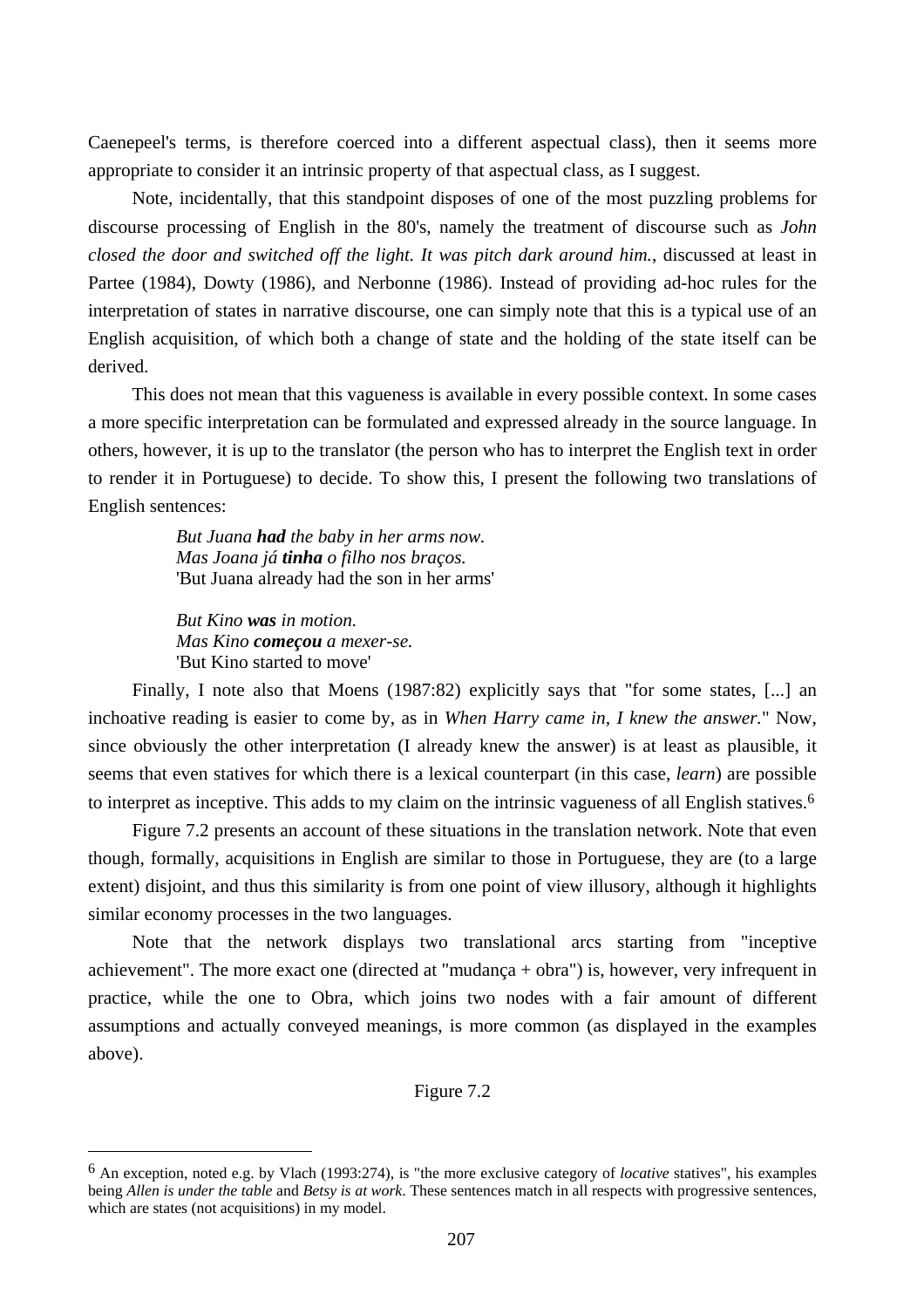

To finish the subject of English lexical acquisitions, I call attention to Matveyeva's account of a similar case going from English to Russian. Presenting the example (where the Portuguese translation was substituted for the Russian text) *Am I mad? -> Endoideci?* (Matveyeva, 1985:104), she considers it an illustration of "a sentence conveying an action which has led to a specific state [which is described in the original]" (Matveyeva, 1985:87), and this, in turn, is presented as an instance of the general phenomenon described by "different verbs may denote phases of the course of an action" (ibid, 93).

In other words, Matveyeva considers (the content of) *endoidecer* ('become mad') to be an integral part of the meaning of *be mad*, which is thus conceived as a complex event with (at least) two parts. This is, however, factually not the case: one may always have been mad, that is, madness may be an intrinsic property of a person, and then it does not make sense to talk about its inception.

A little consideration shows us that the English question is also vague between temporary or permanent properties, while the Russian (and, to some extent, the Portuguese) translation selected the temporary reading. (I will deal with this additional vagueness of English states in Section 7.1.4 below.) This would not be the best translation implying a temporary reading, though, because the Portuguese verb is very much of a fatal nature. *Estarei maluco?* ('Am I being mad?') is much better, because it expresses both doubt (through Futuro) and temporariness (through *estar*) without describing a change of state.

More important than the particular case at hand, though, this discussion is meant to further illustrate a point that I have striven to make clear throughout the present dissertation: what an (English) sentence conveys may be perceived differently by native speakers of different languages. In particular, the postulation of a complex action underlying a particular English utterance may be language dependent. As to the comparison with Portuguese, acknowledgement of vagueness is enough, but the formulation of the same sentence in Russian may require an interpretation involving a complex event.7

 $\overline{a}$ 

 $<sup>7</sup>$  I.e., it is possible that the translation presented by Matveyeva is obligatory in Russian. This does not, however,</sup> mean that the English text already indicates it in any way.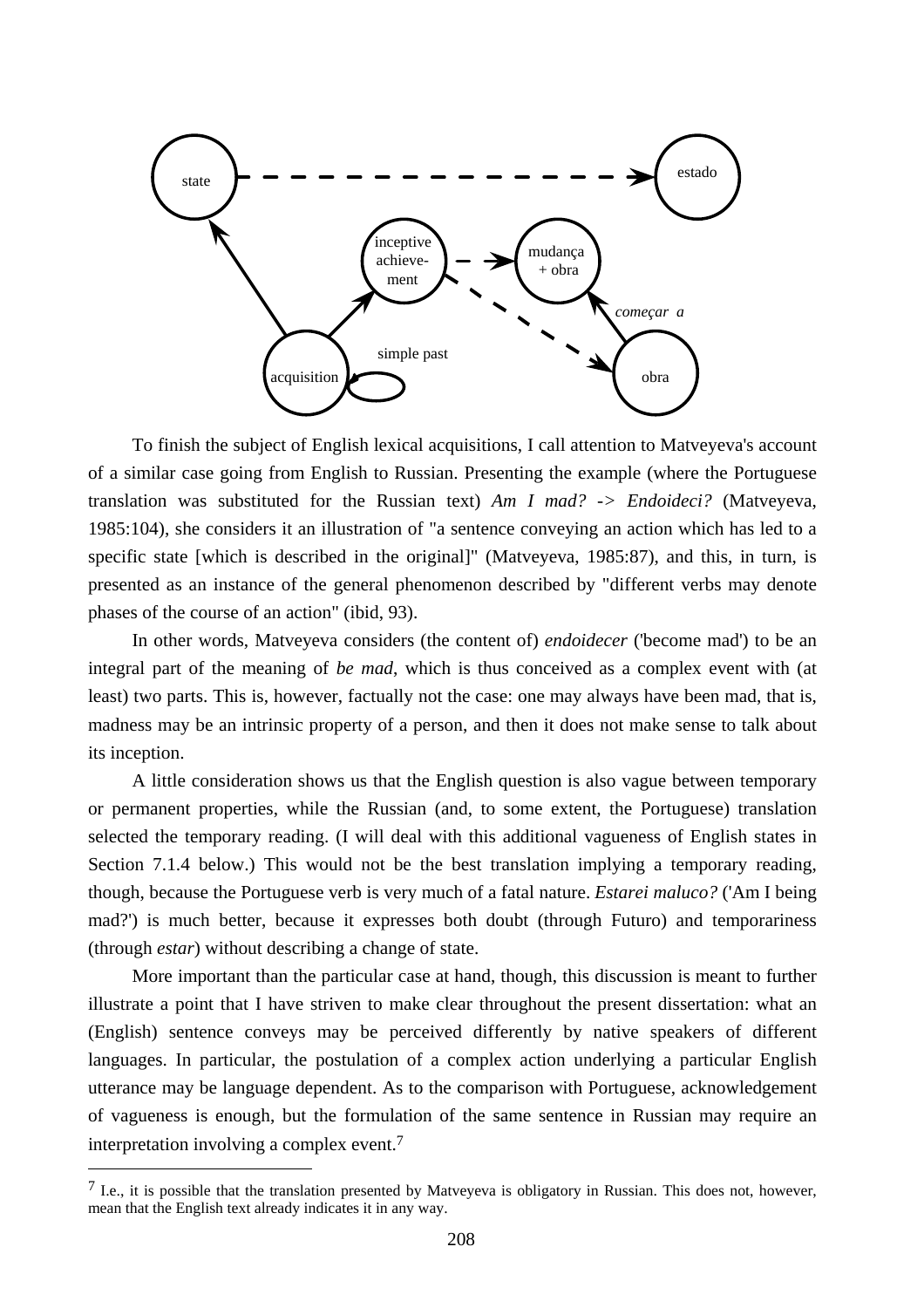## **7.1.2.2 The passive**

After discussing the complex properties of the verb *be*, one should not be surprised to find that grammatical constructions employing it also display properties of an acquisition. A case in point is the English passive, which can be interpreted in either of the two ways which have been discussed above, namely, as an event (bringing about a state) or as a state (brought about by an event). This can be seen clearly by (the translation of) the examples presented below.

The most obvious case is where it is not even clear whether we have a passive or a predicative clause formed by verb+adjective, as in:

> *and the neighbours were hushed Os vizinhos ficaram mudos*  'the neighbours became mute'

*his hands were clean and his nails polished. tinha as mãos muito limpas e as unhas polidas.*  'he had the hands very clean and the nails polished'

But even in more clear passives one can see that the two interpretations are available. In the next three examples, the translator has chosen inception, but I display (after the sign "->") another translation which, in my opinion, would be acceptable -- and even preferable in the last case.

> *and any children who showed a tendency to scuffle [...] were hissed to silence by the elders.*

> *Se qualquer criança tentava brigar, [...] logo os irmãos mais velhos a obrigavam a estar quieta.*

'If some child tried to fight, ... at once the elders forced it to be still'

 -> As crianças que mostrassem agitação eram mantidas em silêncio pelos assobios dos mais velhos. ('Children who showed excitement were kept silent by the hisses of the elders')

*but having set it up, other forces were set up to destroy it mas mal o construía, logo outras forças se formavam para o destruir*  'but as soon as he built it, at once other forces formed to destroy it'

-> mas, tendo-o construído, outras forças se lhe opunham/intentavam na sua destruição ('having built it, other forces opposed to it/intended its destruction')

## *The great pearl was wrapped in an old soft piece of deerskin and placed in a little leather bag and the leather bag was in a pocket in Kino's shirt.*

*Embrulhou a pérola num velho pedaço de macia pele de veado, meteu-a num pequenino saco de coiro, e o saco de coiro, por sua vez, na algibeira da camisa.*  'he wrapped the pearl in a old piece of soft deerskin, he put it in a small leather bag, and the leather bag, in turn, in the shirt pocket'

-> A pérola estava embrulhada numa velha peça macia de pele de veado e metida num saquinho de couro que estava num bolso da camisa de Kino. ('the pearl lay wrapped in an old soft piece of deerskin and inside a little leather bag which was in a pocket of Kino's shirt')

On the other hand, other passives were interpreted by the translator as displaying a pure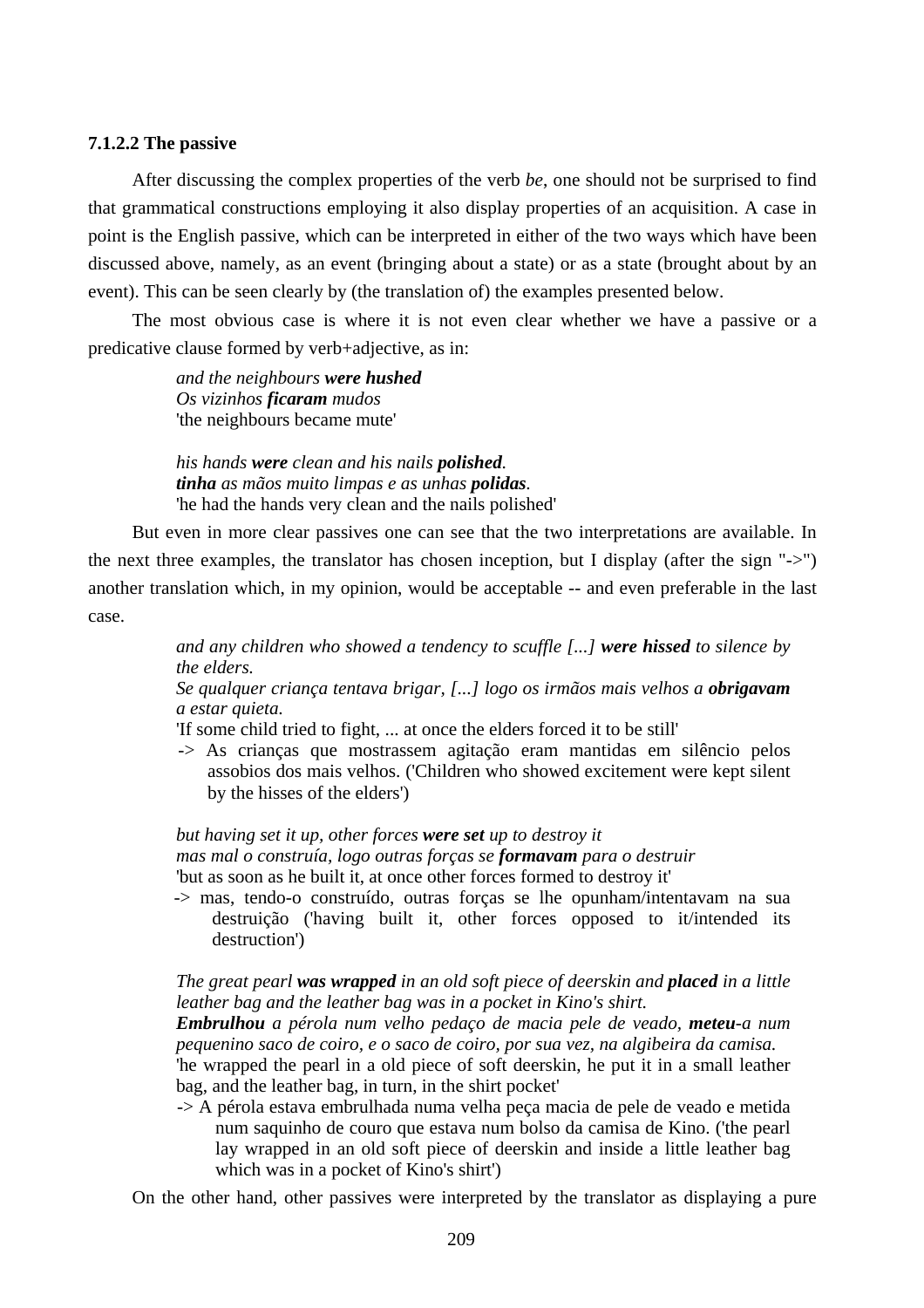state. A good example is the first one, where even the form of display was added:

*and the canoes were drawn up in front of this area. e era em frente dessa zona que os barcos se alinhavam.*  'and it was in front of that zone that the boats stood aligned'

*The baby's face was flushed A criança tinha a cara congestionada* 'The child had the face congested'

Finally, another sign that the result of passive is acquisition-like is the fact that Portuguese Mais que perfeito, which was claimed to preserve vagueness according to whether a state or its inception was meant (cf. Section 7.1.1), is often employed as translation of the English passive, as the following examples illustrate.

> *he thought Kino might look toward the place where it was buried. pensava que Kino havia de denunciar com os olhos o lugar onde a escondera.*  'he thought Kino would denounce with the eyes the place where he had buried it'

*He was shaved close to the blue roots of his beard, and his hands were clean Barbeara-se até às raízes azuis da barba, tinha as mãos muito limpas*  'he had shaved up to the blue roots of the beard, had the hand very clean'

Thus, I model the import of passive as turning an event into an acquisition, as displayed in Figure 7.3.

Despite the apparent symmetry of the networks of the two languages, most of the time actual translations correspond to very different paths. Except for the Mudança with Mais que perfeito, which shares two translation arcs, most other translations of the English passive begin at the "estado" or the "mudança inicial" level, therefore corresponding to a unique translation arc, induced moreover by translation. To keep the drawing simple, the part of the translation of event into Obra is not displayed. It will be in Figure 7.8 below, when dealing with Obras.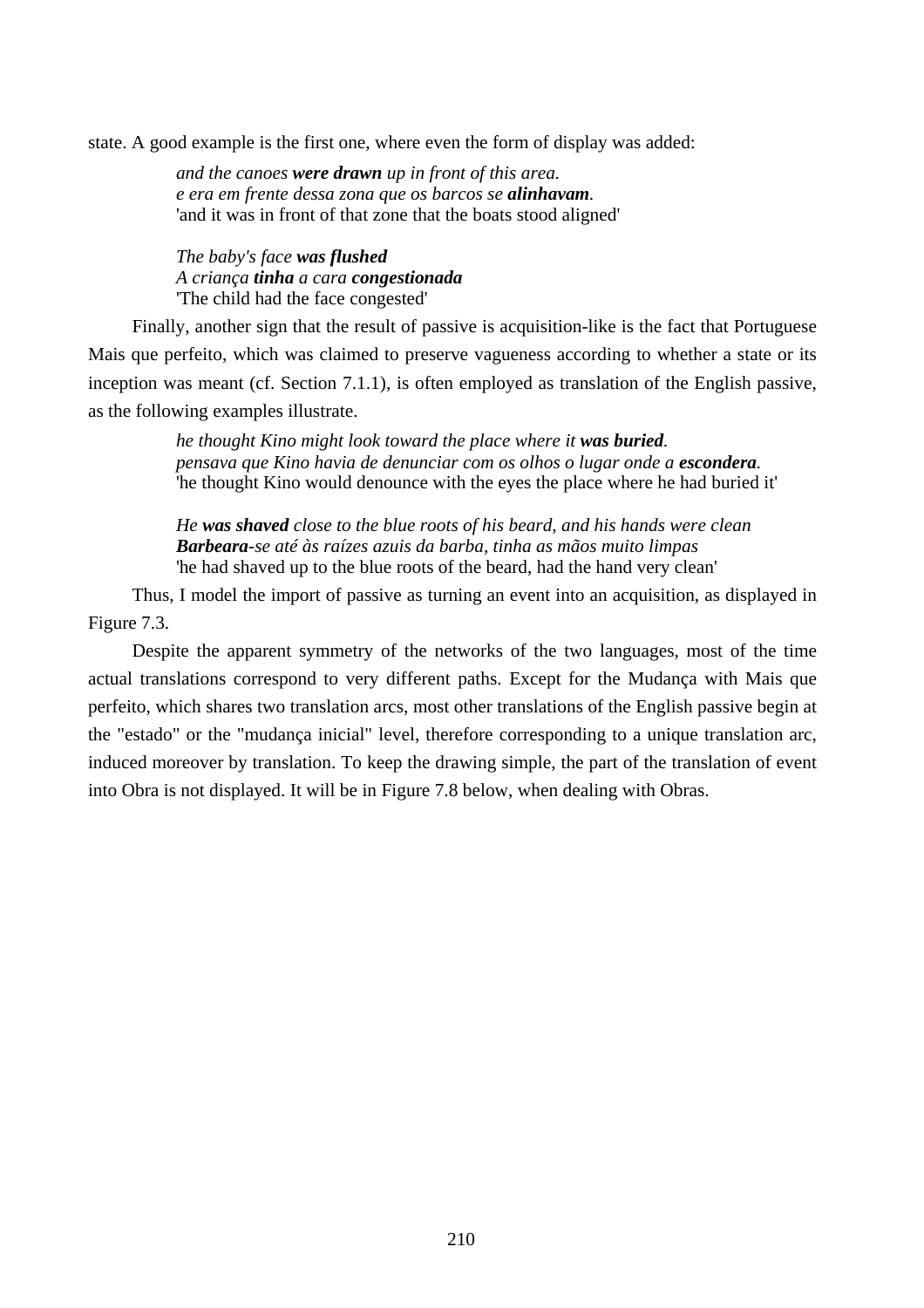

#### **7.1.2.3 Age constructions**

Another context where the verb *be* displays properties that require an event reading, or, at least, a translation by means of an event, is in sentences talking about age. When the reaching of another age is meant, an event verb must be used in Portuguese, cf. *My father is fifty years old in May -> O meu pai faz cinquenta anos em Maio* ('My father turns fifty in May'). On the other hand, if a property is mentioned, another (stative) translation is obligatorily employed, using the verb *ter* ('have'): *How old is your daughter? -> Quantos anos tem a tua filha?* ('How many years does your daughter have?'). This is observed in the only translation pair concerning age in the corpus:

> *read the age of Kino's blanket perceberam quantos anos a manta de Kino tinha* '(they) understood how many years Kino's blanket had'

## **7.1.2.4 Perception verbs**

I would like to suggest that perception verbs, traditionally an area of dispute regarding aspectual classification (see Chapter 12), can also be subsumed under the acquisition class. Let me start by quoting Matveyeva again on English to Russian translation (but note that where she employs "process" I would talk of "state" instead): "In many instances the same action may be presented either as an event or process [...] This is frequently seen in the usage of verbs of sense perception, when it is not the event (or process) of perception itself that is important, but its content or object" (Matveyeva, 1985:98). She presents the following English examples, to which I added two possible Portuguese translations:

*they both heard the sound of bolts being hastily shot back -> ambos ouviram*Perfeito*/*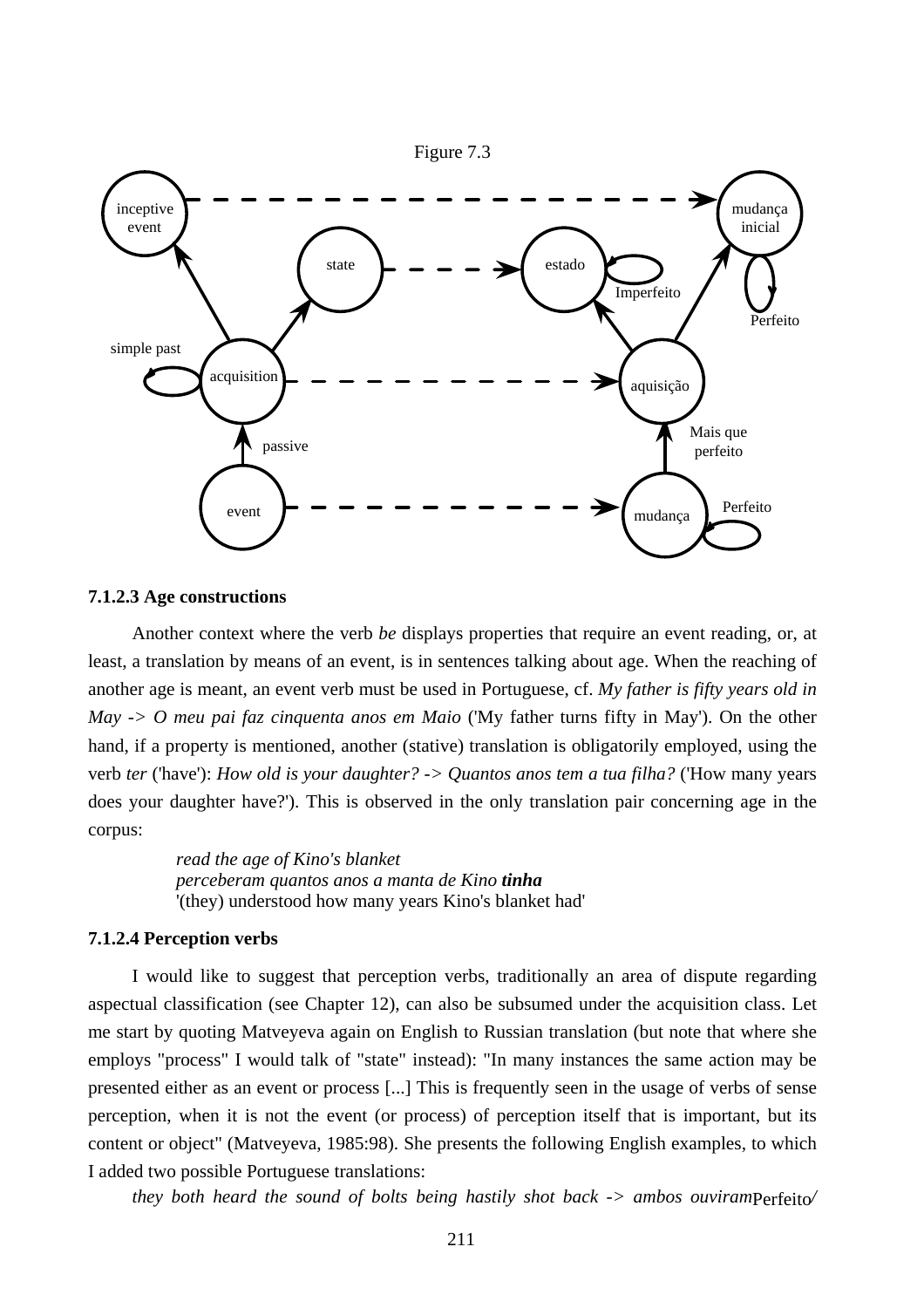*ouviam*Imperfeito *o som de balas em resposta precipitada.* 

*they saw the dog's teeth had slipped the hand -> viram*Perfeito*/viam*Imperfeito *que os dentes do cão tinham largado a mão.* 

Now, what seems impossible to decide is whether it is the inception that counts as seeing, or whether the eyes (and the attention) are all the time centred on the object. I would claim that *see that* in English is an acquisition just as much as *be* or *stand*. The only difference regarding translation into Portuguese is that *ver que* is also an Aquisição, but, in the past, one must specify which one, the state or event, was meant, while this is not so in the simple past in English, as Figure 7.4 displays.



Interestingly, this vagueness is also present with the modal *could*, as the following examples show (but see also Chapter 12). I present some cases where, in my opinion, the other interpretation (and corresponding translation) would be more appropriate:

> *And, looking down, she could see the cigarette of the man on watch. Por baixo da gruta, Joana viu o cigarro da sentinela.*  'Below the cave, Juana saw (caught a glimpse of) the watcher's cigarette'

*All of these things Kino saw in the lucent pearl Tudo isto Kino via na pérola cintilante.*  'All this Kino could see in the cintilating pearl'

### **7.1.2.5 Transitive location verbs**

Another set of English verbs display the typical characteristics of acquisitions, in that they can display both the action to get into a given position, and the position itself, as already noted in Section 7.1.1.2. They differ from the ones discussed above (*sit*, *lie*, *hang*) in that their typical subjects do not undergo the change of position (and, if they do, a reflexive pronoun must be used): *surround*, *centre*, *insert*, etc. Cf. *the animals surrounded the camp* vs. *the oak trees surrounded his property*, or *the crusaders surrounded the castle* (which I believe can be interpreted in both ways).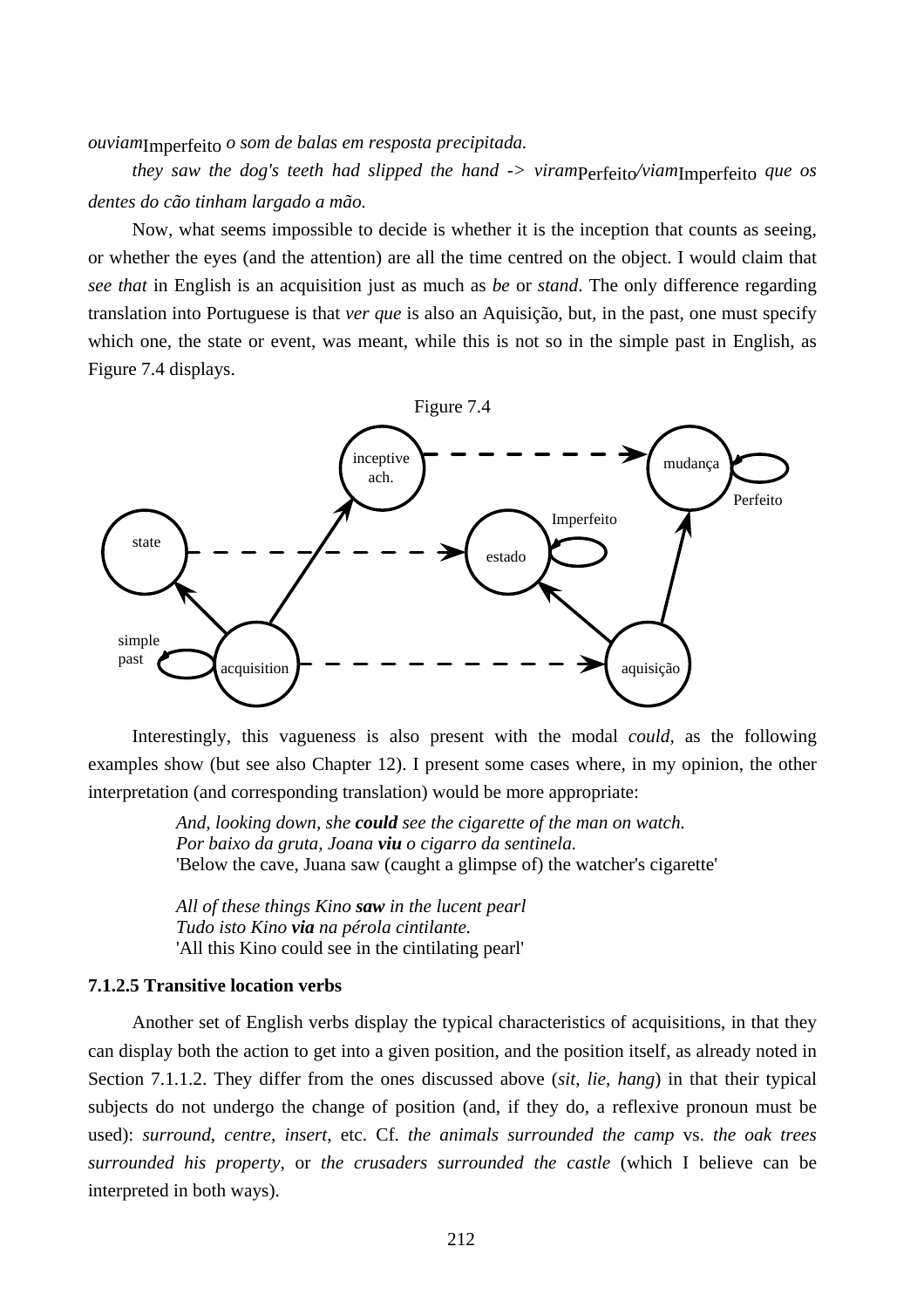These verbs differ from the intransitive location ones as far as translation into Portuguese is concerned, too, because they correspond to the same lexical item, but sharply distinguished, in the past, by Imperfeito (the state) and Perfeito (the event): in other words, the Portuguese translations are standard examples of Aquisições.

The corresponding model in the translation network was thus already depicted in Figure 7.4 above. Here, I present authentic examples where the vagueness has been preserved: the first by employing a gerund, the others a Mais que perfeito.

> *Kino's brother Juan Tomás and his fat wife Apolonia and their four children crowded in the door and blocked the entrance João Tomás, irmão de Kino, a gorda Apolónia, mulher dele, e os quatro filhos vieram das suas cabanas, amontoaram-se à porta, barrando a entrada*  'Juan Tomás, Kino's brother, the fat Apolonia, his wife, and the four children came from their houses, crowded at the door, blocking the entrance'

*the red swelling extended farther around it in a hard lymphatic mound toda a bolha vermelha se alargara numa dura baba linfática*  'all red blob had enlarged in a hard lymphatic mound'

*His eyes rested in puffy little hammocks of flesh and his mouth drooped with discontent.* 

*os olhos tinham-se afundado em papos de carne e a boca descaíra numa expressão de desagrado.* 

'the eyes had drowned in hammocks of flesh and the mouth had drooped in a unpleased expression'

This last example, however, which cannot but describe a stative situation, would have been better translated, in my opinion, by using the Imperfeito; cf. *Os olhos afundavam-se em papos de carne e a boca descaía numa expressão de desagrado*. Note that the previous examples, on the contrary, could not be rendered by Imperfeito.

# **7.1.3 English activities**

 $\overline{a}$ 

It has been claimed by many researchers that English activities in simple tenses can be interpreted as inception or duration (see i.a. Dowty (1979), Moens (1987), Lascarides (1988), Kent (1993)). Grammatically, however, there are ways of conveying one of these meanings only: the progressive for duration, and preposed punctual adverbials for inception; cf. *At 5 pm, he was running* versus *At 5 pm today, he ran*. 8 (The deictic adverbial *today* is used here in order to avoid interference from another phenomenon, that of vagueness between a habitual versus a particular situation, also at stake with simple tenses, and which will be discussed in Section 7.1.4.1.)

Without either feature, however, we have an expression which is vague, but cannot be preserved as such in Portuguese. In other words, the Portuguese translationally related verbs, or, rather, their tensed instances, must choose between an on-going property or a definite bounded instance (expressed respectively in Imperfeito or in Perfeito). If one strived to convey exact

<sup>8</sup> I use preposed adverbials because Dowty (1979:343) claims that *he ran at 5 pm* is ambiguous between *he was running at 5 pm* or *he started running at 5 pm*.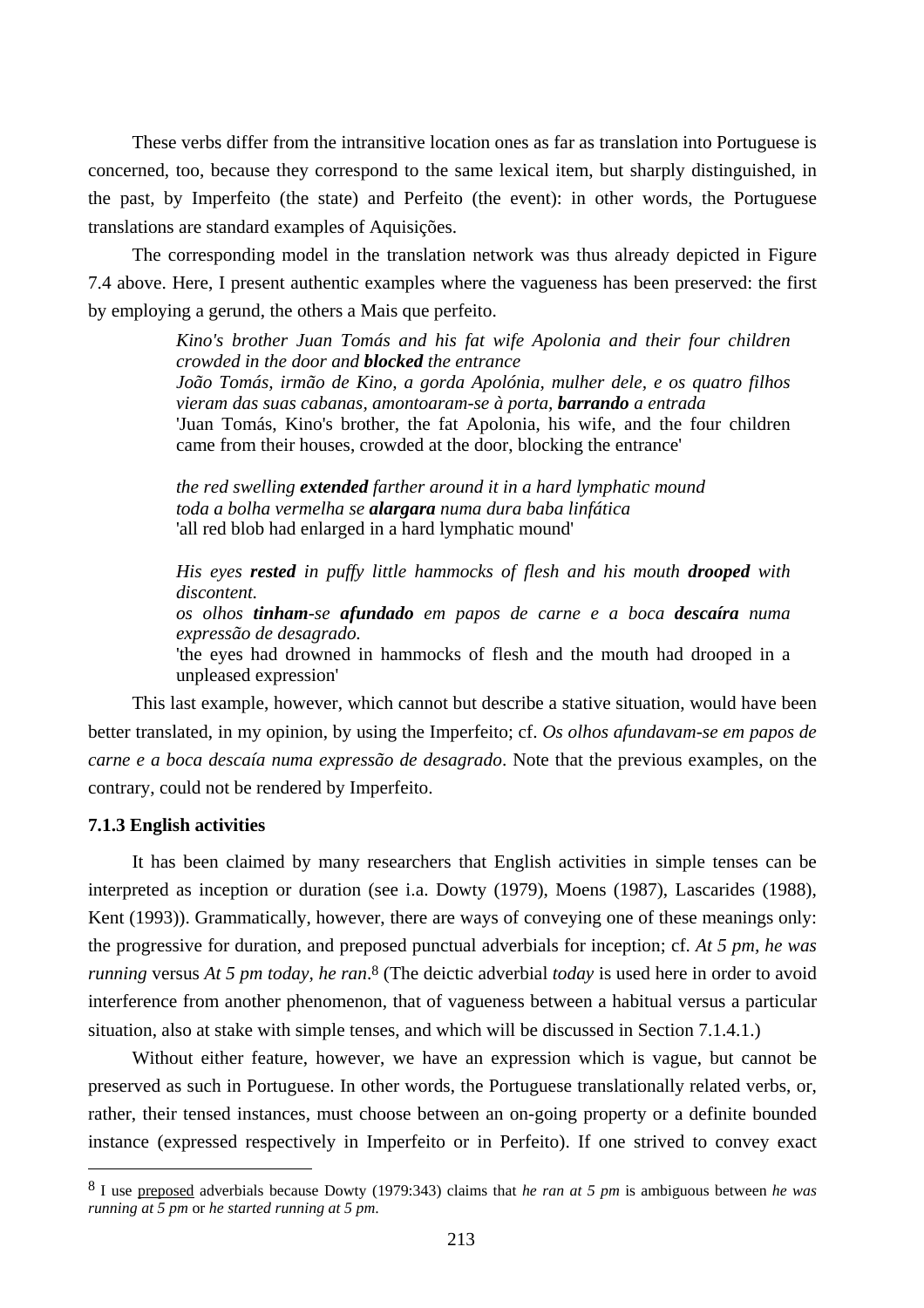inception, the corresponding aspectualizer, *começar a* ('begin'), would be needed most of the time. Still, in many cases, the use of Perfeito renders inception in a roundabout fashion, since something which happened at a definite moment of time is bound to have begun (and finished, but this latter nuance is not important for English).

In translation into Portuguese, the translator probably identifies the inceptive shade of meaning with Perfeito, and the on-going activity with the temporary state typical of Imperfeito, since one is forced to decide whether to use Perfeito or Imperfeito. In the following two examples, the inception was thus chosen (or rather, a definite bounded event was conveyed). One should note that there was, however, no objective reason for that choice (nor was there an objective reason for the opposite).

> *It stopped, and its tail rose up over its back in little jerks and the curved thorn on the tail's end glistened.*

> *imobilizou-se. Em pequenas sacudidelas, foi erguendo a cauda no ar, e, no extremo dela, o ferrão curvo brilhou.*

> 'It stopped. In little jerks, it gradually raised the tail in the air, and, in its extreme, the curved thorn started to glisten/glistened instantly'

> *And as Kino raised his right hand to the iron ring knocker in the gate, rage swelled in him, and the pounding music of the enemy beat in his ears, and his lips drew tight against his teeth*

> *Quando Kino levou a mão direita ao batente de bronze do portão, a raiva cresceu dentro dele, a música barulhenta do inimigo encheu-lhe os ouvidos, os lábios apertaram-se-lhe contra os dentes*

> 'When Kino raised the right hand to the iron ring knocker in the gate, rage raised in him, the noisy music of the enemy filled his ears, and the lips tightened against the teeth.'

The next example, however, even though equally vague out of context, is pragmatically interpretable as an event only. I show the context inside square brackets:

> *[It was a tiny movement that drew their eyes to the hanging box.] Kino and Juana froze in their positions. [Down the rope that hung the baby's box from the roof support a scorpion moved slowly.] Kino e Joana ficaram gelados.*  'Kino and Juana became frozen'

On the other hand, other activities were rendered by a stative description in Portuguese. The next example is pragmatically justified by the fact that the rate of grass growth is not perceivable. In other words, it is a good approximation to describe it as a stative situation (a zero rate).9

> *Little tufts of sad dry grass grew between the stones Pequenas moitas de desprezíveis ervas secas emergiam entre as pedras*  'Little tufts of despisable dry grass emerged among the stones'

This problem is faced by translators into Russian as well: Matveyeva presents the sentence

 $\overline{a}$ 

<sup>9</sup> As a comparison, *To her astonishment, the balloon grew* would most probably be rendered in Perfeito (as a complete Obra): *Para seu espanto, o balão cresceu*.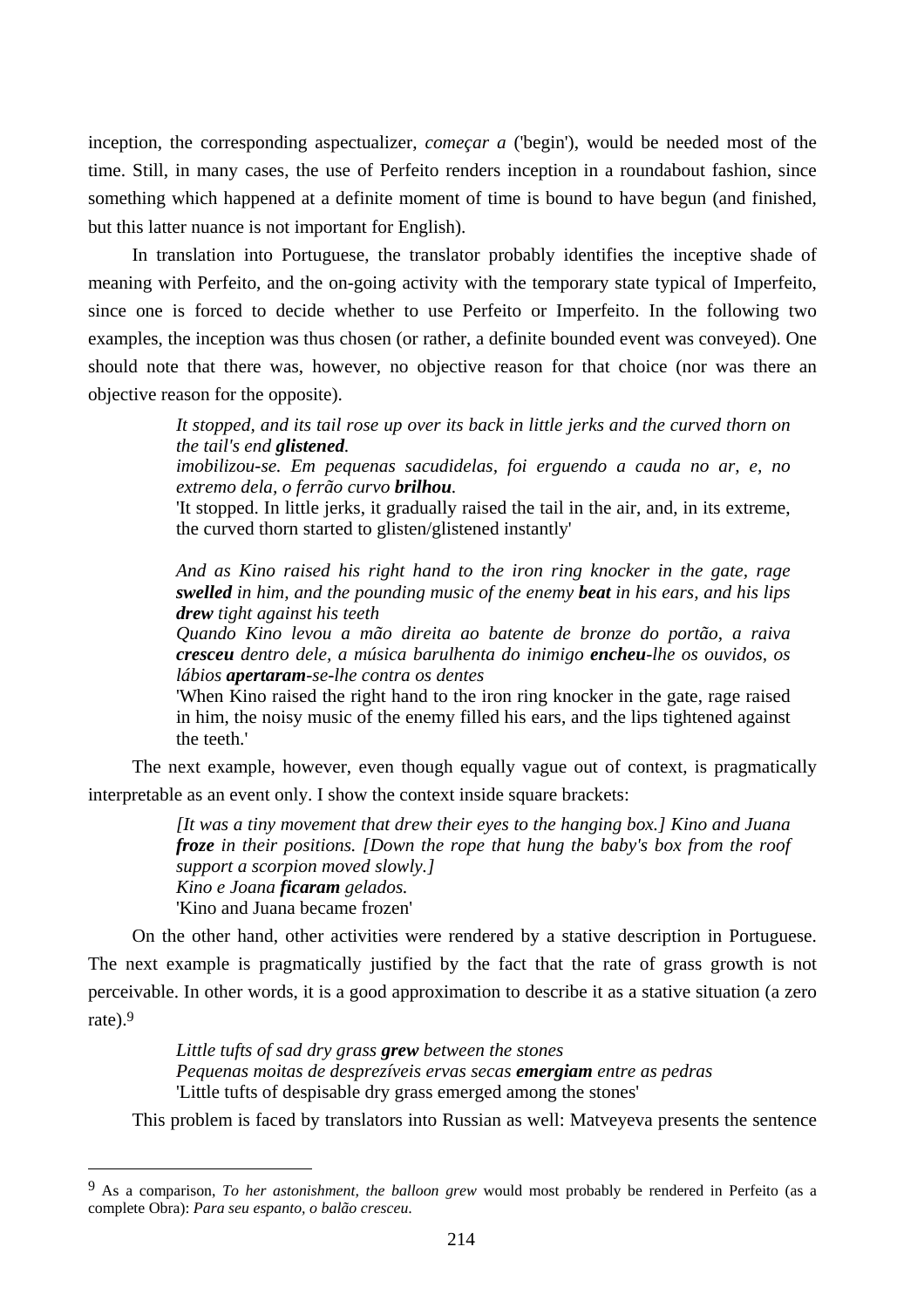*Teddy trudged on his way with his mind considerably relieved* as an example of different choices taken by different translators into Russian: "the perfective denotes the start of a process and the imperfective the process in the course of its performance" (Matveyeva, 1985:93). I.e., it can be translated (and, therefore, interpreted) as "Terry started to trudge" or "Terry was trudging". Now, in my view, such an English sentence can also (and better) be translated by an expression which denotes compactly the sequence of the two choices (as *começar a* in Portuguese).

The case of English activities is actually difficult for translation into Portuguese for several reasons: On the one hand, it is a much richer class as far as the lexicon is concerned, i.e., it contains quite a few items for which there is no lexical counterpart in Portuguese. On the other hand, it is often used in the building of an event (an accomplishment), such as *fan alive*, *shoot dead* or *wipe clean* (which will be discussed in Section 7.2.1), and in the specification of a temporal stretch, such as *sit eating*, *stand waiting* (Section 7.2.2), which are grammatical constructions simply non-existent in Portuguese. Finally, in the Portuguese monolingual analysis, the need was not felt to identify a class of activities in Portuguese separating, for example, the few translationally related verbs with English activities from the other events. Verbs like *correr* ('run'), *ir* ('go') and *fazer* ('do') were thus classified as Obras or even as Mudanças (see Section 6.3.1 above and Section 7.1.7 below).

To illustrate the fact that activities are not easily expressed in Portuguese, I show cases of an activity turned into a complete event in the translation into Portuguese, even when not all parts of the event were mentioned in the original. The next two cases display a verb of result substituted for a manner verb in the Portuguese translation, even though the English text does not mention any result (or goal location) explicitly:

> *the neighbours were tumbling from their houses now Os vizinhos tinham acorrido* 'The neighbours had (quickly) come'

*she clutched the baby tight and looked at Kino ela apertou a criança ao peito e procurou, com os olhos, Kino*  'she tightened the child to the breast and looked for, with the eyes, Kino'

The translation network corresponding to the translation of English activities is presented in Figure 7.5.

Figure 7.5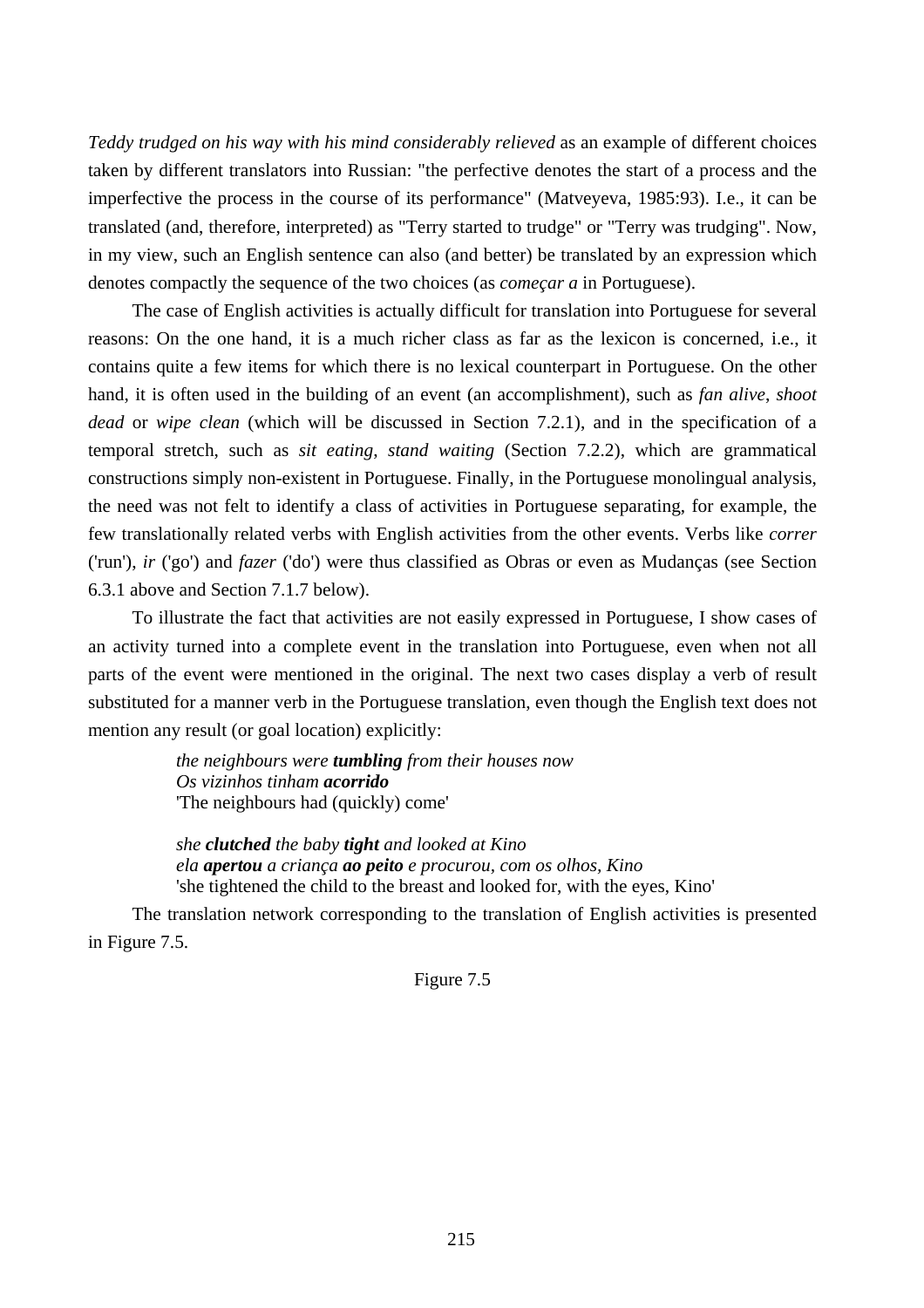

The network explains why a Perfeito rendering of an English activity can denote a complete instance, but rarely, if ever, can it be understood as its inception (analogous to the fact that an English accomplishment in the simple past is hard to read inceptively).10 It also indicates that the translation into Portuguese adds something not present in the original.

It is thus only in cases where English itself already describes a bounded activity that there is an exact translation between the two languages, as in the following example again adapted from Matveyeva (1985:94):

## *For a moment she stood gazing at him -> Ficou a olhar para ele*

This example is especially interesting because it employs an acquisition verb, *stand*, and an activity verb, *gaze*, but in a special context which precludes an inceptive interpretation of either. The general case of position + activity will be considered in Section 7.2.2 below; here, what interests me is the fact that the *for*-adverbial bounds the activity, which is then necessarily conveyed in Perfeito in the translation. The translation in turn is interesting because it omits the duration adverbial, conveying rather a durative looking (gazing) by the use of the aspectualizer *ficar a*, which asserts the beginning of the act of looking, but not its end, expressing thus an inceptive Obra.

## **7.1.4 English states**

 $\overline{a}$ 

After the long discussion in Chapter 6 on temporary and permanent states, the readers cannot but have arrived at the conclusion that this distinction, essential for Portuguese, is often (if not almost always) left unspecified in English. The only sign of this distinction being present in English at all is probably the lexical meaning of adjectives, which, according to Greg Carlson (1977/1980), could be divided in stage level and individual level predicates.

While the conceptual distinction was explained above, the difficulties that face the

<sup>10</sup> Moens claims that an inceptive reading may occur with accomplishments as well: "when a *when*-clause with a culmination expression is followed by a main clause containing a process or culminated process, the main clause often gets an inchoative reading" (Moens, 1987:79) and presents the example *When John arrived, I wrote the answer on the blackboard*.

I think, however, that the whole writing is seen as having taken place (a culmination, in his terms, thus), and not just its inception.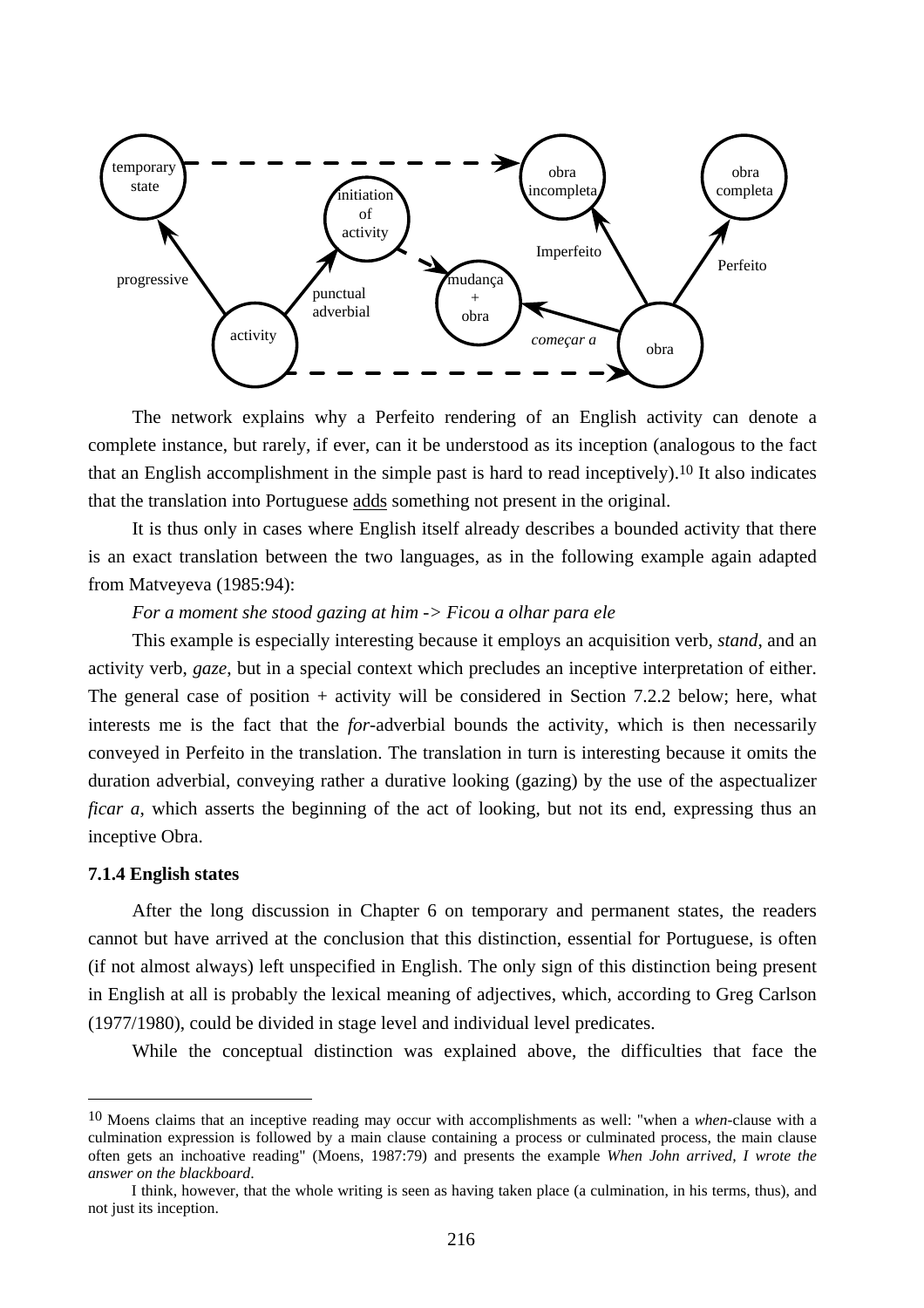translator should be expressed here. Since this difference is pervasive in all parts of Portuguese grammar, almost all instances of stative expressions in English are difficult to translate into Portuguese (or at least require further interpretation). In what follows, and unless explicitly noted, I am dealing with contexts containing unequivocally stative expressions (i.e., the problem of acquisitions is not at stake here).

I should note that the distinction between permanent and temporary properties in English is often conveyed through the arguments of a stative verb: *he loved soup* vs. *he loved the soup*, but not always: Cf. *he loved the soup she made* which can be rendered by *ele gostava da sopa que ela fazia* ('he liked the soup made by her' or 'he liked her soup'), or by *ele gostou da sopa que ela fez* ('he enjoyed the soup that she made on that particular occasion')*.* 11

Given that English is geared to the description of actions and events, most states are temporary, and are so rendered in Portuguese. A fairly common case, regarding body properties, is translated by a stative construction in Portuguese, namely *ter* followed by a noun phrase agreeing with a past participle, which can also be used to display permanent properties. Examples are:<sup>12</sup>

> *for his mind was hard and suspicious porque tinha o ânimo endurecido e desconfiado*  'because he had the mind hardened and suspicious'

*but his eyes and his voice were hard and cold Mas tinha os olhos e a voz ásperos e gelados* 'But he had the eyes and the voice harsh and frozen'

*Kino's lips were thin and his jaws tight Kino tinha os lábios cerrados e as maxilas apertadas.*  'Kino had the lips closed and the jaws tightened'

I should note that these examples, out of context, would probably qualify preferably as permanent properties, instead of being interpreted as specific temporary states in which the protagonist is in, as they should in this particular narrative.

When English states in context could be taken as permanent (i.e., expressing a property), I noted the following example, where a property of a particular instance, rather than a general property, is conveyed in the Portuguese translation:

> *And he drank a little pulque and that was breakfast. Bebeu um pouco de pulque. E foi o seu pequeno almoço.*  'He drank a little pulque. And that was his breakfast (then)'

 $\overline{a}$ 

Even though I claim (see Chapter 14) that this translation is poor, I have to agree that the vagueness conveyed by *be* in this case could not be conveyed in Portuguese. At most, one could render the two interpretations explicitly, as in *e era o seu pequeno almoço, e foi-o também dessa* 

<sup>11</sup> Incidentally, it is not clear how to express naturally in English *Ele gostou da sopa que ela fazia* (something like 'he enjoyed on that occasion the soup she usually made').

<sup>&</sup>lt;sup>12</sup> After discussing the passive, this construction will be taken up again at the end of the present section, and displayed in a partial translation network in Figure 7.10.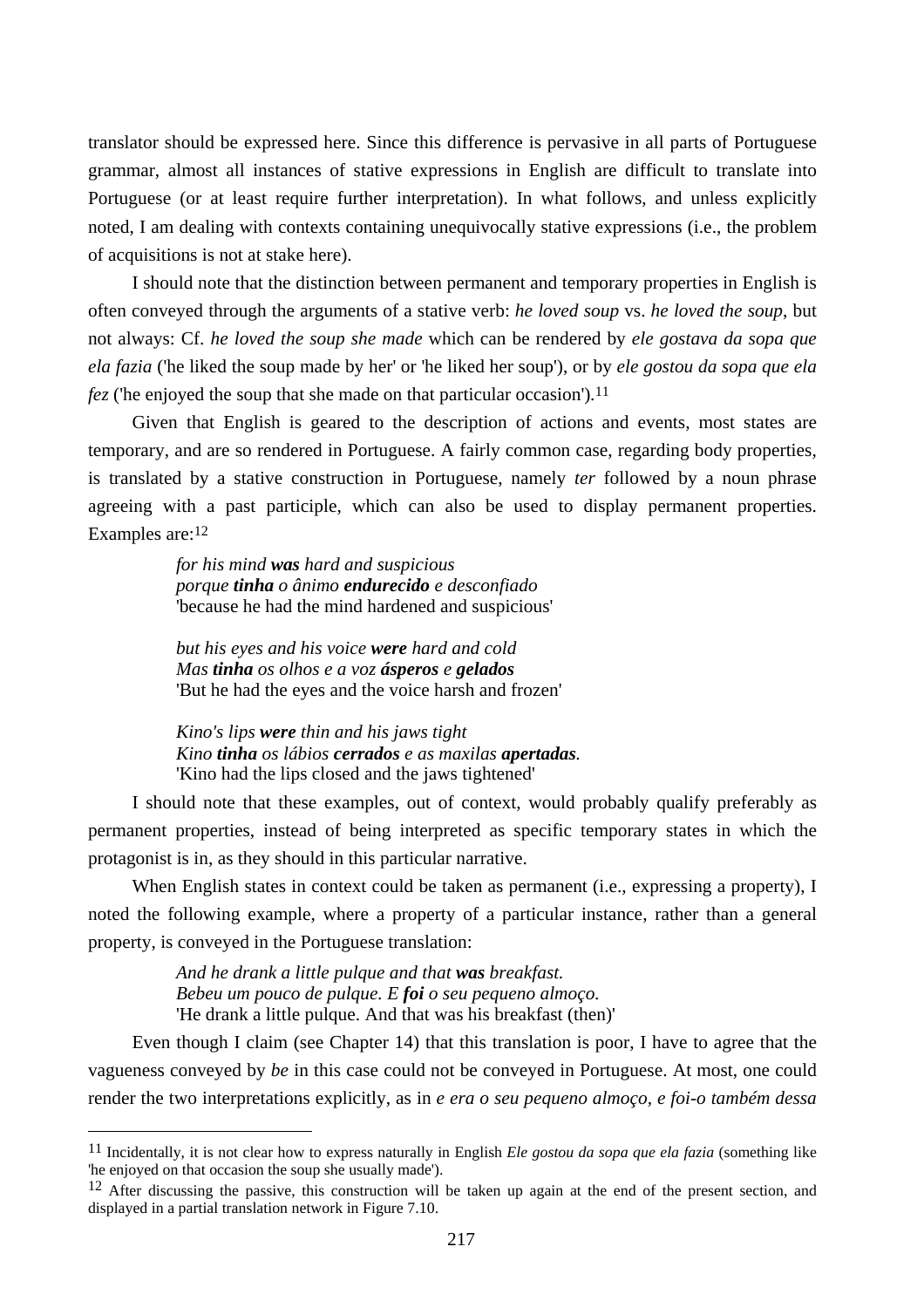*vez* ('and it was generally his breakfast, and it was so on that occasion, too'), but such a translation is obviously barred for stylistic reasons.

#### **7.1.4.1 The simple past**

The reason why the simple past is discussed under states is probably not transparent for a native English speaker without knowledge of Portuguese. However, the English simple past is vague between a unique or habitual rendering; cf. *I walked to school on Monday* vs. *I walked to school when I was young*. 13

No matter whether this goes unnoticed when one is concerned with English alone, rendering a simple past sentence in Portuguese at once forces one to interpret it as either an event or a permanent state (and correspondingly use the Perfeito or Imperfeito). According to some, this is necessary to recognize even for English monolingual analysis: G.Carlson claimed that "It is recognized that a sentence like *Bill ran* is at least two ways ambiguous. On the one hand, it could specify that there was an occasion in which Bill engaged in a certain activity [...] On the other hand, the sentence could indicate that Bill had some disposition or characteristic -- that he was one who runs (habitually)" (Carlson, 1977:70).<sup>14</sup> I disagree with Carlson in that I believe this is an instance of vagueness, not ambiguity, but I completely agree with the terms of his distinction.

Even though it should be noted that a similar sort of vagueness can be attributed to Imperfeito as well, in some special contexts (which will be discussed in Section 7.1.7 below),<sup>15</sup> the translation by Imperfeito often conveys the choice of habituality. Examples are:

> *and now she did a most surprising thing e, de repente, saía-se com a mais inesperada das ideias*  'and, suddenly, she would have the most unexpected idea'

*and the thought got into Kino Era o que Kino também pensava* 'that was Kino's opinion too'

 $\overline{a}$ 

Even when arguably the translation is vagueness preserving, a much stronger connotation of habituality is displayed in the Portuguese rendering than in the English original, as I claimed in Santos (1995b); cf.:

> *And the rhythm of the family song was the grinding stone where Juana worked the corn for the morning cakes o ritmo dessa música familiar vinha da mó com que Joana preparava o milho para a refeição da manhã.* 'the rhythm of that family song came from the grinding stone with which Juana

<sup>&</sup>lt;sup>13</sup> Alternatively, one could say that simple past preserves this vagueness, if one wanted to say instead that it is already present in *walk to school* itself; cf. *walk to school on Monday* vs. *walk to school in winter*. It is not the case, however, that the first expression describes a real, instantiated occurrence, as is the case with the simple past, so I will leave to the reader to decide which is responsible for the vagueness.

<sup>14</sup> And many other researchers concentrating on English only dealt with, or at least noted, this particular issue; cf. L.Carlson (1981), Moens (1987), Sandström (1993), etc.

<sup>15</sup> Basically, those in which Imperfeito can also be interpreted as imperfective perspectival aspect.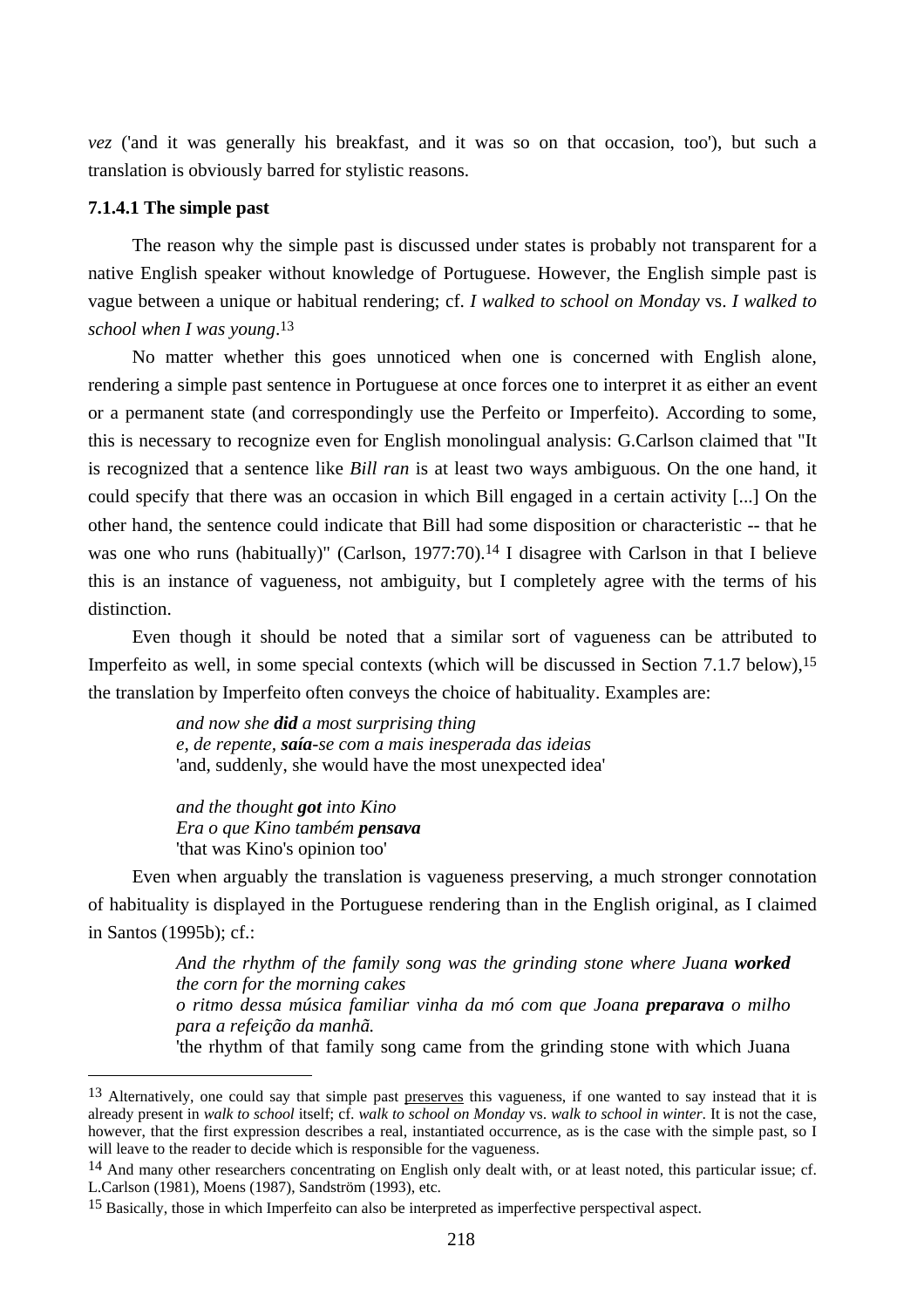prepared the corn for the morning meal'

In fact, in the English text nothing forces Juana to be using her usual grinding stone on that occasion. For all we know, she might even use a different one each day. But if that was to be conveyed in Portuguese, progressive had to be used (*com que Joana estava a preparar o milho*).

In the next example, while the English text is vague with respect to whether the situation is to be taken as general or as holding at the particular time in the story, the Portuguese translation conveys only the general property, precluding the specific interpretation:

> *On his lap was a silver tray with a silver chocolate pot and a tiny cup of eggshell china, so delicate that it looked silly when he lifted it with his big hand, lifted it with the tips of thumb and forefinger and spread the other three fingers wide to get them out of the way.*

> *tinha um tabuleiro de prata no colo, com uma chocolateira também de prata e uma finíssima chávena de porcelana da china tão delicada que ficava deslocada quando ele a levantava na mão enorme, segurando-a nas pontas do polegar e do indicador de modo que os outros três dedos estendidos lhe não tocassem.*

> 'he had a silver tray in his lap, with a chocolate pot also in silver and a very fine china cup so delicate that it became out of place whenever he lifted it in the huge hand, holding it with the tips of the thumb and the forefinger so that the other three stretched fingers would not touch it'

As I noted in Santos (1994b), even though the number of the instances of Imperfeito which I judged habitual (without consulting the English original) was higher in translated text than in original Portuguese text, most instances were improperly habitual, in the sense that the habitual interpretation overlapped with an actual occurrence interpretation regarding the particular narrative moment. This is, on the contrary, a much rarer case in the Portuguese original (see Chapter 10 for details), which suggests that the habitual connotations I attributed to the text translated from English were spurious (due to the use of Imperfeito, but not intended in the original).

One good example of possible addition of habituality in the translation is:

*To one he said, "I think they have gone south along the coast to escape the evil that was on them." And to another, "Kino would never leave the sea. A um dizia: "Talvez eles tenham ido para o sul para fugir à pouca sorte que os perseguia." E a outros: "Kino seria incapaz de abandonar o mar.*  'To one he would say: ... And to others: ...'

One issue I would like to stress, and which in my view confirms that English is vague in this respect, is the fact that more often than not an English text does not provide any clues for the translator. To illustrate this, I note that, in the following paragraph, some of the verbs were chosen by the translator to specify permanent states (properties of a temporary event, namely of Kino and Juana's walk), while others were described as self contained events. That this choice is often arbitrary is demonstrated by the underlined cases below, where I would have chosen Imperfeito instead.

> Kino and Juana **walked** through the city as though it were not there. Their eyes **glanced** neither right nor left nor up nor down, but **stared** only straight ahead. Their legs **moved** a little jerkily, like well-made wooden dolls, and they **carried**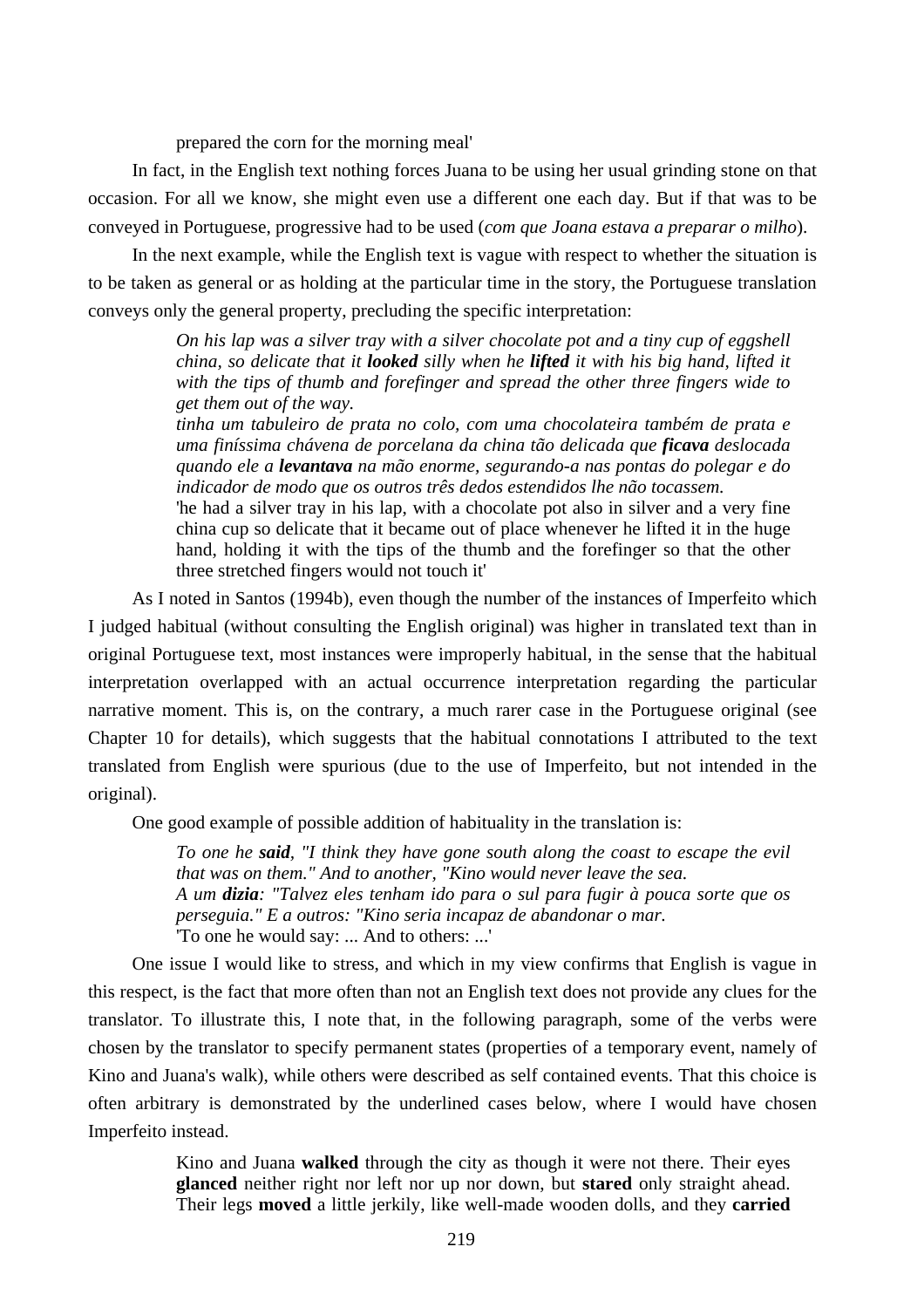pillars of black fear about them. And as they **walked** through the stone and plaster city brokers **peered** at them from barred windows and servants **put** one eye to a slitted gate and mothers **turned** the faces of their youngest children inward against their skirts. Kino and Juana **strode** side by side through the stone and plaster city and down among the brush houses, and the neighbours **stood** back and let them pass.

Kino e Joana **atravessaram** (P) a cidade como se ela não existisse. Os seus olhos não se **viravam** (I) nem para a direita nem para a esquerda, nem para cima nem para baixo. Apenas **olhavam** (I) fixamente em frente. As pernas **deslocavam**-se (I) aos sacões, como as das bonecas de madeira, e **erguiam** (I) à sua volta colunas de medo escuro. Enquanto **atravessavam** (I) a cidade de pedra e de cimento, os comerciantes **espreitaram**-nos (P) por detrás das janelas gradeadas, os criados **colaram** (P) um olho às portas entreabertas e as mães **esconderam** (P) os rostos dos filhos nas saias. Kino e Joana **passaram** (P), lado a lado, pela cidade de pedra e de cimento e **desceram** (P) até à aldeia de cabanas, onde os vizinhos se **afastavam** (I) para os deixar passar.

Interestingly, this phenomenon seems to be pertinent again as far as translation into Russian is concerned. According to Matveyeva, "if there is no clear indication in the original text that an action is repeated, a past indefinite form [the simple past, DMS] sometimes gives translators the opportunity of interpreting the situation in different ways" (Matveyeva, 1985:95), and I cite my alternative translations of her original English examples on the same page:

*His goggling spectacles and ghastly, bandaged face under the penthouse of his hat, came with a disagreeable suddenness out of the darkness upon one or two home-going labourers* -> *Os seus óculos ... apareciam/apareceram de chofre da escuridão a um ou dois trabalhadores que voltavam para casa*.

*When he looked up coloured patches swam in his eyes. -> Quando olhou para cima manchas coloridas nadaram-lhe nos olhos. / Quando olhava para cima manchas coloridas nadavam-lhe nos olhos*.

This discussion justifies, I believe, my modelling of simple past as preserving vagueness between generic (permanent) states and events. A warning is in place here: This is similar to, but not the same as, being vague between an event and its resulting state (the definition of acquisition<sup>16</sup>), because here the state is not the resulting state, but rather a state associated with one kind of events.

In the translation network, Figure 7.6 models this situation.

 $\overline{a}$ 

Figure 7.6

<sup>&</sup>lt;sup>16</sup> It could be objected that Section 7.1.2 above should include some reference to the simple past as well, given that most cases discussed there were obviously concerned with it. However, I note that the simple past is obligatory with "statives" and perception verbs, and therefore it could be considered as devoid of content. By contrast, here, with events, there are alternative "tenses", namely the progressive, and thus its use carries at least some meaning.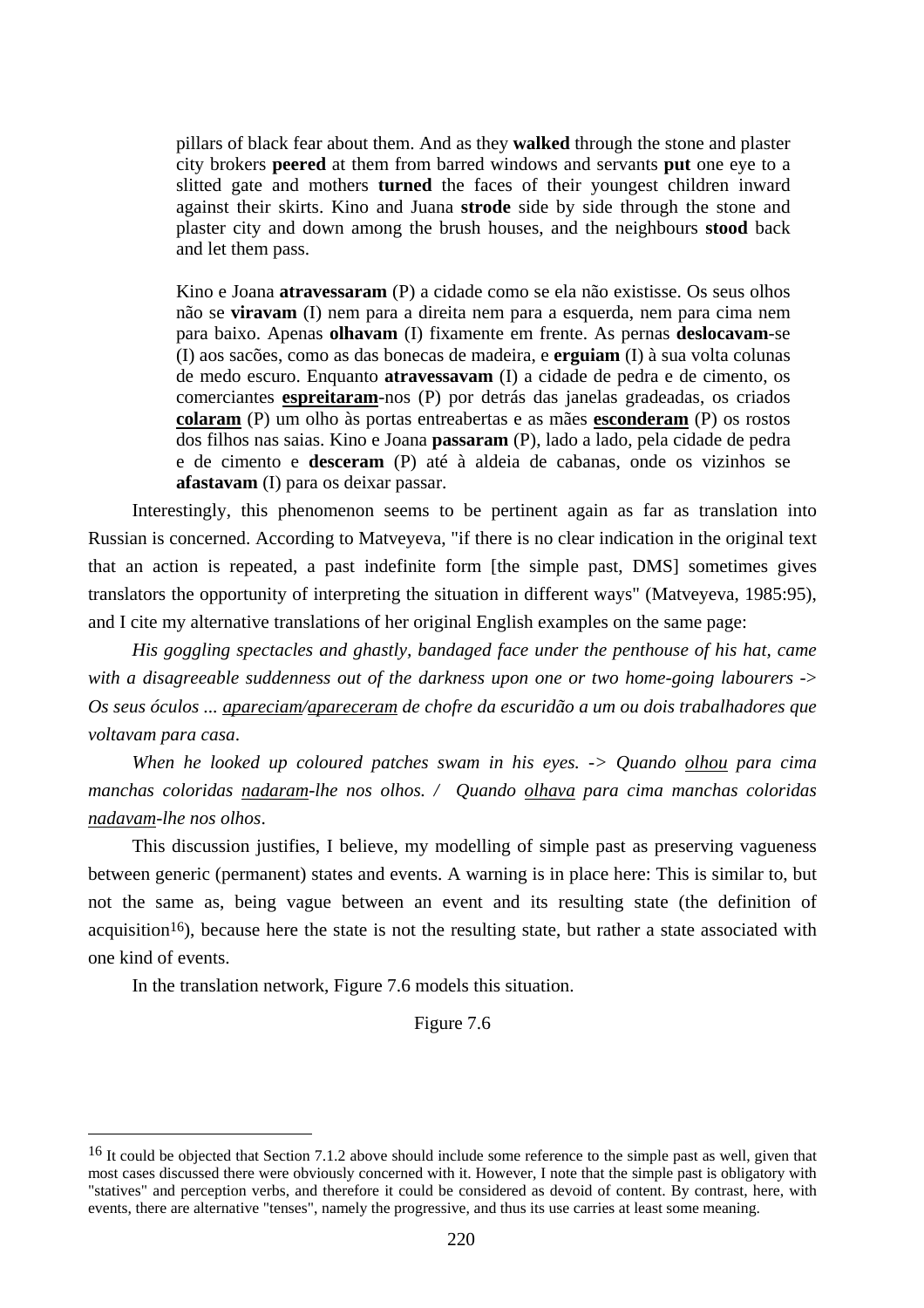

This amounts to saying that, regarding Portuguese, simple past is three times vague with resultative events: Using the clause *he sat* in three different contexts,17 one can (a) denote a temporary state resulting from the sitting event, *he sat there looking at the sea yesterday when I entered the shop*, (b) denote a permanent state (a habit), *he sat there looking at the sea every afternoon* and (c) denote a particular event, *he sat after she left*.

As far as the English aspectual network is concerned, a simple past sentence of an acquisition verb with a frequency adverbial gets the analysis "habitual state" by means of a complex path: coerced from "acquisition" to "event" by simple past (of the "event" node) and coerced by the frequency adverbial into "habitual state". The corresponding path is thus

ACQUISITION @> EVENT simple past EVENT @> HABITUAL STATE freq. adv. HABITUAL **STATE** 

As regards translation into Portuguese, a "particular event" is related to an "obra", a "habitual state" to an "estado permanente" and a "state" to an "estado". Note that the distinction habitual state/particular event is necessarily induced by translation: English is vague (not ambiguous, as G.Carlson puts it) regarding such a distinction. Note, in addition, that the

 $\overline{a}$ 

<sup>&</sup>lt;sup>17</sup> Note that the verb has to be an acquisition for this threefold vagueness to hold. An accomplishment, an achievement or an activity would lack the temporary state interpretation which would have to be rendered by the progressive. On the contrary, the progressive is only optional in the case at hand.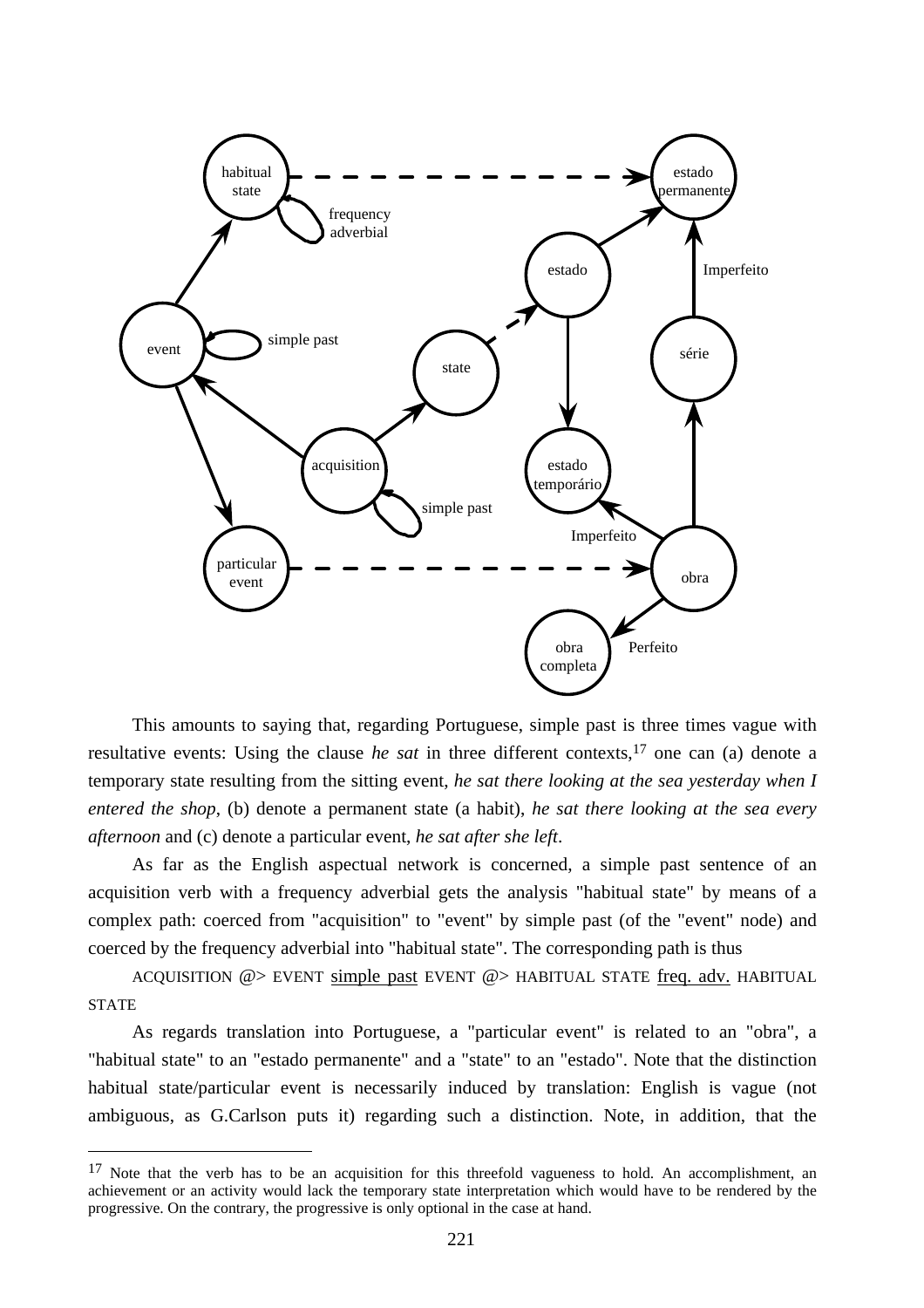introduction of the node "estado" on the Portuguese side was motivated by the desire to distinguish the two kinds of states associated to the English simple past, for perspicuity in this section. Most of the times, lacking a corresponding vague "estado" in Portuguese to a given English "state", one would have to interpret more specifically the English "state" as being either temporary or permanent, even though that was not required by the analysis of English alone.

Finally, the Portuguese aspectual network also explains when and why two different interpretations can be maintained. There are two possible paths from "obra" involving Imperfeito: one, through "série" to "estado permanente", and another directly to "estado temporário". A given Imperfeito sentence may thus have two alternative analyses coming from English, if the English analysis stopped at the "event" node (i.e., if no clues were available to decide between an habitual state or a particular event in the source text).

Figure 7.7 displays the two paths corresponding to the two interpretations of the previous example (*where Juana worked the corn*):

EVENT (Juana work the corn) simple past EVENT T> HABITUAL STATE

EVENT (Juana work the corn) simple past EVENT T> PARTICULAR EVENT

OBRA (Joana preparar o milho) @> SÉRIE Imperfeito ESTADO PERMANENTE

OBRA (Joana preparar o milho) Imperfeito ESTADO TEMPORÁRIO

The representation shown in Figure 7.7 conveys an ambiguous sentence in Portuguese, not a vague one. This could be considered a weakness of the model -- but, in my opinion, it is an advantage, because I believe one can claim, for the Portuguese sentence, two interpretations with disjunct temporal profiles, but not for the English one; cf. *vinha da mó com que Joana preparava o milho para a refeição da manhã, que a Luísa estava a usar* ('the grinding stone with which Juana worked the corn for the morning cakes, which Louisa was using'). The Portuguese sentence is all right, but its English counterpart seems unacceptable to me.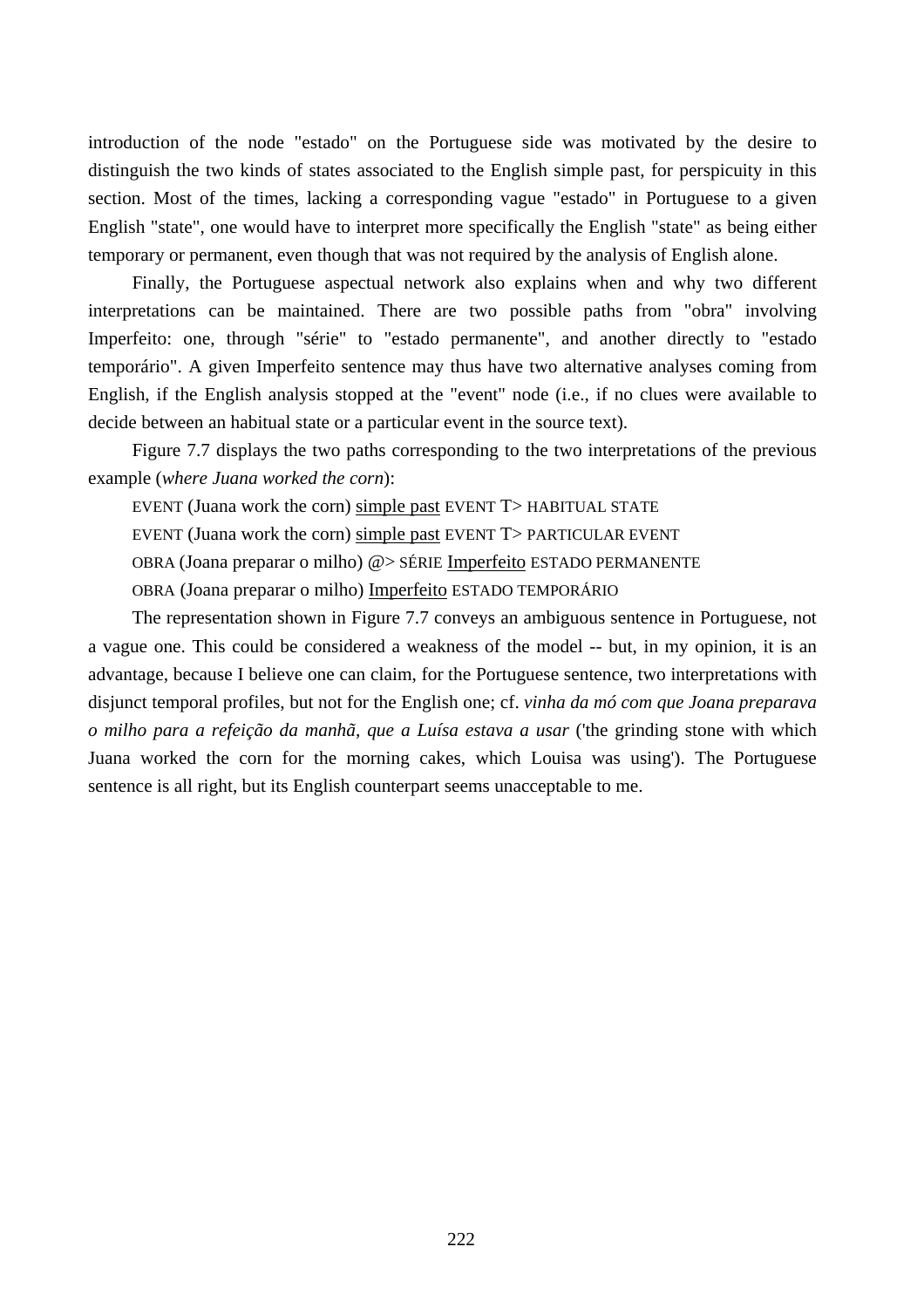

#### **7.1.4.2 The passive again**

 $\overline{a}$ 

Since, relative to Portuguese, simple past *be* is vague between temporary or permanent states, this is relevant in connection with the passive as well (again in addition to the phenomenon discussed in Section 7.1.2.2 above).

In fact, even after choosing a stative interpretation, the translator must sometimes take another decision: is this an essential property, or a temporary one? In other words, must one employ the verb *ser* or *estar* in Imperfeito?

Let me illustrate this with the following examples:<sup>18</sup>

*It was fed by shadepreserved snow in the summer que era alimentado pela neve que as sombras ali conservavam mesmo no Verão* 

*the place by the side post where the pearl was buried o sítio, junto do pilar, onde a pérola estava guardada* 

*He was called to a serious case foi chamado para um caso urgente.* 

Note that, formally, there is no difference between the three English sentences, but the first is interpreted as a property, the second a temporary state, and the third an event. The second and the third examples, furthermore, depict a once-only event that brought about a particular state (the position of the pearl, and of the "he" character, respectively).

This threefold choice is modelled in the translation network in Figure 7.8. What I intend to convey by the labels *limitado* and *ilimitado* ('bounded' and 'unbounded') in the Portuguese aspectual network is the different meanings of the two grammatical devices: the Progressiva (*estar a*) selects a temporary state contained in the Obra, while the passive (with *estar*) refers to

<sup>&</sup>lt;sup>18</sup> In this case, no glosses are given, because to my knowledge there are no formal ways of distinguishing the three cases in English.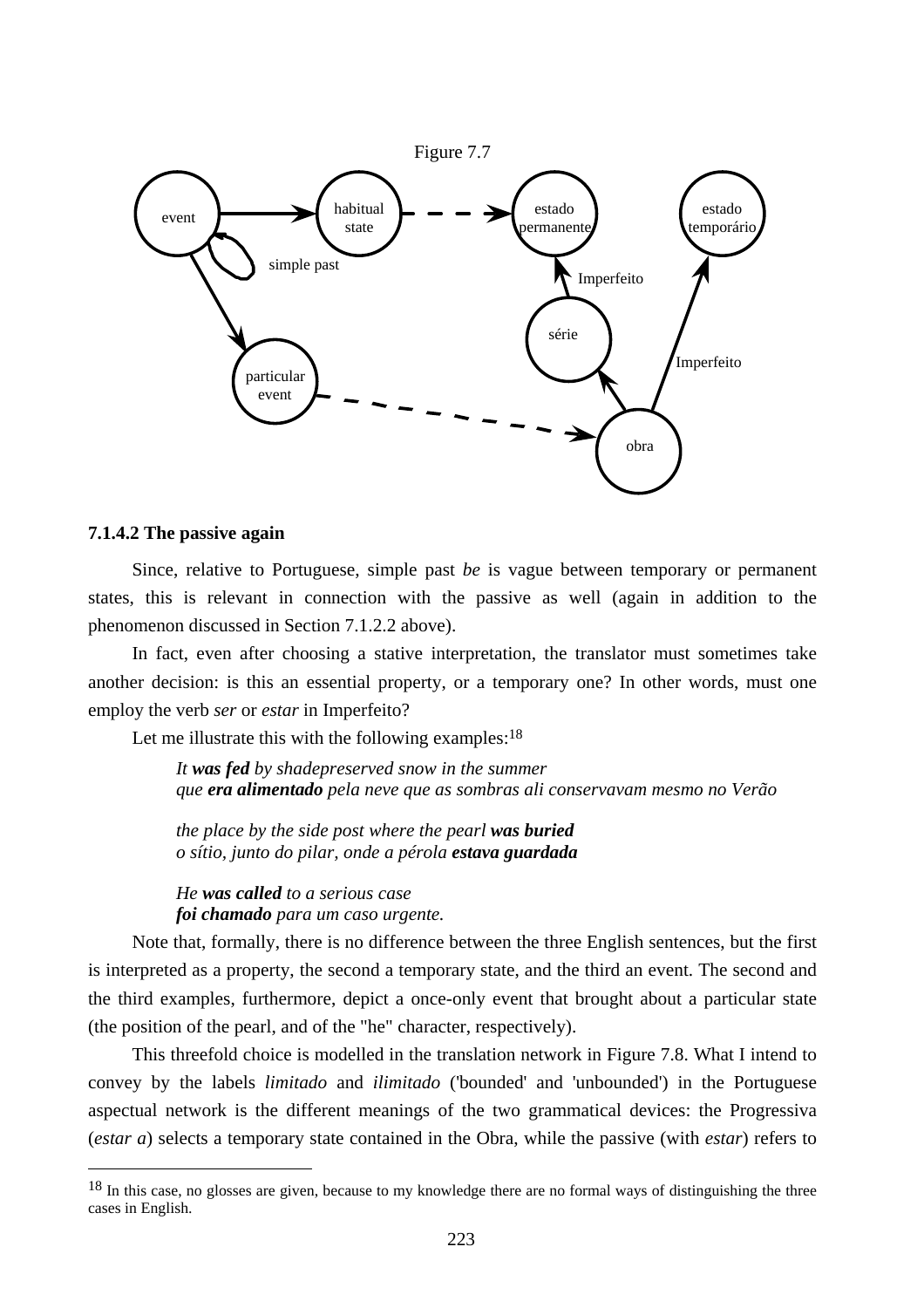an unbounded temporary state that starts after the occurrence of the Obra. As will be stressed in Section 7.3 below, this fragmentation of Aktionsart labels is done simply to increase perspicuity.



Figure 7.8

I should note that the choice between these two kinds of states $19$  is also present when translating the passive by an active clause, obviously. In fact, it is very common to translate a passive by an active form in the English to Portuguese direction, as will be noted in various places in Chapters 10, 13 and 14. If an active clause in Imperfeito is employed, however, the choice between temporary or permanent states is not formally marked, given that Imperfeito may

 $\overline{a}$ 

<sup>19</sup> The choice between an event and a state was discussed in Section 7.1.2.2 above.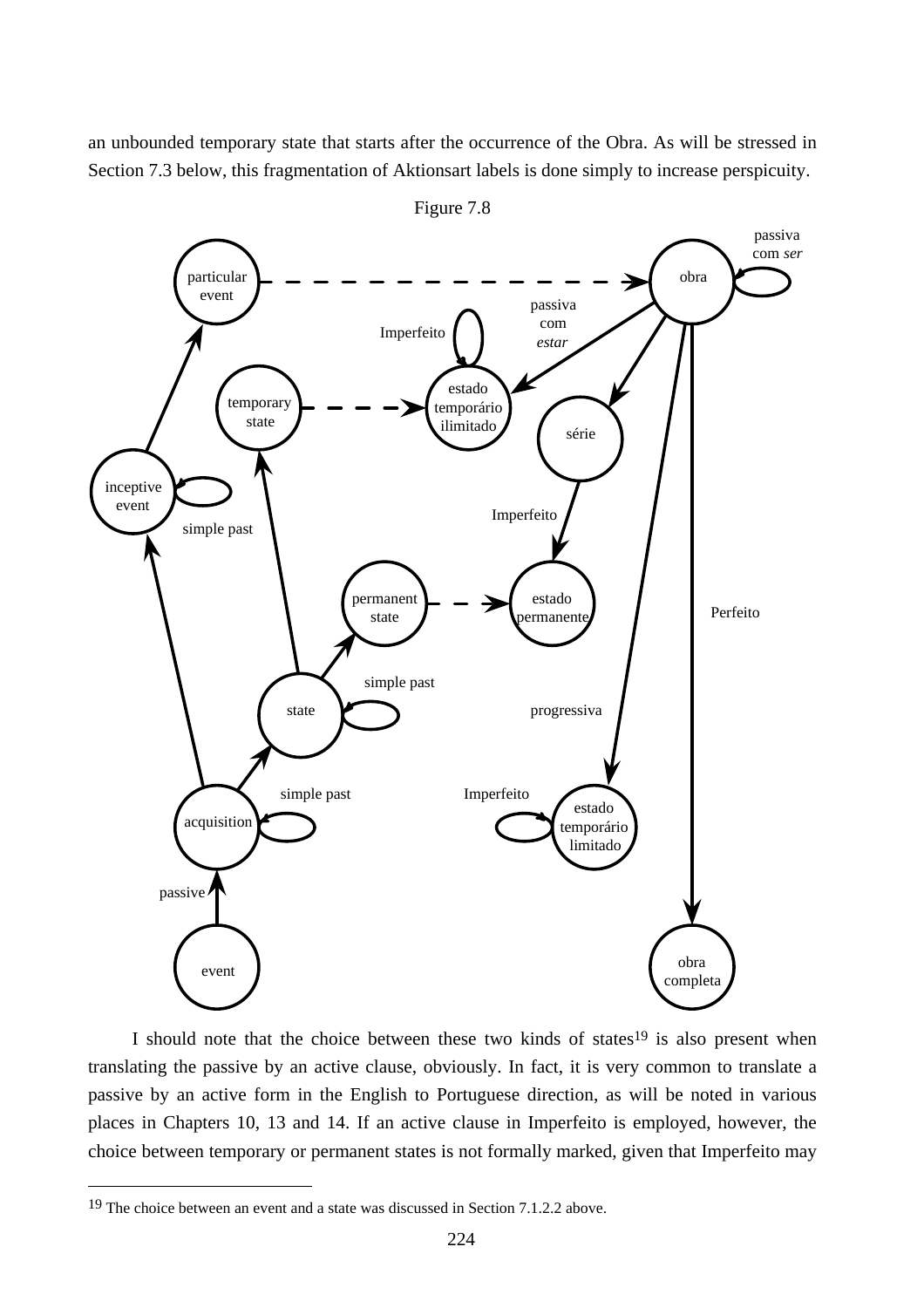convey the two. This might then be a good strategy for preserving the vagueness.

Notwithstanding, and as argued in Section 7.1.4.1, Imperfeito renders more aptly the permanent state connotation, or, at least, brings it to the fore. One of the examples presented above is a good illustration of this claim:

> *and the canoes were drawn up in front of this area. e era em frente dessa zona que os barcos se alinhavam.*  'and it was in front of that zone that the boats stood aligned'

Even though the boats should be interpreted as being there at the particular moment of the narrative, the Portuguese text conveys, in addition, that this was the right, and usual, place for the boats. The corresponding description in terms of the translation network appears in Figure 7.9.20



On the other hand, the common translation of passive into Mais que perfeito seems to preserve the vagueness between the two kinds of states: it is up to the reader to interpret the

 $\overline{a}$ 

<sup>&</sup>lt;sup>20</sup> Note that the previous example, instead of an Obra, could also be considered an Aquisição, given that the same verb can denote the alignment and the aligned position in Portuguese. However, *alinhar-se* requires intrinsically a plural number of elements as subject (like *gather*, so discussed in the literature on generics in English) and this is why the interpretation of *alinhar-se*, as "form a line", is also possible as Obra.

The difference in the Portuguese aspectual network would be that the node "obra" would be replaced by "aquisição", and "obra completa" by "mudança inicial". Regarding the translational arcs, only the one from "particular event" would be directed to "mudança inicial" instead.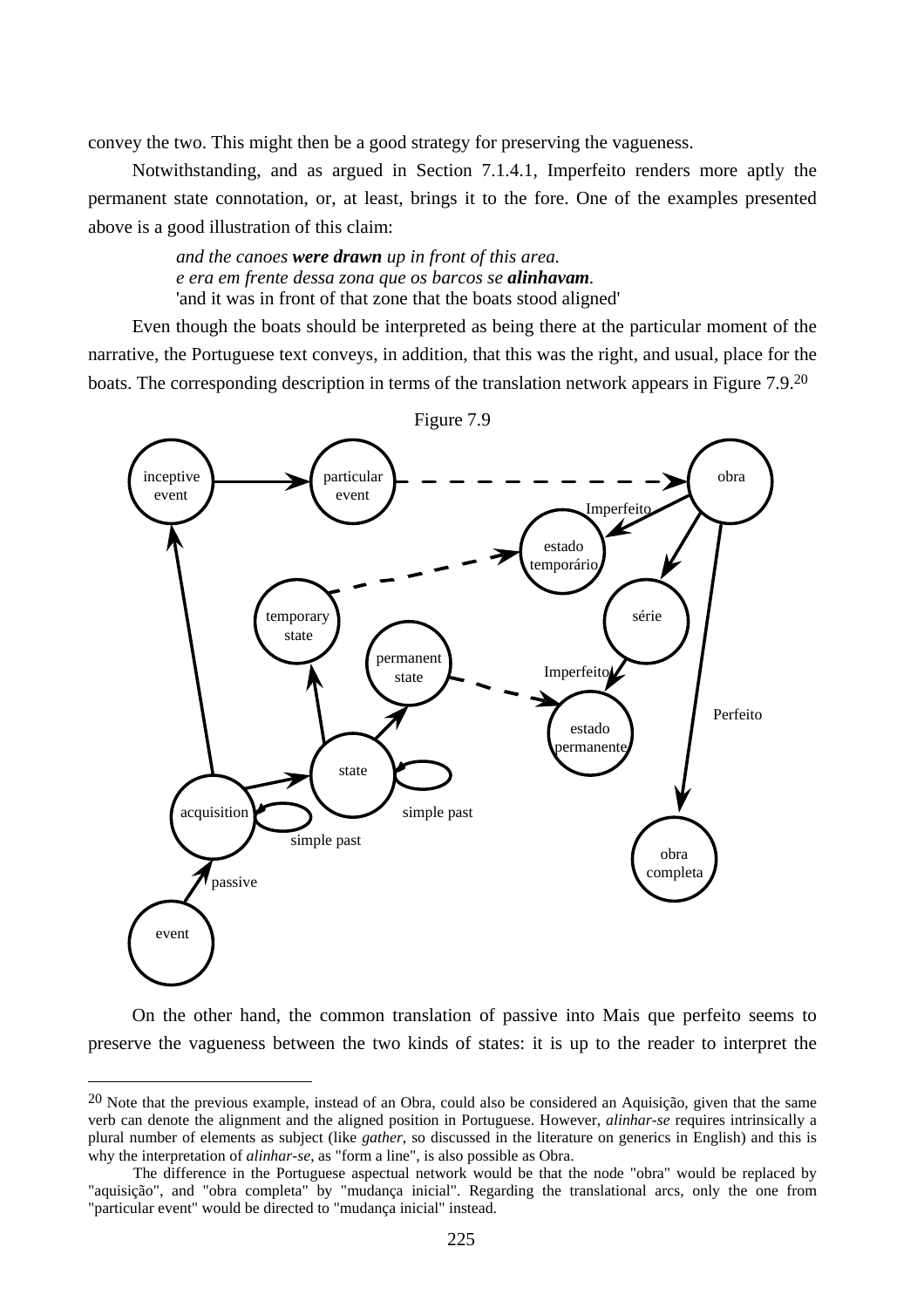change as definitive or temporary. The same is true of a simple past participle clause -- the state is selected, but not the kind of state. So, in the next example, I think that the temporariness is due to the preposition *com* ('with'), and not to the past participle:

> *walked up the beach and through the brush line. His senses were dulled by his emotion. subiu pelo areal, atravessou as sebes, com os sentidos embotados pela emoção.*  'he ascended through the sand, crossed the bushes, with the senses dulled by the emotion'

Finally, I should note that, again similar to the case of *be* as main verb, the construction *ter* + noun phrase agreeing with past participle is often employed, cf.

> *Kino's eyes were hooded now, his cheeks were drawn taut. Kino tinha os olhos velados e as faces retesadas:*  'Kino had the eyes veiled and the cheeks stretched'

*The baby's face was flushed and his throat was working A criança tinha a cara congestionada e uma farfalheira na garganta.*  'The child had the face congested and a noise in the throat'

All cases involving this construction were rendering temporary states. I wonder, however, whether this is a consequence of the subject matter being already unambiguously temporary, rather than a property of this construction, since *ter* in Portuguese has been identified in Section 6.4.2 as vague between property and state. In fact, I believe it can also be employed for permanent properties, as in *Tinha o cabelo encaracolado* ('he had the hair curled', meaning 'he had curly hair'), but it is of interest to note this frequency trend.



I thus suggest in Figure 7.10 the following analysis for cases of Imperfeito of *ter* having an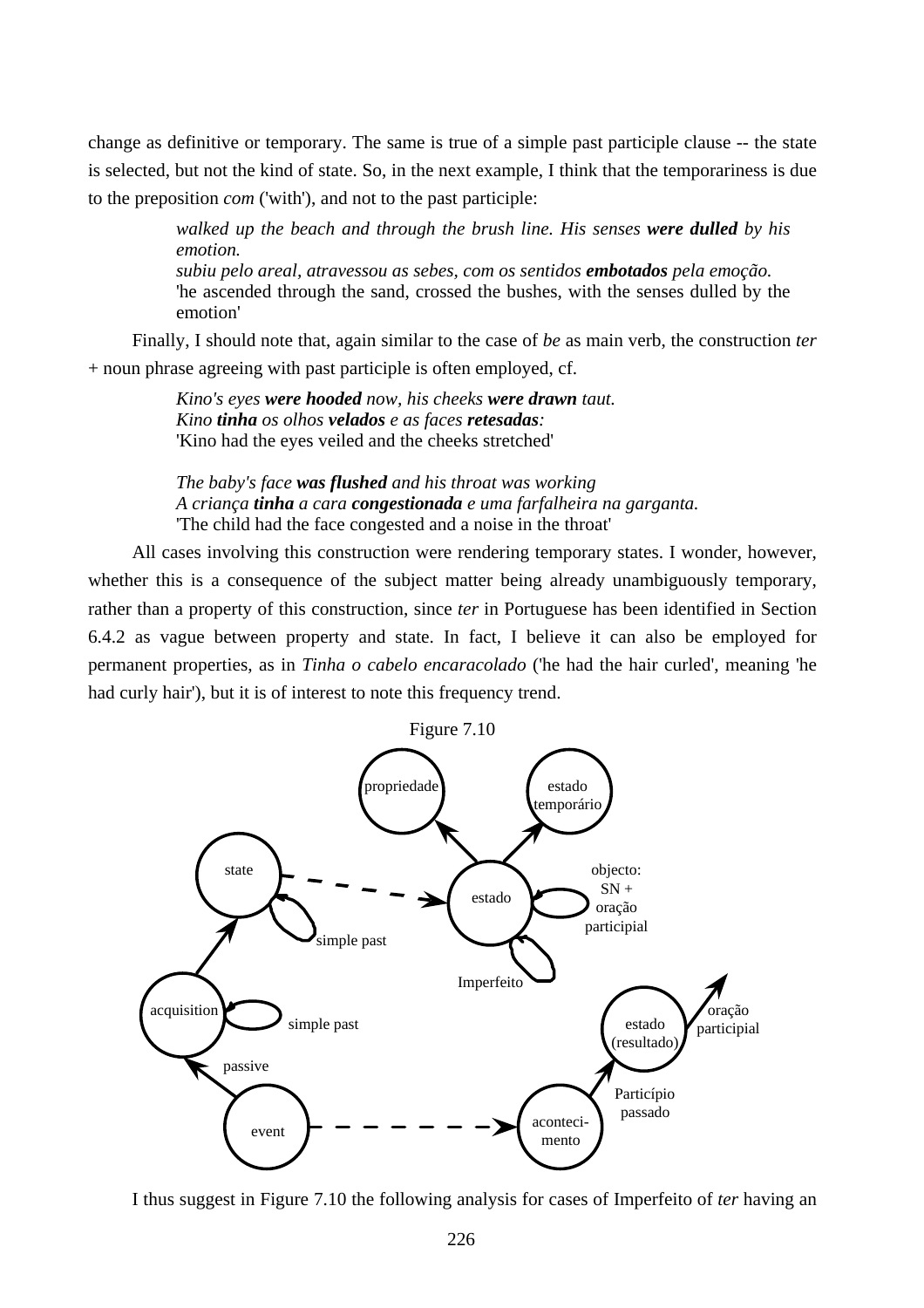object agreeing with the past participle, which is a construction generally neglected by Portuguese grammars ("SN" stands for Sintagma Nominal -- 'Noun phrase', i.e., NP):21

### **7.1.5 Portuguese vagueness about relevance**

One of the concepts which is often employed in connection with the (present) perfect is the concept of (present) relevance, i.e., the focus on the resulting state and on the irrelevance of the actual date (temporal location) of the event.22

Now, the concept of relevance, or focus on a resulting state, is mostly alien to Portuguese grammar. I claim that Portuguese is simply vague about this issue: Portuguese sentences are formally indistinguishable regarding whether what is being said is done for the purpose of actual behaviour or simply for the narration of a story. Cf. the following possible dialogue:

*-- O João partiu o vaso.* 

*-- E então? Queres que faça alguma coisa?* 

*-- Não, estou só a contar-te o que se passou.* 

('"John broke/has broken the flower pot." "So what? Do you want me to do something?" "No, I'm just telling you what happened."').

Relevance is mainly applicable when things are past and can thus have (had) results, and so it is mainly discussed in connection with the past tenses.

#### **7.1.5.1 The Perfeito**

 $\overline{a}$ 

In Portuguese, since there are no explicit marks of relevance of the result, it is difficult to assess whether a particular description of an event in Perfeito is mainly meant for the relevance of its result or for its occurrence at a given time. In other words, for resultative events, is the description of the occurrence of an event made for the sake of the action or for expressing its result?

This is a question that never<sup>23</sup> worries a Portuguese speaker, but which becomes important when translating into English, since in English the two forms are expressed differently, by menas of the perfect and non-perfect tenses.

To show that the lack of a formal marker for this distinction in Portuguese makes it hard for the English translator to decide, I present a set of examples (all extracted from direct speech) of a resultative action whose result holds at the narrative present time. As can be observed, the examples display different choices by the translator(s):

> *Saulo, tu transferiste para a religião o teu entusiasmo apaixonado. Saul, you've transferred your impassioned enthusiasm to this religion.*

<sup>21</sup> This construction is however discussed in Campos (1984a), in relation with the PPC, and more thoroughly in Campos (1987) in comparison with Galician. Campos mentions that such a construction is perfective or resultative, and that the past participle in that construction is traditionally assigned the function "predicativo do objecto directo" (Campos, 1987:79).

 $22$  Other concepts, like the extended period in which the resulting state is perceived to hold, "the extended now" (when dealing with the present perfect), will be discussed in Section 7.4 and Chapter 12 below.

<sup>&</sup>lt;sup>23</sup> Well, almost never. The exception is demonstrated by the just presented made-up dialogue.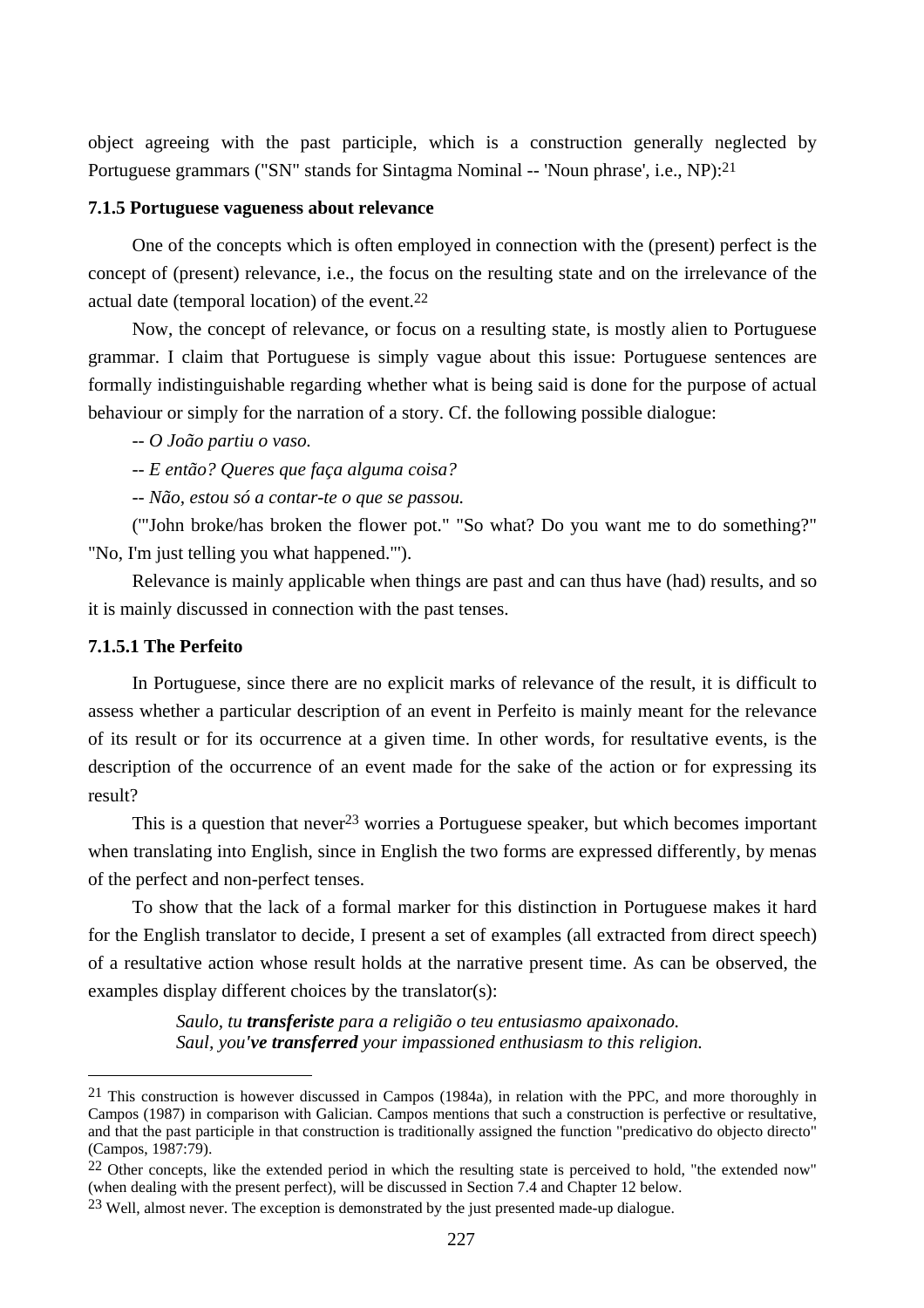'Saul, you transferred to the religion your impassioned enthusiasm.'

*Mas o lume apagou-se e vou descer à vizinha a pedir-lhe lume. But the flame has gone out and I have to go downstairs to the neighbor and ask her for some fire.* 

'But the light extinguished and I go down to the neighbour to ask her fire.'

*Ah, veio também o criado do Senhor Rui Dias, do mando deste senhor, que tão teu amigo é, perguntar pela encomenda que te fez daquelas poesias del-rei David Ah, Senhor Rui Dias's servant also came, sent by his master who is your great friend, to ask after the commission he gave you for those poems of King David,* 'Ah, came also the servant of Sir Rui Dias, on behalf of his master, who such a good friend of yours is, to ask after the commission he did to you of those poetries of King David'

*A Santa Inquisição que nos livrou da maldade e da malícia dos inimigos da nossa Fé manda que se acredite nos santos The Holy Inquisition which delivered us from the evil and malice of the enemies of our Faith orders us to believe in the saints*  'The Holy Inquisition which freed us from the evil and malice of the enemies of our Faith commands that one believes in the saints'

As far as I can see, the transfer, the extinguishing, the commission and the freeing all occurred in the past, and their result is still present: the enthusiasm, the lack of light, the request for the poem, and the freedom. Whatever conditions the different choices is, thus, not expressible in Portuguese-only terms; however, it is intuitively applied by an English native speaker.<sup>24</sup>

In the translation network, one can describe this as in Figure 7.11.



 $24$  Another option, of course, to explain the above facts would be that the two last cases depict translationese. I cannot, however, and precisely because this phenomenon has no parallel in my native language, be a judge of the English text.

 $\overline{a}$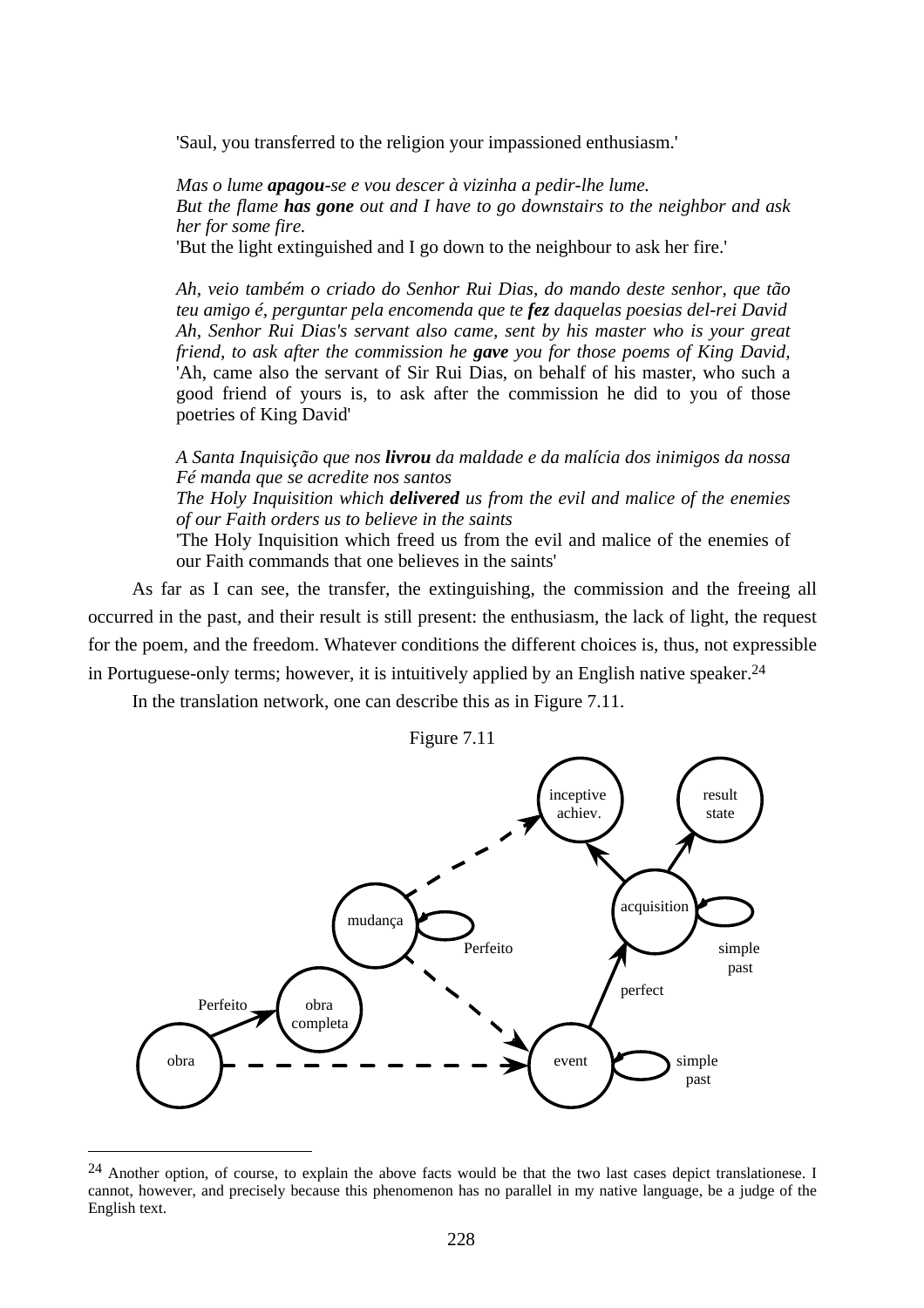There have been, in fact, researchers dealing with Portuguese who claim that Perfeito is ambiguous between perfect and preterite (in Lohse's (1993) terms, between expressing [-N,A] or [+N,S], i.e., expressing anteriority in the experiential enunciation mode, and simultaneity in the narrative enunciation mode<sup>25</sup>). I believe that the examples just presented, however, clearly demonstrate that Perfeito is simply vague on this respect, and that it is Lohse's feature description that enforces the "ambiguity", not the language.

In my view, the questions at issue when translating from Portuguese into English are the following:

1. Obras as such have no result, and so it is up to the translator, if he uses an accomplishment to translate an Obra, to select the perfect or not on purely English internal grounds.

2. Mudanças, on the other hand, are so essentially connected with a result state that in Portuguese no additional grammatical marker is necessary to emphasize it. English, in turn, since its events are compact expressions (referring both to a change and a result state -- and optionally to an activity), needs such a focussing device.

## **7.1.5.2 The Portuguese passive with Perfeito**

 $\overline{a}$ 

Similar to what happens with the simple tense, the passive of an event (*ser* with Perfeito) is vague between an action meant for the sake of the result, or for simply reporting a past action. In fact, and somewhat surprisingly, the *ser* passive in Portuguese seems to have no aspectual import: it turns an Obra into an Obra, and a Mudança into a Mudança.

A good example is *A porta foi aberta*, which could be translated either by *The door has been opened* or by *the door was opened* (meaning that someone opened the door). *The door was open*, on the other hand, would be interpreted out of context not as a passive, but as a state holding in the past, which would in turn be expressed in Portuguese by *A porta estava aberta* or *A porta esteve aberta* (passive with *estar*, with Imperfeito and Perfeito, respectively, or simply an Estado temporário in either tense26).

There were very few examples of the *ser* passive with Perfeito in the corpus. It is thus remarkable that two out of four cases were rendered by a past participle, which may be said to preserve the vagueness;<sup>27</sup> cf.

> *Pecado é sonhar com o futuro: [...] invejar furiosamente, como coisa que nos foi roubada, a felicidade alheia*

<sup>25</sup> Fonseca (1983) proposes that Perfeito is used both in narration and in comment (Lohse's narrative and experiential enunciation modes) because it functions as the hook that links the two temporal subsystems in Portuguese. This way she is able to maintain an analysis in two enunciation modes without (apparently) requiring the ambiguity of Perfeito.

 $26$  I will not address here the momentous problem in Portuguese grammar which is to distinguish between adjectives and passives in formally indistinguishable contexts.

<sup>&</sup>lt;sup>27</sup> Obviously, there is no mark in a past participle clause of simple vs. perfect tense, since past participle clauses have no tense. The action is presupposed, not stated. Still, one may claim that the past participle presupposes an action which was past, or which was mentioned for its consequences, and it is in this sense that I intend the expression "preserve the vagueness".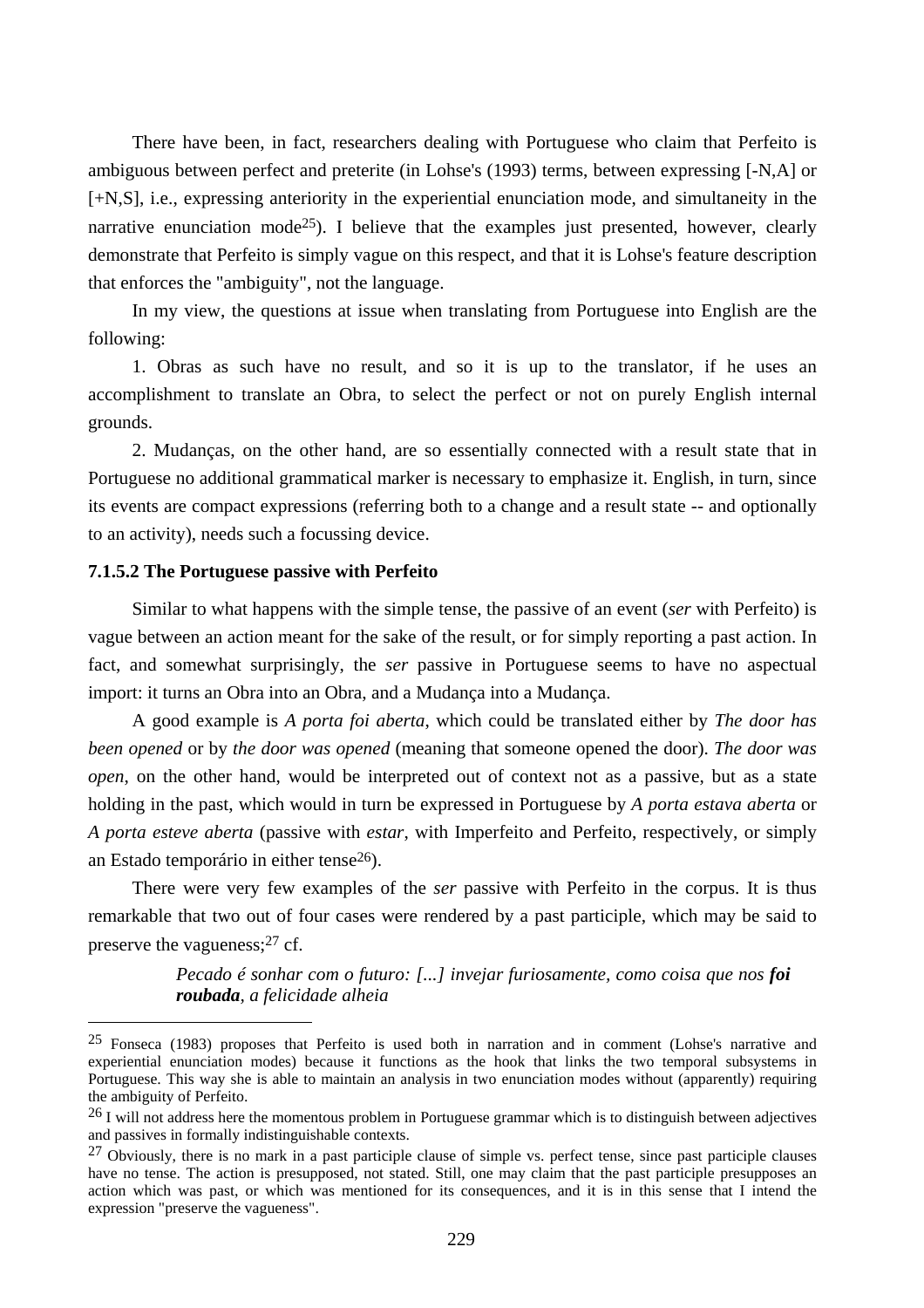*Sin is to dream of the future: [...] to envy furiously, like a thing stolen from us, another's happiness* 

'Sin is to dream of the future: [...] to envy furiously, like a thing which was stolen from us, the happiness of the other'

*respondera '[...]' -- resposta que foi muito celebrada, com aplausos ou risos, por todo o Ministério had responded "[...]" -- a rejoinder acclaimed with applause and laughter throughout the Ministry*  'had answered "[...]" -- an answer which was much celebrated, with applause and laughter, by the whole Ministry'

Furthermore, in one other case, the passive was rendered by the pluperfect, i.e., the perfect was involved, even though not the present perfect, which was impossible in such a past-in-thepast context:

> *quando fora agradavelmente surpreendida por um programa directo, em que, ao piano, foram executadas [...] valsas antigas. when she had been pleasantly surprised by a live program in which some old*

> *waltzes had been performed [...] on the piano.*

'when she had been pleasantly surprised by a live program, in which, on the piano, were performed [...] old waltzes.'

In fact, in English the difference between the passive or the perfect passive implies a difference in temporal reference as well, as can be best appreciated by making explicit the past participle formulations: *a rejoinder who was (still) acclaimed* versus *a rejoinder which had been acclaimed*, because, contrary to Perfeito, the form *was* in the passive form can be interpreted as cotemporal with the current time.

## **7.1.5.3 The Mais que perfeito**

Vagueness between a stative result and a past action is also found with Mais que perfeito of a Mudança (recall that Obras have no result in general), but here, English can have the two interpretations too, given that the past perfect is both the past of the simple past and of the present perfect; cf. e.g. Salkie (1989). Thus, in both languages, one can make the interpretation more specific either by adding punctual adverbials or by adding indefiniteness markers like *já* or *ever* and *once*.

For instance, due to *já*, the following example conveys that the forgetting happened at an indefinite past time before the reference time of the narrative:

> *E já se esquecera das suas saudades musicais, quando fora agradavelmente surpreendida por um programa directo She had already forgotten her musical nostalgia when she had been pleasantly surprised by a live program*  'And already had she forgotten her musical nostalgia when she had been pleasantly surprised by a live program'

I.e., *já* here marks relative pastness, actually removing the possibility of coincidence interpretation. This way, it implies that the result of forgetting was holding at the time of the surprise, implying a relevance reading. In this example, English seems to use *already* in exactly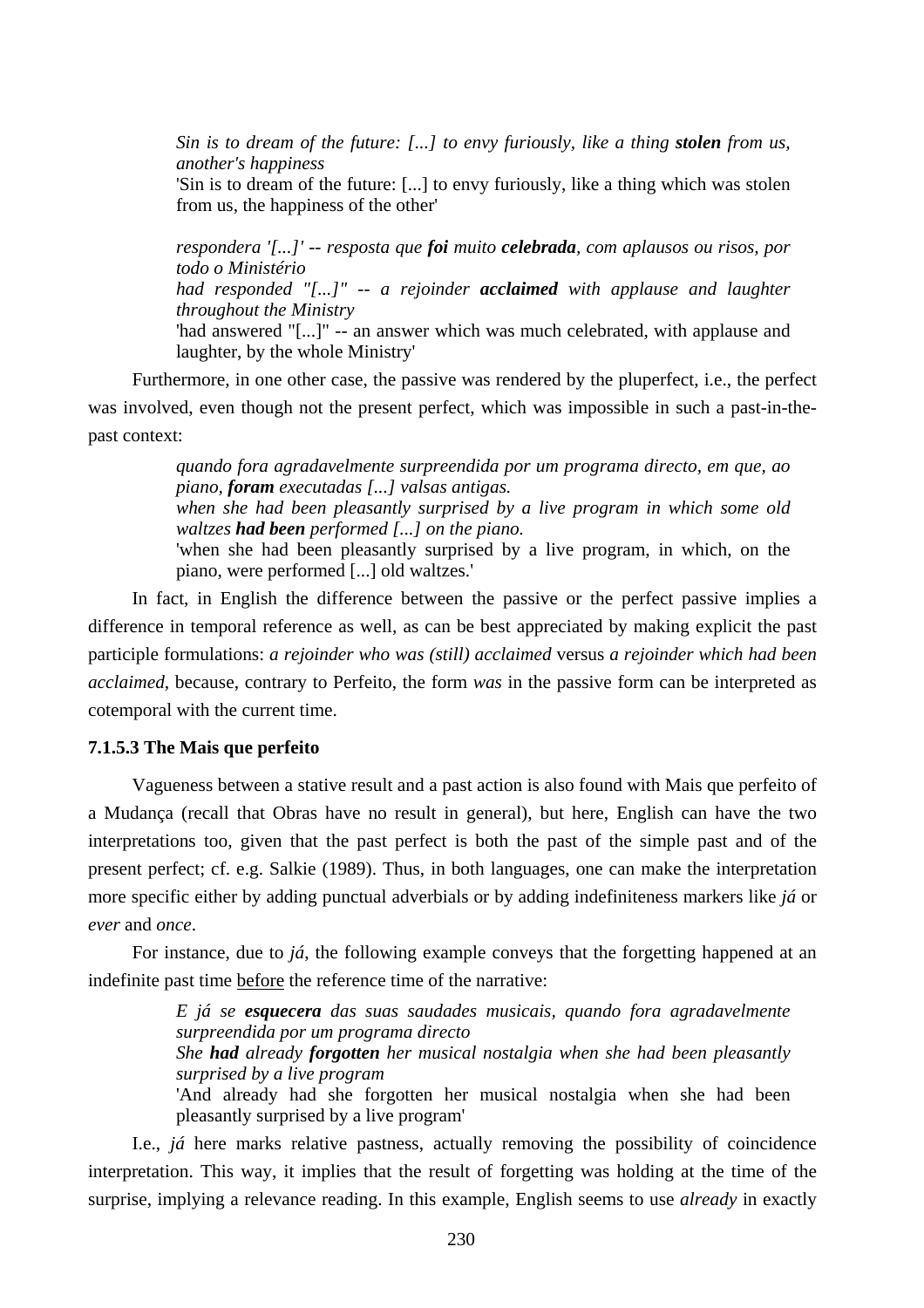the same way.

By contrast, the Mais que perfeito can be safely understood as expressing a past in the past in the next example, due to the precise temporal adverbial *no primeiro momento* ('at first'). The existence of the adverbial specification, together with the fact that *be* is already an acquisition, allows English to dispense with the pluperfect altogether:

> *Ela, que no primeiro momento ficara paralisada, She, who was at first paralyzed,*  'She, who at the first moment had become paralyzed,'



The translation network corresponding to Mais que perfeito is shown in Figure 7.12. The last example starts, from the English side, on the acquisition node.

I should note that, while I model English perfect (i.e., *have* + past participle) as being vague between the two interpretations, I provide a particular (non-compositional) analysis for Portuguese Mais que perfeito only. This is grounded on the whole of the systems of the two languages: In Portuguese, there is a synthetic form for Mais que perfeito, while Perfeito is not even a part of the analytic form (formed by Imperfeito of *ter* followed by the uninflected past participle); on the contrary, the perfect does roughly the same in all tenses in English, and past perfect is formed by simple past of *have* plus perfect.

### **7.1.6 Portuguese Mudanças**

In Portuguese, the category of Mudanças expresses a change of state. It is irrelevant whether that change occurs slowly or instantaneously, which is, however, a crucial distinction in English, neatly separating accomplishments and achievements. (Or, alternatively, whether there is a process associated to a change or not.)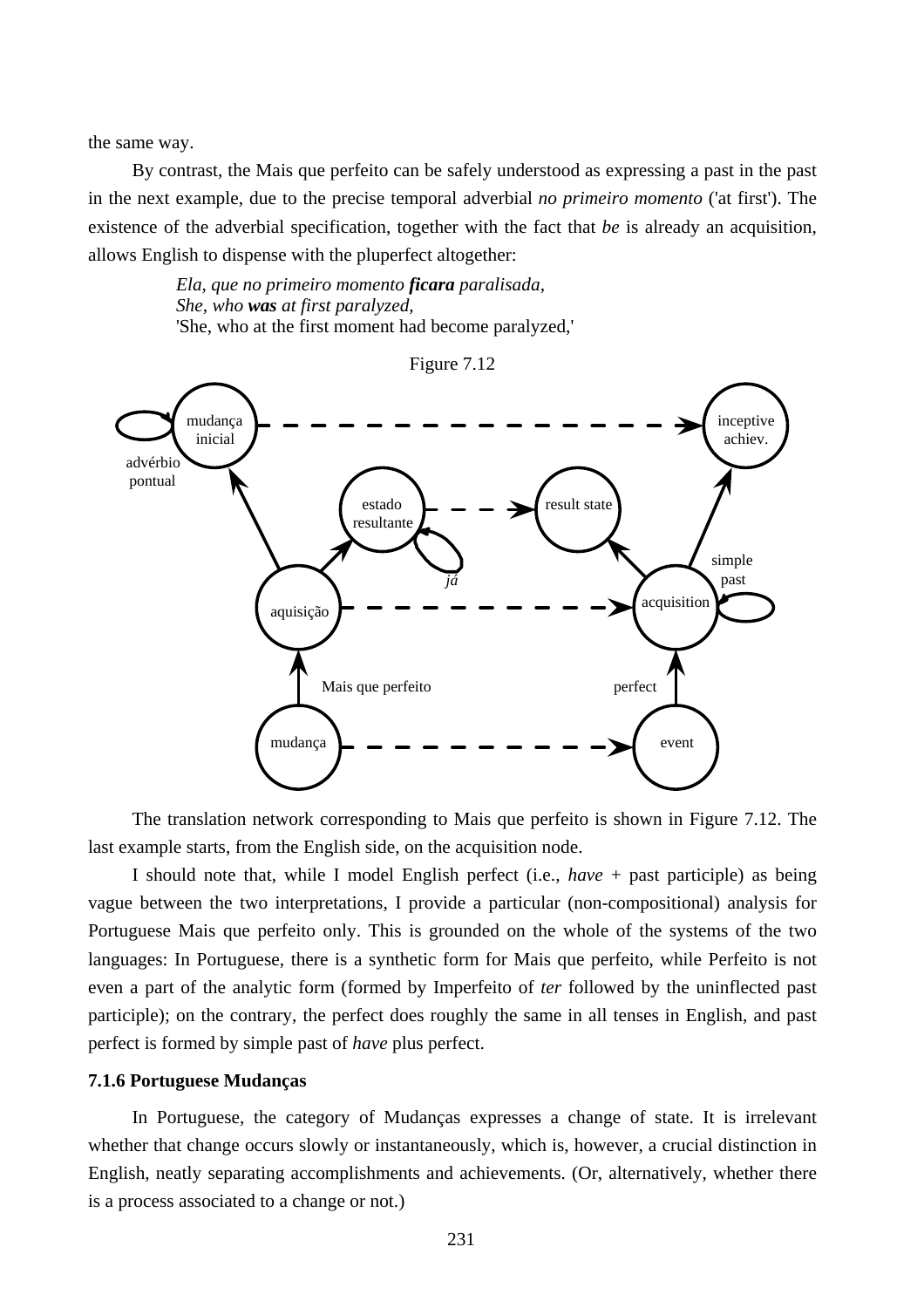In other words, vagueness between graduality or suddenness is an important feature of Portuguese when translating into English.

This can be seen in the frequent addition of graduality by the English translation:

*e a voz tornou-se-lhe amarga para acrescentar: - and his voice grew bitter as he added, "*  'and his voice turned bitter to add:"'

*E os chifres, periodicamente mais numerosos, cobrindo tudo, apareciam no próprio quarto do chefe de posto. And the horns, which gradually became more numerous and soon covered everything, began to appear in Rebelo's own bedroom.*  'And the horns, periodically more numerous, covering everything, appeared in the very bedroom of the chief of the post'

*Eu cansei-me de traições, de perfídias, I grew tired of betrayals, of treachery,*  'I got tired of betrayals, of treachery'

*Assustou-se, ficou mesmo estranhamente assustado. He grew frightened, he actually felt a strange fear*  'He got frightened, he got really frightened, strange as it were'

In the last case, the addition is unjustified, in my opinion.

One English verb which conveys change of state without connotations of duration is *become*. Therefore, it is not surprising that it appears so often in the translation:

> *E no momento em que Deus, Ele e a Palavra se tornaram um só And at the moment when God, He, and the Word became one*  'And at the moment when God, He, and the Word turned into one only'

*Ou ele [...] ficara um pouco confuso. Or else he [...] had become a little confused.* 

*Ele, que via almas de brâmanes passarem a cães, de cães a shatrias, a vaicias e a pessoas "sem casta", e, às vezes, voltarem a ser brâmanes* 

*He, who had seen Brahmins' souls become dogs', then go from dogs to Kshatriyas, to Vaishyas and to casteless persons and, at times, become Brahmins again* 

'He, who saw Brahmins' souls go to dogs, from dogs to Kshatriyas, to Vaishyas and to persons "without caste", and, sometimes, be Brahmins again'

*se ninguém lembra já o que mais de quarenta anos de Império tornou vulgar, if no one remembers any longer what after more than forty years of Empire has become common knowledge* 

'if nobody remembers any longer what more than forty years of Empire made common'

Note that, in the above examples, Portuguese displays a number of aspectualizers which convey some change of state: *tornar(-se)*, *ficar*, *passar a*, *voltar a*. None of them conveys graduality or suddenness, i.e., all are vague in that respect.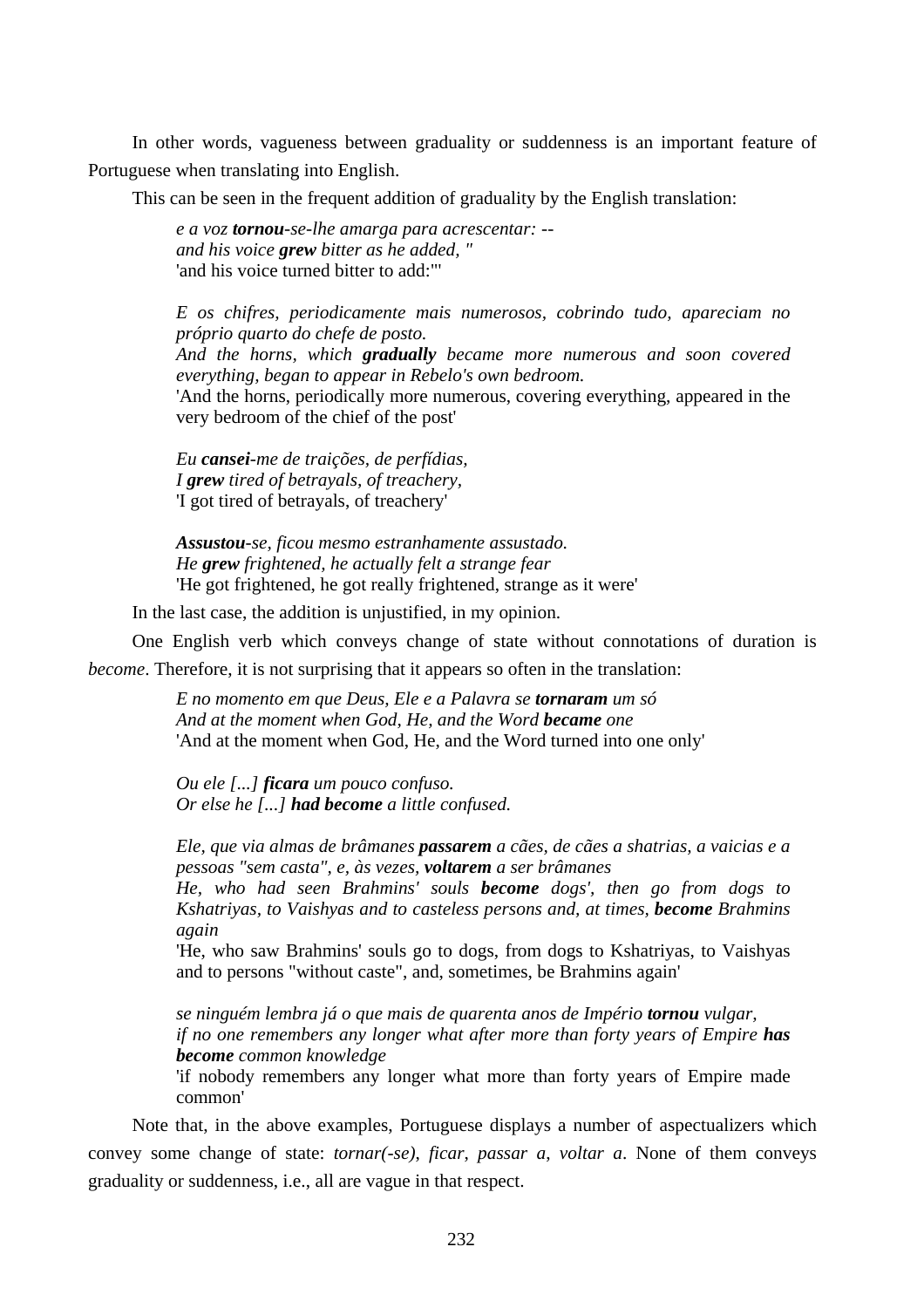Figure 7.13 thus presents the relevant aspectual network.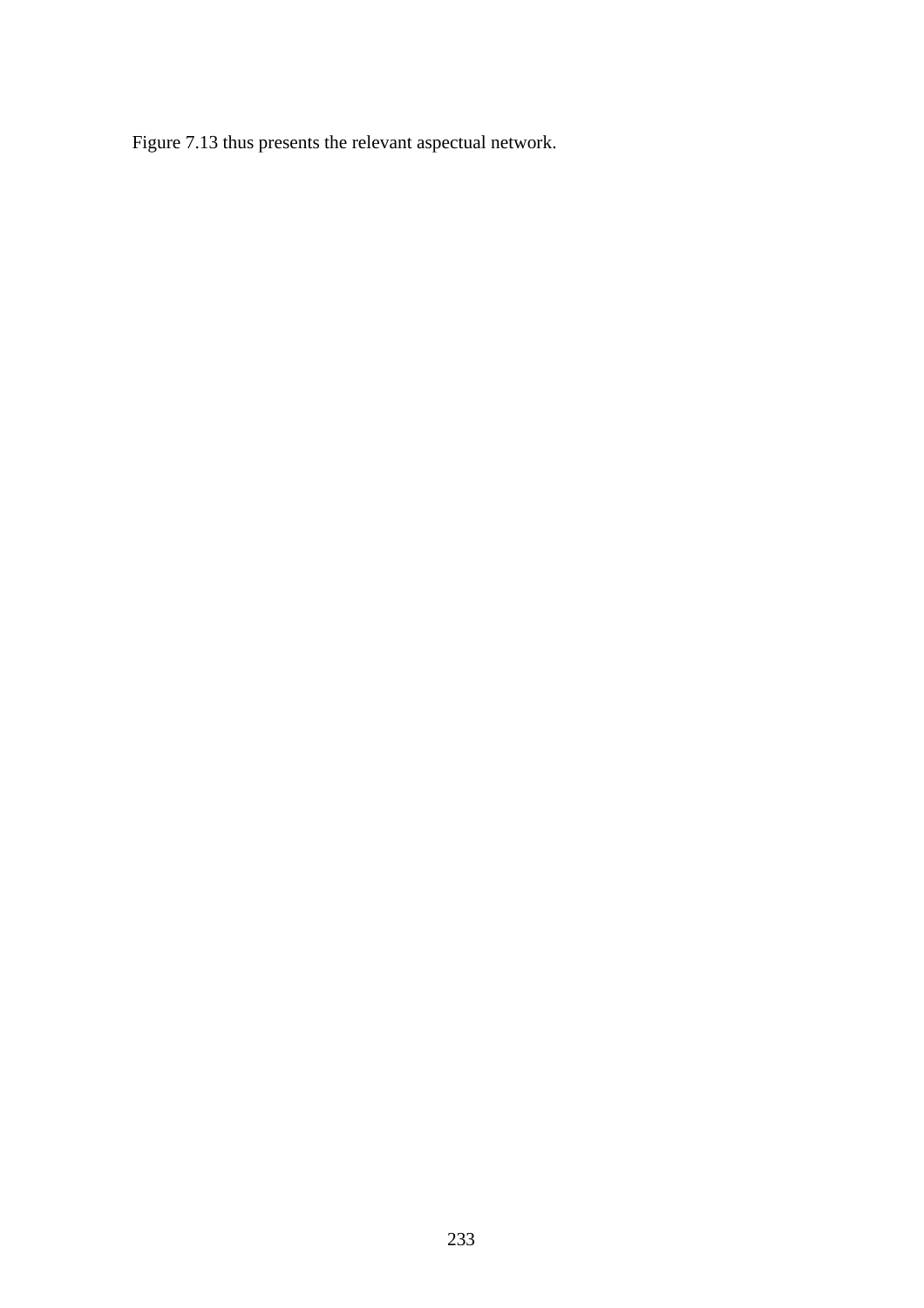

#### **7.1.6.1 The aspectualizer** *ficar*

It is interesting to look more closely at some of these aspectualizers and see whether they bring some problems for translation.

*Ficar*, I have claimed in Chapter 6 (Section 6.3.1.3), is interesting because, while being a typical Mudança, it does not require that the result state be different from the preceding state. In other words, it is vague according to whether the result state was already holding. Furthermore, its object may express a result state or a result location. That this is very much the same for Portuguese will be pointed out in the next section.

In addition, *ficar* was claimed to contrast with *tornar-se* regarding the temporariness vs. permanency of the resulting state. The translation into English, however, should be insensitive to this distinction.

Finally, if *ficar a* is applied to Obras, the corresponding expression is of the kind Mudança+Obra, but, again, the Obra does not need to start at the time of the Mudança, as is characteristic of *ficar* in general.

Let me now confirm these claims in real translations. The translation of *ficar* mirrors well the vagueness regarding inception or continuation, because it can be aptly conveyed by English acquisitions:

> *Ficou olhando as chispinhas delicadas que a candeia fazia He sat watching the delicate sparks that the lamp gave out*  'He remained looking at the delicate little sparks which the lamp did'

*O frade, com boas palavras, despediu-os, e ficou na estrada a vê-los afastaremse* 

*The friar, with good words, bade them farewell and stood in the road watching them leave* 

'The friar, with good words, bade them farewell, and remained in the road seeing them go away'

In the first example, the English text may describe an inception (of the sitting) or simply a sitting position, and the same holds for the standing of the friar in the road. It is not said whether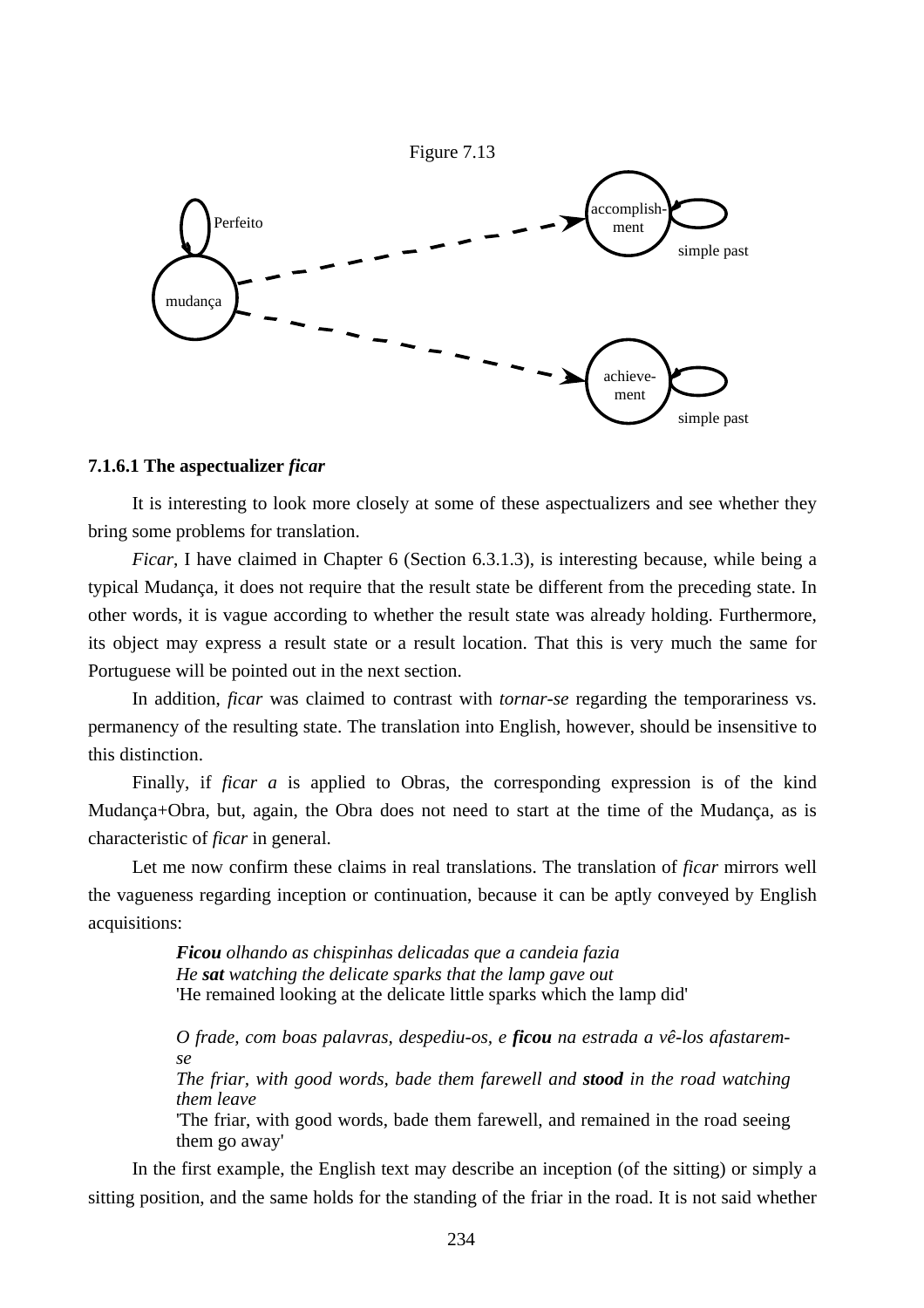he was already in the road before that moment. This contrasts with the examples presented in the previous section, where *ficar* had been rendered as a clear change of state by *become*. In the next examples, on the other hand, the two languages convey inception because of the adverbials *e depois* and *and then*, or because of the previous context:

> *Gustavo Dores olhou em volta, ainda duvidoso, e depois ficou com os olhos perdidos na terra amarelada Gustavo Dores looked around, still in disbelief, and then stood staring at the*

> *yellowish earth*  'G.D. looked around, still doubtful, and then his eyes got lost in the yellowish earth'

> *Tropeçou e caiu. O caminho era um lamaçal em que ficou sentado, dentro de um charco.*

> *He tripped and fell. The path was a swamp in which he sat mired.*  'He stumbled and fell. The path was a mire in which he got seated, inside a puddle'

Finally, other cases of *ficar* express a remaining state, i.e., no change, and this is transmitted in English through a variety of devices:

> *-- É um desses a quem o rei dá tudo, e não fica nada para nós. "He is one of those to whom the King gives everything, <i>leaving* nothing for us. 'He is one of those to whom the king gives everything, and nothing remains to us'

*E ficou escrevendo pela noite adiante.*28 *And he wrote on into the night.*  'And he went on writing into the night'

*Alguma coisa te ficou, bem que eu dizia, de quando eras filósofo. "As I said, you've retained something of the philosopher you once were.*  'Something remained in you, I was right, of when you were a philosopher'

The best proof that *ficar* is vague is, however, a case where the English translator's intuitions and mine disagree, as illustrated by the two translations of the next example:

> *Marco Semprónio ficou pensativo, e depois fitou o rosto moreno, Marcus Sempronius remained pensive, and then his eyes rested on the visitor's dark face*  'M.S. became thoughtful, and then stared at the dark face'

## **7.1.6.2 Change of location verbs**

 $\overline{a}$ 

It is most frequent, in Portuguese, to use change of location verbs without specifying the means of arriving at a new location. So, "*ir* ('go') somewhere" is best analysed as change of location. Means of transport, for example, if mentioned at all, is left to an adjunct: Portuguese has no equivalent verb for *drive*, *fly* or *ride*: one *vai* ('goes') *de carro* ('by car'), *de avião* ('by plane') or *a cavalo* ('on horseback'). In other words, the verbs *guiar*, *voar* or *montar* are simply

<sup>&</sup>lt;sup>28</sup> The state referred to here is the state of being in the process of writing. Note, incidentally, that a more common rendering (in European Portuguese) would be *ficou a escrever*.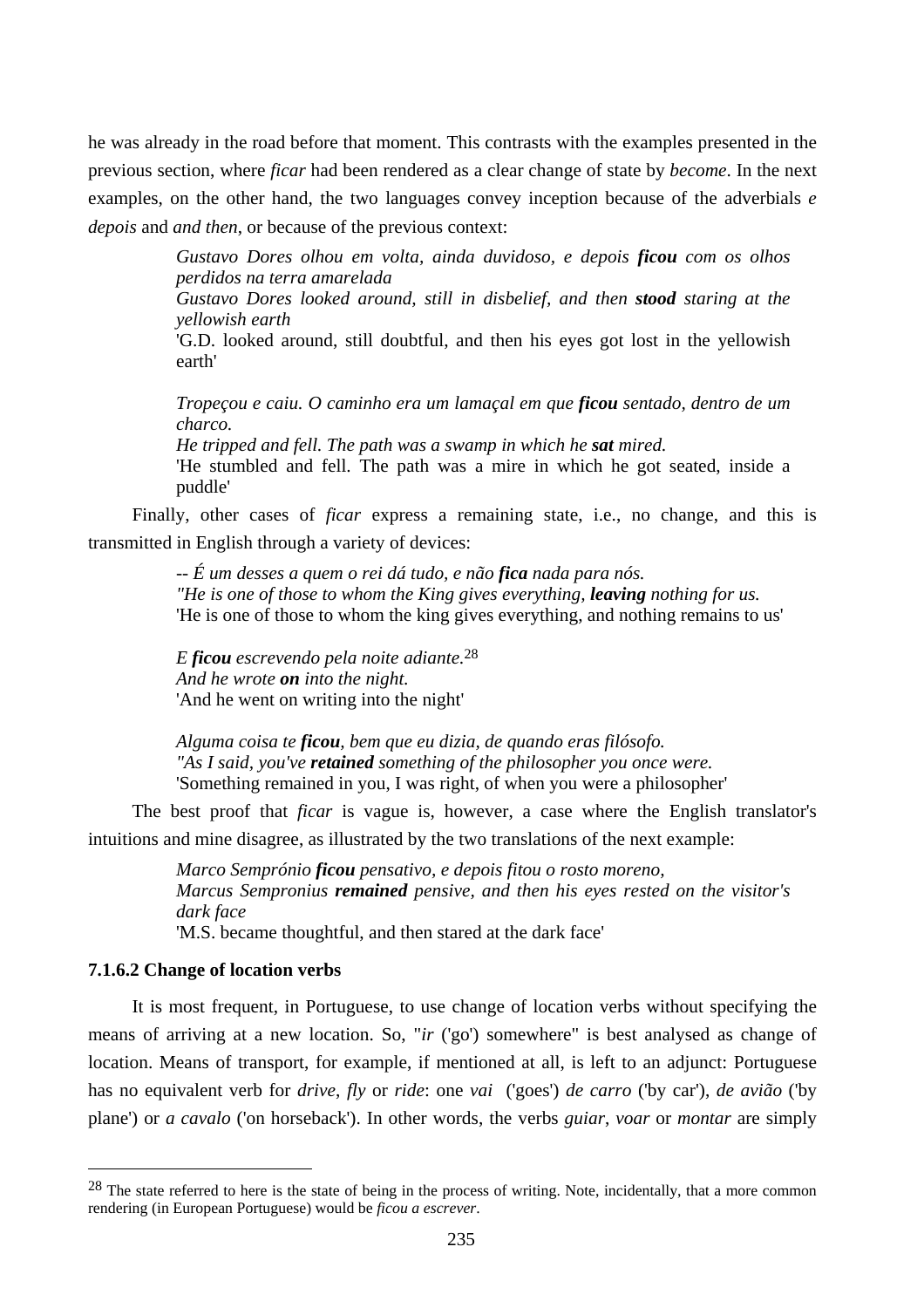not movement verbs.29 They are used to denote capabilities or activities, as illustrated by: *Sabes guiar?* ('Can you drive?'), *Sabes guiar um avião?* ('Can you fly a plane?'), *Estou a aprender a montar (a cavalo)* (Tm learning to ride (a horse)').

This is most adverse to English thinking, where people "go in a certain manner". This shows up in the cases when change of state (change of location) verbs are transformed into activities, manner being added by the translation:

> *Depois, foi a uma mesa próxima He then walked to a nearby table*  'Then, he went to a nearby table'

*O escravo, tão suavemente como entrara, saiu. The slave slipped out as quietly as he had entered.*  'The slave, as softly as he had entered, exited.'

*com que vira o Adamastor sair da nuvem grossa with which he had seen Adamastor emerge from a thick cloud*  'with which he had seen Adamastor exit from the thick cloud'

However, manner addition in these cases did not occur as often as I expected. My findings thus differed from what Slobin (1994) reported from Spanish translation into English, where out of 60 arbitrarily chosen movement events (20 per novel), the translation is not faithful in 33% of the cases, i.e. one out of three translations added manner and/or more locative detail.

In fact, English has a number of change of location verbs (from French influence), like *enter* and *arrive*, which were extensively used in the translation, cf. e.g.:

> *Manda entrar. -- Para onde? Para aqui? Tell him to enter." "Enter where? Out here?"*  'Ask him in. Where? In here?'

 $\overline{a}$ 

The relevant translation network is thus the one depicted in Figure 7.14, where one may say that the translational arc into achievement results in a less idiomatic translation.



<sup>29</sup> *Voar* is used for flying as far as living things are concerned (birds, insects, bats, etc.) like *fly* in English. However, *voar* cannot refer to means of locomotion for human beings in planes or other flying devices. When the meaning conveyed is "fly over", the transitive verb *sobrevoar* is used instead, as in *Sobrevoámos Lisboa antes de aterrar* ('We flew over Lisbon before landing'). Otherwise, *ir* and *vir* are employed, cf. *Vou a Boston na próxima semana* ('I am flying to Boston next week').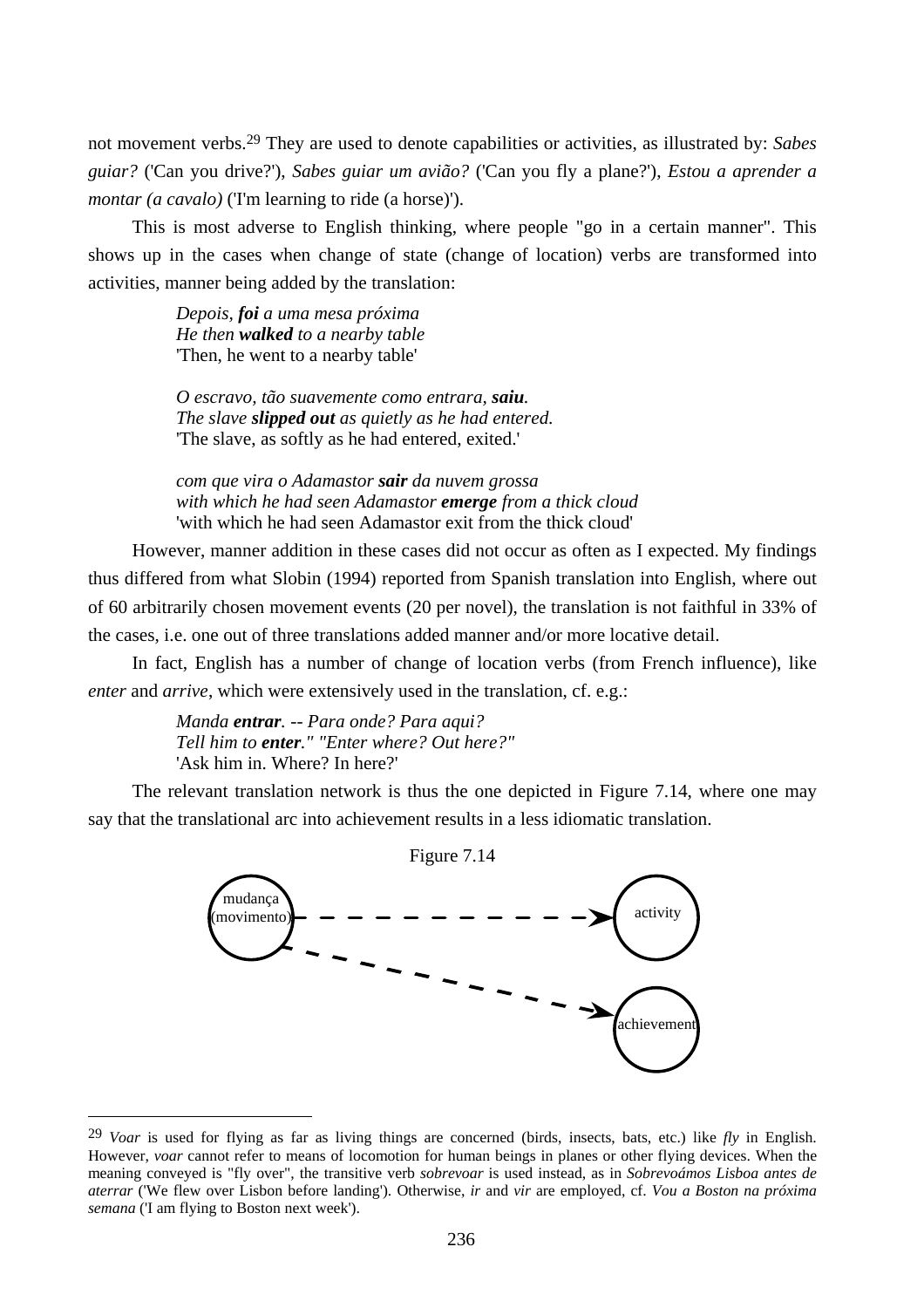But the absence of manner main verbs in English is a clear sign of translationese, which the next examples display beyond doubt:

> *Apoiado à mesa, arrastou-se até à outra ponta, e daí, deixou-se cair até à enxerga. Leaning on the table, he dragged himself to the far side and from there let himself fall to the cot.*

> 'The table supporting him, he trailed to the other side of the table and fell slowly to the cot'

*Deixou-se ficar estendida She let herself remain stretched out*  'She lay on'

## **7.1.7 Portuguese Obras**

A Portuguese Obra can be roughly defined as an event which takes time and can be seen as a whole or as developing in time. It is thus vague regarding a possible result. English, however, must decide whether the corresponding event is an accomplishment or an activity, i.e., precisely whether such an event has a result or not.

The two cases can actually be observed in real examples. In the following English translation, result is conveyed through lexical means: while in Portuguese it is asserted that a simple act of talking in a special way occurred, in English a speech is produced, i.e., a result is mentioned.

> *O papá discursou? Did you give a speech, Papa?*  'Daddy, did you talk?'

Conversely, Obras may be translated into English as activities, leaving their precise temporal profile unexpressed. The next examples, adding manner as described in Section 7.1.6.2, are typical:

> *Passei entre as mesas empilhadas. I walked among the stacks of tables.*  'I passed among the tables stacked'

*o Gustavo Dores revelou-se incansável. Gustavo Dores worked untiringly on the project.*  'G.D. revealed himself tireless'

In any case, the information that the walk had been completed and that the "revelation" was over is missing in the English text, which conveys instead how he did pass, how he revealed himself untiring. Note, furthermore, that there is a good reason to employ a concrete verb in the translation of the abstract Portuguese *revelar-se*: *Work on the project* is bounded by the time boundaries of the project, while the result of a revelation might hold on for ever. And that would be at odds with what is conveyed by Perfeito in Portuguese, which clearly delimits some bounds (he revealed himself as being tireless then).

## **7.1.7.1 The translation of Obras with perfective aspect**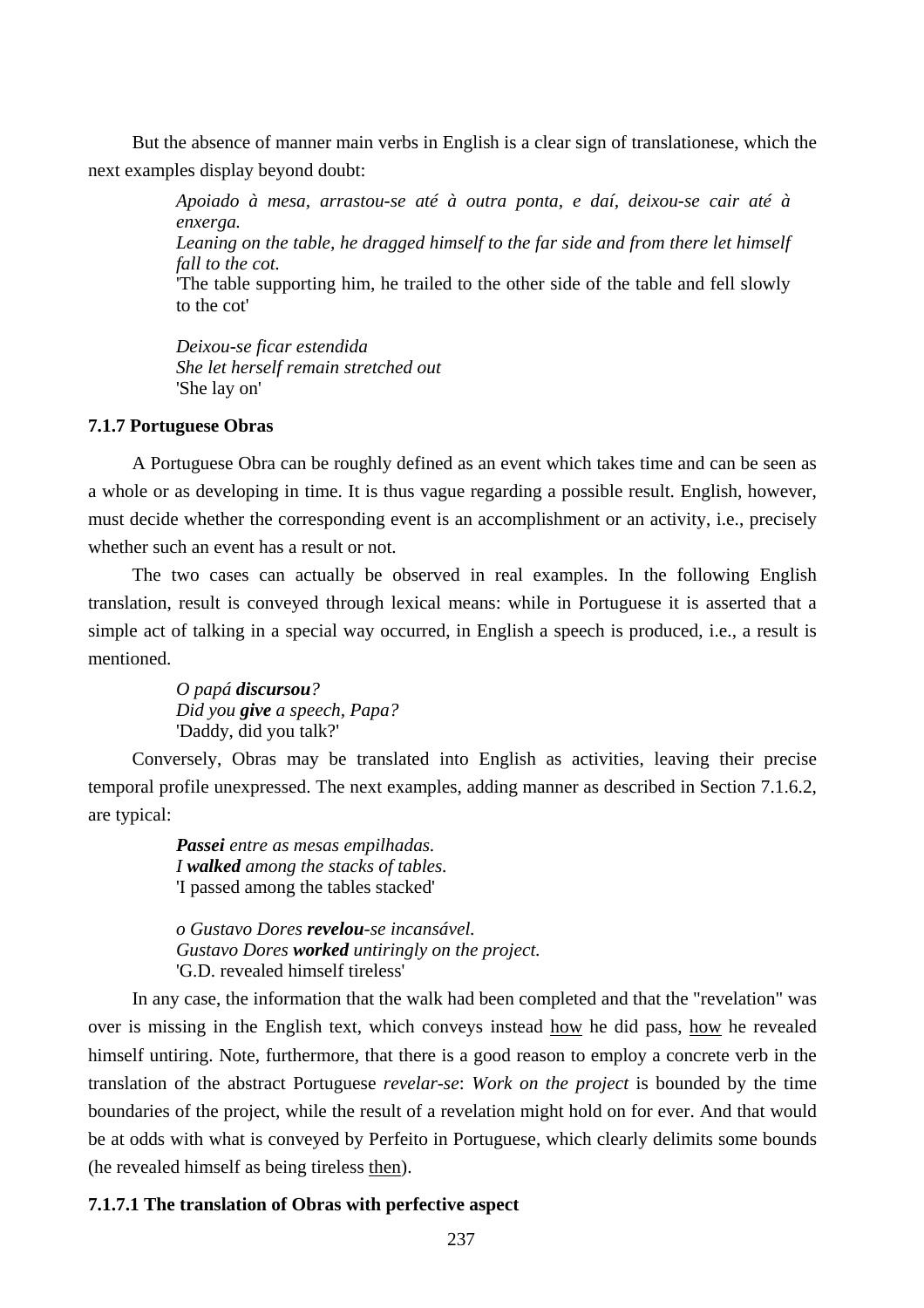There is, in fact, one further complication associated with Obras whenever they are expressed in the perfective aspect, i.e., when the Perfeito, or the Mais que perfeito, signals that the whole period is over.

The only way that English can express a similar meaning is through the perfect (which, additionally, focuses on the result state). So, a pluperfect formulation adds result even when it was not employed for that reason in the first place. This can be appreciated clearly in the next example:

> *Eu, que levei anos a curar-me dos sustos I, who had spent years recovering from the fears*  'It has taken years for me to recover from the frights'

I.e., to signal that the years were wholly in the past, as conveyed by the Portuguese original, the past perfect had to be used. The present perfect would strongly implicate an extended now instead. The simple past, finally, would fail to convey the perfectivity, in that it could be taken as denoting that the speaker was still in the middle of such a period.

The most conspicuous -- and unexpected -- pattern, however, turned out to be the use of achievements corresponding to the inception of the Obra, as displayed in the next examples:

> *O caso dera que falar, The episode soon became famous*  'the case had given origin to much talk'

*que se interessara demasiado pela homenagem, who had become too interested in the commemoration*  'who had been too interested in the homage'

*Exasperara-se: He had become exasperated:*  'he had got exasperated'

*onde agora, como não onde o frade se distraíra, as pedras eram tão numerosas where now, unlike when the friar had become distracted, stones were as numerous* 

'where now, not like where the friar had been distracted, the stones were as many'

In Portuguese, the result of the event (if one may call it a result) is the Obra itself (while they spoke, while he was interested, while he was distracted, etc.), i.e., no result remains after the event ends. I.e., the Portuguese examples specifically convey that, respectively: after there was talk, the talk died away; his interest had finished; his exasperation was past; the distraction was over, he was no longer distracted. On the contrary, the English texts can be read as, at the (current time of the narrative): the fame is still alive; he is still too interested; he keeps being exasperated; the friar is still distracted. These are implications which, incidentally, happen to be plainly wrong in the cases at stake.

The same pattern occurs, for instance, in the following habitual Imperfeito:

*Ainda tremia, e se lhe obnubilava a consciência de génio -- calcule-se! -- , só de recordar o incidente.*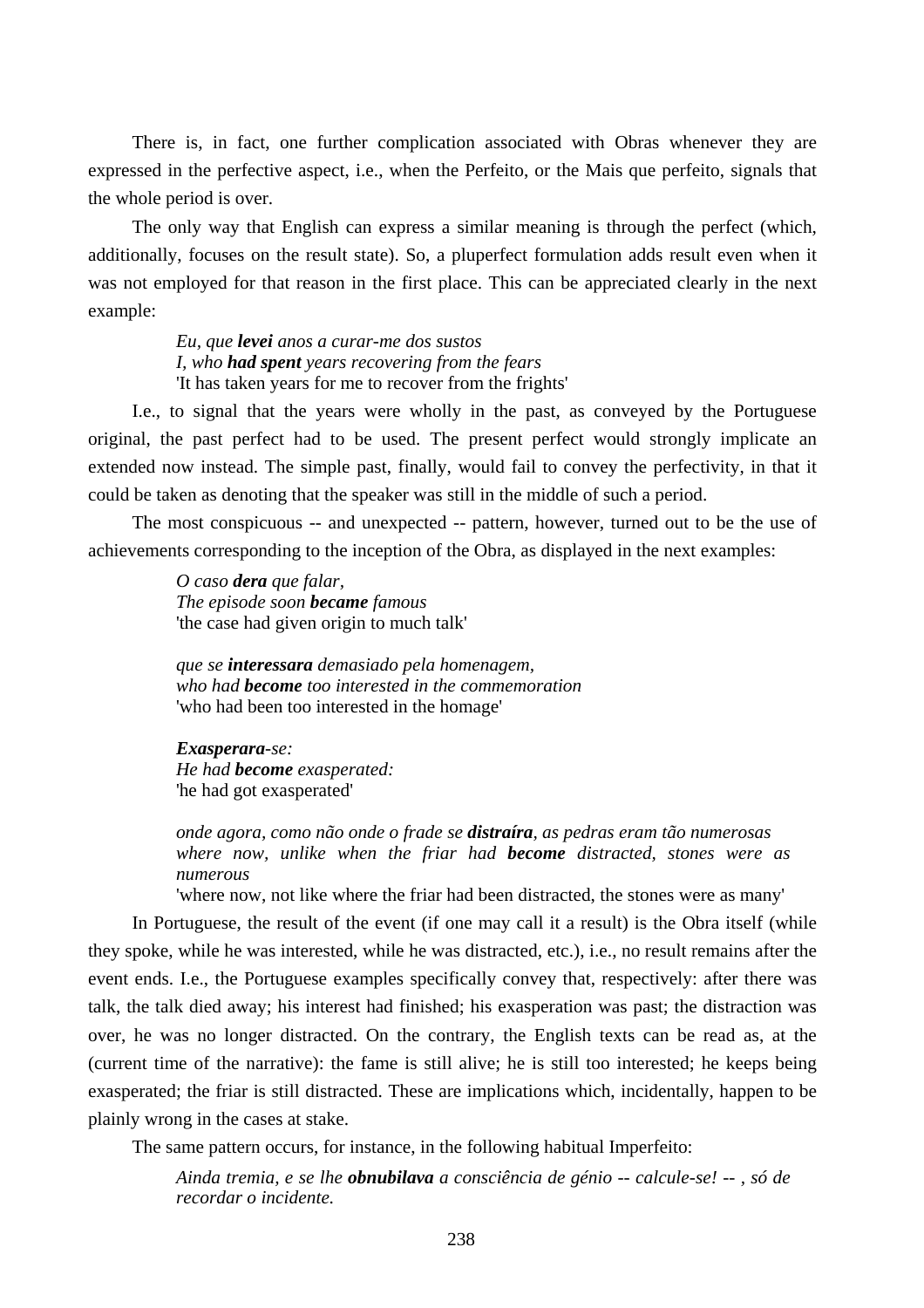*He still trembled, and his genie's conscience grew clouded--imagine!--just to recall the incident.*  'He still trembled, and his genie's conscience obnubilated -- imagine!--, only from recalling the incident'

The obnubilation in the Portuguese clause is meant to hold only during the times he trembled or recalled the accident, and is not supposed to hold later than that, contrary to what may be implied by the English rendering.

The analysis of these examples thus shows that English tends to use a resultative formulation to translate non-resultative Obras. The resultative predicates are, however, related to the inception of the Obra, which is thus -- at most -- pragmatically inferred to have finished. This contrasts with the rendering of a complete Obra in Portuguese, which identifies in an equally definite manner the beginning and the end of the period to which the Obra corresponds.

## **7.1.7.2 The translation of Obras with imperfective aspect**

A perfective description of an Obra is hard to render adequately in English. Imperfeito of an Obra is even more problematic, as I will try to demonstrate in this section.

As a marker of imperfective (perspectival) aspect, an Imperfeito of an Obra signals that it is developing. This is a piece of information that is often lost in the translation into English, as can be seen in the same translation of the verb *sorrir* ('smile') in the two tenses (simple past for Imperfeito and simple past for Perfeito, respectively):

> *-- Os meus amigos velhos já morreram todos -- e sorria. "All my old friends have already died," and he smiled.*  '"My old friends have all died", he said, smiling'

*Marco Semprónio [...] sorriu, torcendo os lábios. Marcus Sempronius [...] smiled, twisting his lips.*  'M.S. smiled briefly, twisting his lips'

The next example, thanks to the use of *já* and *already*, seems to preserve the information that the Obra is still developing, but note that English resorts to a special construction adding manner:

> *sob o qual tão poucos frades dormiam o sono eterno (Fr. Athelstan já lá dormia, under which so few friars slept the eternal sleep (Friar Athelstan already lay sleeping there*

> 'under which so few friars slept the eternal sleep (Fr. Athelstan slept there already'

Things are even more complicated if the simultaneous meaning is connected with the vague habitual repetition germane to Imperfeito, as in

> *uma época revolta, tumultuosa, transbordante de piedade e de paganismo, que, como as ondas do mar, vinha bater às portas do seu mosteiro de Jarrow an era, rebellious, tumultuous, overflowing with piety and paganism which, like the waves of the sea, had beaten upon the portals of his Jarrow monastery*  'a revolved, tumultuous, overflowing with piety and paganism, age, which, like the sea waves, came to knock (repeatedly) at the doors of his monastery in Jarrow'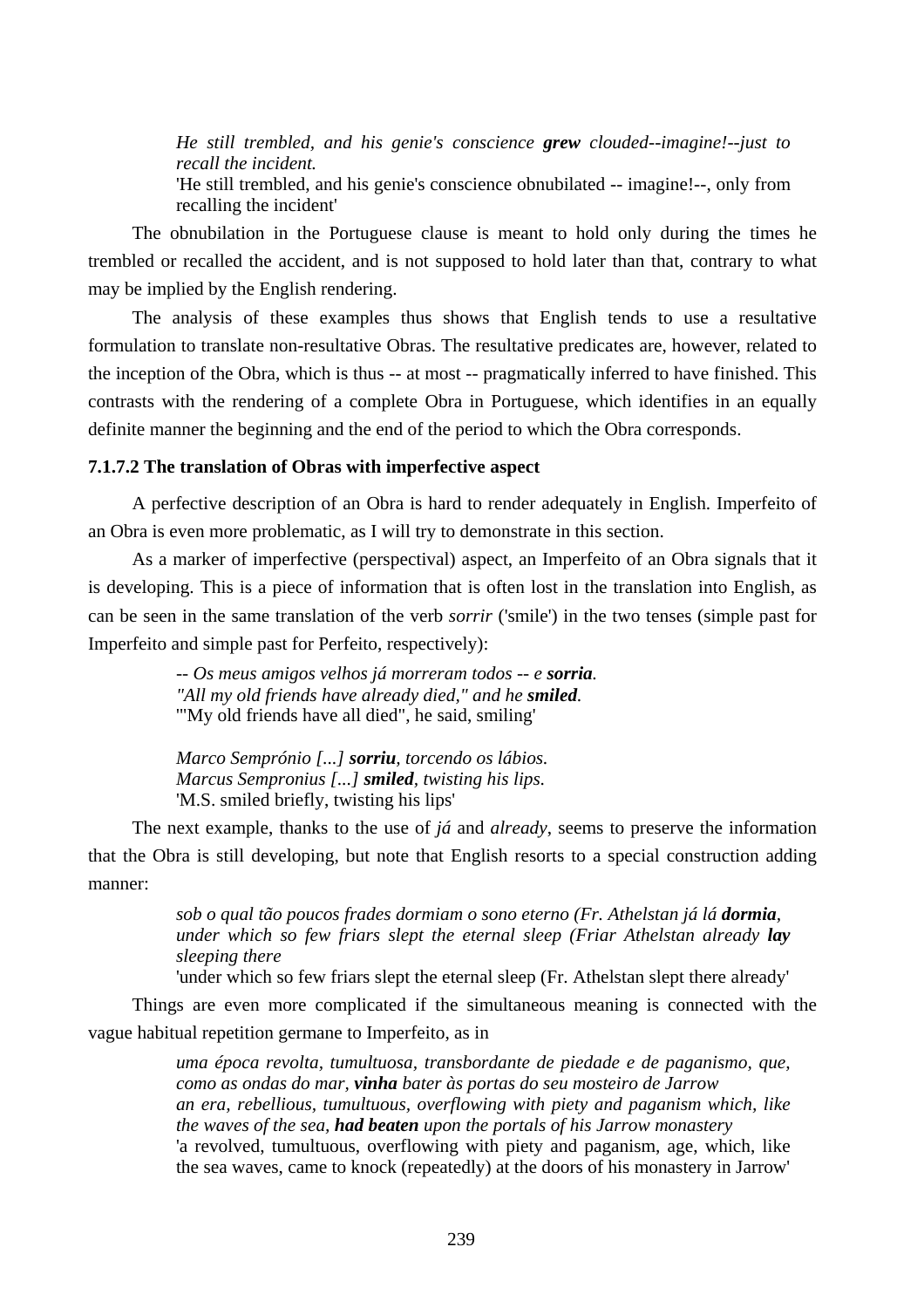*Não fôra uma serpente vagabunda que, por esse tempo, se instalara entre as raízes da árvore, e lhe fazia o favor de comer aquilo tudo,* 

*If it had not been for a loafing snake who during this time had settled in among the roots of the tree and done him the favor of eating it all up,* 

'had it not been for a wandering snake, who, by that time, had installed herself among the roots of the tree, and did him the favour of eating all that (repeatedly)'

My interpretation of the Portuguese sentences is that a situation is conveyed which is both habitual, and developing at the present time of the narrative. The English translations are, in my opinion, deficient in both respects, since they convey most naturally a semelfactive and past event, instead of a reoccurring, and present, one.

In fact, the problem for the English translation of examples like the above is that they combine three values: in progress, essential properties, and habituality, only the first of which is grammatically marked in English by the progressive, which excludes in general the two others. So, the use of the pluperfect by the English translator to convey a state and a possible cumulative series of events sometimes does not yield the desired result. In any case, it cannot transmit a property connotation. This will be properly discussed in Section 7.2.5 below. Here, I am interested specifically in matters of imperfective aspect (recall that perspectival aspect, the way I defined it, does not include habituality), and especially in how the vagueness associated with the accomplishment/activity dichotomy is tackled by translation. I will, however, also discuss here cases of Imperfeito of an Obra which are harder to classify.

The relationship between Obras on the one hand, and accomplishments and activities on the other, is described in the translation network shown in Figure 7.15 (except for the habitual Imperfeito case, which will be provided in Section 7.2.5).

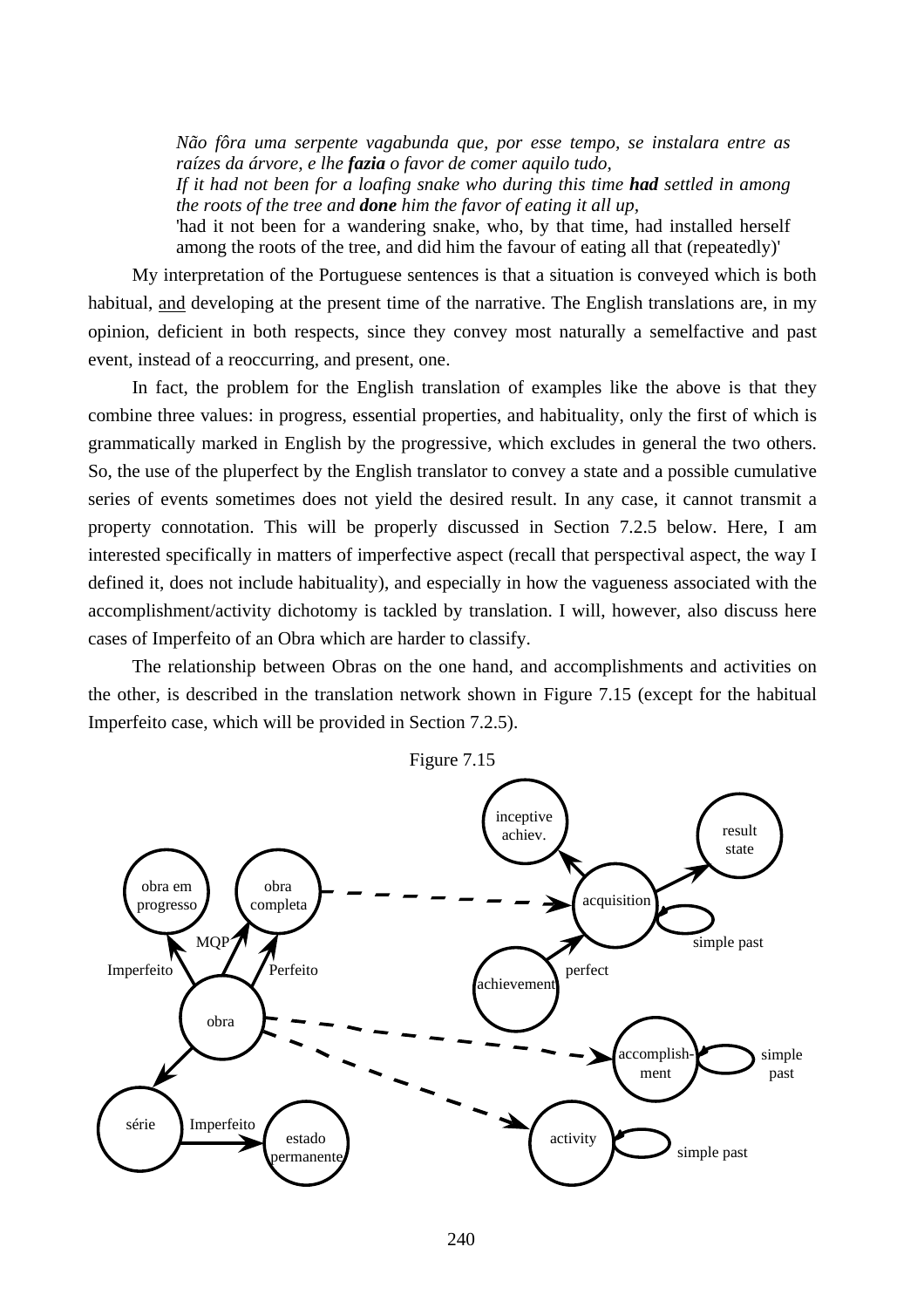In the next example, Imperfeito seems to be used to describe an essential property of some entity, even if that property is lexically expressed by an Obra.30 I.e., the verb *passar-se* ('happen') conveys the location (intrinsic to some event, or happening).

> *Lera, uma vez, uma história qualquer que até se passava ali, no Alto de S. João. Once he had read some story or other that had even taken place there in Alto de São João.*

'He had read, once, some story whose location was exactly there, in Alto de S.J.'

Even though the verb itself expresses development, in progress, what the English translation conveys is almost exactly what the corresponding sentence in Mais que perfeito (*uma história qualquer que se tinha passado ali*) would convey. The Portuguese rendering in Imperfeito does not convey a once and for all past event; on the contrary, it displays something which, every time it is read, "occurs" there.

In fact, the English translator resorted to the same strategy as was employed with Aquisições (see Section 7.1.1.2 above), namely using the pluperfect to render the stative counterpart of the eventive (and temporally delimited) Perfeito *passou* ('took place'). This does not seem to be the right way to proceed here.<sup>31</sup> I propose that such a strategy is adequate for Aquisições and Mudanças, but not for Obras.

Consider now the following case

*os olhos [...] não perscrutavam, apenas alongavam por ela dentro imagens his eyes [...] sought out nothing, merely stretched along the distance the images*  'the eyes did not seek, only stretched into it images'

Here, we have a clear Obra seen in its development, for which the strategy followed by the translator was to add explicit quantification (although negative) in the direct object. This is because, even though *seek* is an activity, the ordinary negation would transform it into a (negative) event implying a definite (past) time (as displayed in my gloss). On the contrary, the quantification over many things (or none) was able to convey a process distributed in time.

#### **7.1.8 Portuguese Moradas (Estados or Obras)**

 $\overline{a}$ 

Finally, the case of Moradas, i.e., those verbs that are vague between a permanent property or a situation in progress, is commonly rendered in English by verbs vague between a property or an activity, as in:

> *os dois filhos viviam longe, na Bitínia um, na Tarraconense o outro his two sons lived far away, one in Bithynia, the other in the province of Tarragon*  'the two sons lived far, in Bithynia one, in the province of Tarragon the other'

This is a case where there is a fairly good overlap across languages between the properties

<sup>&</sup>lt;sup>30</sup> Note that I have not considered this case in Chapter 6. Reconsidering the matter here, it seems to me that the Imperfeito can only in a few cases apply to an Obra without serializing it first. *Passar-se* ('occur') is the only case I could find, and this verb is notoriously special in that it refers precisely to the passing of a temporal object (i.e., it can be predicated of nominal Obras). Furthermore, it can also define a temporal location, as in *Isto passou-se no Natal* ('This happened last Christmas').

<sup>&</sup>lt;sup>31</sup> Furthermore, the fact that the main clause is also in the pluperfect considerably diminishes the possible effect this resource might otherwise have.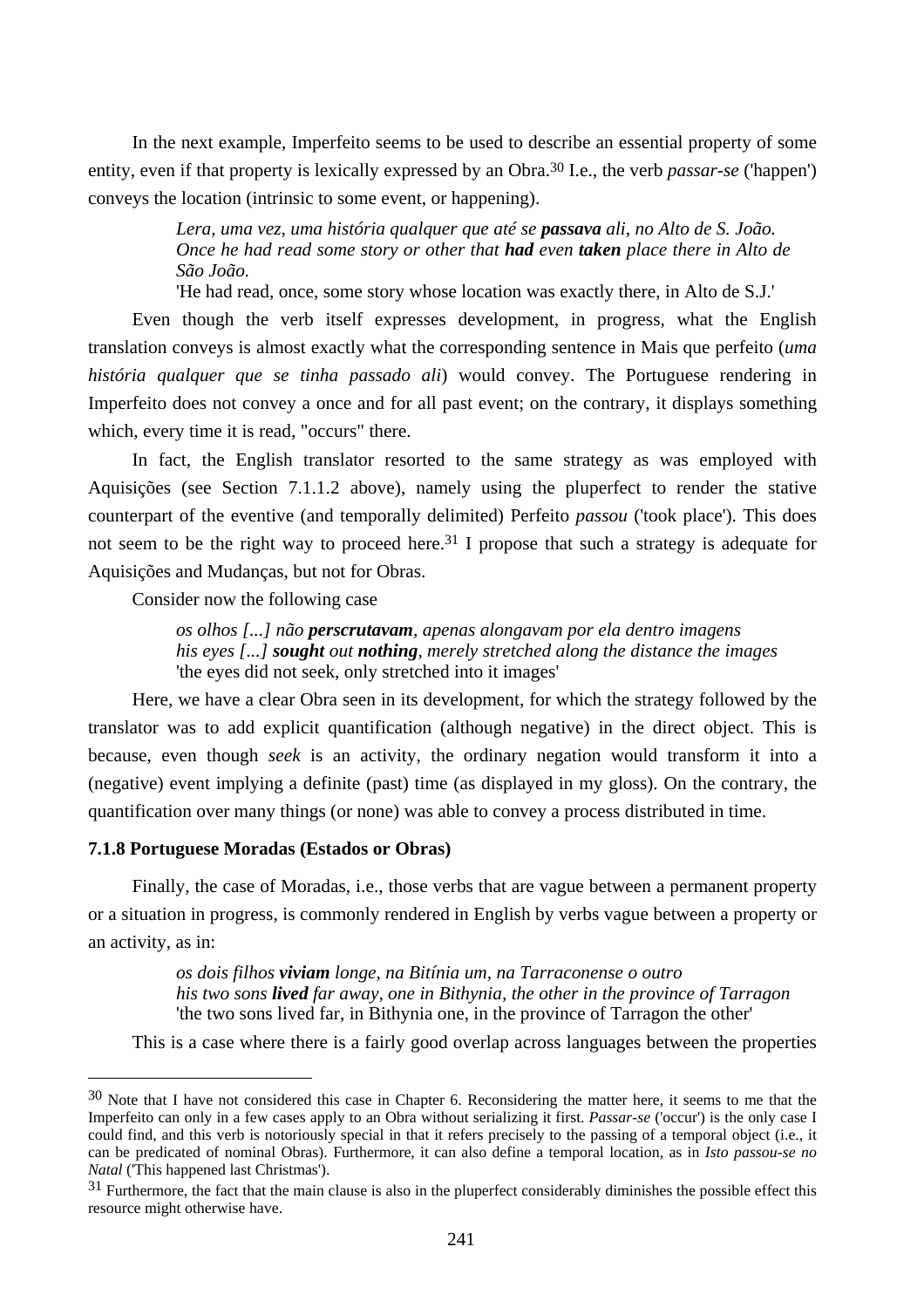of the lexical items involved, as can be appreciated in Figure 7.16.



#### **7.1.9 Portuguese Estados**

Even though most of my claims in this dissertation point to the fact that English states are vague regarding a number of features relevant for Portuguese, it is interesting to observe that states in Portuguese also have a wider range of use than in English, forcing thus translation to specify something which is vague in Portuguese.

## **7.1.9.1 Estados permanentes**

In fact, it seems that stative clauses in Portuguese can be understood as causes, as well as having definite temporal contours, while in English one must have a change of state (an event) in such cases.

Observe that in Portuguese one can use (permanent) states as planned results:

*Para que Roma não seja os Neros que a governam So that Rome won't become the Neros who govern her,*  'So that Rome not be the Neros who govern her'

*para que a sua estrela existisse. so that his star would come into existence.*  'so that his star existed'

as well as describe them as being under control:

*E, quando alguém da tua categoria se torna cristão, consegue ser cristão de categoria?* 

And, when someone of your distinction becomes a Christian, can he **become** a *Christian of distinction?* 

'And, when someone of your distinction becomes a Christian, does he manage to be a Christian of distinction?'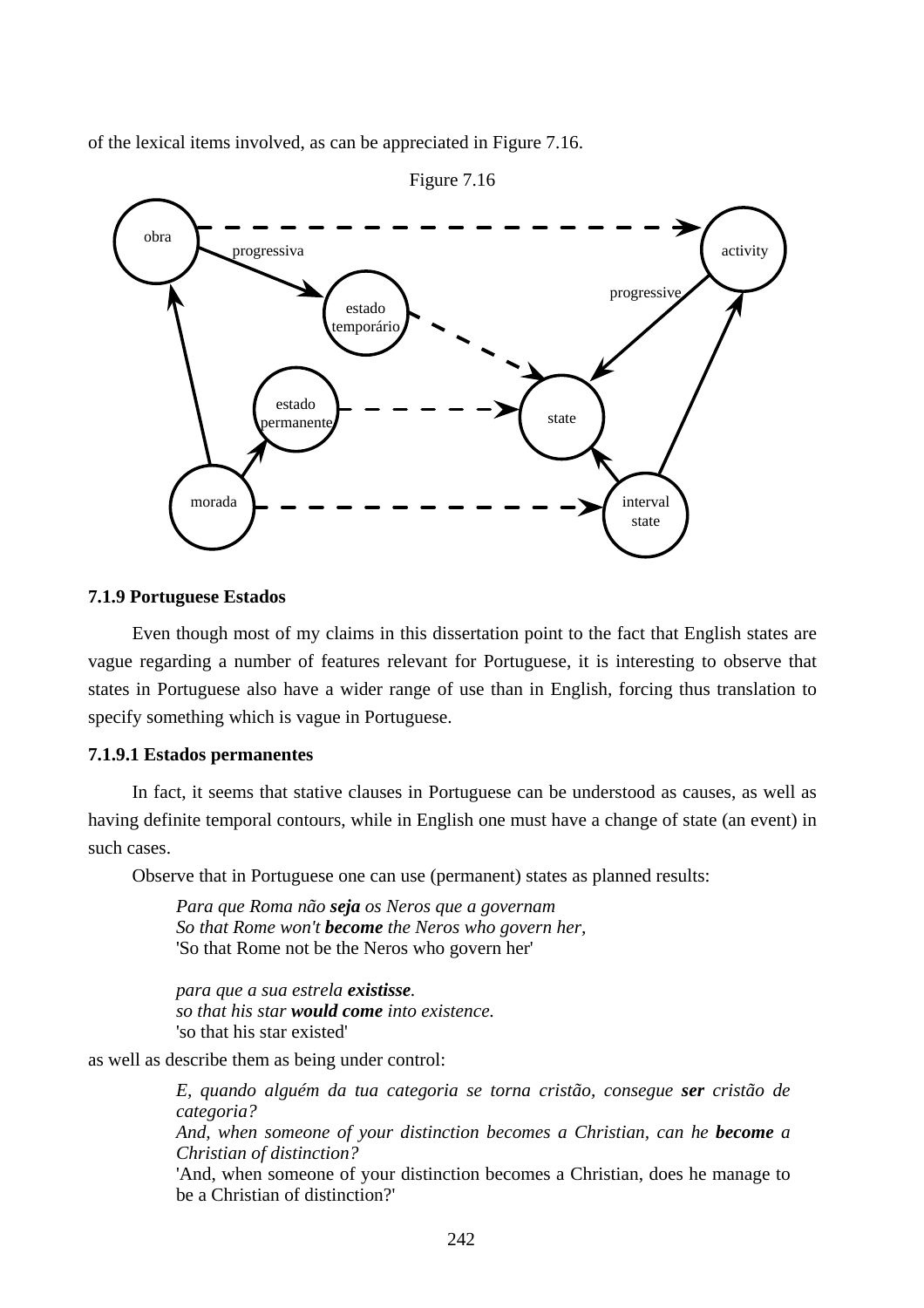Also, permanent states are commonly used as causes as well:

*Porque era afinal, e agora, um ladrão temível que o povo procurara. For it had finally become, now, a dreadful thief whom the people had been hunting.*  'because he was, after all, now, a dreadful thief whom people had looked for'

*a chuva era tanta, que um dos jovens disse: the rain became so heavy that one of the youths said:*  'the rain was so much, that one of the young men said:'

In all these cases, English requires a change, as can be seen from the translations. Now, these examples are interesting in what they show about both languages. As regards English, they show that the verb *be*, although I have claimed that it is an acquisition, does not function as one in a future or infinitive context: its "acquisitional import" is restricted to the past. This might be due to the asymmetry past/future in relation to beginnings. Alternatively, its use as a permanent versus a temporary state may be involved: Could it be that *be* was only an acquisition when its stative sense denoted a temporary state? In any case, it is relevant to note the existence of a lexical item denoting the inchoation of *be*, namely*become*, something which is not available for *sit* or *hang*, for example.

As for Portuguese, the first two examples illustrate clearly the vagueness of the Conjuntivo tenses, which can refer both to the present and the future (of now or of the reference time). On the contrary, note that the English translations select specifically a future formulation. In other words, a more exact translation of the first examples would be *so that Rome isn't and won't become*, and *so that his star existed or would come into existence*, respectively. The gist of these cases from a contrastive point of view is that they demonstrate how closely interrelated with Aktionsart differences differences in temporal reference are, something which will be taken up again in Section 7.4.

#### **7.1.9.2 Estados temporários**

Another point is that Portuguese Estados temporários are in general unspecified for manner of position, which English tends to add, analogously to the cases discussed in Sections 7.1.6.2 and 7.1.7 above. This is a sort of vagueness which is not so relevant for the purposes of the present study, since it is lexical, but it indicates a standard pattern involved in many differences between the two languages, which will be further discussed in Section 7.5 below.

Examples are:

*E, num clarão, cegante mesmo para génios, o deus Kama, chamejante de fúria, estava diante dele, And there in a lightning bolt, blinding even for genies, stood the god Kama, blazing with fury before him,* 

'And, in a flash, blinding even for genies, the god Kama, flaming with fury, was before him,'

*Rir-se do que já cá está.*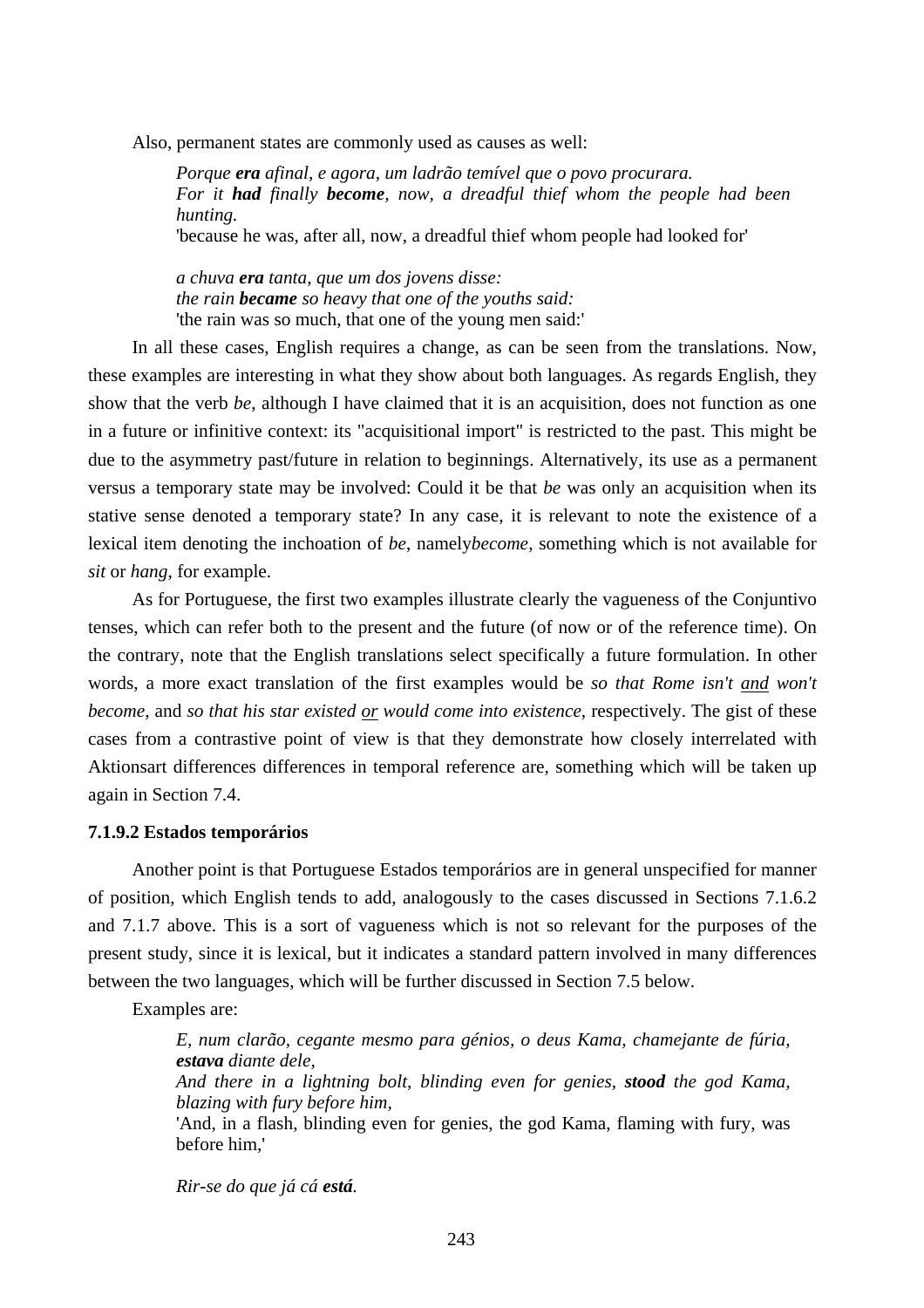# *Laughing at those lying here.*  'To laugh at what is already here.'

Note, incidentally, that the lexical items involved in both translations are acquisitions. While in the second case the intended interpretation was unambiguously stative, in the first the intrinsic vagueness serves to convey both appearance and state, while the Portuguese source text does not convey the former explicitly.

## **7.2 Compactness as a source of contrasts**

If the contrast of two languages is especially required in cases where one language says too little (i.e., is unspecified, or vague, about a particular topic), it is equally necessary when it says too much, i.e., packs in a compact way pieces of information which must be expressed separately in the other language (if they can, at all). To translate a compact category -- and note that compactness is, again, contrastively defined -- a translator must either unwrap it or choose only one piece of meaning to convey. In any case, we end up with a translation pair where the two elements are considerably different.

## **7.2.1 English accomplishments (manner plus attained result)**

It is common in English to describe an accomplishment by asserting separately the activity and its result or goal. According to Aske, some languages "prefer to express the 'culmination point' of an event or situation outside the main predicate, such as English. [...] In Spanish the basic telic or accomplishment path predicate has to be a verb, it cannot be a non-verbal predicate" (Aske, 1989:7). And Nilsson has noted that "in many (perhaps all) Germanic languages it is furthermore possible to express movement or change in a situation without the verb itself marking it" (Nilsson, 1985:91).<sup>32</sup> Three formally different ways of doing this in English are: verb + adjective constructions, verb + particle constructions and verb + goal PP's. This is either not possible in Portuguese or, in any case, marked, as we will see presently. It is thus safe to conclude that, in Portuguese, the result is much more important than the means to obtain it.

## **7.2.2.1 Activity + result adjective**

 $\overline{a}$ 

As to activity + adjective, which is a construction that Portuguese simply lacks, the Portuguese text either uses an adjunct to describe manner, like *à força* in the first example, or simply omits it, as in the second.

> *and he pried open the baby's mouth and poured it down. abriu à força a boca da criança e fê-la beber.*  'he opened with force the mouth of the child and made it drink'

*the sky was brushed clean by the wind O vento limpara o céu* 

 $32$  Norwegian provides beautiful examples of such possibility; cf. Nilsson (1985). In fact, it is even possible to omit the verb itself in some contexts, as in *Skal du ut i kveld ?* (lit. Will you out in the evening).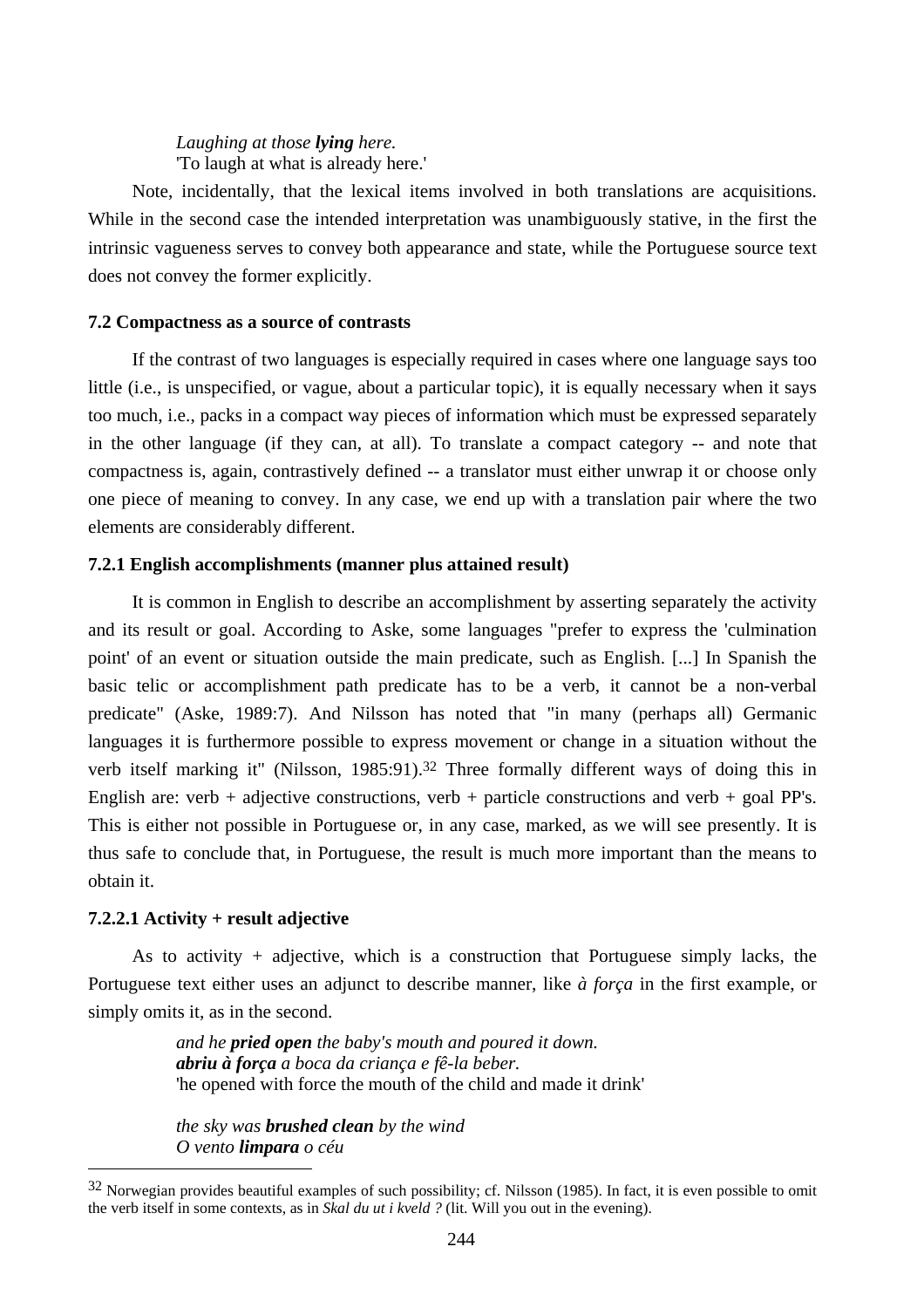'the wind had cleaned the sky'

An interesting case in English is that of *grow* + adjective, in that it seems to be the barest form of activity + result state, since the activity does not carry manner. (Alternatively, *grow* could be considered an aspectualizer.) It is thus highly predictable that Portuguese gets rid of the activity connotation in the translation.



As is modelled in the translation network displayed in Figure 7.17, sometimes the translation only describes the result state (adding *agora* ('now') to contrast with an indeterminate before  $33$ ), as in

> *All manner of people grew interested in Kino -- people with things to sell and people with favours to ask.*

> *Toda a gente agora se interessava por Kino. Toda a gente tinha coisas para lhe vender ou favores a pedir-lhe.*

> 'Everyone was now interested in Kino. Everyone had things to sell him or favours to ask him.'

*And his face grew crafty. O rosto tinha agora uma expressão de astúcia.*  'The face had now an expression of astutness.'

Alternatively, the translation can describe a simple transition into the result state, as in

*Kino's face grew dark and dangerous. A expressão de Kino tornou-se sombria e ameaçadora.*  'Kino's expression became somber and threatening'

*The news of the approach of the procession ran ahead of it, and in their little dark offices the pearl buyers stiffened and grew alert.* 

*Como a notícia da aproximação do cortejo corria mais do que ele, os compradores de pérolas, nas suas escuras lojecas, empertigavam-se e punhamse alerta.* 

'As the news of the approach of the procession ran more than it, the pearl buyers, in their dark little offices stiffened and got alert.'

Most of the time, *grow* is rendered by *tornar-se*, i.e, a mudança (change of state) conveying

 $\overline{a}$ 

<sup>33</sup> This use of adverbials with states will be discussed in Section 7.2.6 below.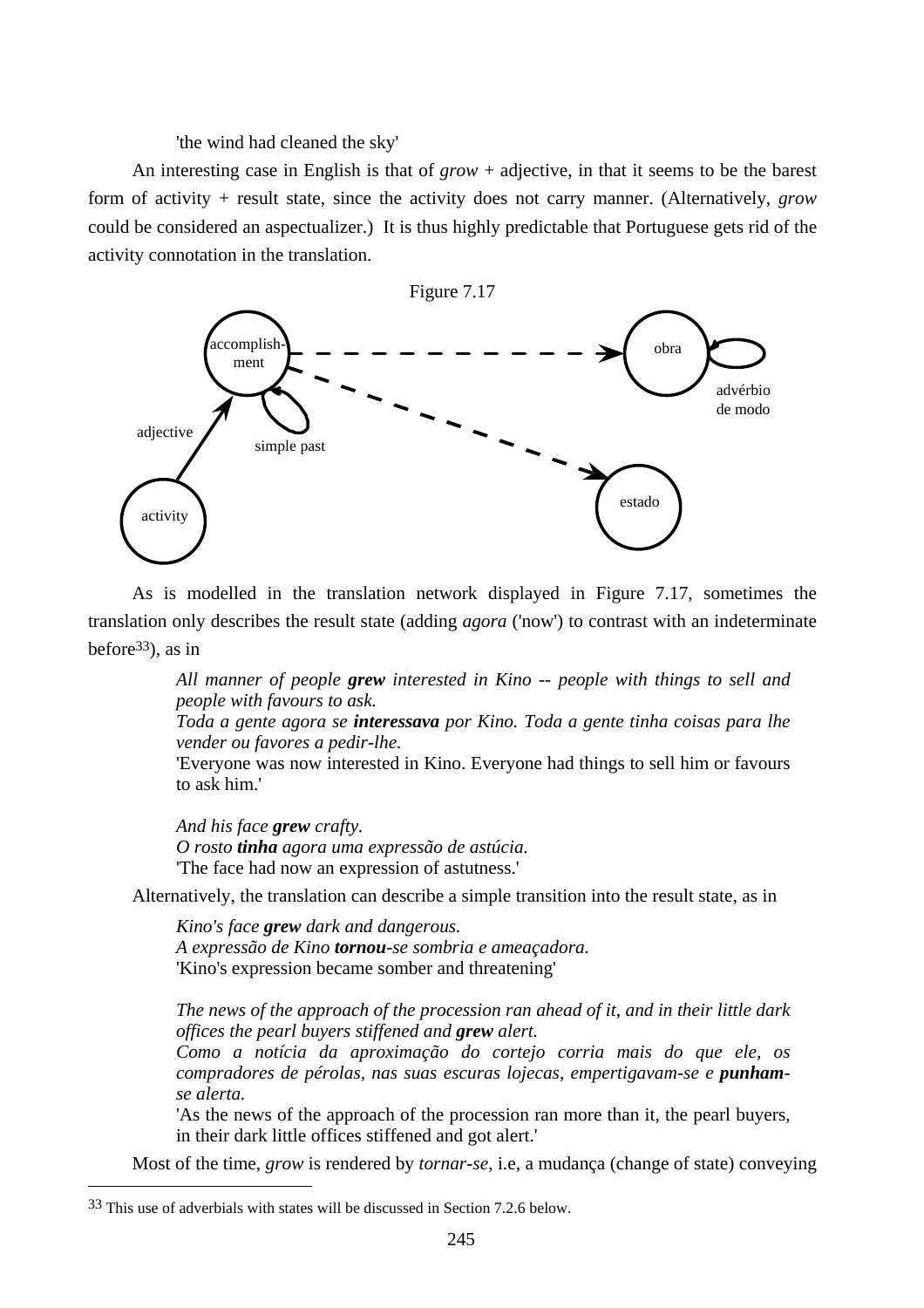no information on graduality. Note that *tornar* is equally well (or better) translated by *become* (cf. Section 7.1.6.1 above). The way to model this in the translation network is thus very simple, as Figure 7.18 shows.

Figure 7.18

Now, and providing evidence for the kind of classes typical of the two languages, note that only gradual accomplishments in English, i.e., those in which a change is viewed as happening homogeneously, do not entail any loss. This class was modelled in the English aspectual network as vague between accomplishment and activity, and thus corresponds fairly well to Portuguese Obras, since Obras are unspecified about result. It is surely not a coincidence that gradual accomplishments have been suggested as a relevant class for Italian by Alonge (1992).

In fact, in the only case in the corpus where the activity involved in an English accomplishment of the form *grow* + result adjective gets conveyed, the adjective is in the comparative, which is accurately rendered by *cada vez* ('each time') and the corresponding inflected adjective in Portuguese:

> *The way began to rise, and as it did the rocks grew larger. O caminho começou a tornar-se íngreme e as pedras eram cada vez maiores.*  'The path began to become steep and the rocks were each time larger'



Interestingly, and possibly due to the discretizing effect of *cada vez*, the aspectual class used in the translation is a series (of comparisons). The comparisons involve permanent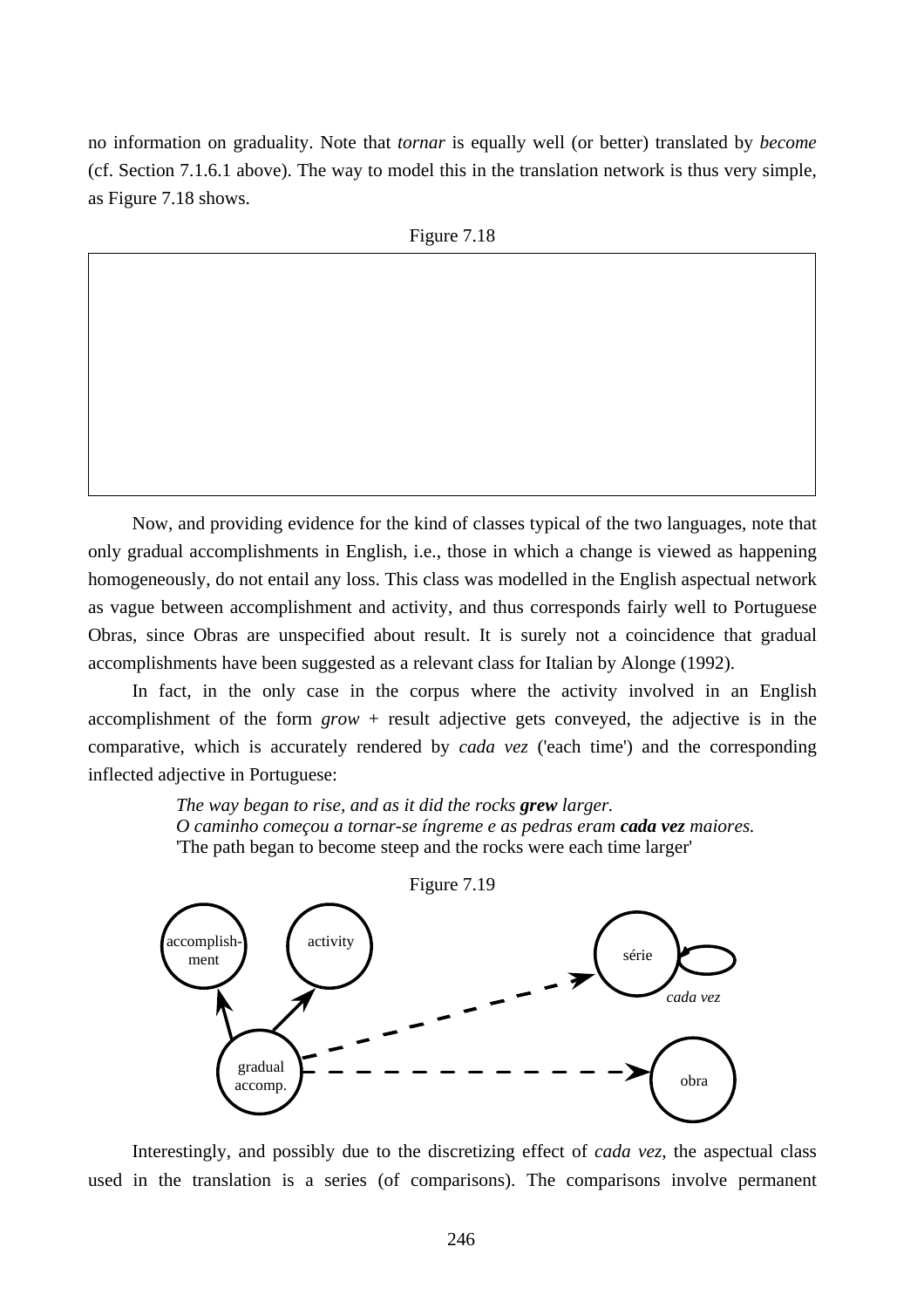properties, what changes is the subjects: different stones each time. This is thus strictly speaking outside the scope of the basic aspectual network, since it involves quantification. I will therefore only specify a translational arc from gradual accomplishment to série, but noting that this is not the whole story.

Figure 7.19 displays the corresponding translation network.

## **7.2.1.2 Activity + locative particle**

As to activity plus locative particle, two cases must be distinguished: those in which the particle describes the resulting state of a movement (called by Aske (1989) "telic path phrases", and by Slobin & Hoyting (1994) "boundary focus (as opposed to path focus) path type orientation"34), and those in which it simply describes the direction of the movement, possibly in addition to other prepositional phrases describing other features of the path.

Examples of the first kind (which is extensively discussed by Slobin (1994)) express both a movement and the result of such movement. In the translation into Portuguese, either only the change of position remains in the translation, as in the following examples

> *Her hand crept out from under her shawl O braço dela saiu do xale*  'Her arm left the shawl'

*He slipped off his sandals Descalçou as sandálias*  'he took off the sandals'

or two clauses must be used, as in

 $\overline{a}$ 

*As he came through the door, Juana stood up from the glowing fire pit Joana, que estava inclinada para o lume, endireitou-se*  'Juana, who was bent towards the fire, raised'

This is conveyed in Figure 7.20.

Figure 7.20

 $34$  The authors say that "the distinction is apparently of no interest to manner-type, satellite framed languages" (Slobin & Hoyting, 1994:12) like English. Incidentally, Nilsson's (1985:92f) remark on the minimal pairs composed by Norwegian static and dynamic adverbs (*ned* - *nede* ('down'), *opp* - *oppe* ('up')) may refute their claim.

In any case, the distinction is undoubtedly of interest for the translation from English into a verb framed language like Portuguese, as Slobin himself notes in Slobin (1994).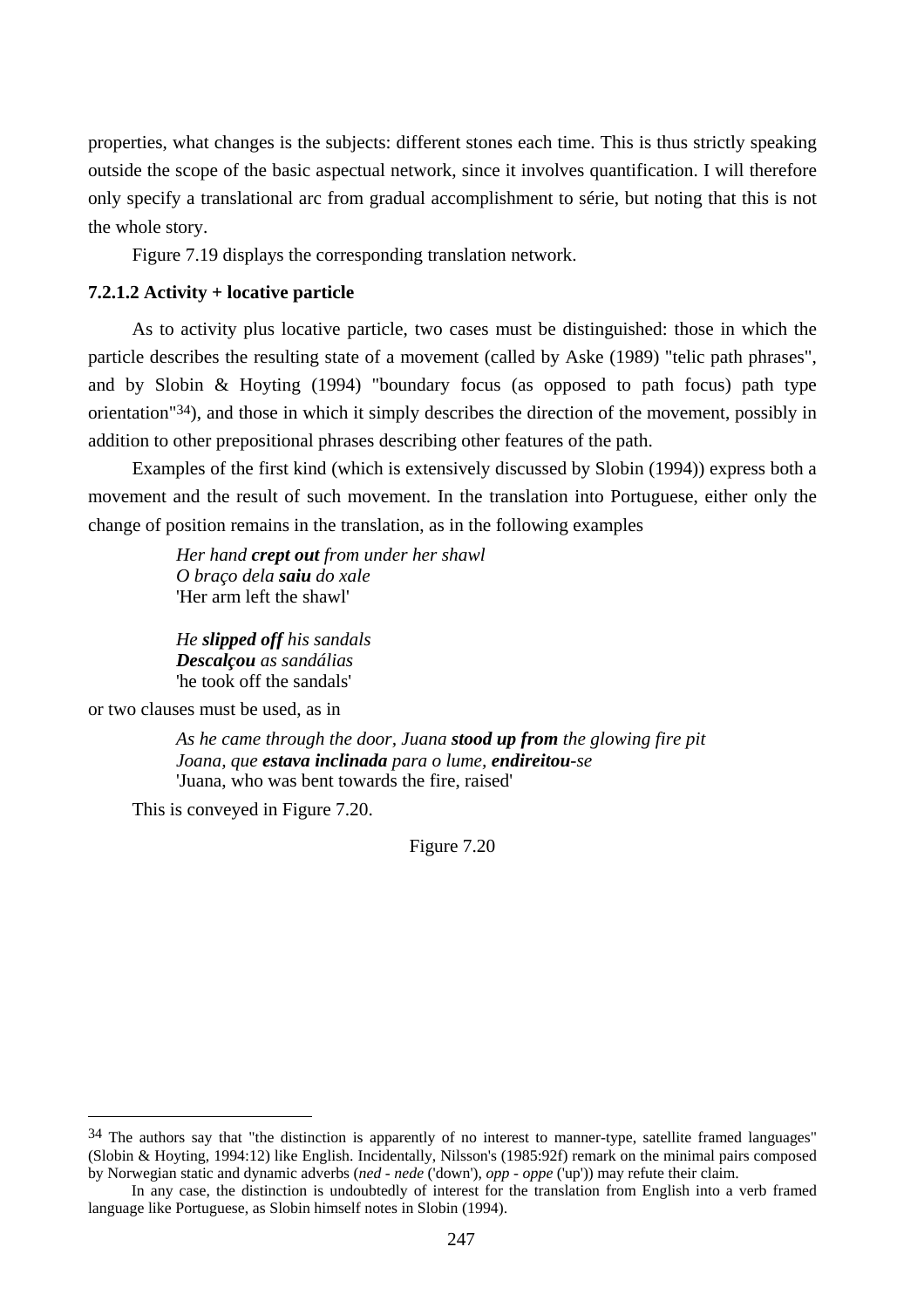

As for the second kind of activity plus locative particle combinations, more often than not direction is simply omitted, no matter whether the accomplishment is rendered in Portuguese as a completed event or an event in progress. This is shown in the next examples:

> *She looked up at him, her eyes as cold as the eyes of a lioness. ela fixou-o com os olhos gelados de uma leoa.*  'she fixed him with the frozen eyes of a lioness'

*She put her lips down over the puncture and sucked hard aplicou-lhe os lábios, chupou com firmeza,*  'she applied the lips to it, sucked with firmness'

*The third man scrabbled away like a crab O terceiro homem arrastava-se como um caranguejo*  'The third man dragged like a crab'

In some cases, however, the English particle is vague between a goal or direction interpretation, i.e., if it signals a place adverbial or a direction adverbial, as the next examples show. The fact that the translator chose the goal interpretation, in fact, adds to my claim that simple directional information is usually neglected in translations into Portuguese:

> *Kino looked down to cover his eyes from the glare. Kino baixou as pálpebras para fugir à dureza da luz.*  'Kino lowered her eyelids to escape the hardness of the light'

*The doctor put his cup down gently before he let his anger rise. o médico pousou cuidadosamente a chávena antes de desabafar a sua cólera.*  'the doctor landed carefully his cup before loosening his anger'

This construction is illustrated in Figure 7.21. In fact, I should note that the English expression corresponding to a verb plus direction or goal particle is just like an Obra in Portuguese, in that it takes time but is vague regarding resultativeness.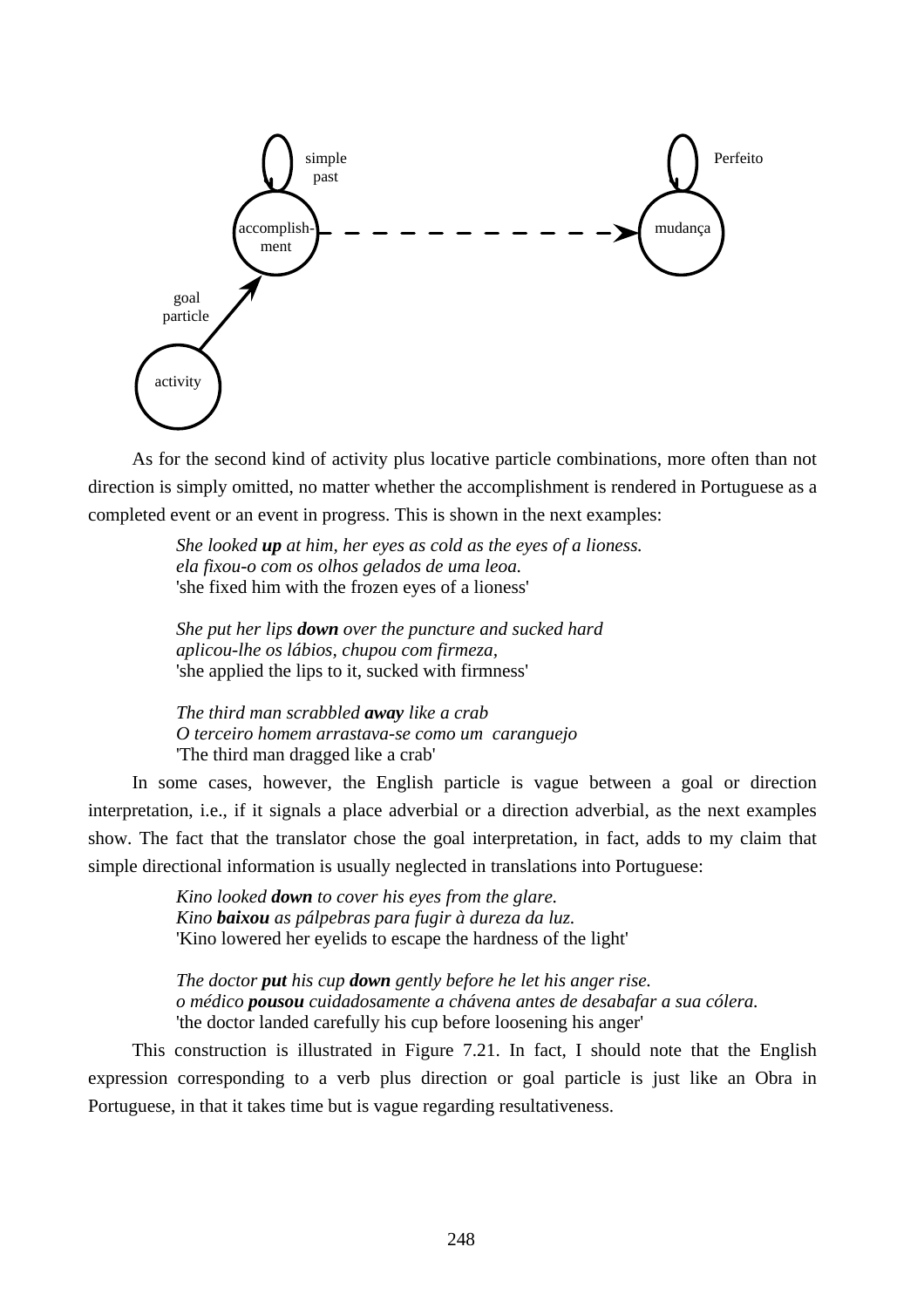

Note that the first kind of constructions discussed here (depicted in Figure 7.20) is exactly equivalent to the activity + result situation discussed in the previous section  $(7.2.1.1)$ , as Aske (1989) noted. This makes particular sense for Portuguese, because change of location verbs in Portuguese are not concerned with movement, as argued in Section 7.1.6.2 above: They are as typical Mudanças as they can be.

Now, the reason why I presented the two cases separately, even though in English they are similar and translate the same way, is that in Portuguese there is an exact translation, in some cases,35 while this is not the case for the construction discussed in the previous section (involving adjectives rather than locative particles).

In fact, and provided the movement verbs exist, one can say *Corri para dentro de casa* (literally 'I ran to inside the house', corresponding exactly to 'I ran into the house'), *Saí de dentro de casa* (lit. 'I left the inside of the house', corresponding to 'I went out of the house'), *Saltei para cima do colchão* (lit. 'I jumped to on top of the mattress', exactly 'I jumped onto the mattress'), as noted in Section 6.4.5. It is nevertheless remarkable that although one can say so, such expressions are extremely rare, in translation or original text; in the whole corpus only two examples were found, incidentally in translated text:

> *and when the bow floated, Juana climbed in e a proa já flutuava quando Joana saltou para dentro dele* 'and the bow already floated when Juana jumped into it'

The second example will be discussed in Section 7.2.2 below.

## **7.2.1.3 Activity with path describing arguments**

 $\overline{a}$ 

The third way English mingles activity and goal, the case of a movement verb plus a locative prepositional phrase (PP) expressing a part of its path, is actually not a case of

<sup>35</sup> Incidentally, contrary to what is the case for Spanish, according to Slobin (1994).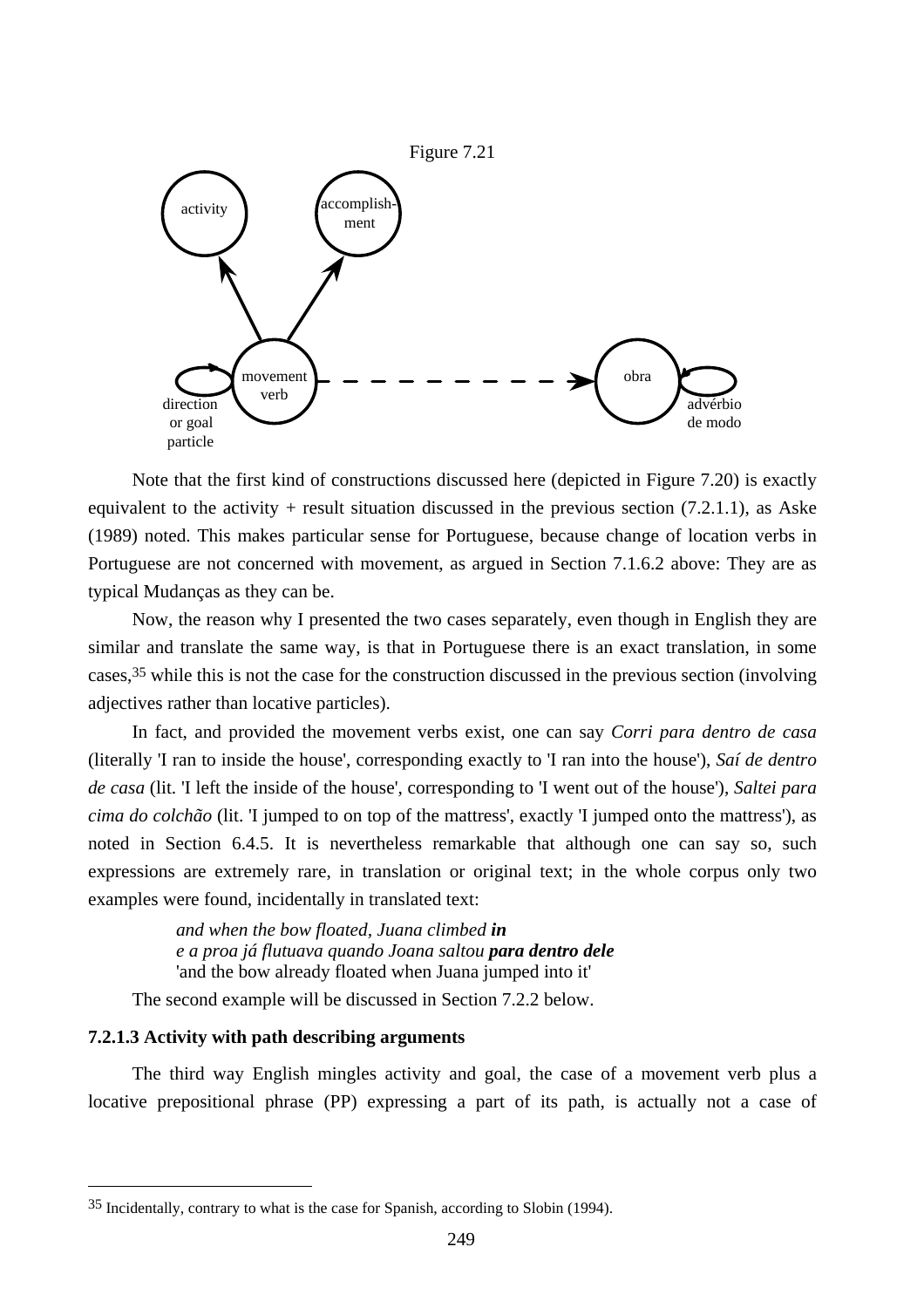compactness because Portuguese has similar constructions, as noted in Section 6.4.5.36

However, I discuss it here because manner is almost always dropped in favour of a more neutral movement verb encoding simply direction (excepting the fairly general cases corresponding to *go*, *swim* and *fly*, which are generally maintained or used to replace more specific English ones). Examples are:

> *His hand strayed limply to the place where the pearl was hidden under his clothes A mão dele encaminhou-se frouxamente para o lugar onde, debaixo das roupas, tinha a pérola guardada.*  'His hand directed itself loosely to the place where, under the clothes, had the pearl kept.'

*and big flies buzzed around the cut on her chin. grandes moscas voavam à volta da ferida do queixo.*  'big flies flied around the injure in the chin'

For the sake of completeness, I display the case of activities with goal path arguments in Figure 7.22, noting that the nodes corresponding to movement verbs are simply there for clarity purposes, their real class appearing inside parentheses.

These cases and some of their consequences for translation between English and Spanish were extensively discussed by Slobin (1994) and Berman & Slobin (1995). As described by Slobin (1994), a translation into Portuguese (/Spanish) tends to omit complex path descriptions, as shown in the next example:

> *Now Kino and Juana slid the canoe down the beach to the water Kino e Joana empurraram o barco para a água*  'Kino and Juana pushed the boat into the water'

> > Figure 7.22



It is perhaps necessary to note that there are several kinds of movement expressions in English as regards aspectual behaviour: those specifying only manner, which are pure activities,

 $\overline{a}$ 

<sup>&</sup>lt;sup>36</sup> In fact, from the point of view of Portuguese, I do not consider this and the previous case different, at least from an aspectual point of view. It is just that the previous case in English is rendered by a verb satellite (*ran into the house* vs. *ran to the house*), while in Portuguese both are rendered inside the prepositional phrase (*para dentro de casa* vs. *para casa*).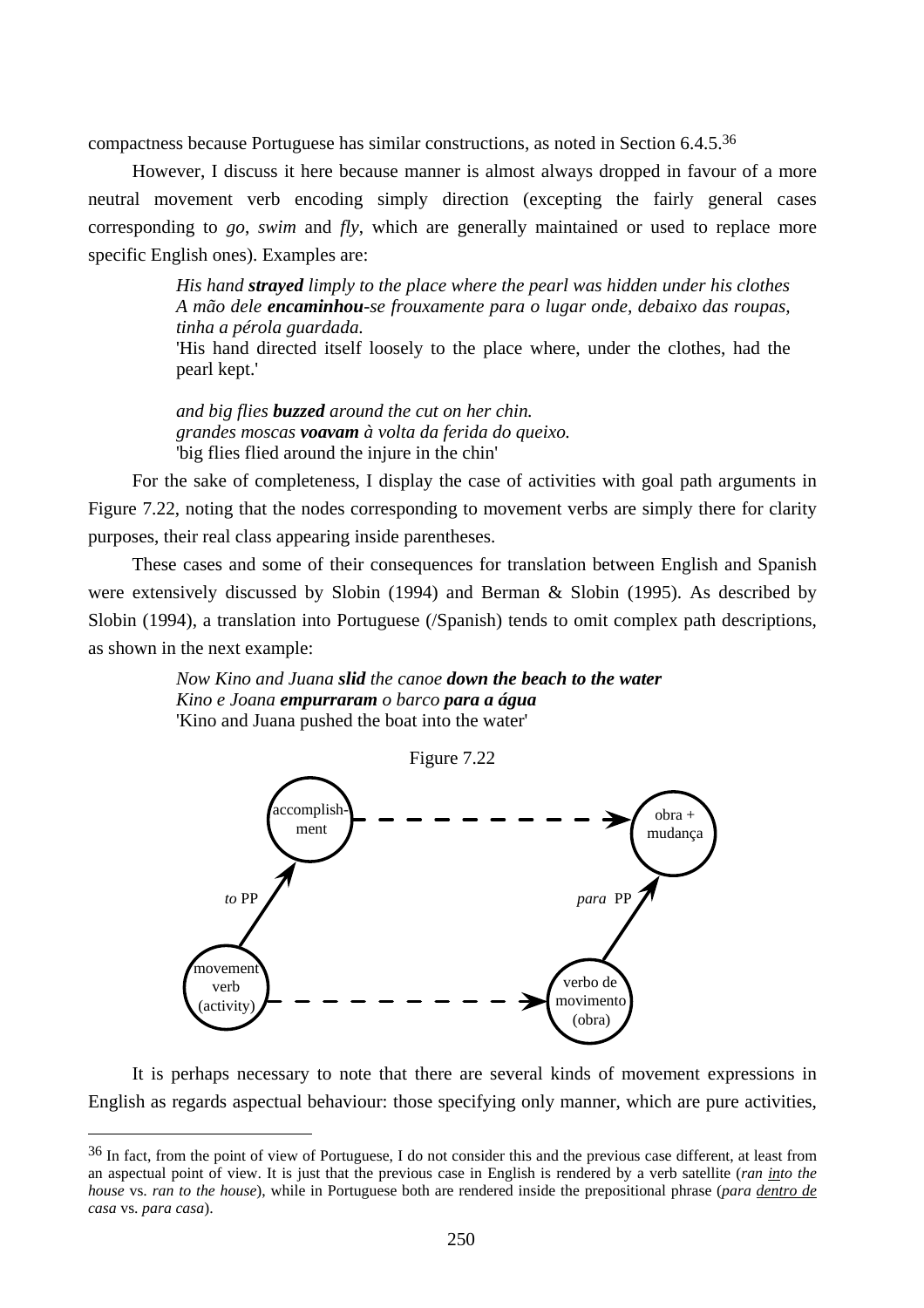those specifying movement in a certain path, which are gradual accomplishments, and those specifying goal of movement, which are clear accomplishments. Examples of sentences of the three kinds are *he limped*, *he walked along the bridge*, and *he jumped onto the table*, respectively. In addition, it seems that there is the following hierarchy in that the highest element decides which aspectual class is involved: manner < path < goal. This is why in some of the figures above movement verbs were classified as activities and in others as gradual accomplishments.

#### **7.2.1.4 The passive of gradual accomplishments**

With lexical verbs vague between a process and its result (gradual accomplishments), the English passive focuses on the result while presupposing a previous process.

Since the Portuguese passive of Obras does not seem to have aspectual import, and Obras in general have no result, it cannot be used to render the English passive in these cases. Neither Perfeito nor Imperfeito focus on the result, either, so the best a Portuguese translator can do is to use a Mais que perfeito with its import of Aquisição, as is illustrated by the following examples:

> *The little hole was slightly enlarged and its edges whitened from the sucking, but the red swelling extended farther around it a pequenina mancha aumentara um pouco, o contorno desinflamara-se com a sucção, mas toda a bolha vermelha se alargara*  'the little stain had grown a little, the contour had lost the inflammation with the suction, but all red swelling had enlarged'

*the torn flesh of the knuckles was turned greyish white by the sea water ao contacto da água salgada, em volta dos nós dos dedos se acinzentara* 

'by the contact with the salty water, around the knuckles had turned gray'



In sum, although gradual accomplishments are, as mentioned above, closer to Portuguese Obras than any other class of English verbs, this similarity holds only for the active voice.

The situation is displayed in the partial network of Figure 7.23.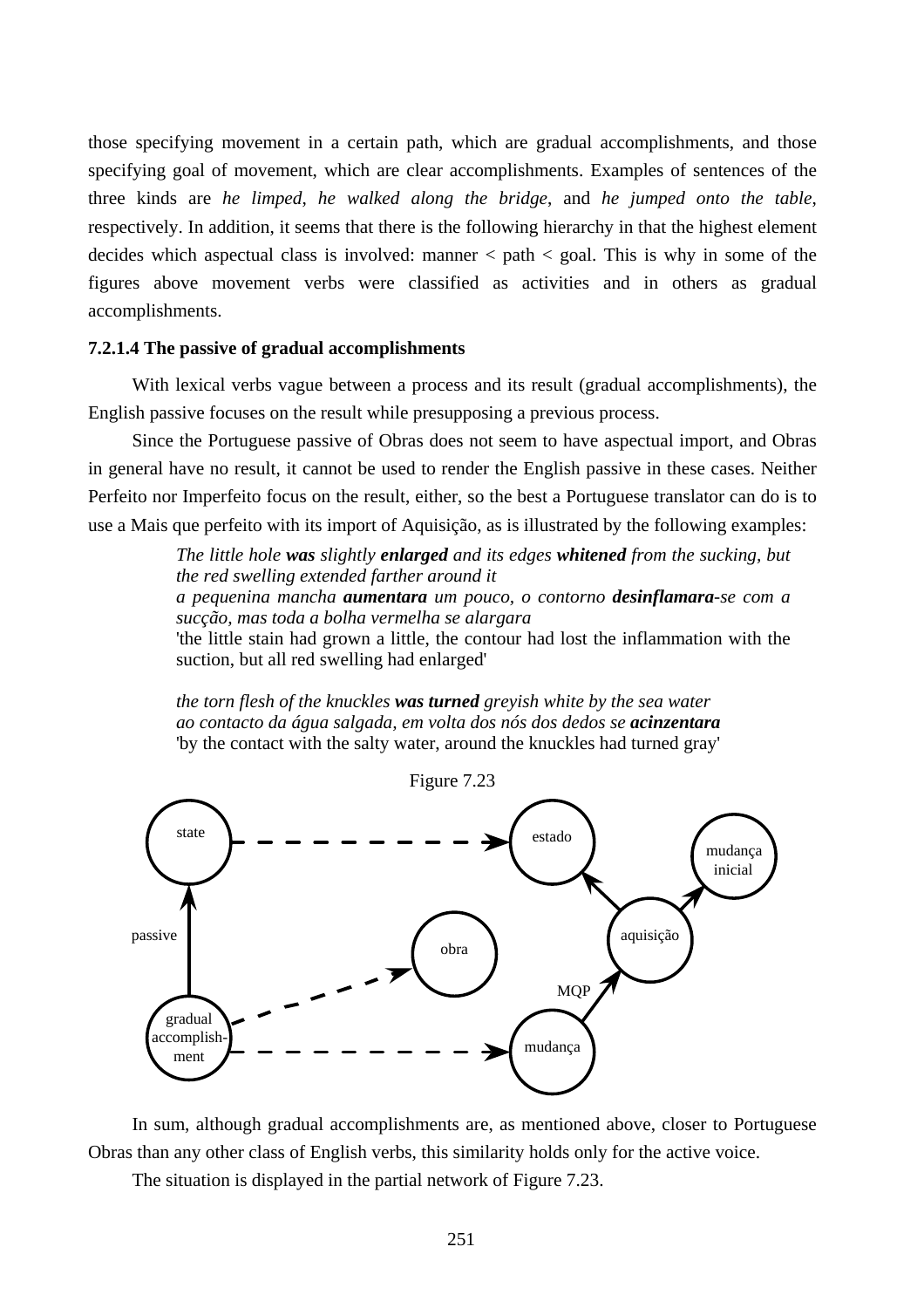I should however acknowledge that all the examples above involve English lexemes displaying a causative-inchoative alternation (cf. Alonge, 1992); this feature may also be crucially related to the described behaviour.

### **7.2.2 Position plus activity in English**

 $\overline{a}$ 

English has a compact form to express being in a position and performing an activity, which has no parallel in Portuguese, and which must, therefore, either result in multiplication of the number of clauses or omission of some information.

Again, it is generally the manner of position which is lost, as can be seen in the following examples:

> *The servant from the gate came to the open door and stood waiting to be noticed. o criado chegou à porta aberta do quarto e esperou que dessem por ele.*  'the servant arrived at the open door of the room and waited that he was noticed'

*When the evening came, the neighbours in the brush houses sat eating their corncakes and beans, and they discussed the great theme of the morning. A noite encontrou os vizinhos nas cabanas, comendo os seus bolos de milho com feijão e discutindo o grande acontecimento da manhã.* 

'The night found the neighbours in the houses, eating their corn cakes with beans and discussing the great event of the morning.'

*and the pearl, knocked from his hand, lay winking behind a little stone in the pathway. It glinted in the soft moonlight.* 

*Mas a pérola, que lhe saltara da mão, rolara na terra para trás de uma pedra do caminho e cintilava sob a pálida lua.* 

'But the pearl, who had jumped from him from the hand, had rolled into behind of a path stone and twinkled under the pale moon.'

This last example is very interesting, because, in addition to omitting both manner of position and activity, it specifies position as the result of a previous event (a rolling), incidentally absent from the original. Another interesting detail is that it uses the construction discussed in Section 7.2.1.2 above, namely a movement verb followed by a result location.

Even when the two pieces of information still get conveyed by the translation, ordinarily there is a switch between manner and activity, in that the Portuguese main verb describes the event, and an adjunct describes the position. This has been termed by Vinay and Darbelnet (1977:105) the "chassé-croisé" while describing translation between English and French, and has been pointed out by Talmy (1985), Aske (1989), and Slobin (1994) for Spanish as well.<sup>37</sup>

> *He stood over her, looking down, but the light was very dim. De pé, junto dela, quis ver. Mas a luz não chegava.*  'Standing, near her, he wanted to see. But the light was not enough.'

*Kino stood in the door, filling it, and hatred raged and flamed in back of his eyes* 

 $37$  It is nevertheless interesting to point out that, although Talmy (1985) and Aske (1989) address especially the case of gerundive manner clauses, these are by no means frequent in Portuguese -- and I would expect the same to be true of Spanish as well. I believe their concern stems from competence issues which are not reflected in performance.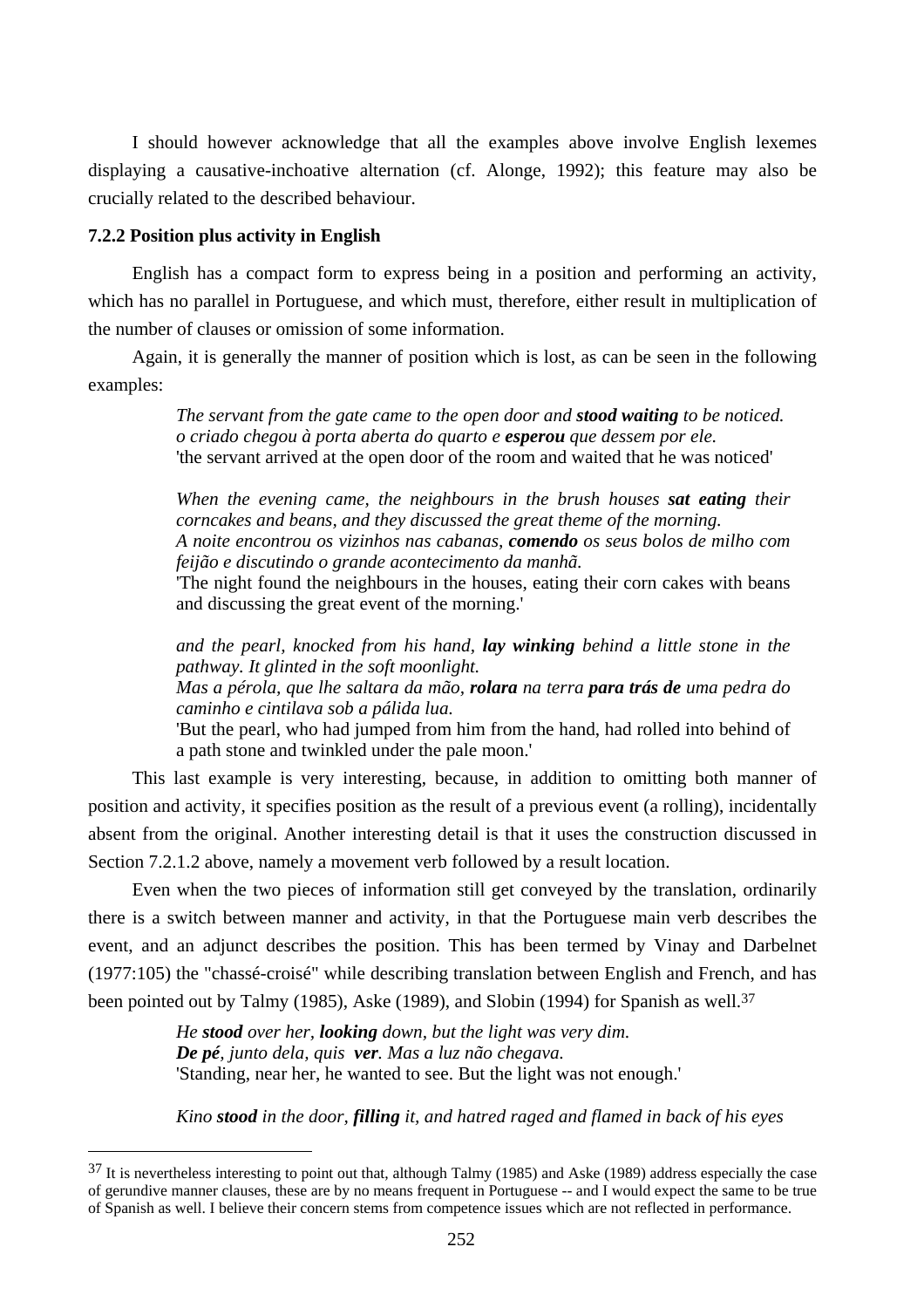*Kino, de pé, barrava a entrada, com o ódio e a ira chispando no fundo dos olhos.*  'Kino, standing, obstructed the entrance, with the hate and the rage flaming in the back of the eyes'

*A stout slow man sat in an office waiting. Numa dessas lojas, um homem robusto e vagaroso, instalado à sua secretária, esperava.* 

'In one of those shops a fat and slow man, installed at his desk, waited.'

*In his house Kino squatted on his sleeping mat, brooding. E Kino, em casa, acocorado na esteira, meditava longamente.*  'And Kino, at home, squatted on the mat, meditated for a long time.'

One should probably consider the possibility of cases like "*stand* verb-*ing*" as being different from "*stand* somewhere, verb-*ing*". At least the latter are easier to maintain as two clauses in a target language like Portuguese, as was just demonstrated.

A translation network formulation of these cases is provided in Figure 7.24. The categories after the arrow name subnetworks whose purpose is the building of an entity which is in turn used as label of an arc in a higher network. The crossing of the levels is signalled by corresponding categories belonging to different levels in each language.

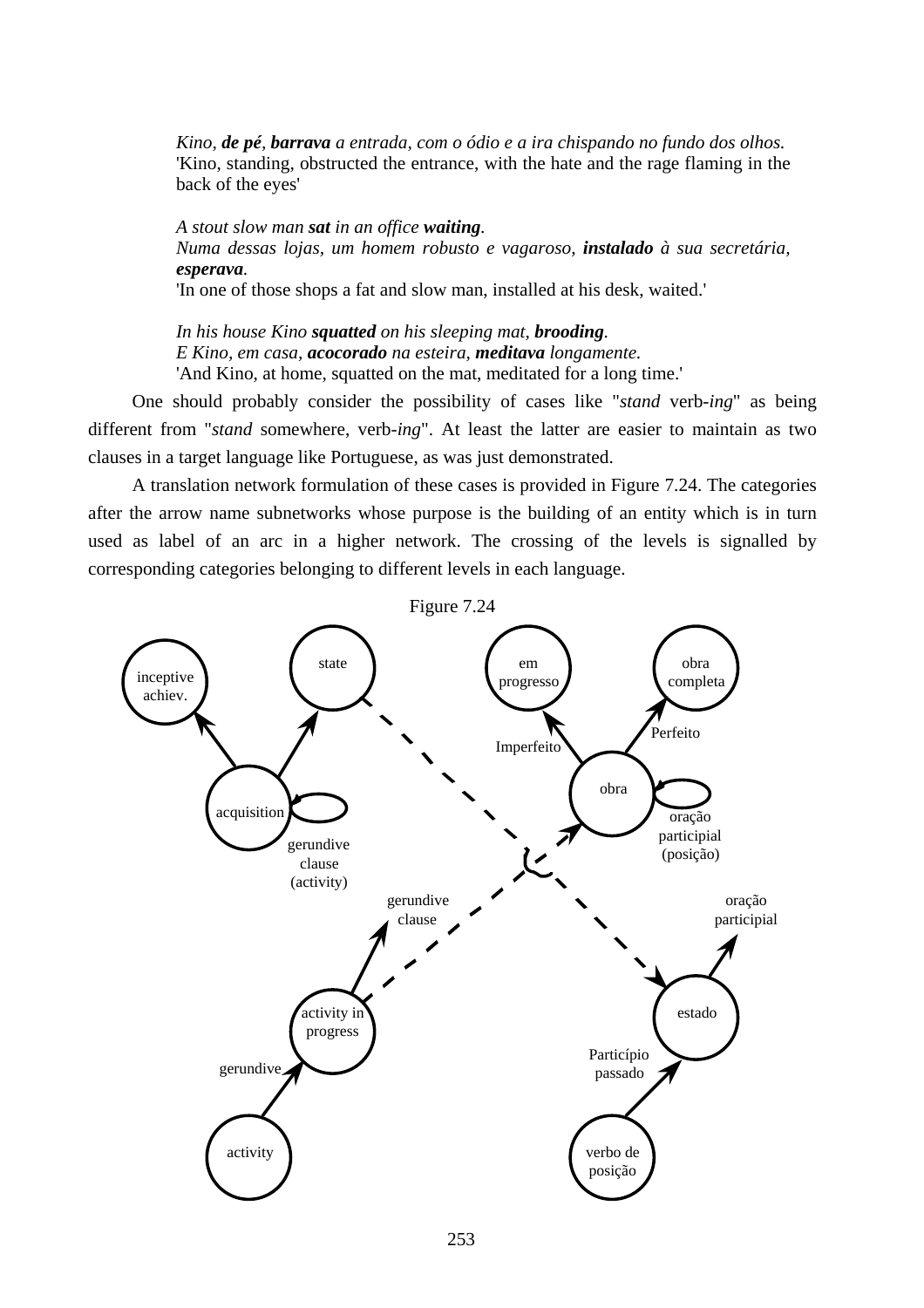Finally, in a few cases the English form was kept, cf.:

*Kino lay on the ground, struggling to rise, and there was no one near him. Kino jazia por terra, fazendo por erguer-se, e não havia ninguém junto dele.*  'Kino lay on the ground, forcing to rise, and there was nobody near him.'

*Long after Juan Tomás had gone Kino sat brooding on his sleeping mat. Muito tempo depois de João Tomás ter saído, ainda Kino estava sentado na esteira, meditando.* 

'Long after Juan Tomás had left, still Kino was seated in the mat, thinking.'

In the first case, this is due to the existence of a (by no means frequent) lexical item for describing the lying position in Portuguese. As to the second, I consider it an instance of translationese: In my opinion, the sentence would be significantly improved if the meditation, and not the position, had been stated in the main verb, as in *ainda meditava, sentado na esteira*  ('he still meditated, seated on the mat').

#### **7.2.3 The English perfect (present relevance plus result of a past action)**

#### **7.2.3.1 The present perfect**

Monteiro et al. (1980) describe "the difficulty of expressing in Portuguese, through the verbal inflection itself, the aspect which the Present Perfect expresses. If we translate *The door has been open* by *A porta está aberta*, so as to account for one of the distinctive features of the Present Perfect ("relevance of the present state") we will not be expressing, however, as in *has been open that the present state is a consequence of a past fact*" (Monteiro et al., 1980:147)

More generally, when the present perfect describes both the event and its result (sometimes phrased as stating that its consequences are relevant), Portuguese must choose between the description of the event, or between the expression of the result state. That this is clearly an arbitrary choice can be seen in the different actual choices for exactly similar sources, involving the verb *become*:

> *"This pearl has become my soul," -- Esta pérola tornou-se a minha alma.*  'this pearl became my soul'

*now that you have become a rich man -- Agora, que és um homem rico.*  'Now, that you are a rich man'

In some cases, though, a compromise can be obtained by using a Portuguese form which both mentions the state and the event, as for example Mais que perfeito:

> *Kino has found the Pearl of the World Kino encontrara a Pérola do Mundo.*  'Kino had found the Pearl of the World'

When, on the other hand, the main use of the present perfect is to view the exact temporal locations as irrelevant, then *já* can be successfully used, as will be discussed at length in Chapter 12. This is not, however, what concerns us here, since in these cases no result is expressed; cf.: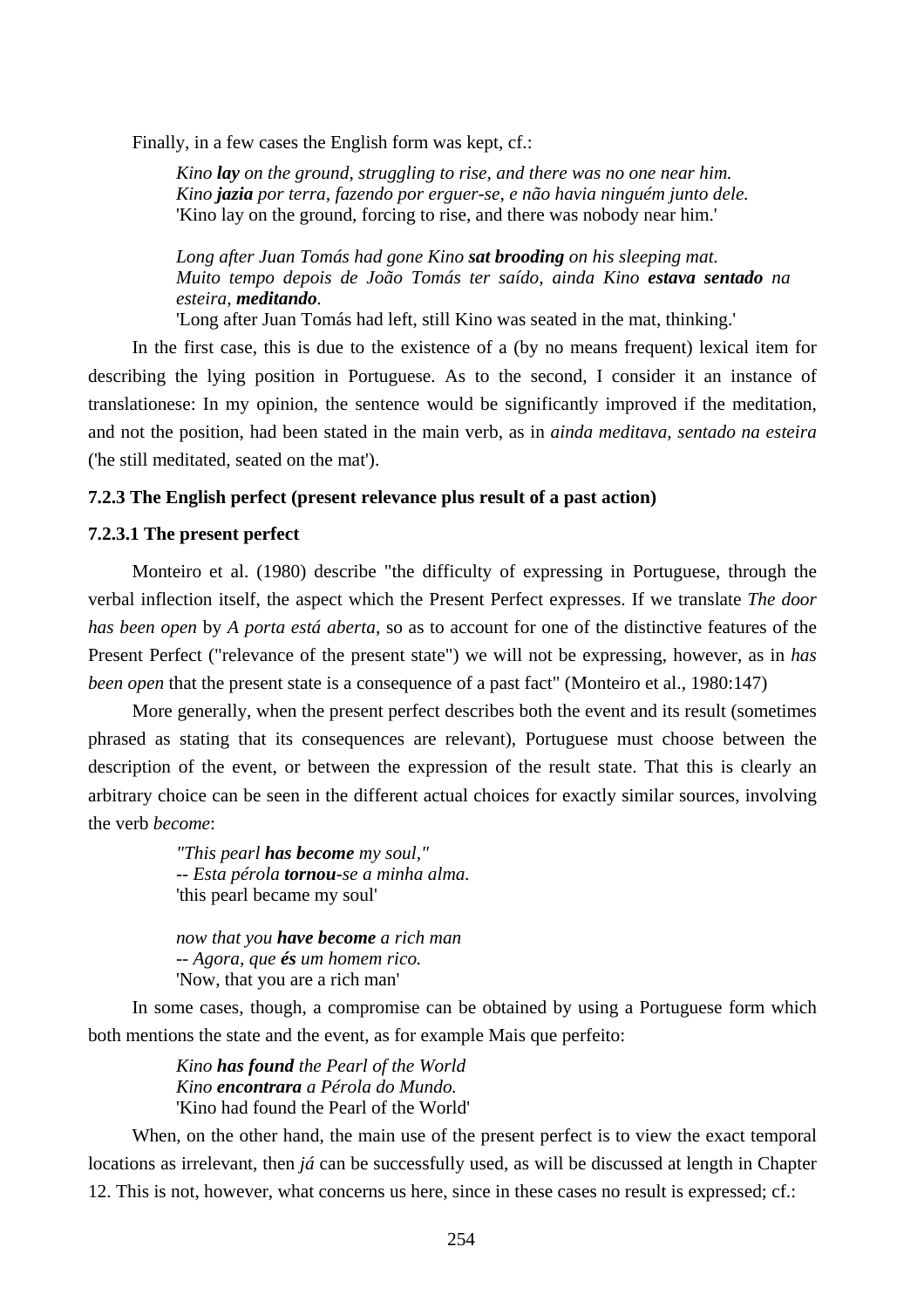*I've heard a coyote pup cry like a baby. Já ouvi o choro de uma lobazita que era tal qual o duma criancinha.*  'I already heard the cry of a little wolf which was exactly like that of a little child'

The three translations of the English present perfect (Estado, Mudança or Obra) are illustrated in Figure 7.25.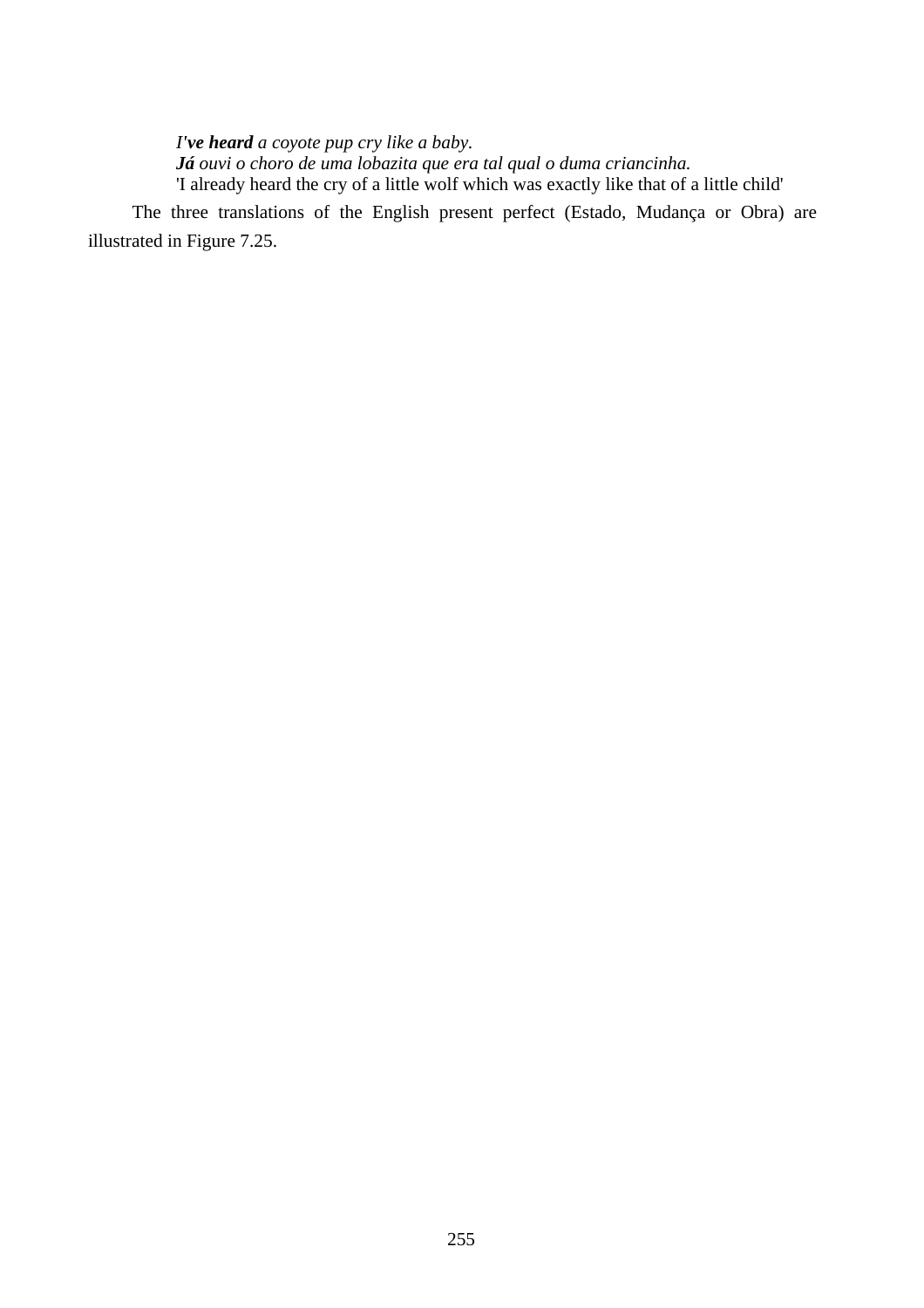

#### **7.2.3.2 The past perfect**

 $\overline{a}$ 

The pluperfect, when behaving as the past of the perfect, is similarly compact, in that it can suggest primarily the result state, or the occurrence of a previous event. This can be nicely illustrated by the three distinct choices for the verb  $g_0$  in the past perfect:<sup>38</sup>

> *Now, in an instant, Juana knew that the old life was gone forever. Então, de repente, Joana compreendeu que a sua vida tinha mudado para sempre.*  'Then, suddenly, Juana understood that her life had changed forever'

*But now it was gone, and there was no retrieving it. Mas agora via que tudo estava acabado, sem remédio possível.*  'But now she saw everything was finished, without remedy'

*For a moment his body was black in the cave entrance, crouched and silent, and then he was gone.* 

*Por um instante, o corpo recortou-se-lhe, negro, na entrada da gruta, atento e silencioso. Depois -- saiu.* 

'For an instant, the body appeared, black, at the cave entrance, attentive and silent.

<sup>38</sup> From a synchronic point of view, *go* is a strange verb because it allows two perfect constructions: *he is gone/he was gone*, and *he has gone/he had gone*. One could consider the *be* form close to a passive, but what is relevant here is that the form with *be* is more concerned with the result, while the one with *have* seems to be more linked to a stretch of movement (in Portuguese terms, *go* with *be* works like a Mudança, *go* with *have* behaves like an Obra).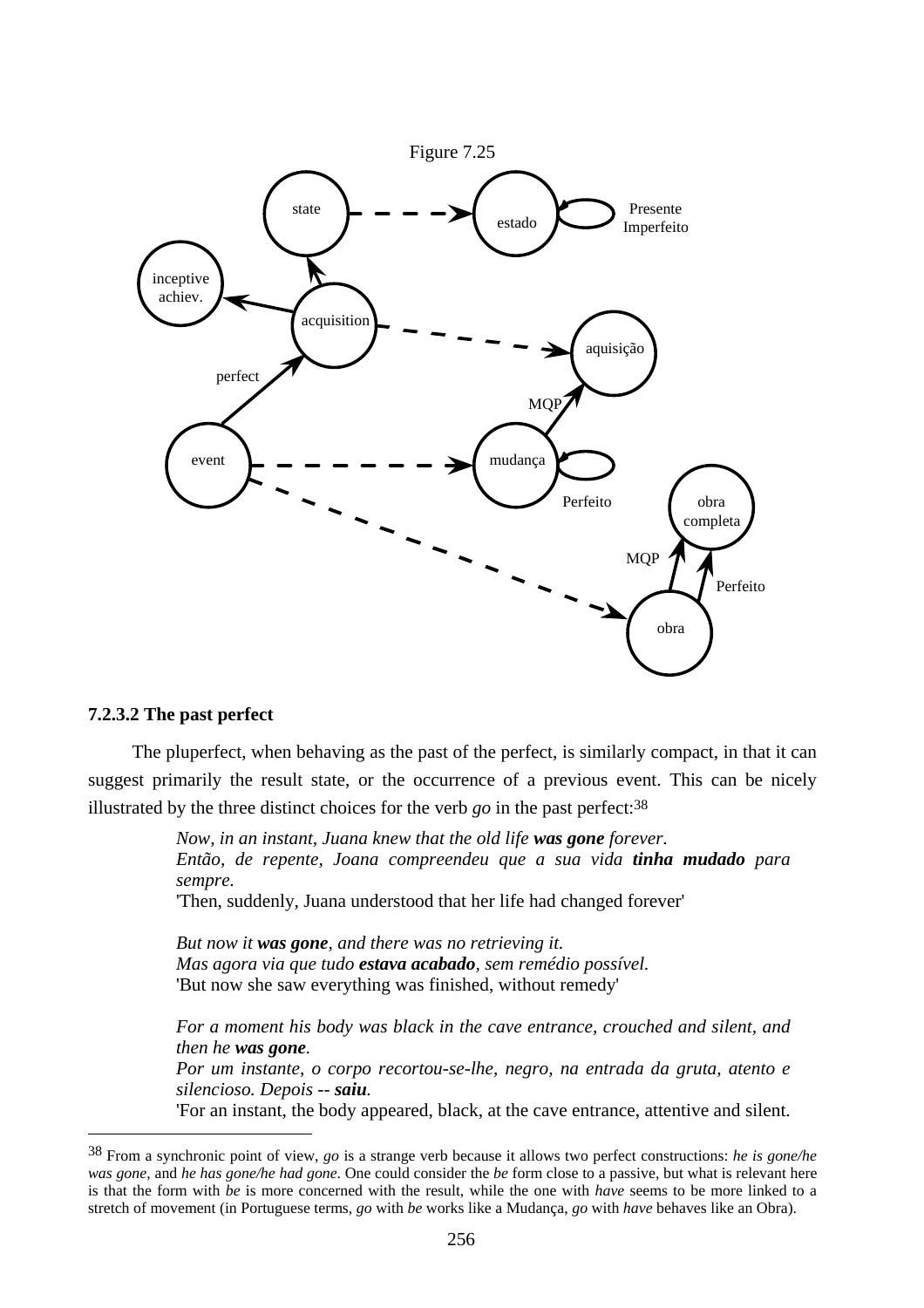Then -- he left.'

These three choices display, respectively, (i) a past change with relevant consequences, (ii) the relevant consequences of a previous event, and (iii) a Mudança in the past.

At first sight surprisingly, in a few cases the event and the result conveyed by the English pluperfect can be maintained by Perfeito of a Mudança. This applies not only to the above example with the verb *sair*, but also to the next case:

> *"Do you think they would take you back alive to say they had stolen it?" -- Pensas que te levarão vivo para dizerem que ta roubaram?*  'Do you think that they will take you alive for them to say that they stole it from you?'

In fact, the Mudança *roubar* ('steal') expresses equally well the result ("you don't have the pearl") and the change ("they stole it"), due to the intrinsic resultativity of Mudanças. By contrast, the use of a Mais que perfeito would not be possible here. Since the main tense is present (or future), a Mais que perfeito would convey that the "you" had it back again after the theft.

Again, matters of temporal reference are mingled with aspect, in that *had stolen* in English is required in order to express precedence with respect to the time of *say*. On the contrary, the present perfect would make the (future) assertion related to now, and thus irrelevant for a future time. In other words, the above question in the present perfect could be paraphrased by *Do you think they would take you back alive to say that they stole it before now?*, which highlights the irrelevance of the reference to "now" in Juana's rhetorical question.

One thus sees that the pluperfect in English is necessary to express relative ordering, and this explains why it can be rendered by the Perfeito. Note that an alternative way in Portuguese would be a composto tense in the infinitive, as in *Julgas que te levarão vivo para os acusares de ta terem roubado?* ('Do you think they'll take you alive for you to accuse them of having stolen it?'). This is in accordance with the close resemblance of composto forms and the Perfeito, noted in Section 6.7.

#### **7.2.4 The PPC (recency plus iterativity in Portuguese)**

With events, the Pretérito perfeito composto (PPC) expresses both an interval until now and a repetition of an event an indefinite number of times, as discussed in Chapter 6. In English, one must supply both the interval and the repetition explicitly, which means that some of the information often gets lost.

Due to the fact that the PPC is obligatorily linked to now, and is thus most frequent in direct speech or informative text, and not in the narrative genre, it was extremely rare in my corpus. Two out of its three occurrences, however, illustrate my contentions:

> *E eu disse [...] que tens trabalhado muito e até tens estudado com o Padre Manuel para que as palavras santas fiquem todas certas e nos seus lugares. And I said [...] that you've worked much and have even studied much with Padre Manuel so that the holy words would come out right and in their proper places.*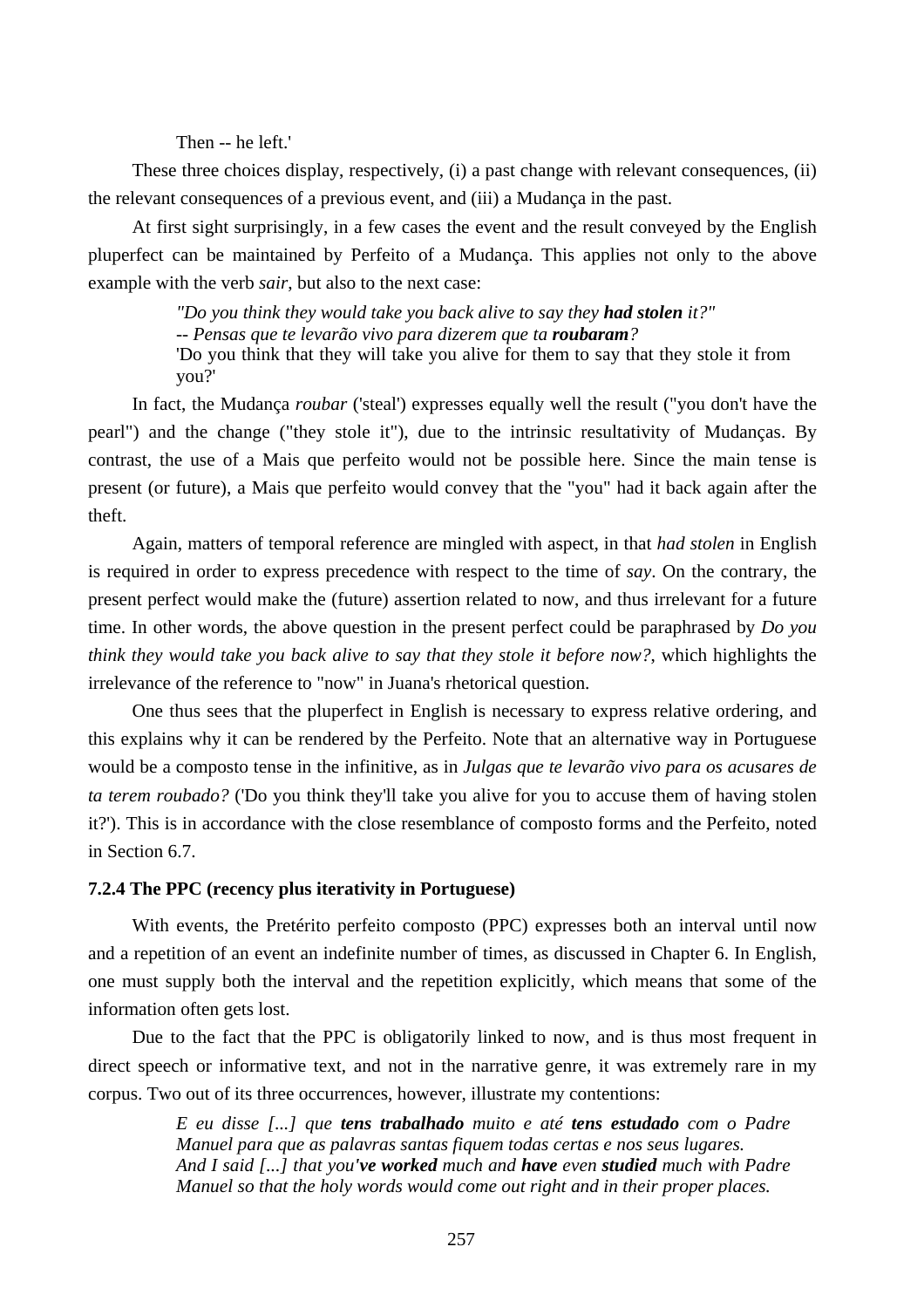'And I said [...] that you've been working much and have even been studying with Padre Manuel so that the holy words would all come out right and in their right places.'

In this example, no mention is made of the fact that the situation continues up to the present. In fact, the English text does not even express explicitly an iterative situation, even though the verbs *work* and *study*, associated to *much*, strongly suggest it. Strictly speaking, this is again a case of quantification, now on the English side.



Figure 7.26 shows the possible linkings in this case. It explains also why the perfect progressive and the PPC with *estar a* are fairly good translations of each other, while the same is not the case for their non-progressive counterparts.

## **7.2.5 Habituality as a property in Portuguese**

In Chapter 6, one of my boldest claims was the need for properties in the ontology of Portuguese. This was backed by my observation that Portuguese often displays an event as a characteristic property of a subject, or a situation, or a place. In Chapter 6, and in Santos (1995b),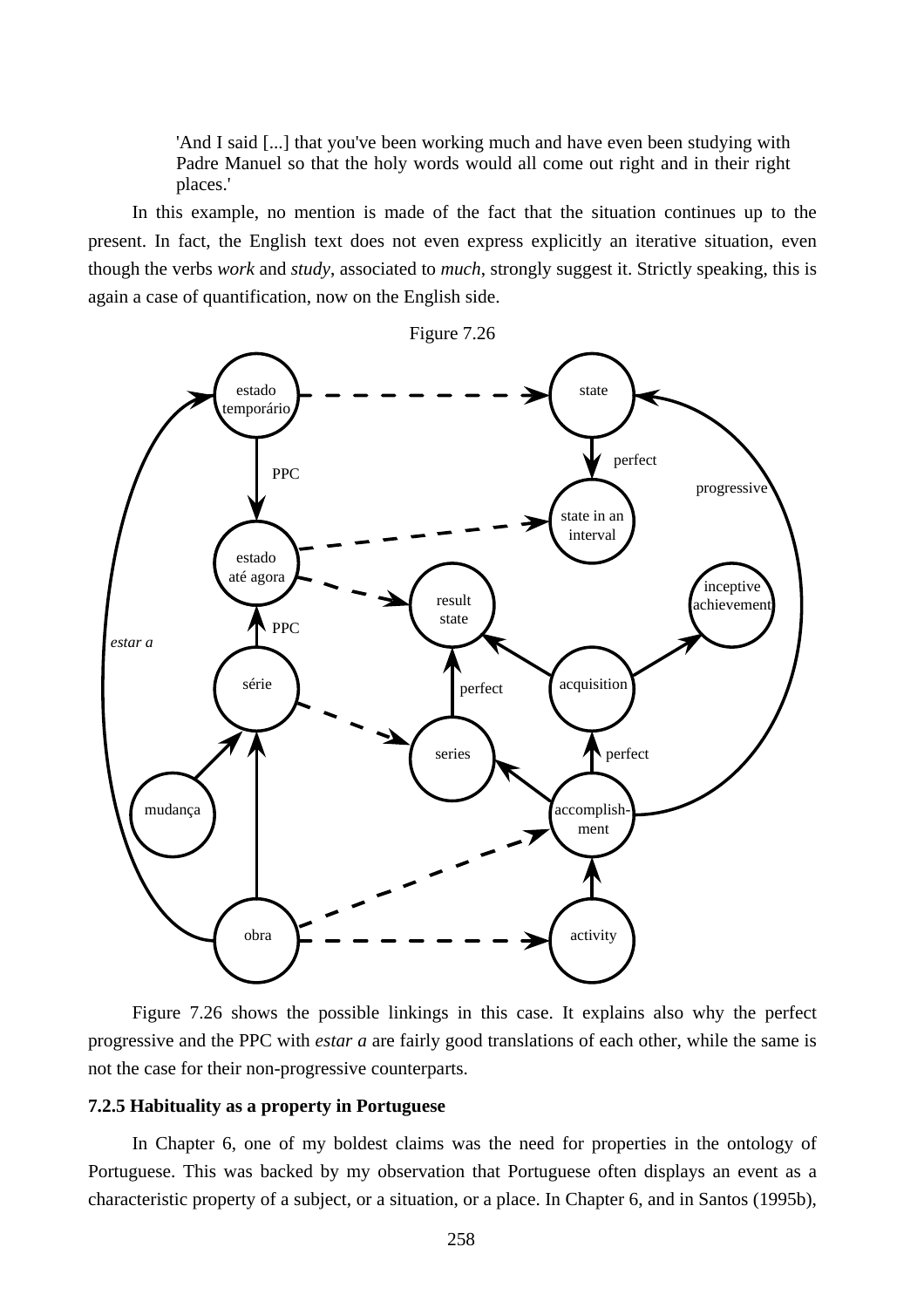I presented this feature mainly in connection with Imperfeito. Here, I intend to show that this characteristic shows up in many other tenses as well, such as the Presente and the tenses of Conjuntivo.

 In order to translate this meaning, the perfect of a plural event is often used in English. The perfect has a summative interpretation in English, while the number of events is left vague:

> *Ele, que via almas de brâmanes passarem a cães, He, who had seen Brahmins' souls become dogs'*  'He, who (often) saw Brahmins' souls go to dogs'

*pois todos os servos estavam bem pagos for all his servants had been well paid off*  'for all servants were well paid'

*Embora seguisse com os olhos, e às vezes com mais do que os olhos, muitas mulheres,* 

*Although he had followed many women with his eyes, and at times with more than his eyes,* 

'Although he followed (Imperf. conj.) with the eyes, and sometimes with more than the eyes, many women'

*A mim a Senhora Sant'Ana nunca me desampara Saint Anne has never failed me*  'To me Saint Anne never fails me'

An undesirable consequence of this form of translation is, however, that the situation is described as a set of past events, instead of a present property. This is displayed in Figure 7.27.



Another common translation of habitual tenses, and especially of Imperfeito, is a past participle clause (obviously only in case such an option is grammatically available):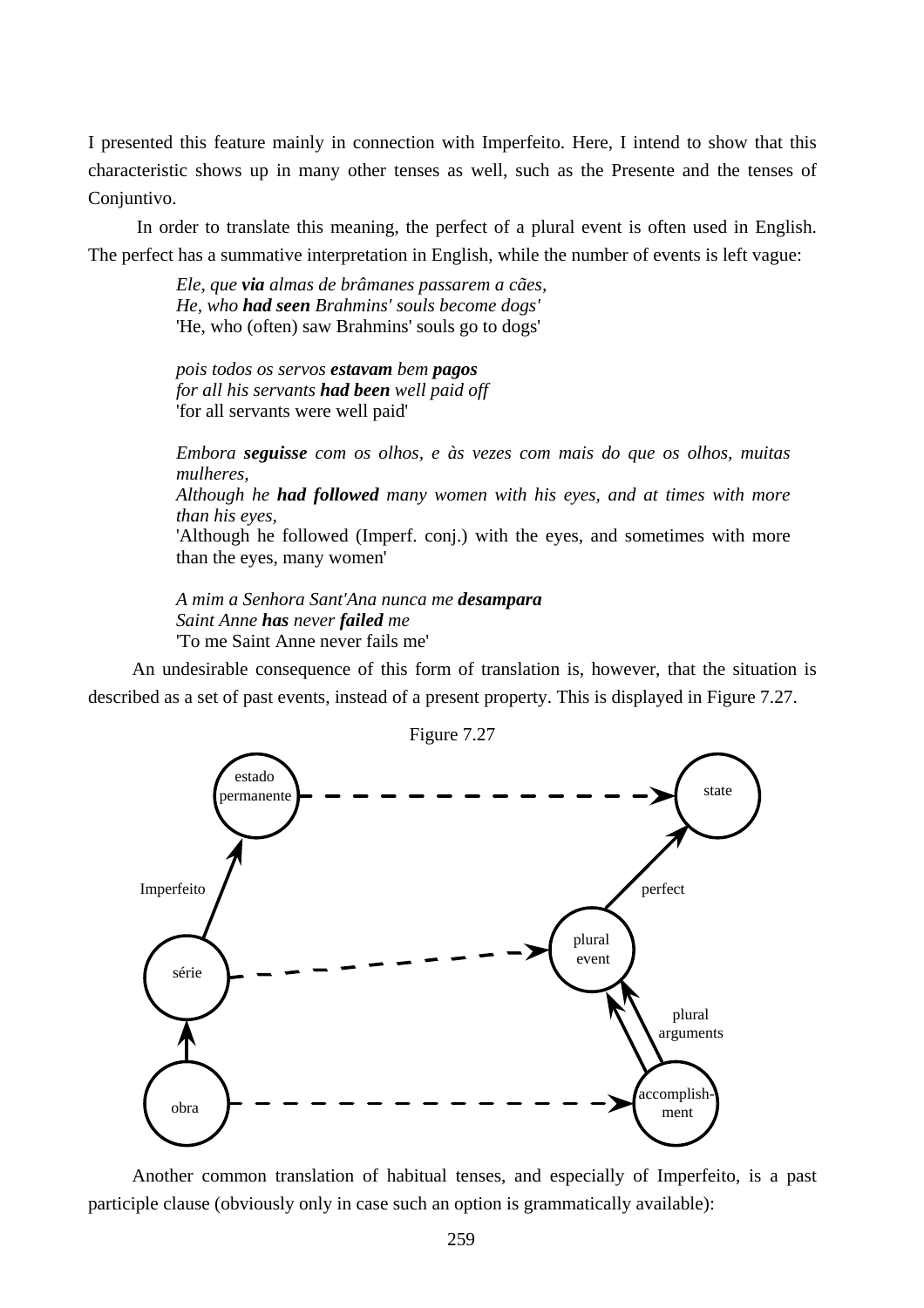*que ele conhecia perfeitamente pelas descrições que dele lhe faziam os demónios de lá He knew the cemetery perfectly from the descriptions of it provided him by its resident demons,*  'which he knew perfectly from the descriptions which made to him the demons from there'

*Tinham vindo, como sempre, escutar, ciumentas dos favores que a cumulavam They had come, as always, to listen, jealous of the favours heaped upon her*  'They had come, as always, to listen, jealous of the favours that heaped her'

This makes the state described more "present", but at the cost of not specifying a plural number of cases (which can, however, generally be pragmatically inferred): In other words, a plural number of descriptions and of favours is mentioned in the English text, but not that they correspond to different occasions.

## **7.2.5.1 Imperfeito**

As noted a number of times above, Imperfeito is the tense to which habituality as an essential property is most clearly linked. In addition to the fairly common case, just described, of translating Imperfeito by a pluperfect of a plural event, several other ways to deal with its content in English could be identified.

Conveying that the property described as habitual behaviour belongs to the past -- an undesirable feature of the pluperfect translation -- occurs also in the rare cases where *used to* is used, because *used to* requires a contrast with the present. Ordinarily, this contrast has to be present in the source text already, and this is why, in my opinion, *used to* is so rare in the English translation:

> *Voltemos aos "espíritos". Eu comprava cigarros numa estanqueira But back to the "spirits." I used to buy cigarettes from a woman*  'Let's go back to the "spirits". I bought cigarettes in a place'

*Antigamente, ela vendia muito Before, she used to sell a lot*  'Before, she sold a lot'

This is displayed in Figure 7.28.

Figure 7.28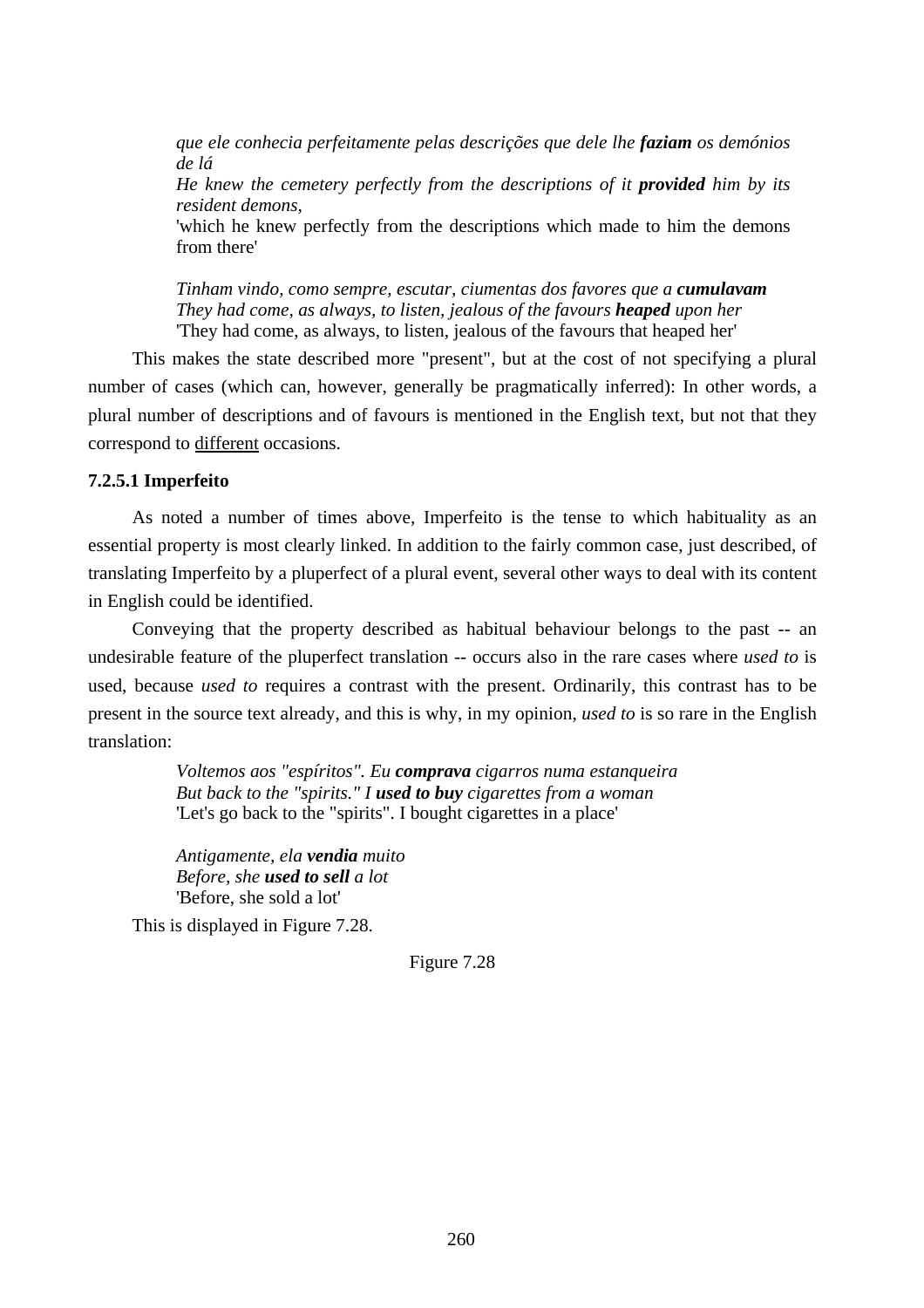

In some other cases, the habituality is so much present that a past rendering will not do, and thus English translators sometimes transform the habitual into a future tendency, by resorting to the conditional:

> *Isto o não dizia ele, nem nos seus resmungos de velho This he would never say, not even in his old-timer's mutterings*  'This he did not say, not even in his mutterings of old man'

*tentações do demónio, como diziam os padres temptations of the devil, as the priests would say*  'temptations of the devil, as the priests said'

This is illustrated in Figure 7.29.



The habitual property is also frequently converted into a possibility, which is obviously much weaker.

*E este pensar, que os descendentes liam nele com a omnisciência própria da*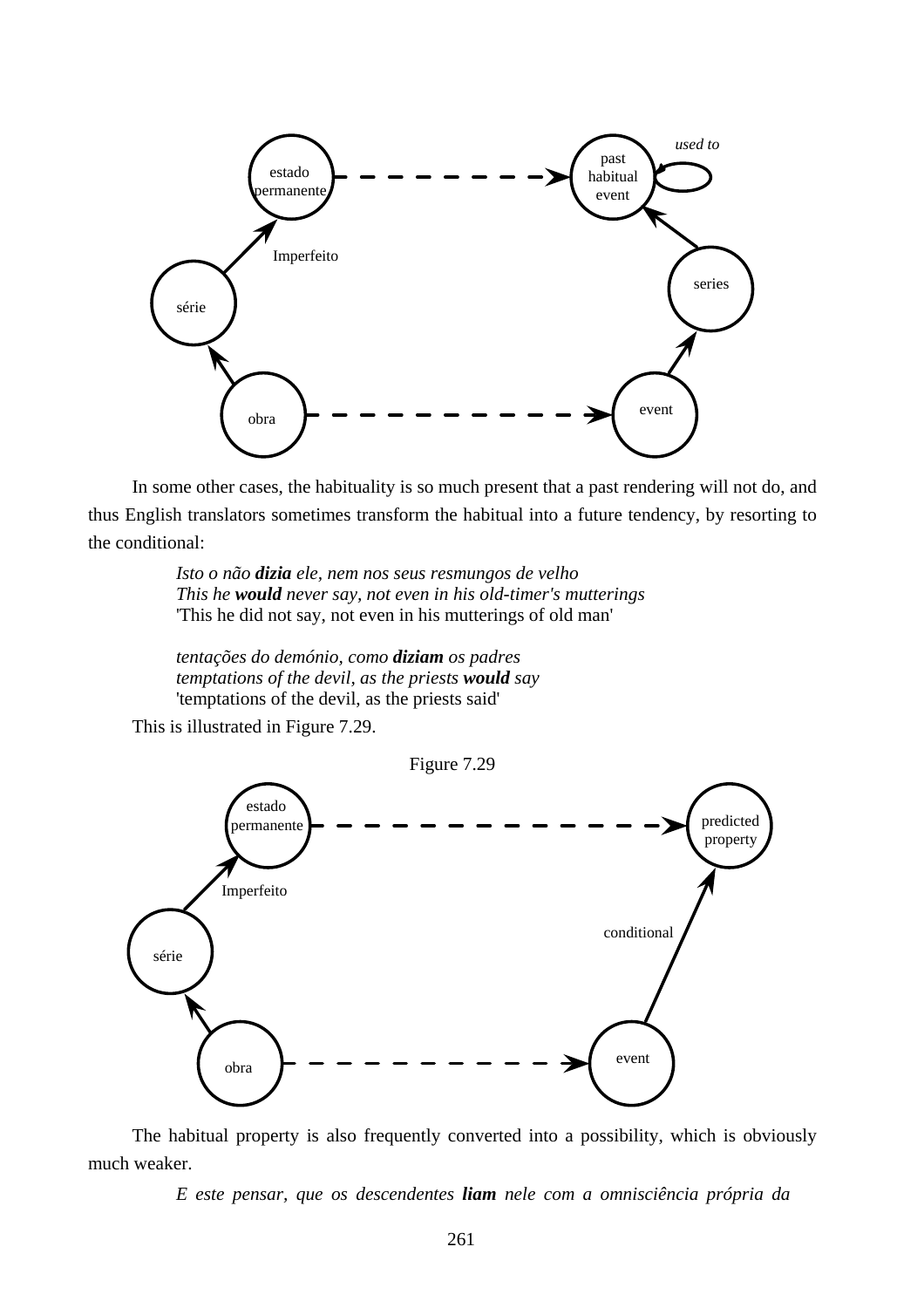*espécie,* 

*And this thinking, which his descendants [...] could read in him with the particular omniscience of the species* 

'And this thinking, which the descendents read in him with the omniscience characteristic of the species'

*uma solidão de que os meus amigos [...] dificilmente me tiravam. a solitude from which my friends [...] could extract me.*  'a solitude out of which my friends hardly took me'

This is especially common when the verb describes a negative property:

*Mas eu não suportava mais mundo nenhum. But I could no longer tolerate any world.*  'But I did not stand any more world'

*Agora, não mais lia, já não escrevia. Now he could no longer read, he could no longer write.*  'Now, he did no longer read, already did not write'

*a sua omnisciência não a recordava. his omniscience could not recall.*  'his omniscience did not recall it.'

The explanation is clear: if from possibility one may infer a habit, from impossibility logically follows the absence of such a habit, or, better, a negative habit/property. Therefore, while Figure 7.29 is appropriate to describe the situation with positive *could* as well, the negative case is described in Figure 7.30.

Note that, from a logical point of view, we have an implication reversal: while the English translation is implied by the Portuguese text in the affirmative sentences, it implies the source instead in the negative ones.



Possibly, however, the most frequent strategy on the part of the English translator is to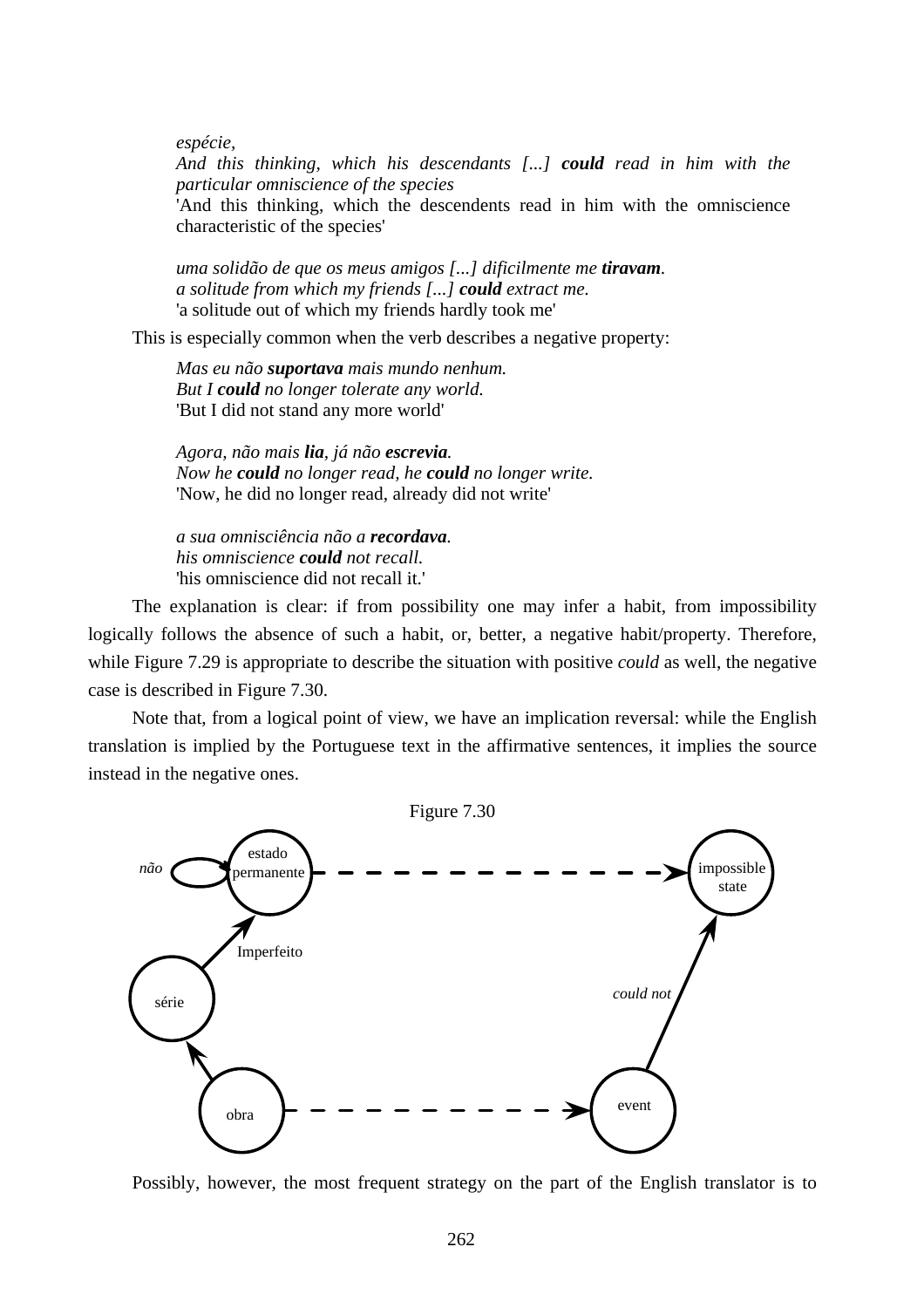leave habituality implicit altogether, either by framing the simple past in a large temporal frame (like *then* in the next example), or with arguments that make plurality explicit.

> *oh, eram experiências que nós fazíamos oh, those were practices we carried out then.*  'oh, they were experiments we did'

*E este pensar [...] não lhe facilitava a vida interior And this thinking [...] did nothing to calm his inner life*  'And this thinking did not ease the inner life to him'

In this case, the word *nothing* seems to be employed in order to convey a sum of different occasions (while *did not* would imply a definite unique occasion -- compare with a similar example discussed in Section 7.1.7.2 above). Interestingly, in cases where words like *nothing* already appear in the Portuguese sentence, the translator has looked for a more explicit form of expressing habituality, as is the case of the next example.

> *Agora, era certo e garantido que aquela alma ficaria lá pelo cemitério, sem descanso, trazendo uma mudança nova ao desconsolado ambiente em que não acontecia nada.*

> *Now it was assured and guaranteed that that soul would haunt the cemetery restlessly, bringing a new change to the disconsolate environment in which nothing ever happened.*

> 'Now there was no doubt that that soul would stay in the cemetery, restlessly, bringing a new change to the disconsolate environment in which nothing happened'

In fact, it is only to be expected that English uses generic states to convey Portuguese properties. In particular, English can produce a generic sentence about a particular element of the sentence or of the times it holds true using the particle *ever*. One has then a generic state in English, which is relatively close to a habitual state in Portuguese. By contrast, it is tense in Portuguese which denotes genericity (associated to the nominal domain in English): in Portuguese, the same pronoun can denote a definite thing or a generic one (see *que*, *o que*, *tudo o que*, *quem* and *onde* in the next examples), while tense signals a property of many occasions. English, on the other hand, uses generic pronouns but vague tenses.

> *fazias logo os versos que te pediam. you could quickly write whatever verses were asked of you.*  'you did at once the verses that they asked you'

*transformava em poesia tudo o que tocava he transformed into poetry whatever he touched*  'he transformed into poetry everything he touched'

*E, à hora da morte, a gente conta o que ainda lembra ou fez entretanto Then, in the hour of our death, we tell whatever we still remember or have done meanwhile* 

'And, at the hour of death, we tell what we still remember or have done meanwhile'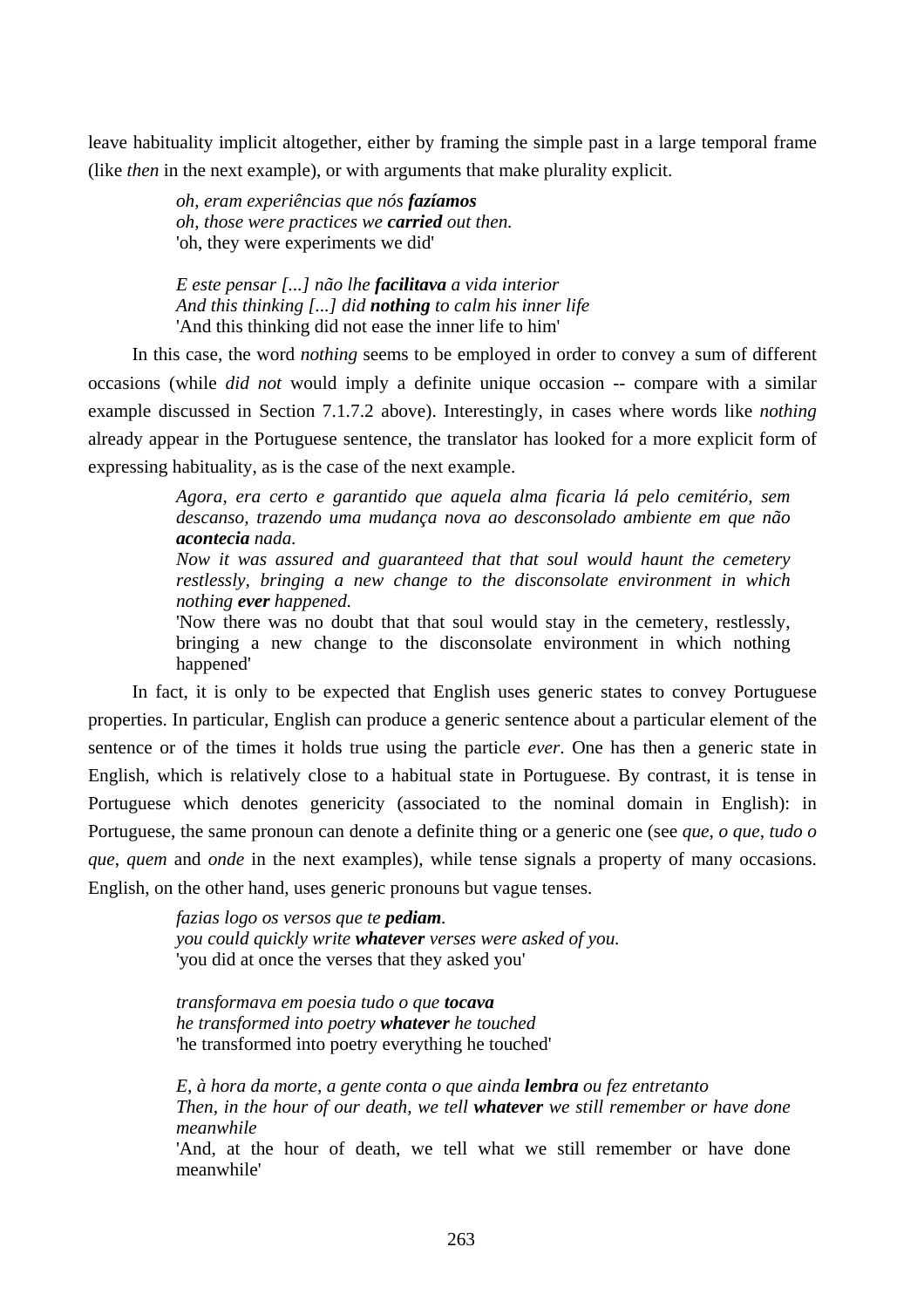*uma beleza que não existe senão como a ideia que primeiro é pensada por quem é digno dela.* 

*a beauty that does not exist except as the idea first thought by whoever is worthy of it.* 

'a beauty of which there is but the idea that is first thought by whom is worthy it'

I should, however, note that there is no strict equivalence here either, because the English formulation is similar to logical universal quantification over x in that if there are no objects x the sentence is true (and appropriate), while the Portuguese sentences in Imperfeito not only depict a rule but they assert that some of the instances necessary to infer the rule have happened in the past.

In fact, the English sentences would correspond more exactly to sentences in Imperfeito do conjuntivo, such as *fazias logo os versos que te pedissem* ('you could quickly write the verses (whatever) they asked you'). This formulation does not require the existence of any verses, while the habitual one (with Imperfeito) does. (As far as I can see, a similar distinction is only pertinent in English between *when* and *whenever* clauses.)

## **7.2.5.2 The** *ser* **passive**

The Portuguese passive with Imperfeito is another device notoriously difficult to translate into English, because of the Imperfeito connotations.

In the next example, it expresses a habit which results in a property (a property which holds of the past, but not necessarily in the present):

> *um dos demónios do cemitério, de quem se deixara ser mais íntimo, e que era muito viajado*

> *one of the cemetery demons with whom he had grown more friendly and who travelled a lot*

> 'one of the cemetery demons with whom he consdescended in being more intimate, and who was very travelled'

In fact, if "he" still travelled a lot, the active formulation would be preferable; cf. *que viajava muito* ('who travelled a lot').

In the next example, the passive in Imperfeito expresses a habit whose actors are not relevant. It is not by chance, I believe, that this example features a translation mistake.

> *Na repartição, todos os momentos de distracção do chefe, por detrás dos seus óculos de aro escuro e espesso, que dão seriedade e impõem respeito, eram atribuídos à comemoração,*

> *At the office, the chief, behind his glasses with dark, thick frames which convey solemnity and command respect, devoted every spare moment to the commemoration;*

> 'At the office, all moments of distraction of the chief, behind his glasses with dark thick frame, which convey solemnity and impose respect, were attributed to the commemoration.' (i.e., people attributed to the commemoration the occasions of the chief becoming distracted)

Finally, the following example, now in Presente, also fails to transmit the rule connotation of the Presente, which extends, actually, to the whole time, i.e., is not restricted to the time when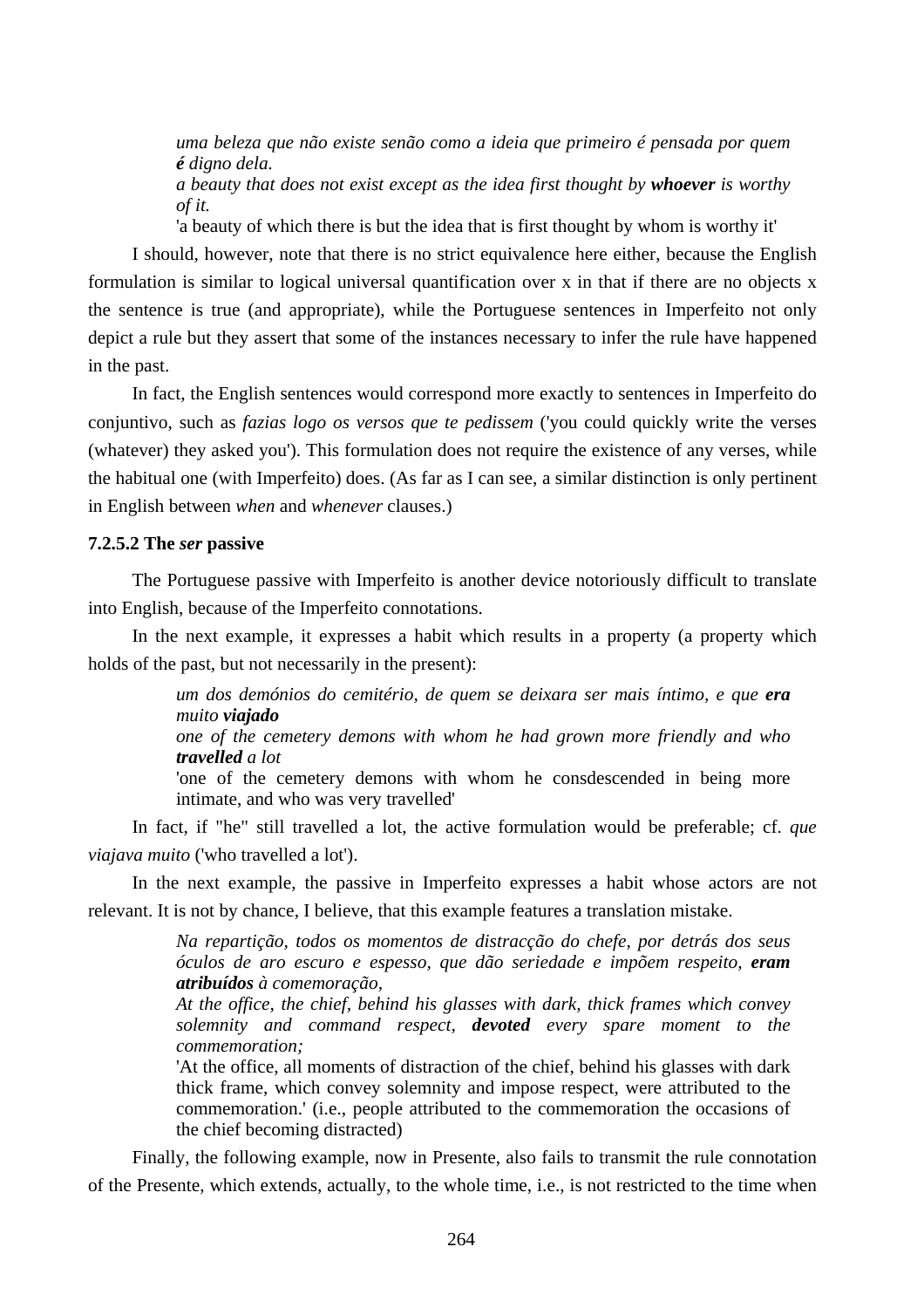the lamb is being sacrificed).

*como um cordeiro que não entende porque é sacrificado pelo arúspice. as a lamb that doesn't understand why it is being sacrificed by the haruspex.*  'as a lamb which does not understand why it is sacrificed by the haruspex.'

In my view, the English translation is defective because the lamb (any lamb) does not understand ever why it is sacrificed. Its lack of understanding dos not apply only to the occasion in which it is actually sacrificed -- even though it might only think about it then.

## **7.2.5.3 Adverbial quantification**

When frequency adverbials are already present in a Portuguese habitual sentence, their translation into English allows also for an habitual -- or at least plural -- interpretation, as is the case in:

> *Até o fastio, que às vezes o afastava longamente de contactos carnais Even boredom, which at times took him far from carnal contacts*  'Even boredom, which sometimes kept him away from carnal contacts for a long time'

*durante o dia, contudo, batia sempre nevertheless, during the day he always knocked* 'during the day, however, he would always knock'

As argued in Section 6.6 above, however, frequency adverbials like *always*, *never* or *sometimes* do not convey all temporal / aspectual meaning included in a sentence in Portuguese: they convey that the sentence refers to a number of times or occasions, but not whether it is meant as a habit or an extensional description. I.e., from the point of view of Portuguese, there is a clear difference between *Ele fez sempre os deveres* and *Ele fazia sempre os deveres* (tentatively translatable as 'He has always done his homework' and 'He always did his homework'): the first admits of no exception, being a statement about a fixed number of times, while the second expresses a property and consequently allows exceptions (providing the habit is firmly rooted).

This seems to get lost in the translation, though, as the following examples show:

*ele, que vivia com tanta modéstia, mas pagava sempre o seu café! he, who lived so unpretentiously but always paid for his own coffee!*  'he, who lived so poorly, but always paid his coffee'

*Muitas vezes eu pensava que me escrevias, mas tu nunca escrevias Many a time I thought you would write to me, but you never wrote*  'Often I thought you would write me, but you never did'

Especially the cases of preposed *sempre*, which, as I claimed in Section 6.6, express a property and not quantification over occasions, have lost such interpretation, cf.:

> *eu nunca fui popular com os meus amigos, e sempre recebi de estranhos, ou de amigos recentes e ocasionais, confidências mais íntimas e delicadas do que as que deles recebi*

> *I was never popular with my friends and had always received from strangers, or from recent and casual friends, more intimate and delicate confidences than those they had bestowed on me.*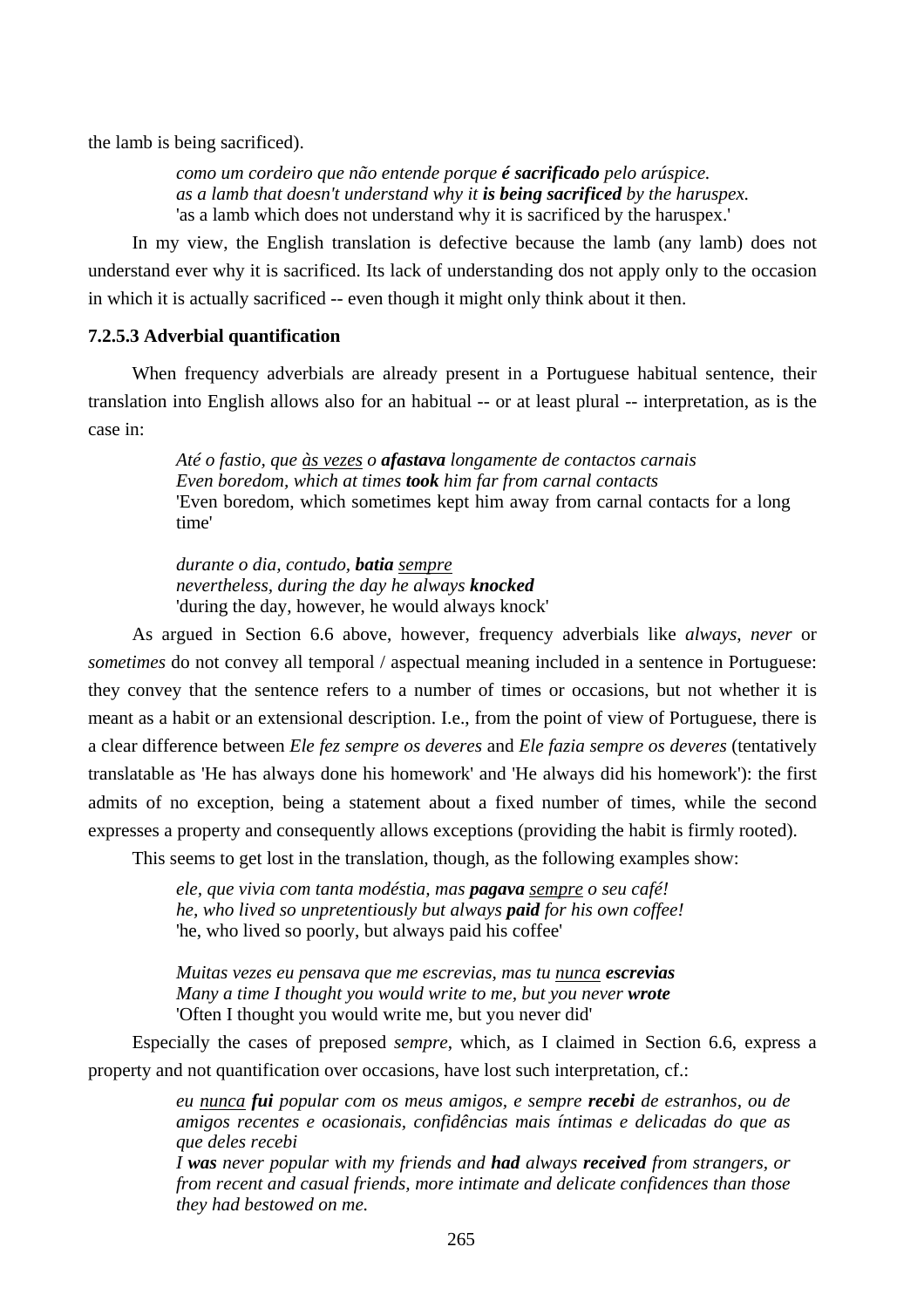'I have never been popular among my friends, and have the property of receiving from strangers ...'

*tu sempre meditaste nisso ou foi agora, ao falares comigo, que te lembraste? have you always thought about this or did you only remember it now, while speaking to me?* 

'have you always had in mind that or was it now, talking to me, that you recalled it?'

Another interesting comment concerns *nunca* and Perfeito, which is inherently vague between "never on any past relevant occasion" or "never up to now". In English, the translator is forced to decide which interpretation is involved by choosing between the present perfect and the simple past, as is illustrated in the next examples:

> *Por minha parte, nunca me senti tão humano As for me, I've never felt more human*  'On my part, I've never felt more human'

*Mas que nunca choraste para mamar é a verdade But that you never cried for the breast is true*  'But that you never cried to be breastfed is the truth'

In cases where the vagueness is relevant, however, there is a loss in the translation. In the following example, the Portuguese sentence with *nunca* is vague between a quantification over events (every time he gave a speech) or the expression of a property (the object of his talks was never something else). The English translation seems to have chosen the quantification over (past) events, and thus the simple past.

> *Eu nunca falei de outra. I never spoke of any other.*  'I have never talked about another, or I always talked about that one'

Finally, and as far as *sempre* ('always') with the progressive is concerned, my claim of the negative, and excessive, connotation of this combination is vindicated by the next example:

> *Então um livro desses [...] precisa que tu estejas sempre a explicar o que é isto [...] ? Does a book like this [...] need you constantly to explain what this is [...] ?*

'So such a book [...] needs that you are always explaining what this is [...] ?'

The adverbial *constantly* nicely expresses both repetition and excessive rate. Furthermore, there is no need for the progressive in English to be employed.

## **7.2.6 Reference to the future in Portuguese (plurality + future time)**

In Section 7.2.5.1 above, I noted that translations with *-ever* failed to transmit the factual content of Imperfeito sentences. Now, since future tense does not presuppose existence, there is a better match between generic nominal quantification and tense when the occasion is situated in the future, as can be seen in:

> *quando vier a Cristina, põe as flores onde quiseres. when Cristina comes, put the flowers wherever you wish.*  'when Cristina arrives (Fut. conj.), put the flowers where you wish (Fut. conj.)'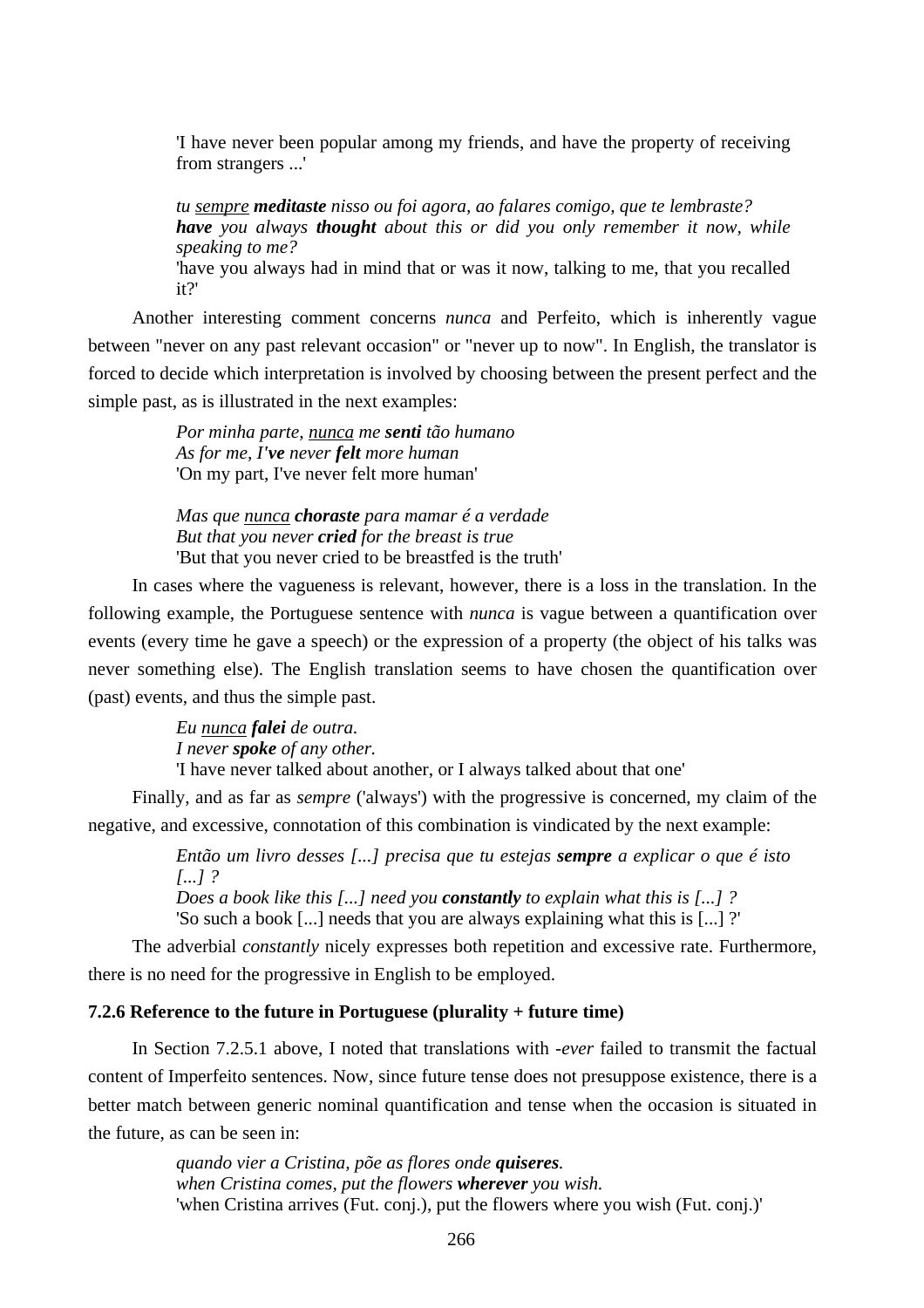On the other hand, and as noted in Section 6.8.1.1, Portuguese Futuro expresses indefinite quantification over future times (to express a definite future, the Presente or the construction  $ir +$ Infinitivo are used). Now, English future is vague regarding semelfactivity or repetition; to specify this latter, *ever* is used:

> *Mas Roma é tão dura, Saulo, que nem nós veremos, nem os nossos netos, uma tal coisa. But Rome is so implacable, Saul, that neither we nor our grandchildren will ever see such a thing.*  'But Rome is so hard, Saul, that neither we'll see, nor our grandchildren, such a thing'

The same happens for sentences expressed in an opaque context, when the clause is therefore obligatorily in Presente do conjuntivo. This is easy to see in the consequent addition of *ever* in the English translations:

> *E não creio [...] que alguma vez os cristãos governem Roma. Nor do I believe* [...] that the Christians will *ever* govern Rome." 'And I do not believe [...] that some time the Christians govern Rome'

*devo ser [...] um desses corações que não há incêndio que purifique. surely I can be nothing for you but [...] one of those hearts that no amount of fire could ever purify.* 

'I must be [...] one of those hearts which there is not a fire that purifies'

Note that, although the form *ever* (as opposed to *never*) is due to the negative context, it is not negation which is at stake here. What is relevant, both for *ever* or *never*, is that they express quantification, which in Portuguese is conveyed by tense alone.

I restrain from attempting to model these contrasts in a translation network, since they involve both modal values and quantification.

## **7.2.7 Portuguese Estados and** *já* **(state + change of state)**

In a way ressembling English acquisitions, Estados in Portuguese co-occurring with the adverb *já* ('already') denote not only their holding but their previous inception. In English, one either expresses the contrast (to what purpose one must generally add an explicit verb of change) or simply the state. In the following example, the translator chose to express the change:

> *Mais tarde, essas demonstrações ostensivas eram desnecessárias já; Later, those ostentatious demonstrations became unnecessary;*  'Later, these ostensive demonstrations were already unnecessary'

while in the next one he describes the position only (additionally specified relative to manner):

*Rir-se do que já cá está. Laughing at those lying here.*  'To laugh at what is already here'

The use of *já* is, in fact, particularly appropriate with Aquisições, because they already contain the two values (state and change of state). This compactness, however, is hard to render in English, and one gets, at most, vague translations, where neither interpretation is enforced on the reader, through the use of an acquisition: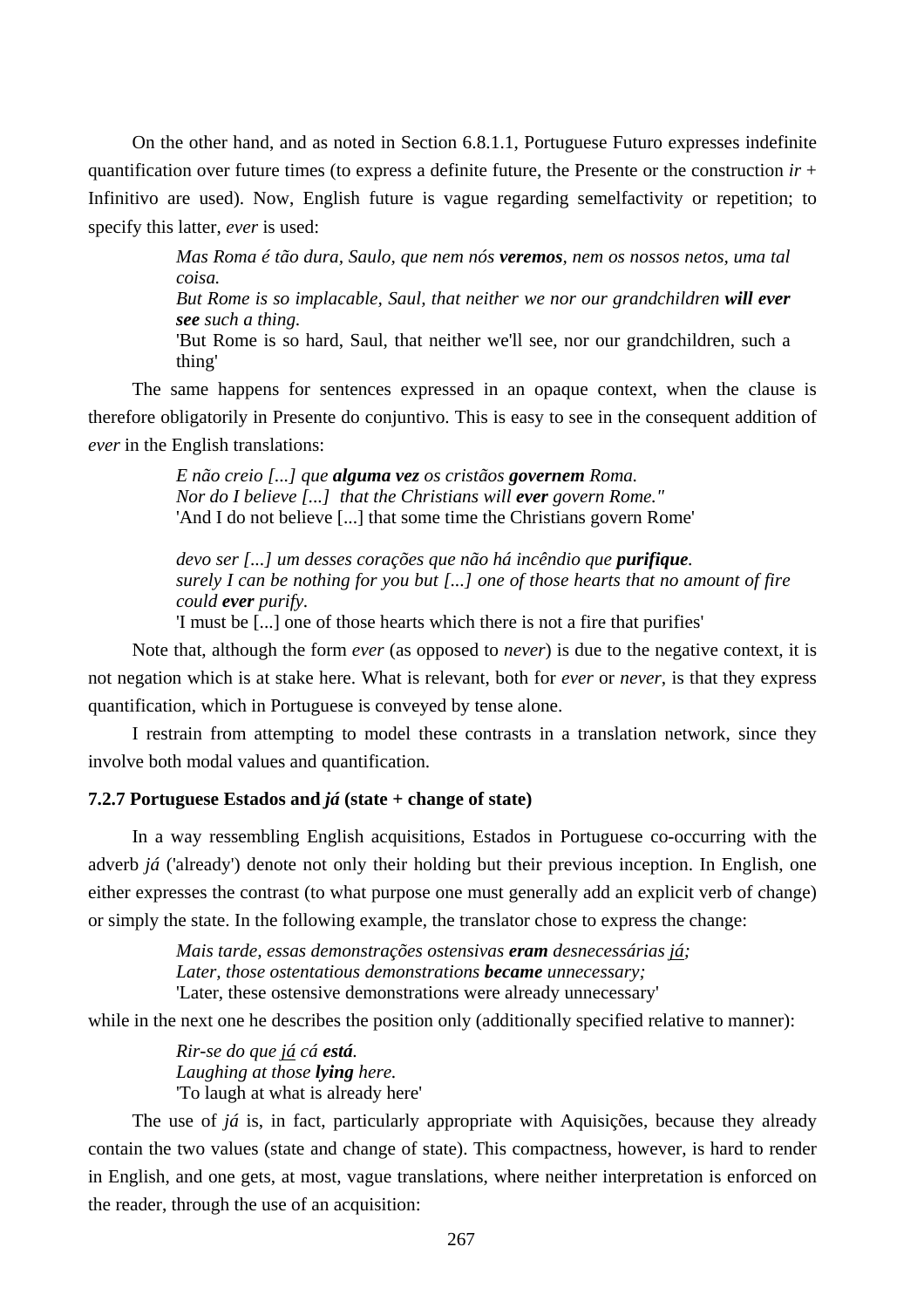*e os gestos do amor tão poucos que os sabia já de cor. and the gestures of love so few that he had long known them by heart*  'and the gestures of love so few that he already knew them by heart.'

This is not always possible, though, and, in the next example, the translator not only chose the change, but specified the means to bring it about as well. By contrast, the manner of the final position is omitted, contrary to what the source text expresses:

> *-- Quere-as? -- e as flores já se alteavam nas mãos do outro. "Do you want them?"--and he placed the flowers in the other man's hands.*  '"Do you want them?"--and the flowers were already in the hands of the other.

In any case, notwithstanding the length of Sections 7.1 and 7.2, far from every vague or compact situation identified in the empirical studies was detailed here, as the reader will be able to appreciate for him/herself while reading Part III.

The number of distinct situations identified was however enough to make their merging into a unique data structure (one complete translation network in each direction) far from trivial, as will be shown in the next section.

#### **7.3 The complete translation networks**

The word "complete" requires, at once, a clarification. By "complete" I mean solely the putting together of the partial networks presented so far. A host of phenomena were not described in this chapter, most conspicuously those concerning temporal conjunctions and prepositions, as well as sentence connectives. I expect, nevertheless, that they will be easy to accommodate, since the whole machinery of the aspectual network was conceived with them in mind, as noted in Chapter 5.

Before presenting the networks, I should note that I have been using node labels in a fairly unconstrained way in the preceding sections, in order to highlight what was relevant in the particular examples discussed. In particular, I have sometimes named the resulting node of a transition labelled by a grammatical marker with a specific name related to the meaning of that marker, such as "result state" in Figure 7.26 or "mudança inicial" in Figure 7.1. When merging the several partial translation networks, and since this information is retrievable from the path followed, I have only used the general classes (considered in the monolingual sections).

Another displaying strategy I have been using is to employ general nodes when a particular grammatical device was applicable to more than one aspectual class bringing the same result. One example is my use of "event" in Figure 7.3, standing for accomplishment or achievement. In the "complete" translation networks, I do not make use of such supernodes, unless justified on other grounds.

The translation networks from English to Portuguese and from Portuguese to English are displayed in Figure 7.31 and Figure 7.32 respectively.

Not to overload Figure 7.31, I chose not to display explicitly the vagueness between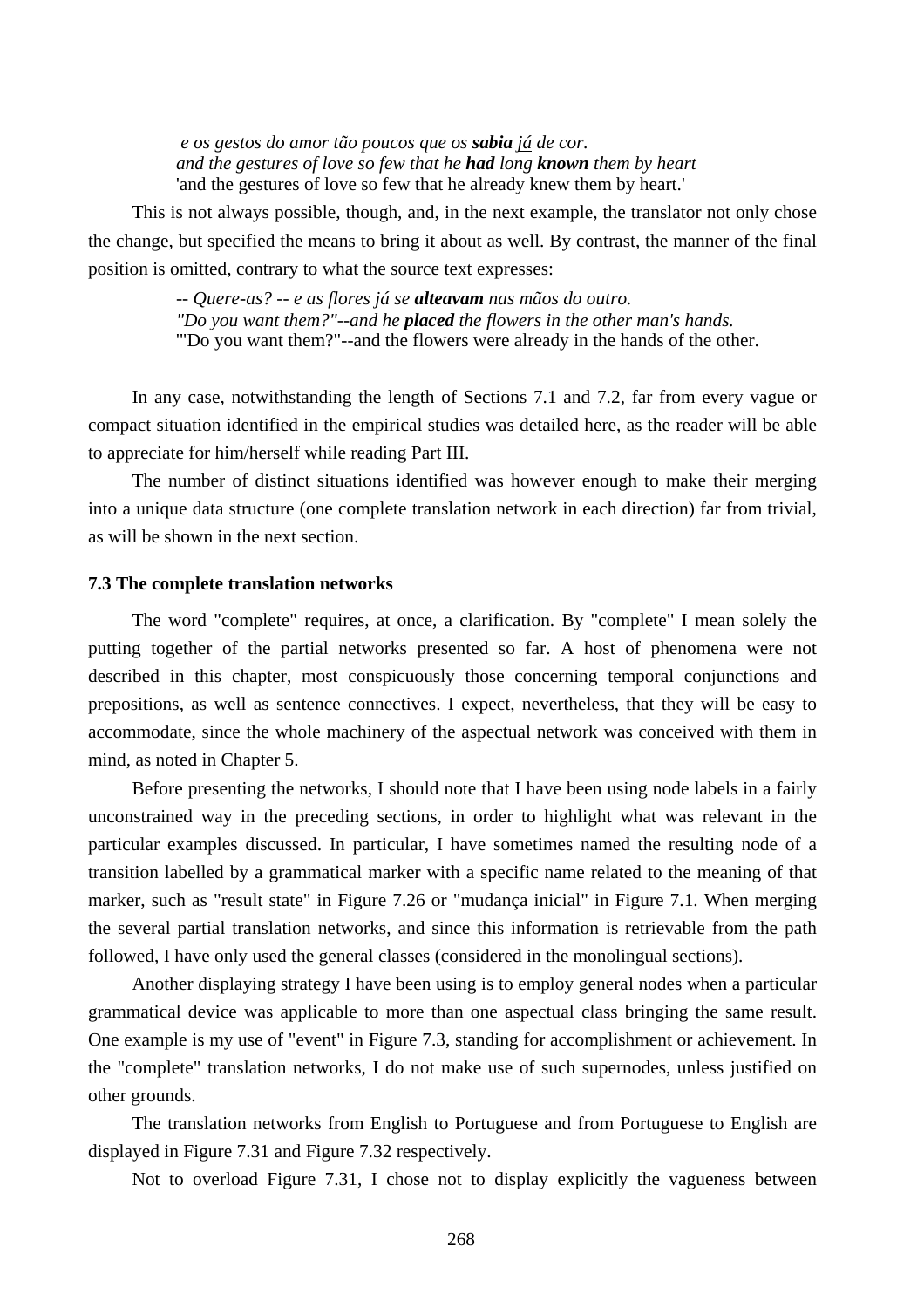general and particular interpretations of English eventive classes, which was actually the same strategy I used in the partial networks throughout the chapter (except for Figures 7.6 to 7.9, whose rationale was precisely to represent this phenomenon): I did not add to achievements, accomplishments, activities and gradual accomplishments each, two more nodes for specific vs. generic interpretation.

In addition to T arcs missing, to put together all (or most) partial networks presented in this way loses two kinds of phenomena, both of which, in fact, correspond to the need for further changes to the source aspectual network. In the following discussion, I will illustrate them with the translational arcs marked A and B in the Portuguese to English network.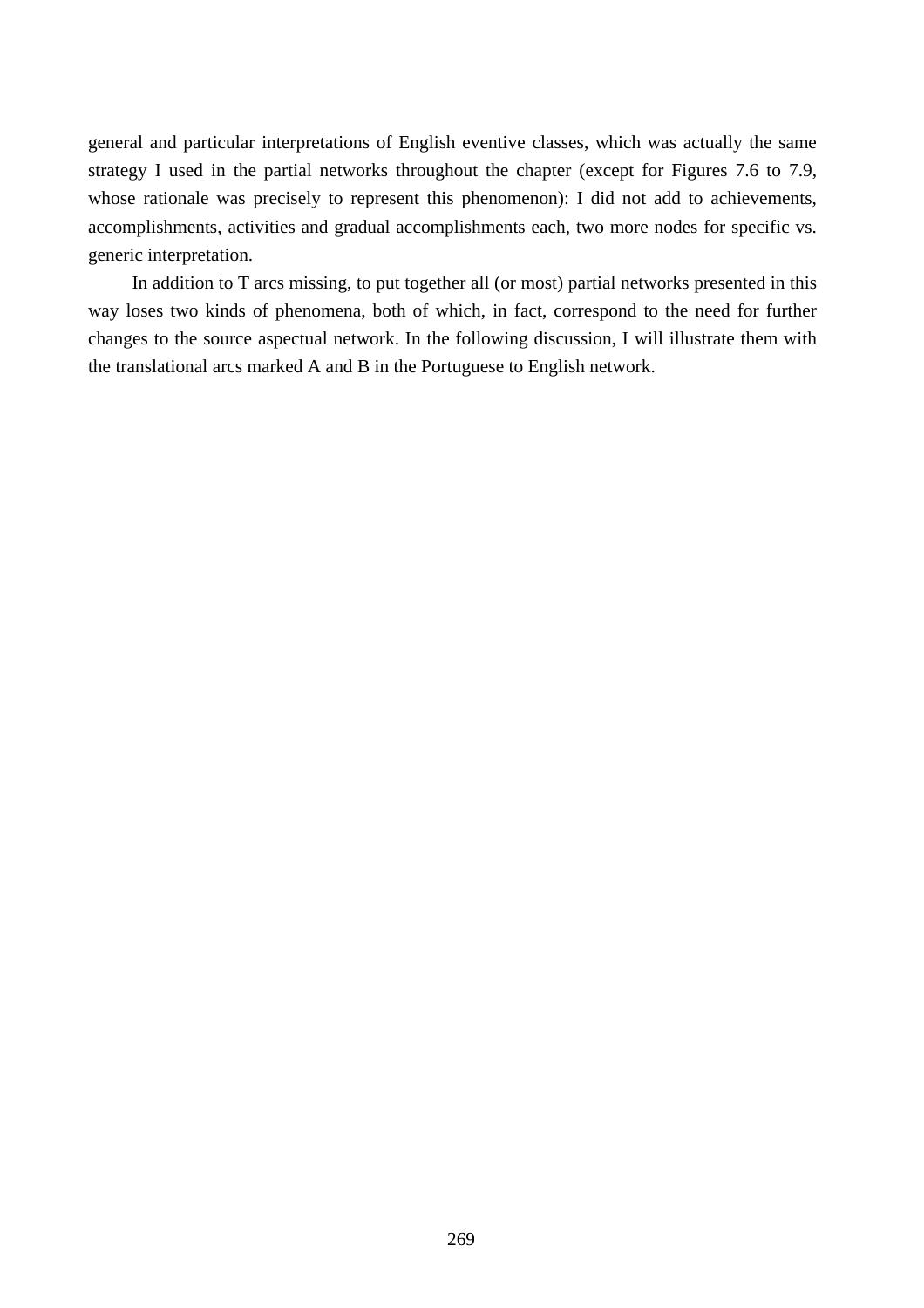

Figure 7.31: Translation network from English to Portuguese

(For technical limitations of the drawing tools, I was not able to graphically distinguish the translational arcs, as done elsewhere in the present text.)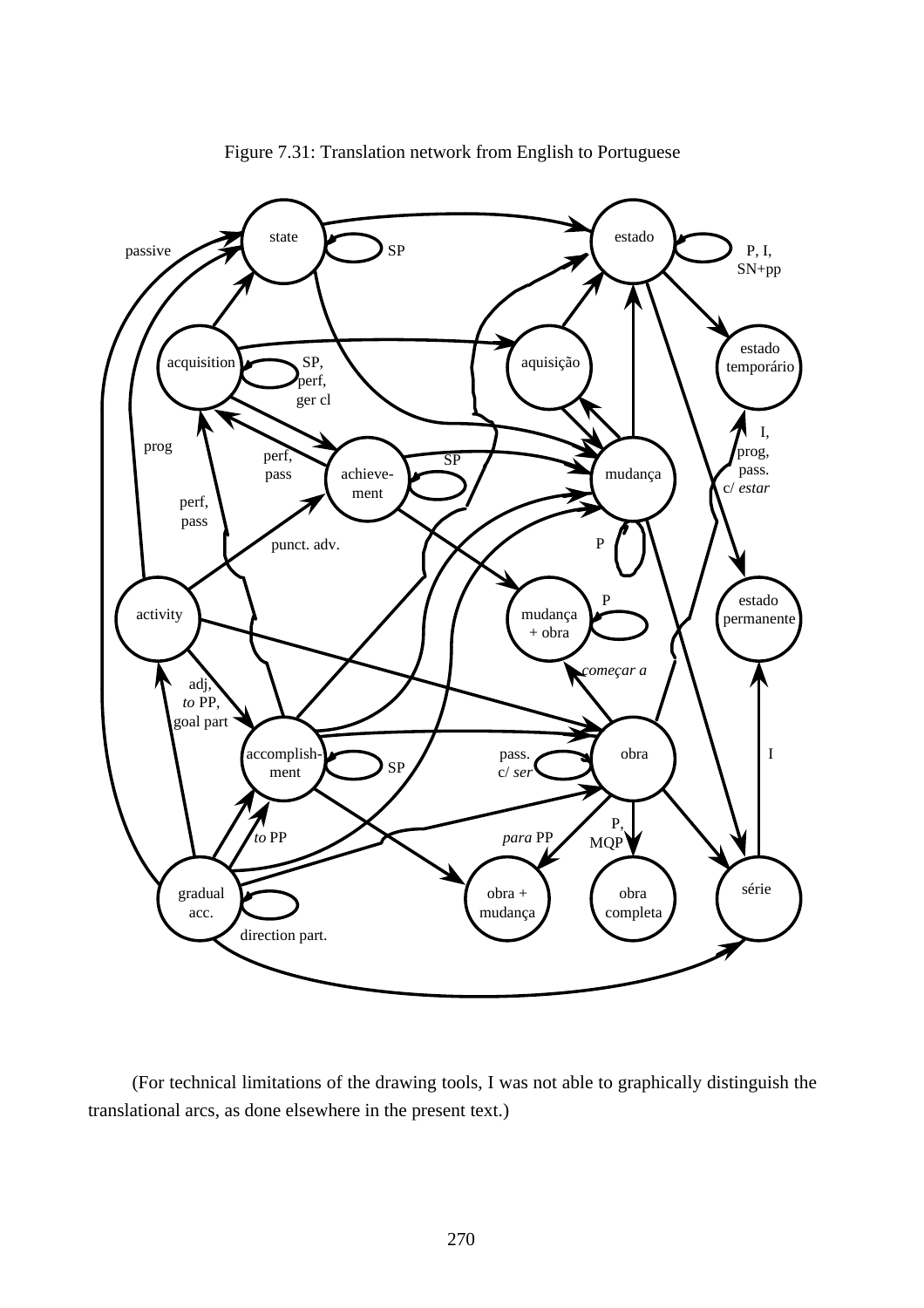

Figure 7.32: Translation network from Portuguese to English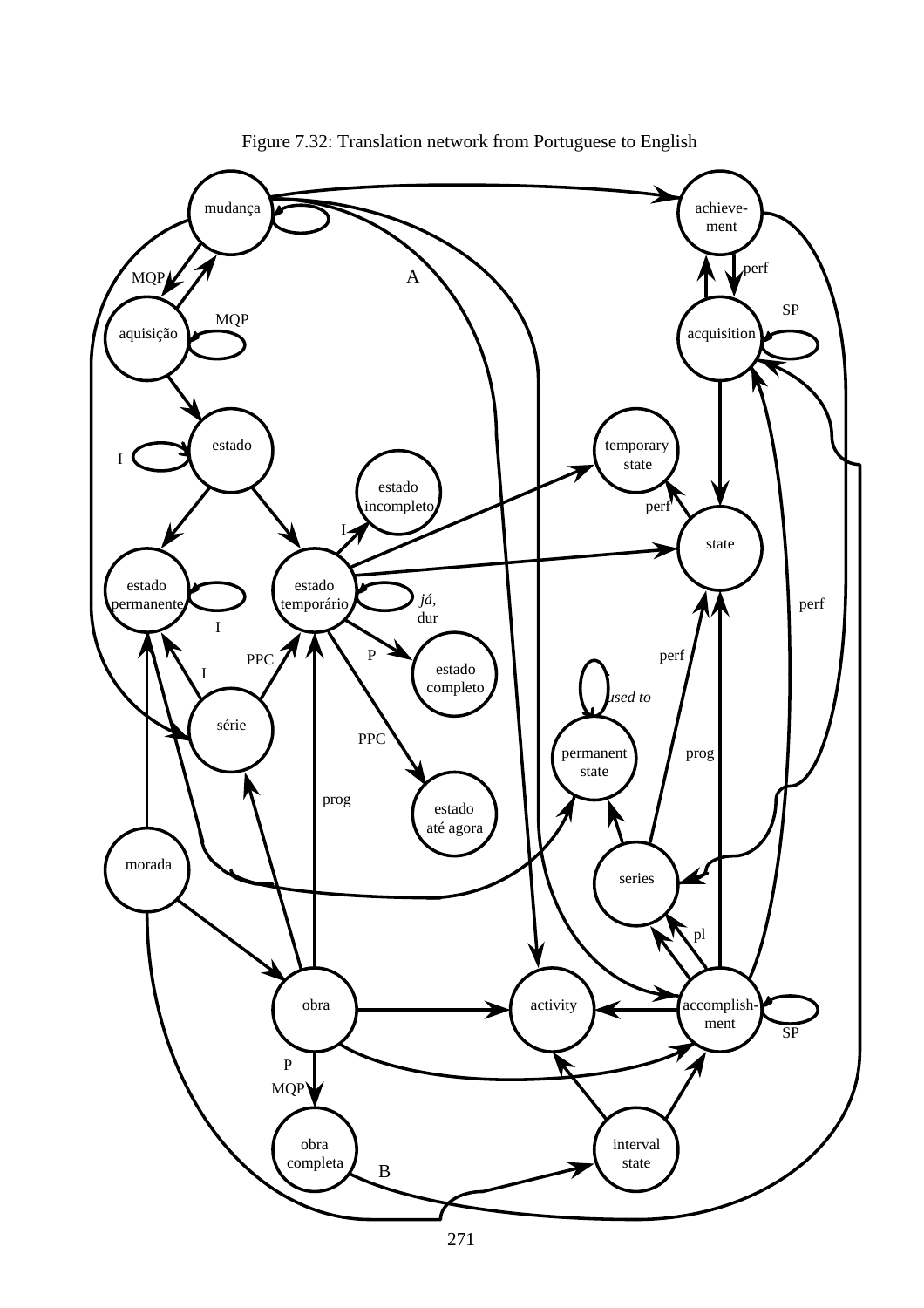First, I will consider the arc marked by A (introduced in Figure 7.14) in order to show that, even though a particular source language node may have several departing translational arcs in the "complete" translation network above, such a situation does not necessarily mean that the class as a whole has this property, not even that any of its elements has.

Rather, the arc marked with A was invoked to explain the translation of change of location verbs. I.e., the translation from Mudanças into activities is restricted to the case of Mudanças describing a change of location. At first sight, one might consider modelling this by postulating two nodes induced by translation into English: change-of-location vs. other changes, as depicted in Figure 7.33:



However, there is a fundamental difference compared to the temporary state / permanent state distinction, for example, because the decision of interpreting a Mudança either as a change of location or another kind of change is not dependent on the target language (English, in this case). Such decision is not induced by translation: whether some verb denotes a change of position or another kind of change is something that can be decided on the basis of the Portuguese text alone. The translator has, consequently, no choice between translating something as a change of location or as a change of something else; rather, s/he is obliged to select a different translation in each case. Furthermore, I have not found verbs vague between these two interpretations: such a finding would have provided support for the node Mudança in Figure 7.33 to be represented as monolingually vague.

It seems, thus, that the accurate representation of this situation requires one to divide the node Mudanças in two, rather than adding two different nodes linked to the original one by unlabelled or T arcs. This is similar to the common partition of lexical items in bilingual dictionaries among several non-overlapping translations, e.g. Portuguese into English *toalha*, into *towel* and *table cloth*, *deixar* into *let* and *leave*, *explorar* into *explore* and *exploit*.

Turning now to the translational arc labelled B (introduced in Figure 7.15), the problem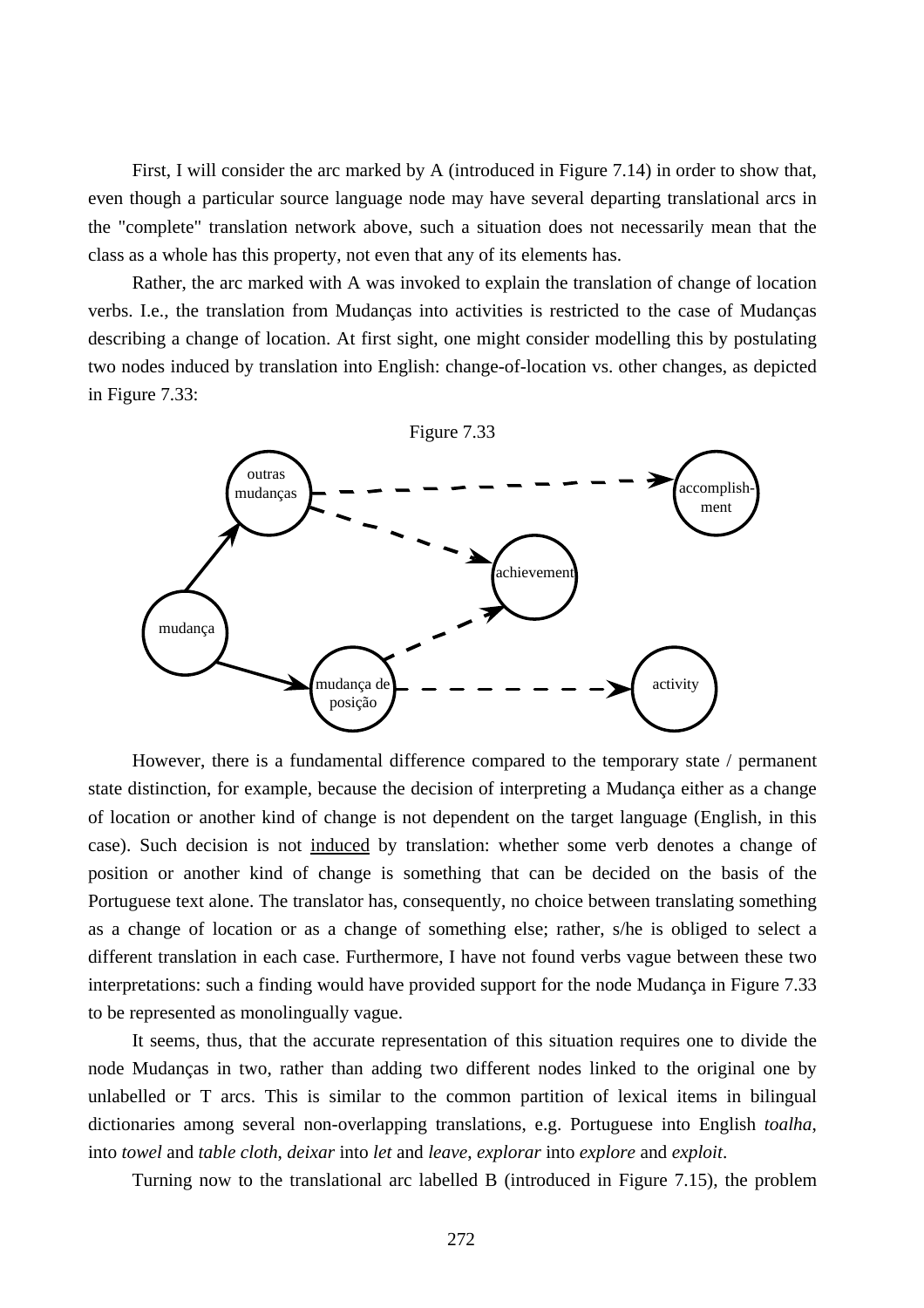here is that the (common) translation strategy it depicts involves more than the two particular nodes related, namely, it concerns a sequence of nodes in both networks.

In particular, I described in Section 7.1.7 that the path OBRA Mais que Perfeito OBRA COMPLETA is commonly translated by the path ACHIEVEMENT perfect ACQUISITION. Only in this setting (note that, in Figure 7.15, there is no translational arc between "obra" and "achievement"), the nodes "obra completa" and "acquisition" are translationally related, they are not in general.

Figure 7.34 shows that the information contained in two partial translation networks is not preserved in their merging:

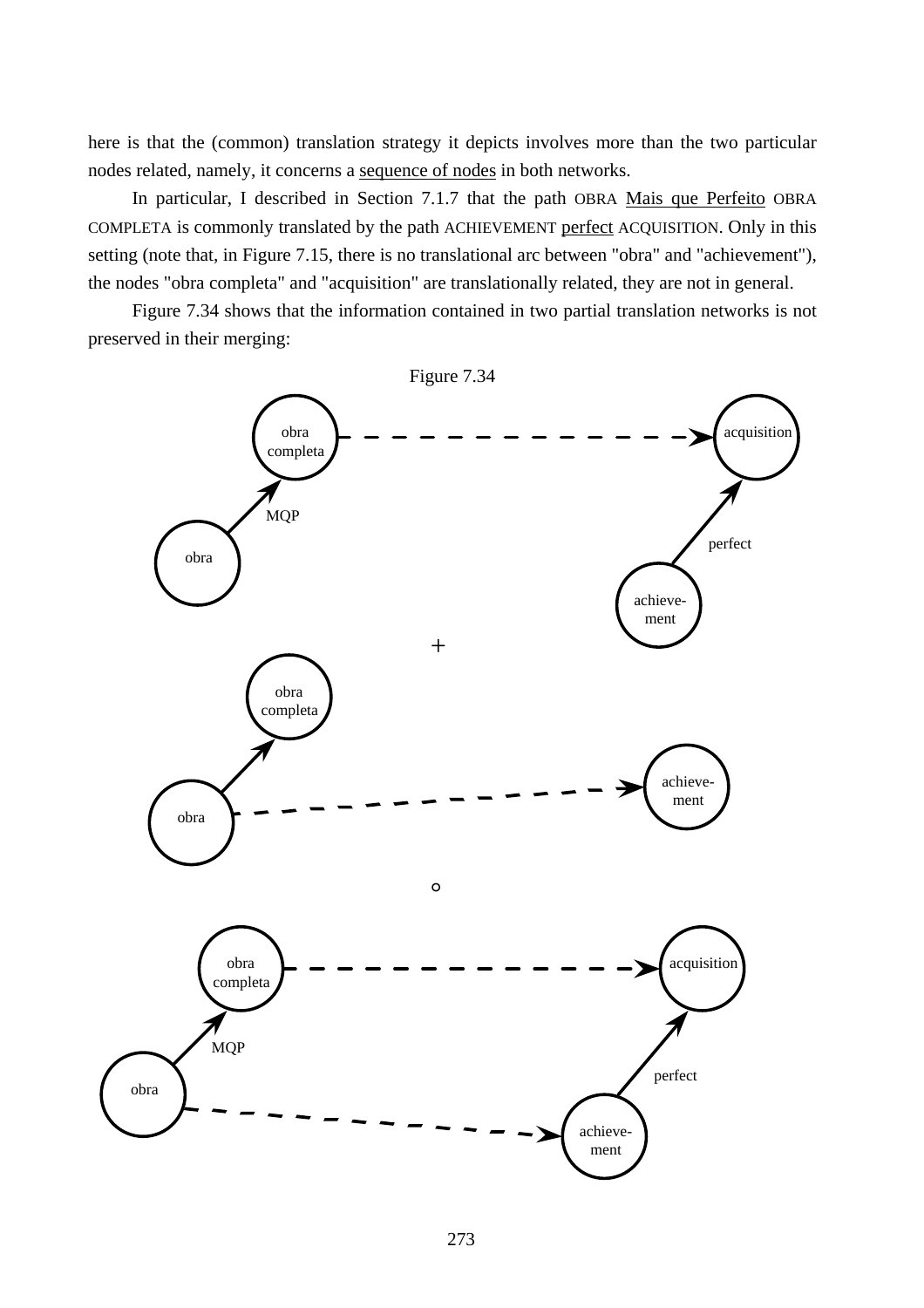In other words, the partial networks encode sequences of translation choices that are in general not preserved in the merging that gave origin to the complete networks of Figures 7.31 and 7.32. The example just analysed shows clearly that (i) translational arcs are not independent, and that (ii) translation choice may reflect paths (or sequences of nodes) rather than simple categories. In order to preserve the information of the two partial networks of Figure 7.4, something like the network of Figure 7.35 would be needed.



Summing up, the complete translation networks presented above have lost relevant contrastive information, and thus define only a superlanguage relative to a correct translation network. (An interesting conjecture is that they describe the contrast of the two language systems, but not translation -- yet.)

Such a correct translation network can be specified more precisely as involving the three following changes to the source language aspectual network, offered here as a more precise rendering of what it means to "look at the source language through the target language eyes":

• Addition of categories to the source language, or at least of unlabelled (T) arcs, which would not be required by the source language analysis only, but which stem from the need to reinterpret the source text while performing translation.

• Refinement of the source language categories, resulting in subdivision of nodes, because of finer partition, in the target language, of the (translations of the) elements of a same class in the source language.

• Split of the source language categories in order to encode different derivation patterns that correspond to different translations.

Only then should the resulting source language aspectual network be put in correspondence with the target language one, yielding an N-to-M mapping in general.

The corresponding translation networks are thus ready to be used for particular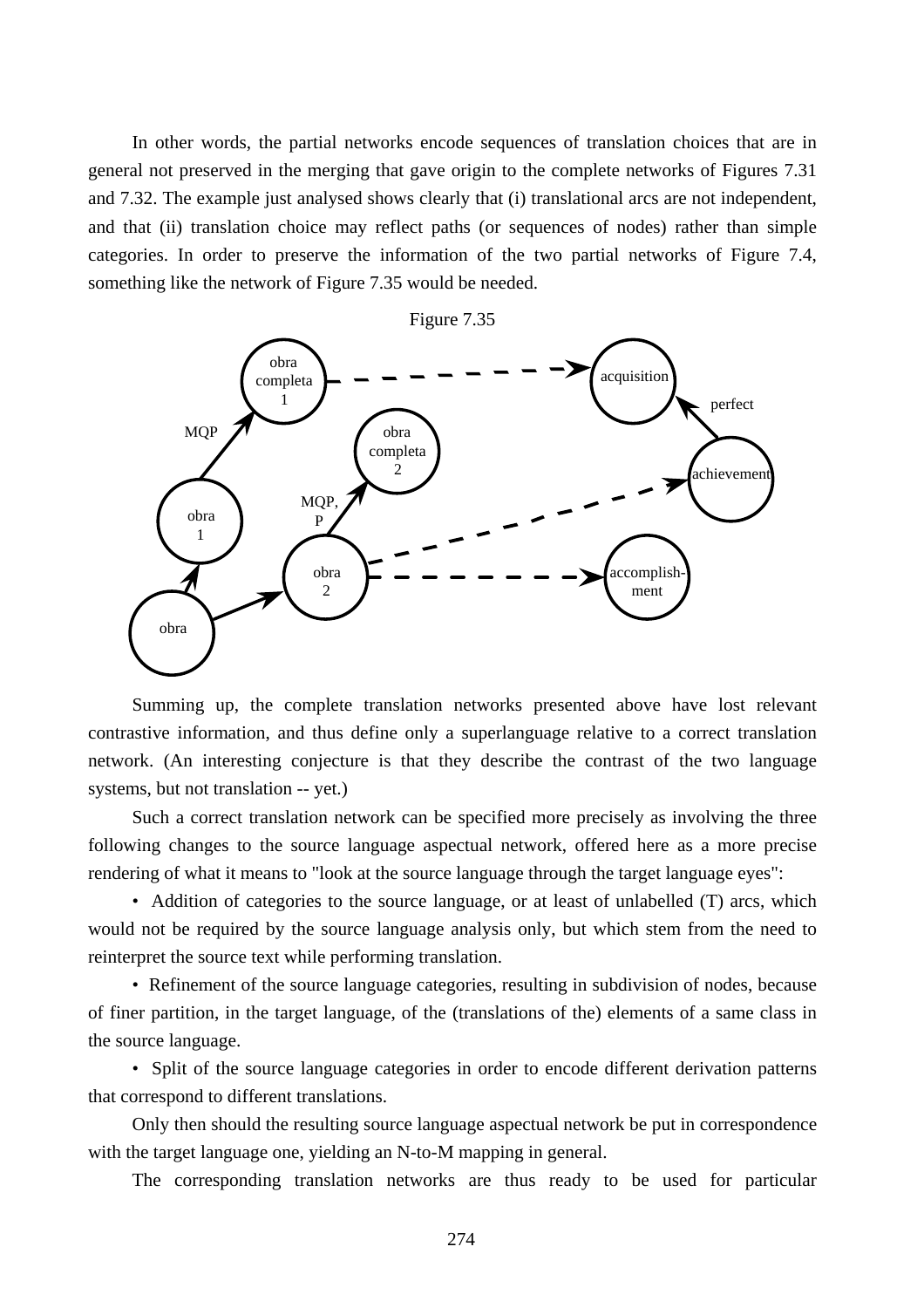translations, which, obviously, correspond to one (set of) path(s) in each network.

A final warning: the apparent symmetry of the translation networks (even of the new, correct, ones) is, in a way, deceiving. Particular examples choose particular paths, which are, most often than not, not parallel in the two networks.

I do not provide a picture of the correct translation networks in the present text, though. In fact, the translation networks I have presented above are apparently close to the limit of what can be graphically grasped by the ordinary reader (and, also, of what can be squeezed into an A4 page with my drawing tools). Solely to encode the situations discussed (one of each kind), I would have to add five nodes to the source aspectual network of Figure 7.32.

Rather than engage in such an attempt, I turn to matters involving temporal reference. Note that I have not yet dealt with the contrastive problems due to differences in temporal reference itself, differences which are not mirrored by the structure of the translation networks at all.

#### **7.4 Contrastive temporal reference**

In the introduction to the present chapter, I predicted that ontological distinctions would play the most important role in translation of narrative text. However, I have shown already in several places in this chapter that differences in temporal reference itself may be a factor in (or a result of) such differences.

This section will not attempt to be exhaustive in what concerns temporal reference. I will simply suggest how to go about investigating translation differences between English and Portuguese, comparing every device involving temporal reference in turn. Much remains to be done, most notably where temporal adverbials are concerned.

I start in Section 7.4.1 by discussing the cases already mentioned, and providing some generalizations that were missing when particular translation pairs were presented. In Section 7.4.2, I take up the question of *for*, due to its ubiquity in works on temporal reference in English.

### **7.4.1 A systematization of the cases already discussed**

In the present section, I discuss more systematically phenomena noted in various places above.

Some cases fall under the heading of "compactness involving temporal reference". In particular, in the sections dealing with the pluperfect and the PPC as compact categories (Sections 7.2.3.2 and 7.2.4), the differences in the grammatical devices involved were analysed as compactness of a special kind: these tenses were claimed to carry both Aktionsart requirements (information) and temporal reference, and the mismatches in the translation were due to the difficulty of simultaneously conveying the two in the target language.

Similarly, while discussing the indefinite frequency contained in some Portuguese tenses (most conspicuously Imperfeito), I stated that one of the major losses in translation into English was the fact that the presentness information (relative to the narrative now) gets replaced by pastness (cf. Section 7.2.5.1).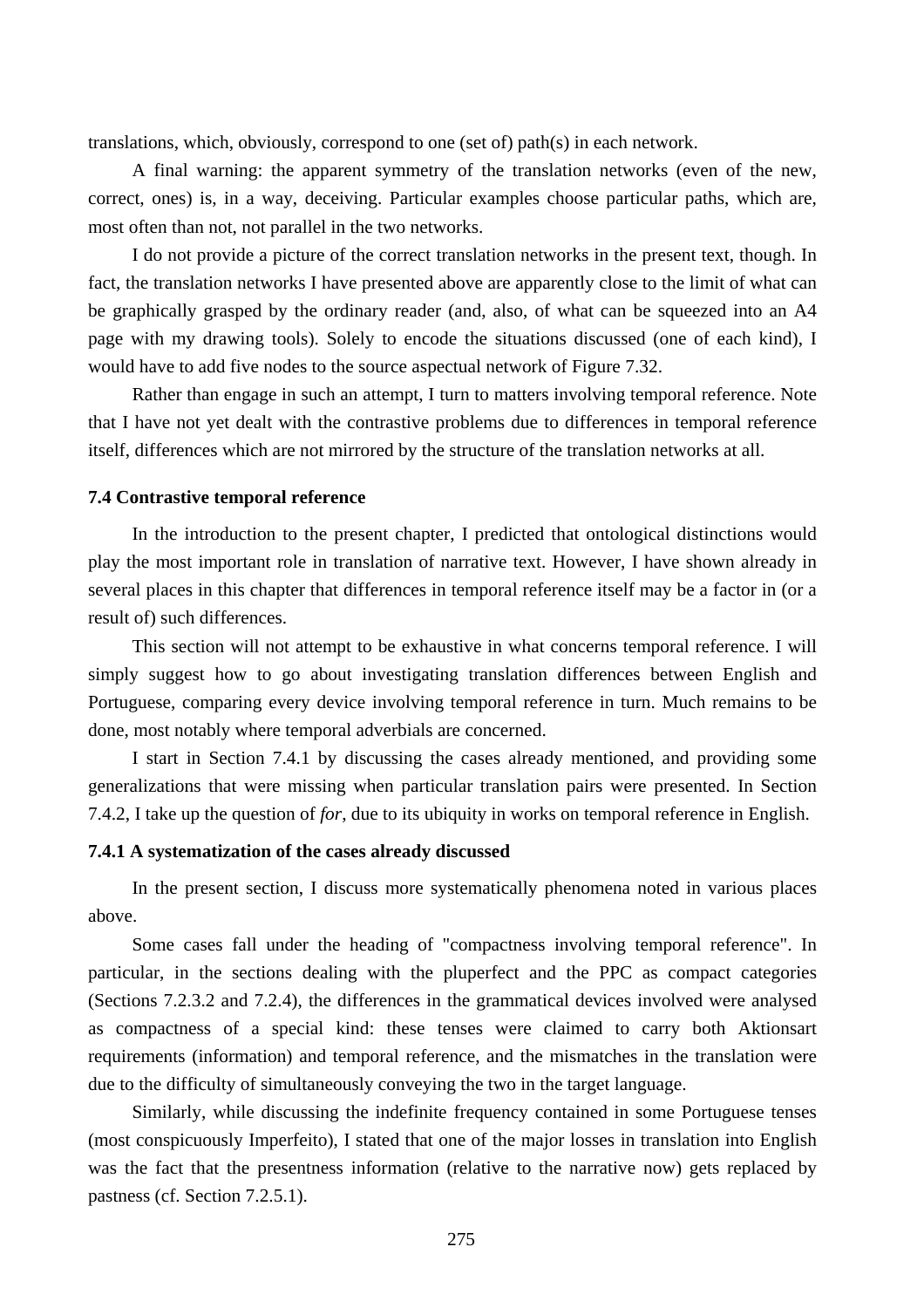On the other hand, some other examples were discussed where mismatches in aspectual categories led to differences in temporal reference: The Perfeito of an Obra translated by the English pluperfect in Section 7.1.7.1 is a case in point.

Another kind of situations also discussed might be called "vagueness in temporal reference" proper: In Section 7.1.9, it was claimed that, because future and subjunctive tenses in Portuguese do not specify whether they apply to present or future time or both (cf. Section 6.8.1.3), English is forced to decide, by using different aspectual classes for the translation of Estados in those tenses. The most well-known case of vagueness in temporal reference, involving the English present perfect, will be discussed in Section 7.4.2 below.

The same phenomenon of vagueness of temporal reference, but now in the direction of English to Portuguese was already noted as a problem in Chapter 3; the corresponding examples are repeated here for convenience:

> *He was trapped as his people were always trapped Estava peado, como todos os da sua raça sempre tinham estado*  'He was trapped as his people had always been'

*Perhaps he alone did this and perhaps all of his people did it. Talvez ninguém mais fizesse aquilo e talvez todos os seus o tivessem feito.*  'Maybe nobody else did that and maybe all of his had done it'

Now it is easy to identify exactly what features of the systems of the two languages are crucially involved here. In the first example, the simple past (in the passive) is vague regarding inclusion of the narrative present point. By contrast, in Portuguese one must decide whether the period is simultaneous or wholly preceding (signalled by choosing Imperfeito vs. Mais que perfeito, respectively).

The second example is similar, although the English sentence is additionally vague between a property or an event. This can be preserved in the Conjuntivo, but not the temporal vagueness.

## **7.4.2 A well-known contrastive case of temporal reference**

As noted already in Chapter 2, Moens (1987:52) claimed that there were two *for*'s in English, given that French and German have two different lexical items to define the duration of an action, and of a state.

In addition, the meaning of *for* with the present perfect is one of the most discussed subjects in English studies, as Abusch & Rooth (1990), Kamp (1991), Mittwoch (1988), among others, show, and it is generally noted that English differs in this respect from other languages; cf. Kamp & Reyle's contention that "we should perhaps not be too much disturbed that this use of the perfect proves to be the odd one out, for it appears to be something of an idiosyncrasy of English. In German or French, for instance [...]" (Kamp & Reyle, 1993:567f).

I have already criticized this kind of statements from a monolingual point of view, but I believe they are misguided in other accounts as well. Portuguese, as will be shown, has a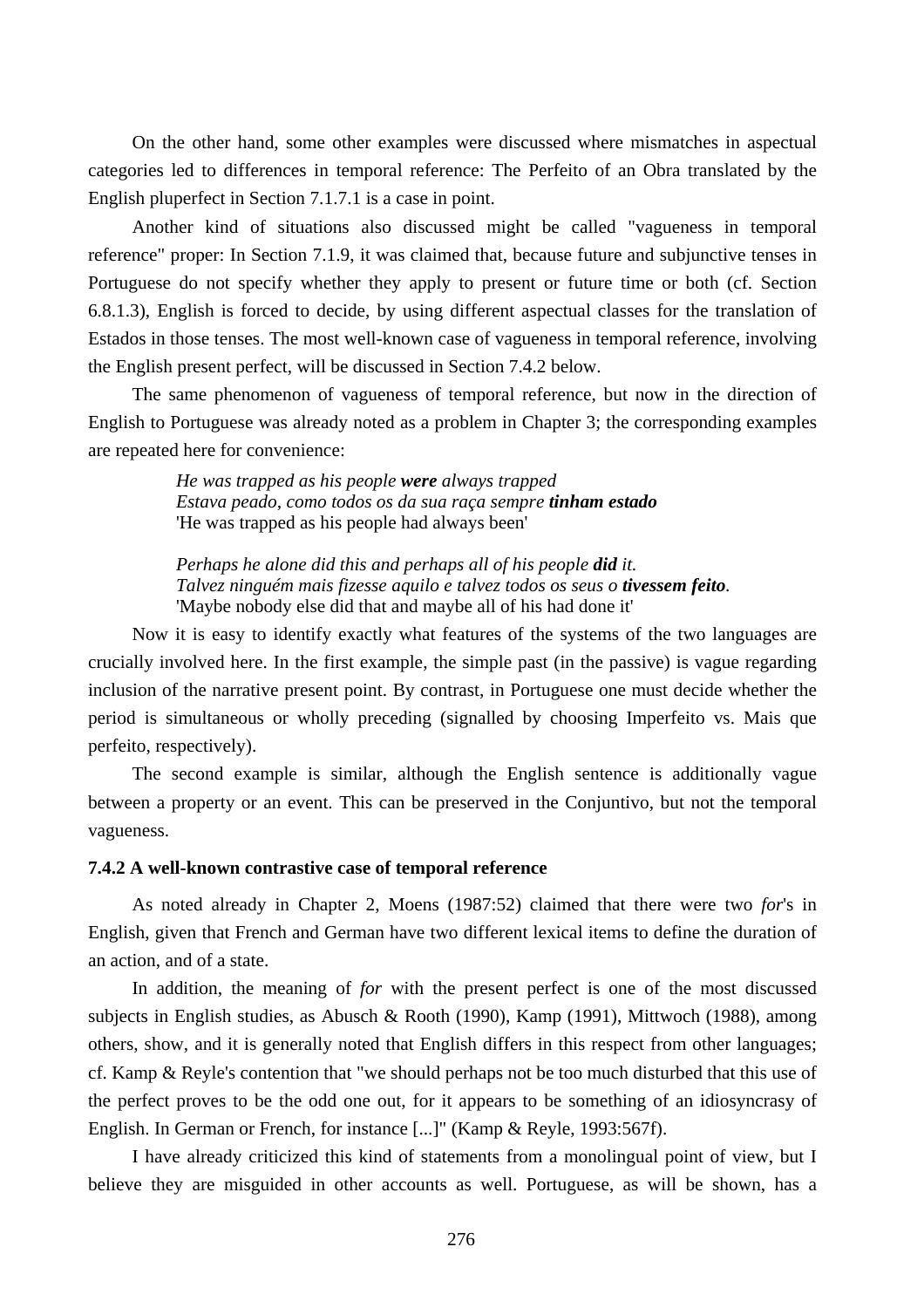different distribution of lexical items than the languages English is generally contrasted with (namely French, German and Dutch). So, a discussion of this subject here seems obligatory.

In my view, there are two phenomena related to *for* which are interesting from a contrastive point of view and which have been extensively discussed in the literature -- even though, to my knowledge, never together --, namely: (i) when *for* is used with a stative expression and is intended to cover a period until now; (ii) when it is applied to an accomplishment (or achievement) and is intended to measure the duration of the result state.

Contrary to what has been asserted by many researchers, I believe there is no idiosyncrasy of English for using the same lexical item in apparently distinct situations. On the contrary, *for* in all cases measures a duration of some state or activity involved.

Let me thus analyse in more detail what is involved in these two situations.

The first one is as follows: *for* measures a temporary state, measured from the point of view of its beginning. Thus a sentence with a *for* adverbial is vague regarding whether the duration extends until now, or whether it finishes at some point in the past. One can specify that it goes until now by adding precisely the word *now* to the *for* adverbial, as in *I've lived in Oslo for two years now*, but this is generally left to the context.

Depending on whether the situation depicted is wholly in the past or overlaps with the present, other languages have two ways to depict the situation. The past one is roughly similar to English, cf. *Vivi em Lisboa 30 anos* ('I lived in Lisbon for 30 years'). The one including the present is, however, generally constructed in a quite different way. In fact, in Portuguese (as in French and German), the measure is done backwards from now, and is external (as opposed to the English case, which is internal to the situation described), i.e., it depends solely on the time line. The contrastive data invariably presented, to which I add the Portuguese rendering, is:

*Há dois anos que vivo aqui. I have lived here for two years. J'habite ici depuis deux ans. Ich wohne hier seit zwei Jahren.* ('It's two years since I live here')

Now, to ask, with Kamp (1991), why the English present isn't used in this way, seems to me equally vacuous as ask why English does not employ e.g. the words *fleuve* and *rivage* instead of *river*. An equally (un)interesting question should be "Why should it?". What must be explained in a linguistic analysis is, in my view, how a language, given the devices it has, expresses a set of meanings (and leaves others to be understood contextually);<sup>39</sup> not why it differs from other languages which have other expressive devices. And, therefore, the fact that other languages distinguish sharply between the two cases is no argument for claiming that English should -- and, in fact, English does not.

The second situation has already been suggested to follow the same pattern with *durante* and *por* in Section 6.5.3 as *again* (discussed in Section 6.3.1.2). In the few cases where the same

 $\overline{a}$ 

<sup>39</sup> Of course, Kamp's question should probably be understood as "What is it in the meaning of *for* and/or the present that precludes their combination for a referring a past until now situation?", which may be a sensible question to ask. It is the fact that he asks it in a contrastive paper (and not in one dealing exclusively with the English system) that makes me raise this issue here.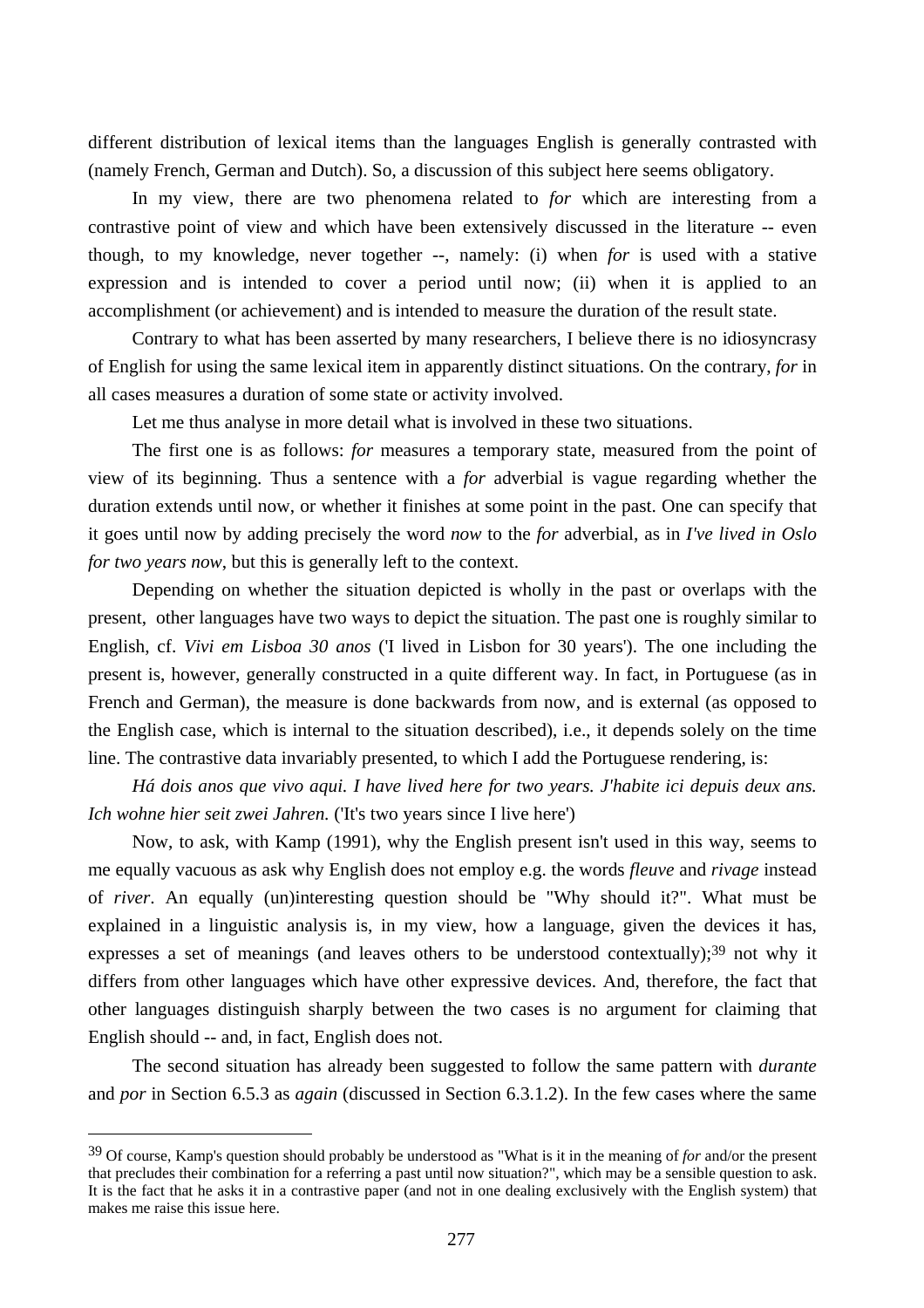lexical item in Portuguese can denote a durative situation and a Mudança (thus behaving like an English acomplishment), one has the same pattern as English with *por*, but a more restricted situation with *durante*, for reasons of perspectival aspect: *Ela alugou o apartamento por dois anos mas não chegou a usá-lo* ('She rented the flat for two years but she did not get to use it') is possible, whereas *Ela alugou o apartamento durante dois anos* ('She has rented the flat for two years') can only be uttered after the two years are over.

Finally, yet another difference, indirectly involving *for*, strikes a Portuguese native speaker, namely that the temporal adverbial that locates the left border of the extended now described by the previously shown translations of *I have lived in Oslo for two years* is the same that is used to locate a definite event wholly in the past, cf.:

*Há dois anos mudei-me para Oslo. Two years ago I moved to Oslo. Il y a deux ans je déménagea pour Oslo. Vor zwei Jahren bin ich nach Oslo gezogen.*

(I.e., the uniform *há dois anos* contrasts with the alternations *ago/for*, French *il y a/depuis* and German *vor/seit*.)

In other words, in addition to the tense change that all four languages feature, it seems that the kind of expression influences the temporal adverbial. Moreover, this is probably not independent from the fact that French and German use their analogue of *since* and *desde*, which, in English and in Portuguese alike, cannot be used with duration measures. (Note that *since* cannot occur with present tense stative expressions either, contrary to *desde*, as noted in Section 6.2.6.) As I have not analysed the systems of French or German, I will not suggest here an explanation for their behaviour. Rather, I will concentrate on explaining why in Portuguese there is no need for such a distinction while in English it is necessary.

My explanation relates again to the categories intrinsic to each language. For such compact lexical items as accomplishments in English, it is necessary to indicate whether the location intended by the adverbial is relative to the activity, the change, or the result state. I suggest that when *ago* modifies an accomplishment, it locates the change, whereas *for*, *since*, *from ... to* or *from ... until.* adverbials select the result state. On the other hand, no adverbial seems to be able to delimitate separately the activity.

By contrast, it falls out from the definition of the Portuguese aspectual classes that only the time of the event can be located: the punctual time associated to the Mudança, or the complete time the Obra takes. So, there is no need to have several adverbials: a *há*-adverbial indicates a punctual location with a Mudança, while with an Obra it so to say punctualizes it. As for a state, it measures it (with Presente); cf.:

*Ele casou há dois anos.* ('He married two years ago')

*Ele construiu a casa há dois anos.* ('He built the house two years ago')

*Ele toca violino há 4 anos.* ('He has played the violine for four years now')

One still has *de ... a* or *desde...até* if one wants to locate precisely the two boundaries of an extended period, an Obra or a temporary state. This contrasts with English where the compactness of a change + activity does not allow neither to be precisely delimited, and thus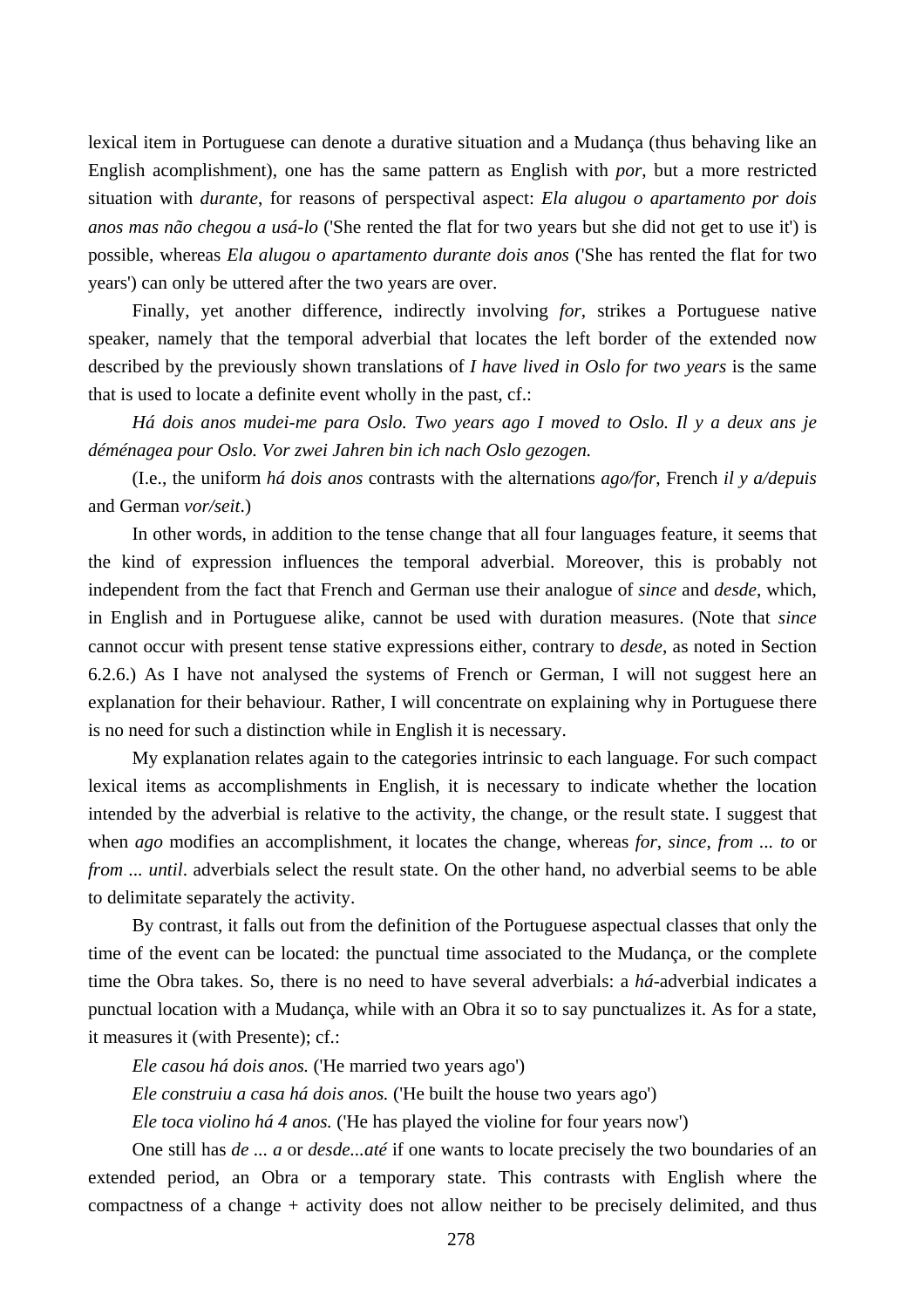*from ... to* or *from ... until* cannot be applied to accomplishments; cf.:

*Construí a casa de Outubro a Fevereiro.* ('I built the house from October to February.') \**I built the house from October to February.*

An interesting observation, made in Campos (1987), is that *há* is ungrammatical with the PPC, which accepts *desde* ('since') or *de há X para cá* ('from X to now') instead. The reason seems to be that *há* indicates a precise location in the past, and the PPC, if its temporal location is specified at all, has to be compatible with an extended now.

Summing up, what from a superficial point of view could be taken as idiosyncratic behaviour was shown to be adequately explainable in terms of systematic differences between the languages, both in terms of Aktionsart and in terms of temporal reference, two categories which I claim are inextricably related.

### **7.5 Loose ends**

The cases I grouped under this last section might be termed "general differences in emphasis and interest", and are harder to express in a translation network, because they are more elusive in at least two ways: On the one hand, they concern general preferences which show up in many phenomena; on the other hand, they may apply to translation pairs strictly outside the scope of the translation network, in that the difference is located at the lexical level.

Still, they are crucially related to the questions discussed in the present thesis, because they demonstrate marked preferences which are also patent in each language's respective aspectual networks. In particular, the preference of Portuguese for properties (which will be discussed in Section 7.5.1) is shown by (or derives from) the importance given to the category property in the Portuguese system; while the emphasis on manner particular to English, discussed in Section 7.5.2, is shown by the prominence given to activities, and especially accomplishments, in the English system.

The next sections thus simply illustrate beyond, or below, the examples already provided, i.e., they gather more evidence without suggesting further analysis.

#### **7.5.1 Rules and instances (general vs. particular)**

Borrowing Vinay and Dalbernet's (1977) formulation regarding English in comparison with French, I would say that English is a language aimed at the particular while Portuguese is mainly concerned with general properties.

In a way, this has been shown every time I discussed the facts of Portuguese, so I refrain to state it once more or point to the innumerable places where it is argued for in the present text. Here, I only want to show that the import of this feature has a broader range than the choice of categories and grammatical devices.

Rather than stating this as an absolute property of Portuguese, though, I am interested in comparing it with English by looking at real translations. I show thus what I consider to be strong evidence for this preference of Portuguese for conveying rules instead of asserting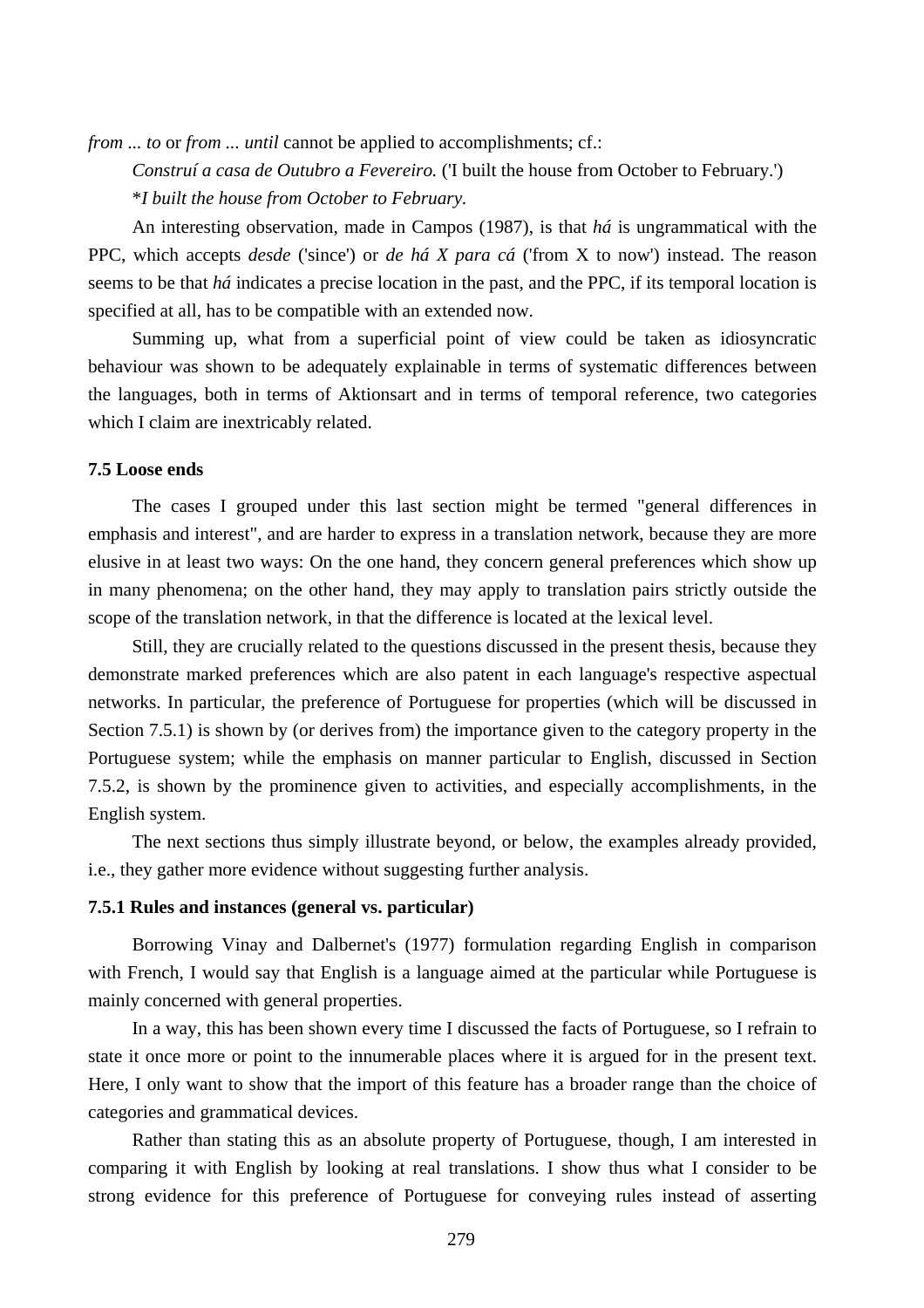instances, namely, cases where more explicit means than tenses are employed to express a rule without a counterpart in the English original:

> *She, being the nearest woman relative, raised a formal lament for the dead of the family*

> *Sendo a única parente mulher, competia-lhe fazer o carpimento formal da morte da família.*

> 'Being the only woman relative, it belonged to her to do the formal lament for the death of the family'

*a little tight over the chest now if it was buttoned. agora estava um pouco apertado no peito para o poder usar abotoado.*  'now it was a little tight in the chest to be usable buttoned.'

*They slept at their posts in the shadow of the church so that no one crept in for consolation without their knowledge.* 

*dormiam no seu posto à sombra da igreja; ninguém podia procurar ali consolação sem que eles o soubessem.* 

'they slept at their post in the shadow of the church; nobody could look for consolation there without them knowing it'

A related phenomenon, formally similar in that it involves addition of a modal, is shown in the next examples. Here, it is not a rule that is depicted but behaviour following from a rule - extended behaviour in the first case, semelfactive one in the second:

> *He went quickly and quietly, and Juana trotted behind him to keep up. Kino andava depressa e sem ruído, e Joana tinha de andar ligeira para o acompanhar*

> 'Kino walked quickly and without noise, and Juana had to walk swiftly to accompany him'

> *The hot sun beat on the earth so that Kino and Juana moved into the lacy shade of the brush*

> *O sol ardente causticava tanto a terra que Kino e Juana tiveram de procurar a sombra rendilhada dos arbustos*

> 'the burning sun cauterized so much the earth that Kino and Juana had to look for the lacy shadow of the bushes'

The case of English translations that drop the rule connotation in favour of an extensional formulation are many; however, since most cases of rules in Portuguese are conveyed by tense, they have already been described (and handled) in the previous sections. Still, it is possible to find instances where a rule formulation is somewhat weakened, as in the next example:

> *um rapaz tão forte e tão bonito como tu eras, que não havia moça que não se voltasse para te ver, nem homem que não se mordesse de inveja. such a strong and handsome boy as you were, all the girls used to turn around to look at you and all the men would bite their tongues with envy.*  'a boy so strong and so beautiful as you were, that there was no girl who would not turn around to look at you, nor man who would not bite with envy.'

# **7.5.2 The expression of manner**

English specifies manner everywhere, while for Portuguese this information is relatively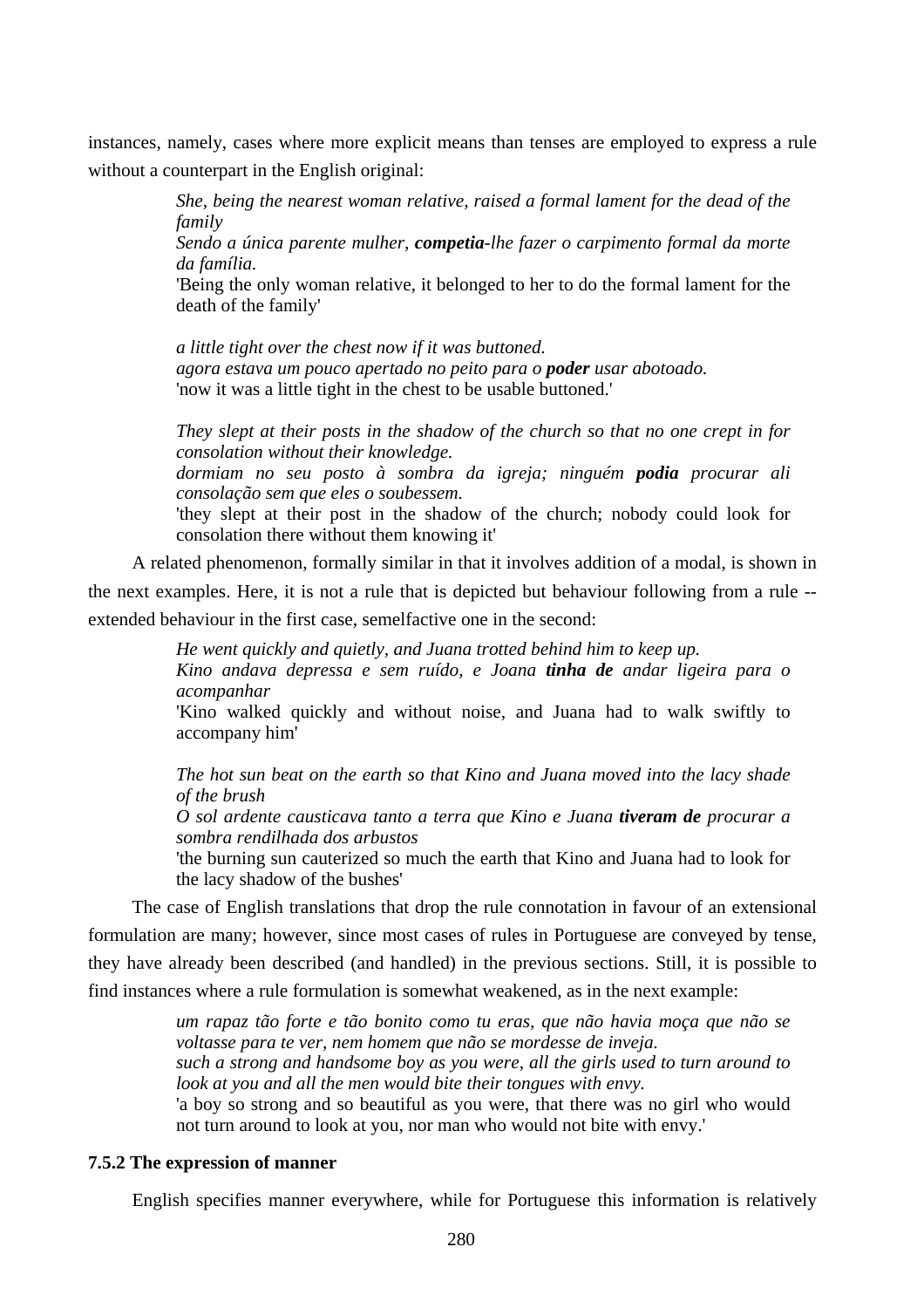rare. I have already described the dropping of manner (or its addition, depending on the direction) with accomplishments and activities. I note here that the events that take time in English (accomplishments and activities) are almost always specified for manner. By contrast, the "corresponding" classes in Portuguese, Mudanças and Obras, are either geared to a particular result irrespective of means or describe a state of affairs developing in time. Its elements pay no special attention to manner of development or manner of attainment of the result.

So, one of the obvious differences concerns the lexicon population: It has been pointed for example by Slobin (1994) that the number of movement and location verbs (specified by manner) is considerably higher in English than in Spanish; this should apply *mutatis mutandis* to Portuguese as well. I believe this is also true at least for noise-making and appearance verbs. On the contrary, lexical items in Portuguese tend to make distinctions associated to perspective, connotation, permanency or temporariness.

 Vinay & Darbelnet (1977) have noted similar differences between English and French, as my translation of some of their words shows: "very often a French word is the common denominator of a series of English synonyms which lack a default word" (ibid:59); "it is especially in the domain of auditory and visual perception that English shows its superiority in what concerns detailed notation" (ibid:60); "French words are generally at a higher level of abstraction than the one of their corresponding English ones. They are not so hindered by reality's details" (ibid:59). And Nilsson (1985) wrote that, in general, "a Germanic language is much more concrete than a Romance language concerning specification of different circumstances related to a situation or process" (Nilsson, 1985:89, my translation).

Let me illustrate manner deletion in Portuguese with examples syntactically more complex that those presented so far:

> *The wind blew fierce and strong, and it pelted them with bits of sticks, sand, and little rocks. O vento forte e furioso fustigava-os com ramos partidos, areia e cascalho.*  'The strong and furious wind pelted them with broken branches, sand, and rubble'

*And the morning of this day the canoes lay lined up on the beach; Na manhã daquele dia os barcos ficaram na areia.*  'In the morning of that day the boats stayed on the beach'

*The word was passed out among the neighbours where they stood close packed in the little yard behind the brush fence. estas palavras espalharam-se pelos vizinhos que barravam a porta no palmo de terreno por detrás da sebe.* 

'these words spread among the neighbours who blocked the door in the little yard behind the fence'

In addition, I show cases of lexical specificity diminished by translating into Portuguese (first two examples) and increased when translating into English (the remaining examples):

> *The shawl was crusted with dried blood O xale estava todo manchado de sangue seco*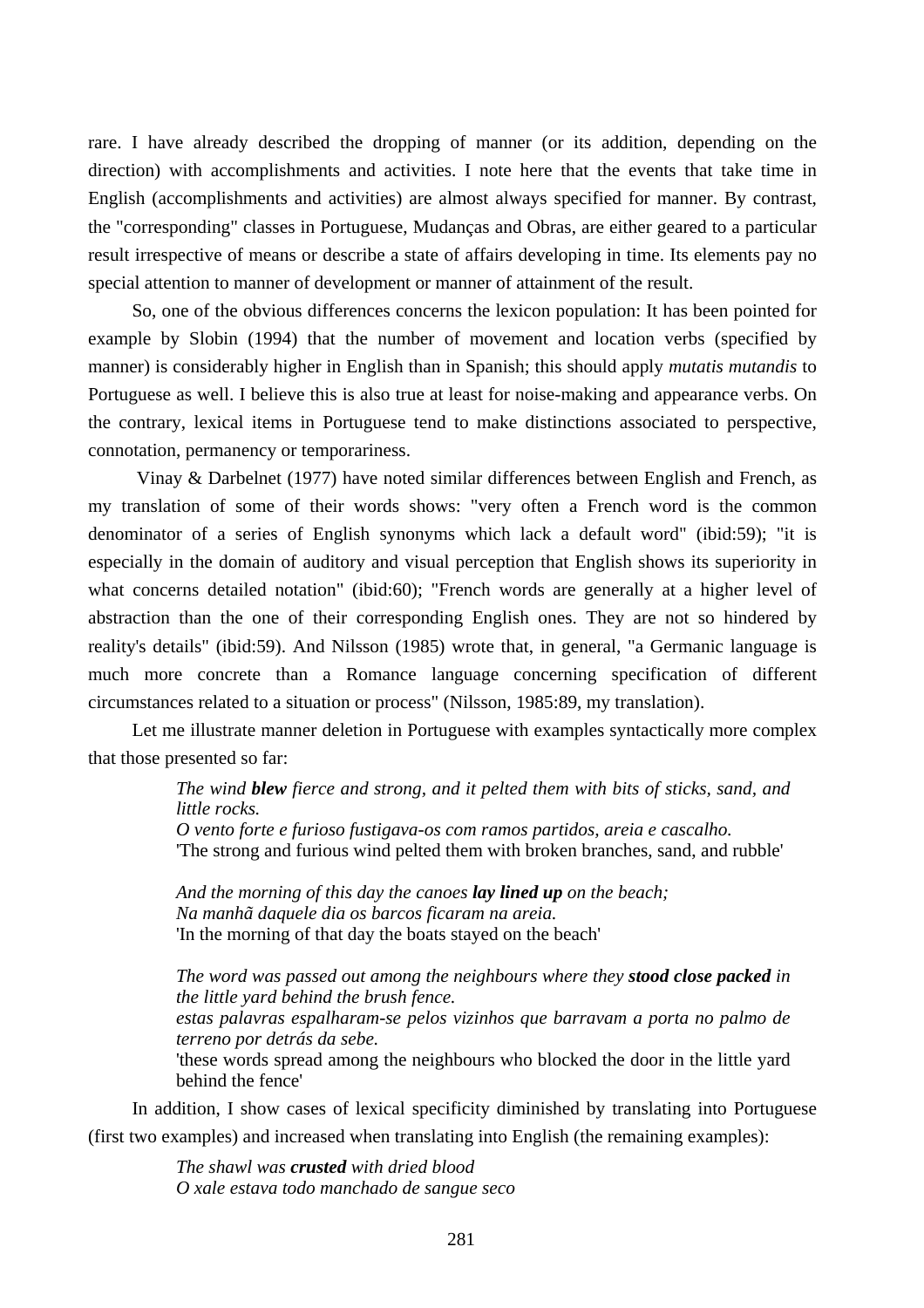'The shawl was all stained with dried blood'

*he saw that a great hole had been knocked in the bottom. viu que o barco tinha, no fundo, um buraco enorme.*  'he saw that the boat had, in the bottom, a huge hole'

*dificilmente me tiravam could extract me.*  'hardly took me out'

*só me torna, cada vez mais, um deus temeroso e longínquo only serves to heighten my transformation into a fearful and distant god*  'only makes me, increasingly, a fearful and distant god'

*mesmo de olhos fechados ela via o perfume da imensidade luminosa even with eyes closed she could trace the scent of the luminous immensity*  'even with eyes closed she saw the scent of the luminous immensity'

#### **7.5.3 Discussion**

To end this general section (as opposed to the particular ones where detailed analyses of particular cases were provided), I should note that Vinay & Darbelnet (1977) consider general vs. particular and neglect of manner vs. attention to manner essentially the same phenomenon, which they describe (still more generally) as French being a language based on the "plan de l'entendement" (understanding level) opposed to English being a language based on the "plan du réel" (reality level).

By contrast, I originally classified these two trends as complementary, the following way: Attention to manner from the English side should be considered, in comparison with the general / particular tendency, the other side of the coin. The profusion of manner information in English would have as goal the individuation of particular actions: The more specific relative to manner a given description is, the less general it is intended. In other words, (enough) individuation of actions is achieved by tense in Portuguese (specifically by Perfeito), while English requires manner to avoid genericity. The specification of properties accompanying movement or place, so that they individuate the particular action, contrasts with the Portuguese specification of bare movement and location, omitting the particular manner in which it was performed.

How come that two conflicting descriptions can be given of the relationship between two distinct phenomena? Reconsidering the question, I concluded that my original analysis (just expressed in the preceding paragraph) was wrong. Its discussion may nevertheless cast some light on the issues involved. In fact, if one considers the famous generic sentence *Dogs bark*, or recalls my remarks in Section 7.1.6.2 regarding movement verbs (I noted that movement verbs involving manner were used in Portuguese exclusively as abilities -- general, thus), one sees that manner-related verbs are not at all exclusively used in particular sentences.

The conclusion that should instead follow is that manner is attention to particular in the lexicon, as Vinay & Darbelnet claimed, and that general rules versus particular instances in time